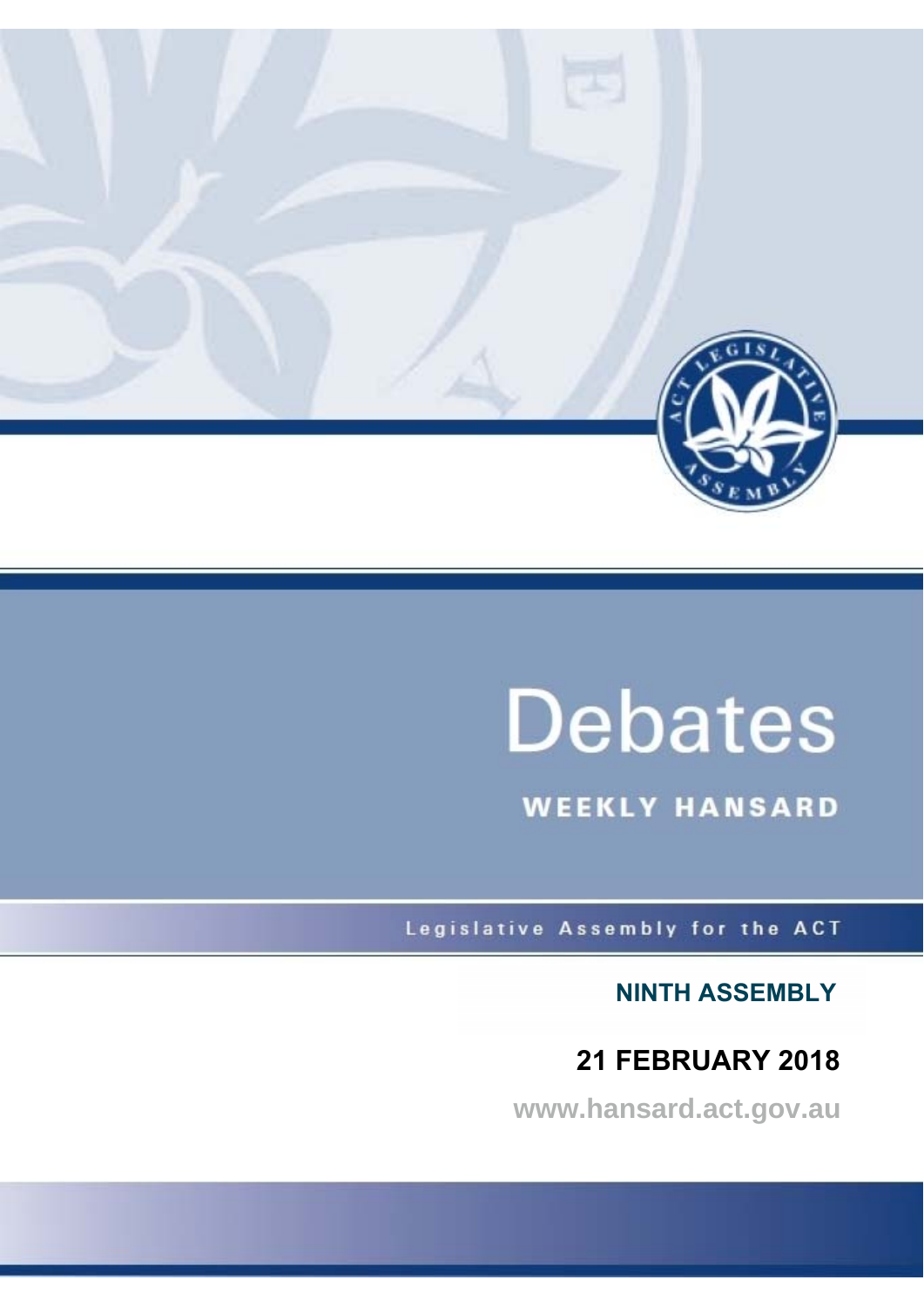## **[Wednesday, 21 February 2018](#page-2-0)**

| Questions without notice:                                       |  |  |
|-----------------------------------------------------------------|--|--|
|                                                                 |  |  |
|                                                                 |  |  |
|                                                                 |  |  |
|                                                                 |  |  |
|                                                                 |  |  |
|                                                                 |  |  |
|                                                                 |  |  |
|                                                                 |  |  |
| Aboriginals and Torres Strait Islanders-Reconciliation Day  497 |  |  |
|                                                                 |  |  |
|                                                                 |  |  |
|                                                                 |  |  |
|                                                                 |  |  |
|                                                                 |  |  |
|                                                                 |  |  |
|                                                                 |  |  |
|                                                                 |  |  |
| Supplementary answer to question without notice:                |  |  |
|                                                                 |  |  |
|                                                                 |  |  |
|                                                                 |  |  |
|                                                                 |  |  |
|                                                                 |  |  |
| Adjournment:                                                    |  |  |
|                                                                 |  |  |
|                                                                 |  |  |
|                                                                 |  |  |
|                                                                 |  |  |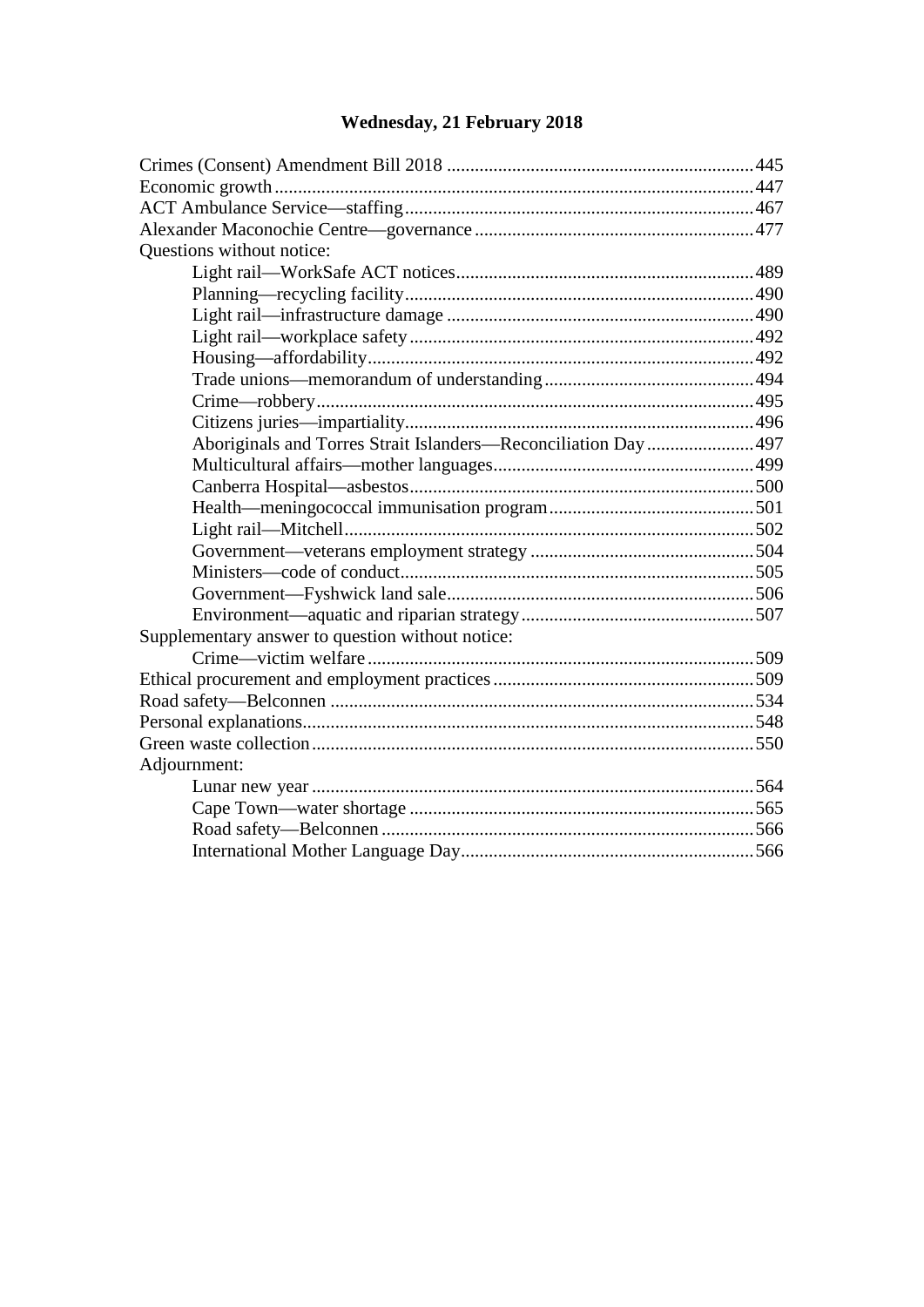#### <span id="page-2-0"></span>**Wednesday, 21 February 2018**

**MADAM SPEAKER** (Ms J Burch) took the chair at 10 am and asked members to stand in silence and pray or reflect on their responsibilities to the people of the Australian Capital Territory.

#### <span id="page-2-1"></span>**Crimes (Consent) Amendment Bill 2018 Exposure draft**

**MS LE COUTEUR** (Murrumbidgee) (10.01): I seek leave to table an exposure draft of the Crimes (Consent) Amendment Bill and associated papers, and to make a statement in relation to the papers.

Leave granted.

**MS LE COUTEUR**: I present the following papers:

Consent in Sexual Violence Laws—ACT Greens Discussion Paper, dated February 2018.

Crimes (Consent) Amendment Bill 2018—Exposure draft.

Explanatory statement.

This exposure draft seeks to insert a positive, affirmative definition of consent in the Crimes Act and follows through on a commitment I made in 2017 to address this issue and also addresses an item in our parliamentary agreement. Last year I tabled the Crimes (Invasion of Privacy) Amendment Bill 2017, on which I received considerable and consistent feedback that a positive, affirmative definition of consent was something that the majority of stakeholders wanted.

Feedback from the Human Rights Commission at the time indicated that the legal definition of consent is a sensitive area of law that requires careful consideration before being changed and, although we consulted very widely on my bill, speaking with over 100 stakeholders and receiving nearly 20 robust submissions, we thought it would be prudent to round off the discussion about consent into its own bill.

I now seek to fulfil my commitment to create a positive, affirmative definition of consent for the ACT. This exposure draft seeks to align the ACT with other states, all of which have a positive definition of consent in their legislation. The ACT is the only jurisdiction that does not have a positive definition of consent in their legislation. Our Crimes Act defines consent by what it is not, rather than what it is. In that sense our law sees consent by when it is taken away, rather than when it is given. At best, this is confusing and does not help young people learn about how to relate to their sexual partners.

This issue has been raised repeatedly by a number of inquiries and reviews, not least of which was the 2010 Australian Law Reform Commission's report into family violence which stated: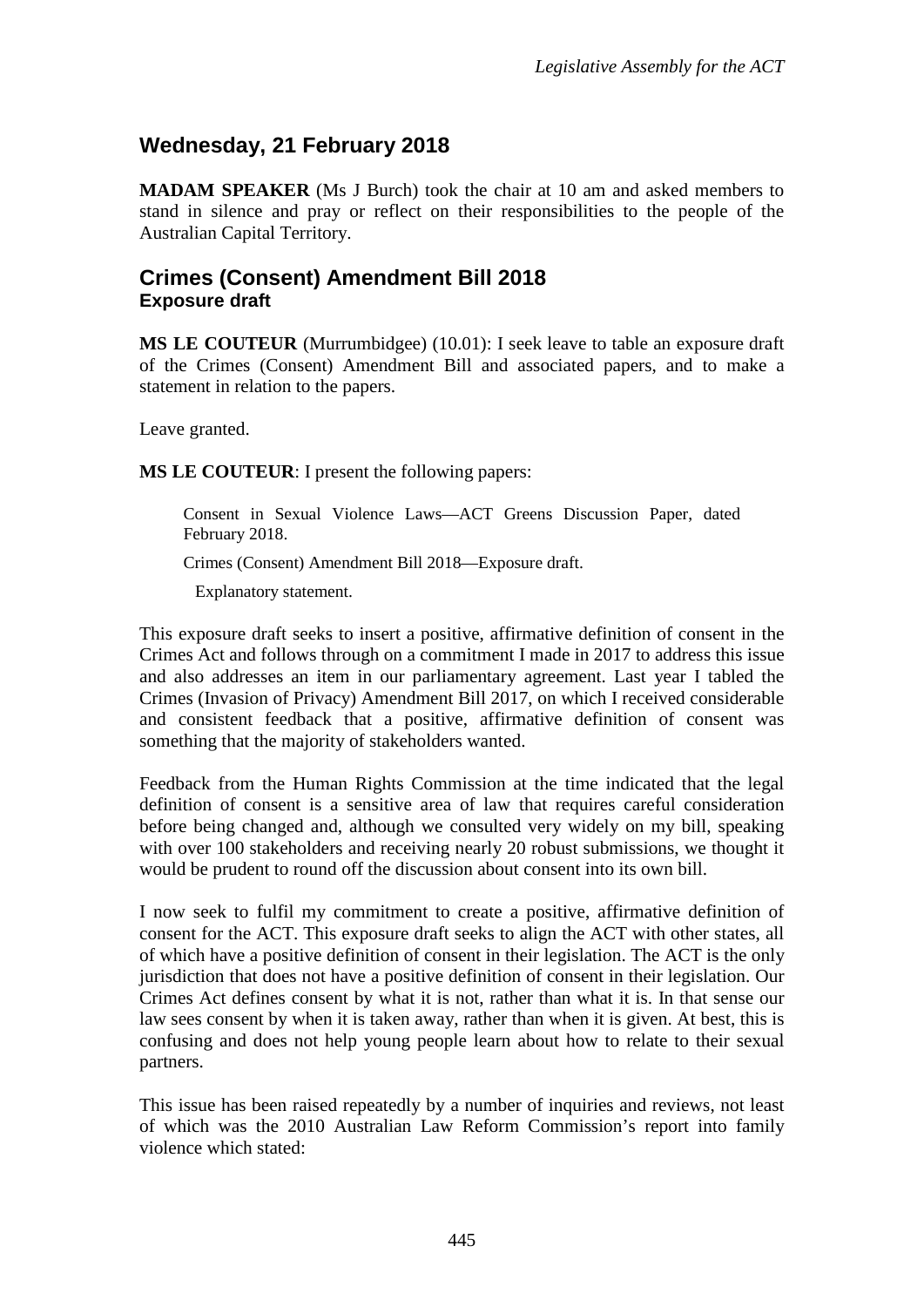With the exception of the ACT, every Australian jurisdiction has a statutory definition of consent based on one of the following formulations:

- free agreement;
- free and voluntary agreement;
- or consent freely and voluntarily given.

The ALRC saw this inconsistency as so potentially damaging that they included a specific recommendation in the report for all states and territories to include a positive definition of consent in line with this construction.

Both ACT Labor and the ACT Greens committed to finishing the work we started two Assemblies ago and finally implement any outstanding ALRC recommendations on family violence. In fact, we considered this so important that we included it in our parliamentary agreement.

When I was younger there was a major campaign that "No means No" as far as consent goes. And of course it still does. It may seem crazy to younger people here but that actually has not always been a widely understood concept, and arguably it still is not. What we, and the many community organisations and individuals who responded to my bill last year, as well as the ALRC, are saying is that we now need a logical, clear-cut and affirmative definition of consent that would say what sexual consent is and what it is not.

Despite considerable reform to family violence and sexual assault laws over the past few years, inadequacies of the system continue to undermine and restrict survivors' ability to access protection, redress and justice. The system re-traumatises survivors, with low reporting and conviction rates persisting.

The definition of consent has a central function in determining the outcome of a sexual assault case. In the majority of cases there is no physical evidence or impartial witness and the focus of the trial is thus on the competing evidence from the complainant and defendant about whether or not the sexual activity was consensual.

Our legal system's approach to sexual offences remain inadequate, despite the considerable headway the ACT government has made over recent years to improve the matter. Unjust outcomes in the court, in turn, reinforce rape myths and perpetuate patterns of non-reporting by victims and non-enforcement of sexual assault laws by police, prosecutors and trial judges in subsequent cases.

In developing this exposure draft I have considered section 22 of the ACT Human Rights Act 2004 which outlines that everybody charged with a criminal offence has the right to be presumed innocent until proven guilty. Our bill is based on feedback from the Human Rights Commission and we have been working with them to refine our definition to make sure it aligns with both our objectives and meeting our human rights obligations. On balance, I believe that the proposed legislation does not unduly burden the right to be presumed innocent and provides appropriate safeguards to ensure that people are not convicted merely because they are unable to overcome an unreasonable burden of proof.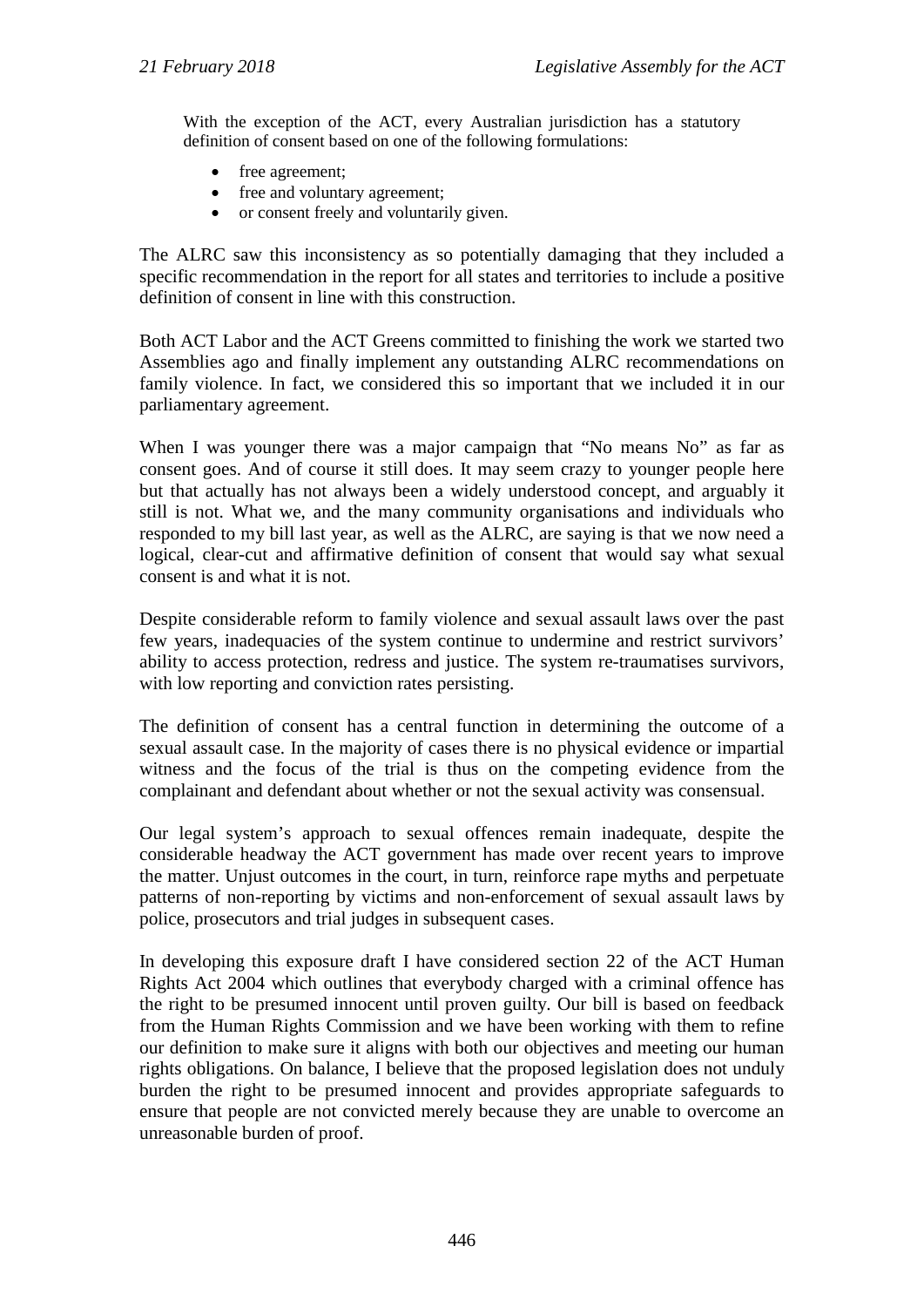Looking more broadly at the issue of consent, the #MeToo hashtag is a symbol of a cultural shift in attitudes towards women's rights and sexual consent. Unsurprisingly there are now consent apps. Of course there are pluses and minuses to them. Generally they ask parties to consider a range of issues such as contraception and STDs before the sexual encounter. This is a good thing and can only improve sexual relations and outcomes.

The problem, though, with these apps is that they can give you the impression that you can have binding contracts before having sex and completely miss out on the complexity of sexual consent. Sexual consent is not the same as a contract. You cannot just get someone to sign a piece of paper or tap their phone and then a day or even an hour later say, "Ah ha, you agreed to this legally." Consent in this field can be revoked at any time for any reason, and that is the point.

If we approached consent exclusively through a contractual lens we would still have legal marital rape. I hope that we, as a society, have moved past this point and I hope these app-makers are sufficiently aware of what consent is that they will think harder about possibly harmful apps and start working with sexually active people and survivors of unwanted sexual activities as well as community organisations and lawyers to make better ways to promote informed and positive consent.

Of course tackling issues around sexual consent needs more than legislative change. It needs cultural change. There is plenty of research that says educational campaigns about gender, sex, consent and respectful relationships are far more important and effective at preventing sexual assault than the criminal justice system. So we will be working with the government and community to ensure that the education campaigns that Minister Ramsay kindly committed to last year are rolled out. As part of this, it is vital that respectful relationships education provided in schools includes discussions about what consent is and is not.

Along with this exposure draft bill, I have also circulated an explanatory statement and, equally importantly, a discussion paper which I hope and anticipate the community and stakeholders will engage with. In this way we can be assured that the final bill presented to the Assembly will have undergone detailed consideration, indepth analysis and extensive consultation, as was recommended by the Human Rights Commission.

We must ensure the voices of concerned community members are captured and to that end we are able to move forward with best practice legislation that leads the country. The time for reform in this area is now and I am pleased to be able to table the exposure draft and its associated documents in the Assembly today in order to further this process.

### <span id="page-4-0"></span>**Economic growth**

**MR PETTERSSON** (Yerrabi) (10.10): I move:

That this Assembly:

(1) notes the recent economic data highlighting the strong performance of the ACT economy, including: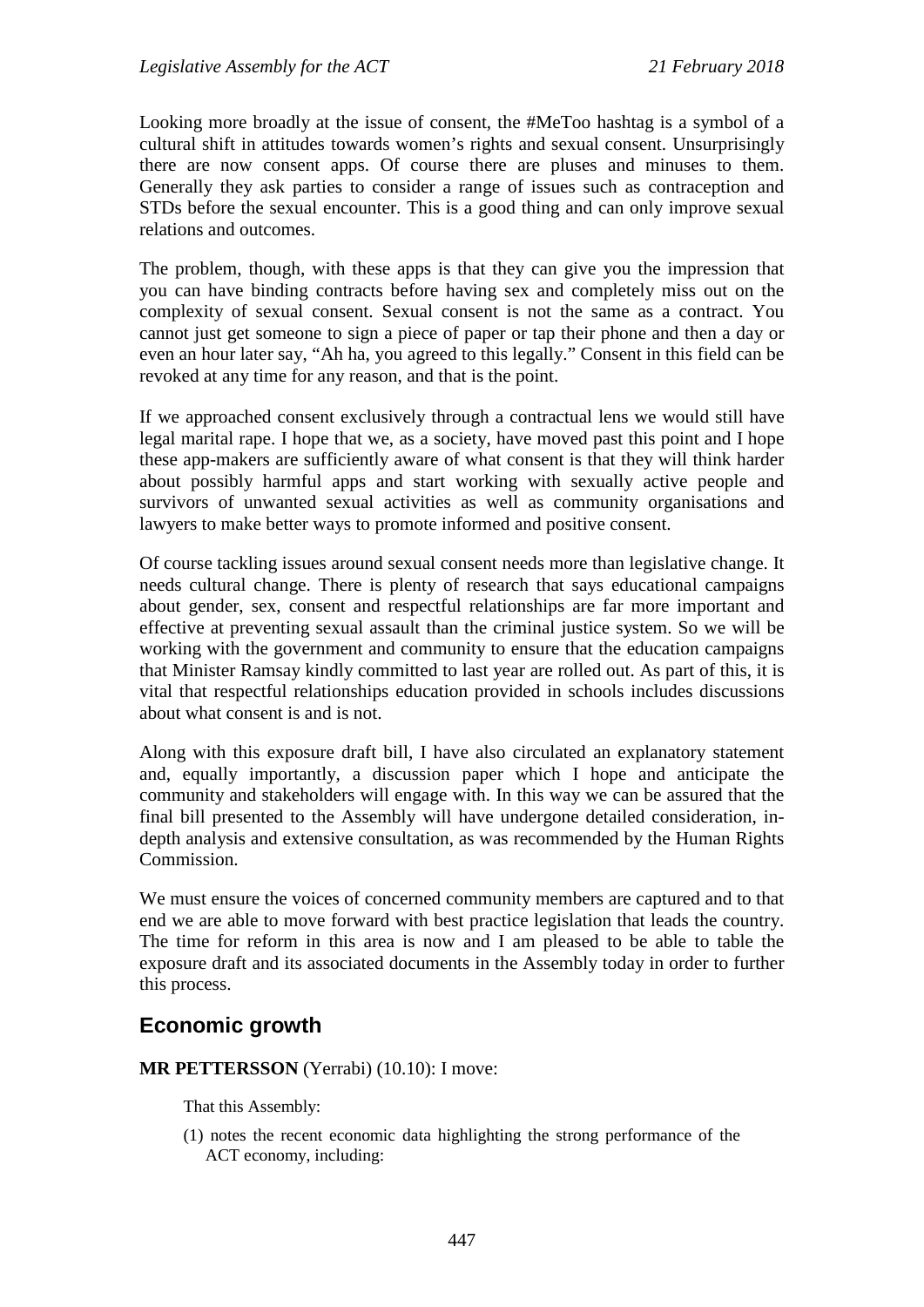- (a) over 10 000 new jobs being created in 2017, with 80 percent of these new jobs being full-time;
- (b) trend unemployment for the ACT falling to 3.7 percent in December 2017—the lowest of any State or Territory;
- (c) the Territory's population expanding by almost 7 000 people over the past 12 months, on top of the fastest population growth in the country between the 2011 and 2016 census counts;
- (d) strong increases in dwelling unit commencements and dwellings financed, with commencements rising 101.2 percent in the year to September 2017 and dwellings financed by owner-occupiers increasing by 26.9 percent in the year to November 2017; and
- (e) first home buyers representing 21 percent of total housing loans taken out in November 2017, which is seven percentage points higher than its proportion a year earlier;
- (2) further notes the economic data indicating the increased diversification of the ACT economy, including:
	- (a) strong private sector job growth, as indicated by the 24 percent annual increase in private sector job vacancies as of November 2017, well above the national-average of 17.2 percent;
	- (b) ACT's service exports increasing to \$1.9 billion for the financial year 2016-17, with education seeing the highest growth of 24.4 percent, the strongest growth rate of any State or Territory; and
	- (c) the significant increases in tourism activity, with international visitor expenditure growing by 27 percent to \$547 million and domestic visitor expenditure increasing to \$1.9 billion; and
- (3) calls on this Assembly to support Canberra's diverse growth industries.

All members in this place should agree that a strong economy is one of the most important priorities for any government. It is certainly one of the key priorities of this government. Recent economic data tells a great story. Data from the end of 2017 saw low unemployment in the ACT and an increasingly diverse local economy. Our policies to diversify the economy and ultimately create more jobs are working. This will ensure that the massive cuts to the public service from the federal Liberal government will not have the devastating effect on our economy that has happened in the past. This is particularly important given the federal government's recent announcement that they will seek to constrain wage growth for federal public servants.

Access to well-paying, secure jobs is a core value of this government. As of December 2017 the ACT had the lowest unemployment rate in the country, at 3.7 per cent. This is well below the national average of 5.4 per cent. Over the past year 10,000 new jobs were created, of which 8,000 are full time—8,000! This is an important point because job security is just as important as the creation of new jobs. Youth unemployment remains below the national average. Canberra's annual employment growth is currently the strongest it has been in a decade.

This massive increase in employment is a huge achievement of this government and our city. This strong growth comes despite the consistent cuts of the federal Liberal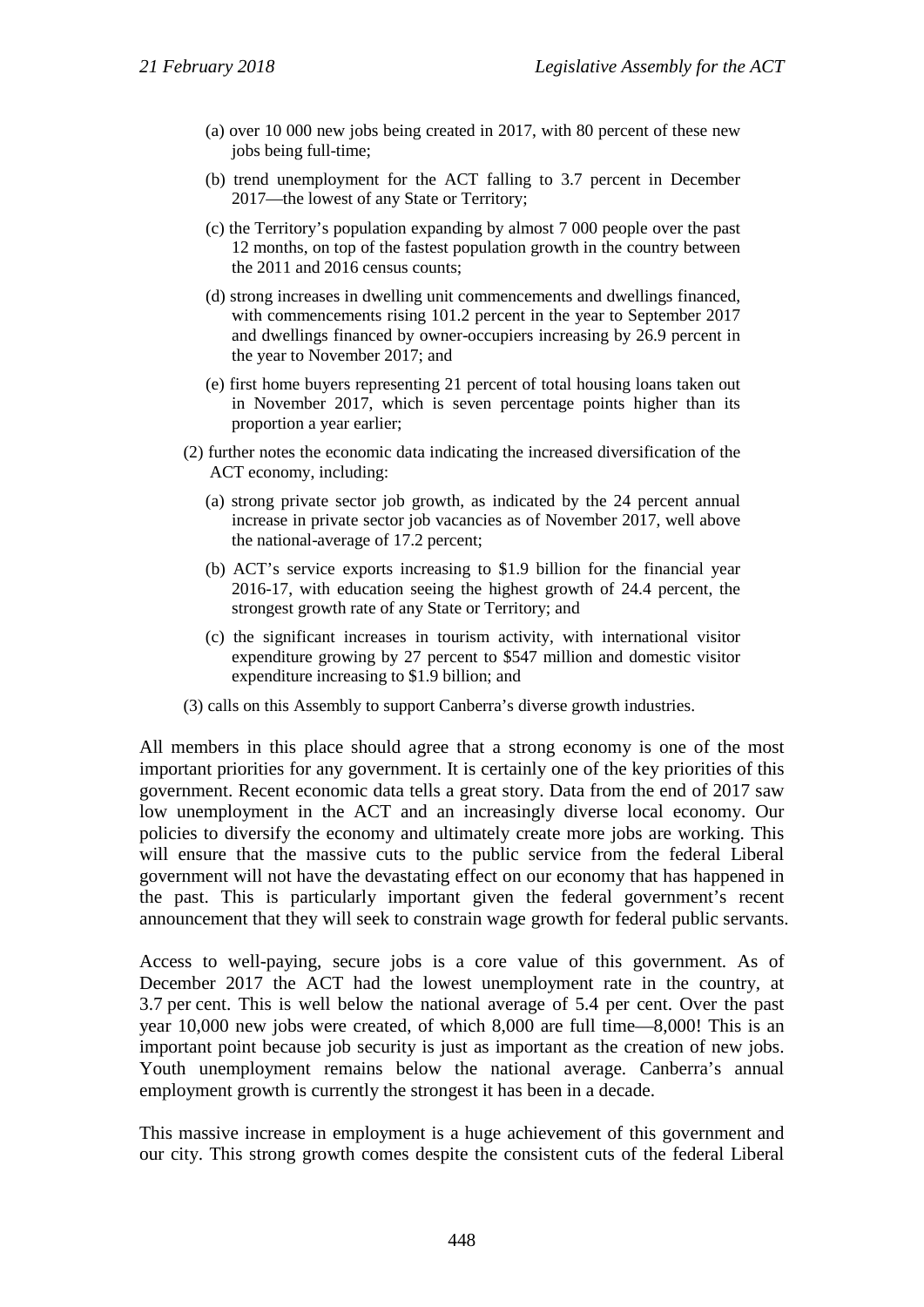government to the public service. These new jobs are the result of our government's policies, local businesses and community organisations, all in spite of federal Liberal government actions.

This government is focused on diversifying our job market. Not only does this protect our economy from the federal government; growing sectors like education, tourism and hospitality increase the livability of our city. Put simply, more jobs mean better services. The extra 10,000 jobs created over the past year come from a wide range of industries, both public and private, including education, tourism, health, retail, IT and media, defence capabilities, space and aeronautical industries—that is a new one for me—as well as the energy sector.

2017 saw an annual increase of 24 per cent in private sector job vacancies, well above the national average of 17.2 per cent. This indicates continued growth in employment in the private sector. Our government's job creation policies therefore have had a significant positive impact and will continue to do so as they are implemented.

These polices include \$14.7 million over four years to implement the territory's business development plan to create more jobs, and \$5.3 million for partnerships to support Canberra's job market. This \$5.3 million includes \$3 million to support and promote Canberra's tertiary education sector and \$1 million to boost the number of female tradies and upskill mature workers. On top of this, the newly established City Renewal Authority will further drive growth in the economy by supporting development in Canberra's CBD.

The new research and teaching hospital at the University of Canberra will increase the number of jobs available in the health sector, as well as servicing the broader Canberra community. All of these initiatives represent growth across a broad range of industries that offer employment opportunities for a huge cross-section of the Canberra community.

Tourism is a promising growth market for the Canberra economy, and 2017 saw some huge developments. Two international airlines, Singapore and Qatar, will be starting daily flights out of Canberra early this year, with Qatar's first flight already having arrived just last week. Tiger Airways also started low-cost domestic flights out of Canberra last year. These flights have increased, and will continue to increase, the number of tourists travelling to Canberra, especially international tourists.

In the 2016-17 financial year, international visitor expenditure increased by 27 per cent and domestic visitor expenditure increased by 14 per cent. Currently, 16,000 Canberrans work in the tourism industry. This area can continue to grow, as visitors come to see not only our fantastic established events, festivals and cultural institutions but new initiatives as well. The 2017-18 budget delivers \$7.5 million over four years to support a wide range of Canberra events like Enlighten and Canberra Day.

Improvements to Stromlo Forest Park and the arboretum will also ensure that other major events can be held in these areas. On top of this there is \$4.1 million over four years to grow visitation through business events and a new events fund. The upgrades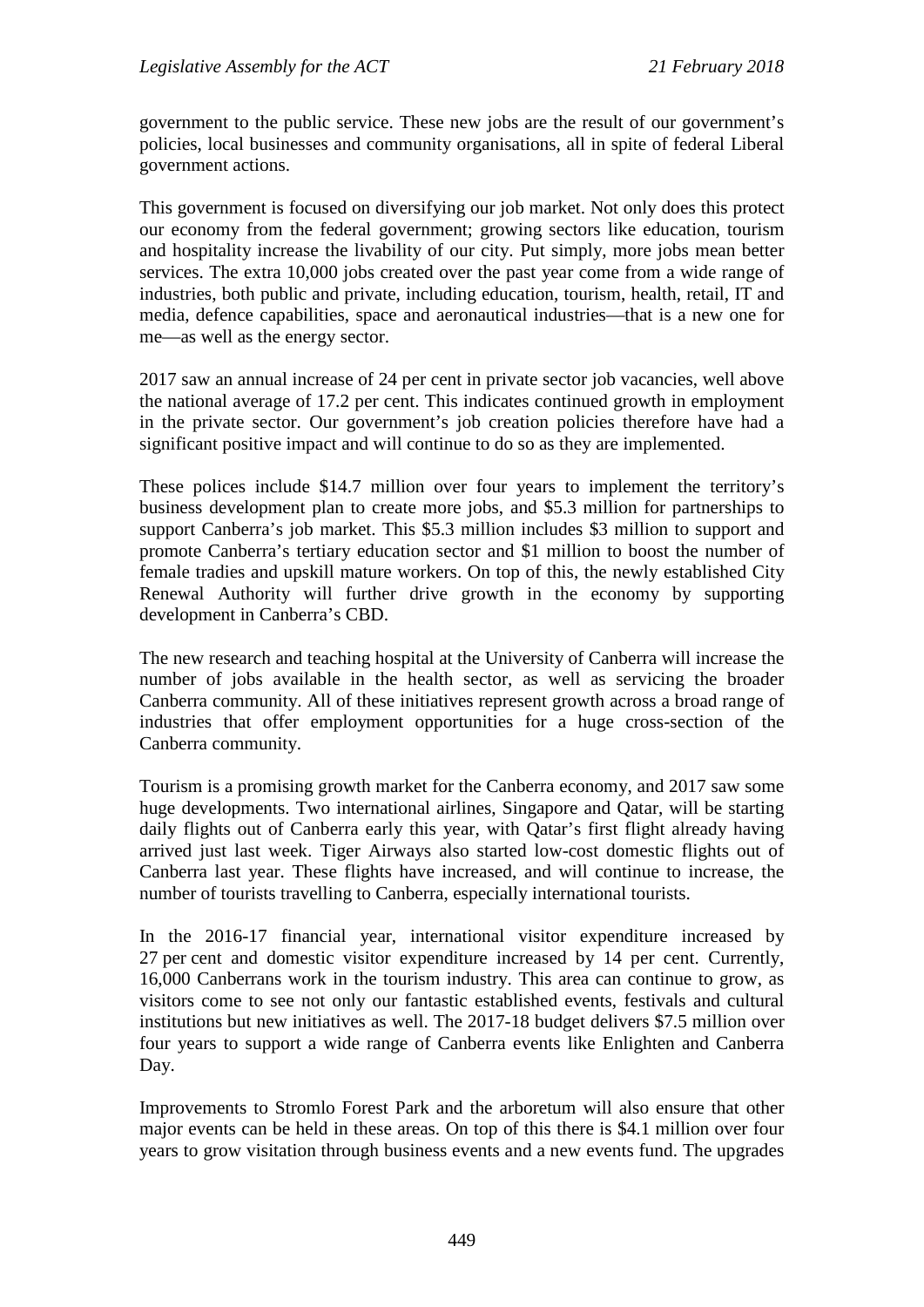to Manuka Oval and the National Convention Centre will ensure that national sporting competitions can compete in Canberra, bringing with them fans from across the country.

Our government is committed to supporting women's sport. We will invest \$1.5 million, including continued support for the Canberra Capitals and Canberra United W-League team, hopefully, once again, bringing more and more people to watch sport in Canberra. Canberra is a diverse city with fantastic tourist destinations. We will continue to support the organisations and businesses that help make Canberra a great destination. This is vital for the continued growth of our city.

The second growth industry I want to discuss very briefly is higher education. Our government values the huge contribution tertiary education makes to our economy, which is why we are one of the few states or territories that has a dedicated minister for higher education and research. Currently, one in nine Canberrans is either a student or directly employed by a university or research institution. Collectively, education and research institutions contribute \$2.75 billion a year to Canberra's economy and created 16,000 full-time equivalent jobs when last measured. Since then education exports have increased by 21 per cent and now contribute \$579 million per annum to Canberra's economy.

The memorandum of understanding between our government and UNSW to build a new campus in conjunction with CIT in Reid will create up to 10,000 new student places and further boost the higher education sector in this city.

Our government has a strong relationship with both ANU and UC, and we support research at both of these institutions. This includes \$1.3 million in partnership with industry for world-leading research into autonomous vehicle technology. Canberra is uniquely placed to combine industry, government and tertiary institutions to produce specialised jobs.

An example of this partnership is the space industry. Canberra leads the nation with advanced research and technology at ANU and the CSIRO and space communication complex operated for NASA down south. Increased investment in this industry will continue to put Canberra on the world map as a leader in research and education. Space research will further strengthen and diversify the Canberra economy and it is a key component of our overall economic agenda.

The ACT's population continues to grow, as does the number of dwellings being financed and built in the territory. These are promising indicators that more and more people want to call Canberra home. A natural consequence of having a strong economy and a livable city is an increase in population. The territory's population expanded by almost 7,000 people over the past 12 months. This is on top of the fastest population growth in the country between the 2011 and 2016 census counts.

Our government is focused on long-term planning to meet this growth, focusing on increasing capacity in our schools and hospitals, as well as upgrading our transport system. It is equally vital to ensure that housing in Canberra does not become out of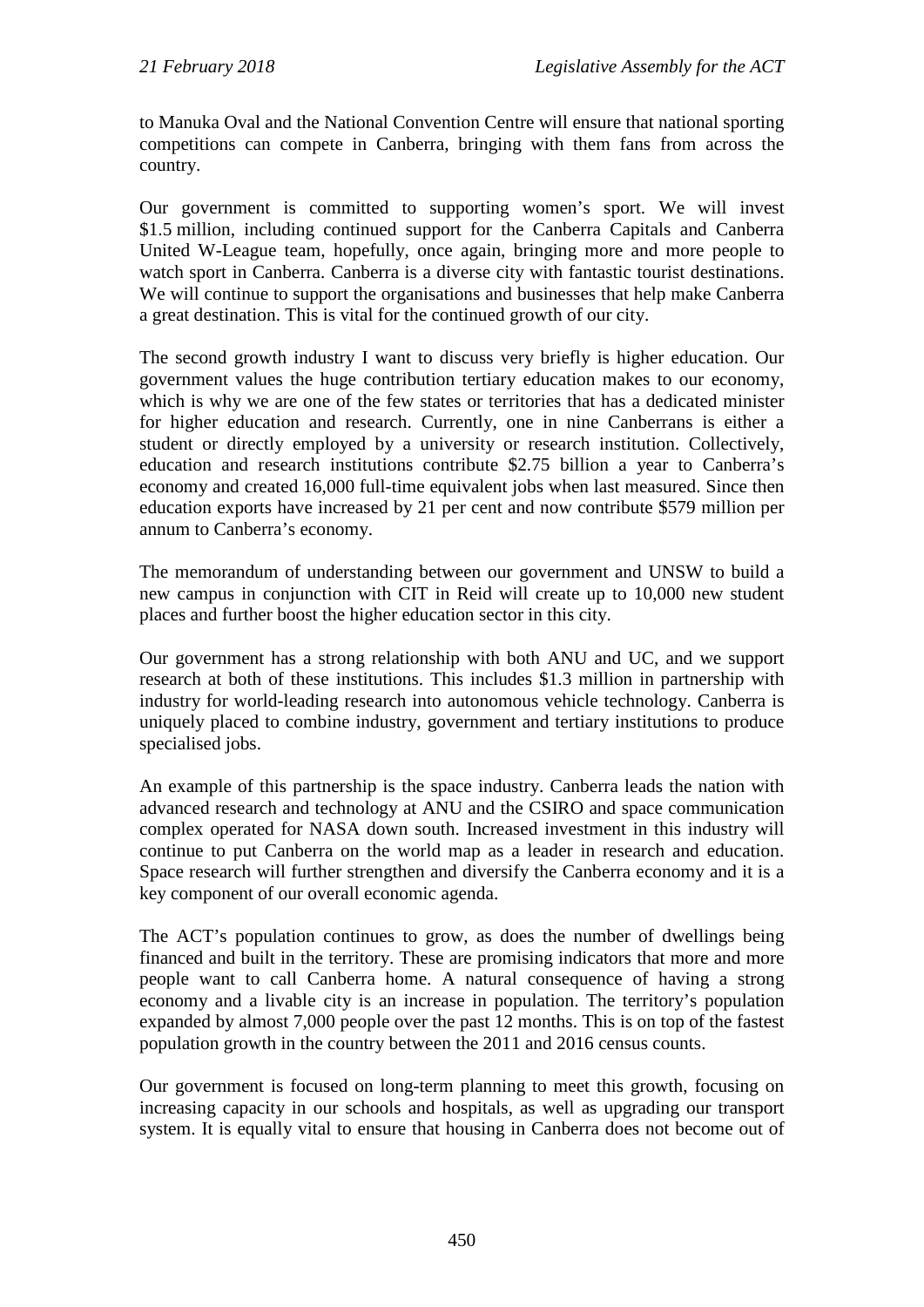reach for ordinary families and first homebuyers. In the year up to November 2017, dwellings financed by owner-occupiers increased by 26.9 per cent. Over the same time period first homebuyers represented 21 per cent of total housing loans, which is seven per cent higher than the previous year.

The increase in owner-occupiers is also an indication that Canberra is not becoming like other major Australian cities where investors price out ordinary families. The recent increase in land tax for foreign investors in the ACT will further balance the market in favour of Canberrans when it comes into force. This is an important step in tackling any problems with housing affordability.

I am proud to be part of a government that is overseeing such a strong economy. The creation of 10,000 new jobs, 8,000 of which are full time, is a momentous achievement for this government. Our focus on diversifying the economy will help secure Canberra's economic future. Partnerships between government, community groups and businesses are helping Canberra to grow into an even more livable city. More investment means a better city for Canberrans.

The ACT's increasing population shows that we are not alone in our belief that Canberra is a fantastic place to live. A strong local economy will ensure that Canberrans continue to enjoy a high quality of life in our city, with great schools, hospitals and essential services. I want all members of the Assembly to support this motion.

**MR COE** (Yerrabi—Leader of the Opposition) (10.20): The opposition welcomes the opportunity to chat about our economy. Of course, the motion before us has two parts. The first part presents some data indicating the economic good fortune of the ACT. The most noticeable feature of the data presented is the low unemployment rate and the job creation figure for 2017. Of course, having a job is fundamental to the health and wellbeing of individuals and society. I trust everyone in this place will view the longstanding record of employment growth and low unemployment in the ACT as a very good thing.

However, the second part of the motion presents data on "the increased diversification of the ACT economy". Here the motion fails to make its point. Most of the data presented in the motion is produced by the ABS; also it is conveniently summarised in briefs prepared by ACT treasury. So Mr Pettersson's failures in this description are somewhat curious given these are briefs that his government has prepared.

For example, the motion states that an increased diversification of the economy is indicated by a "24 per cent annual increase in private sector job vacancies as of November 2017". The percentage change does not really tell us a great deal. If it did then the motion is in some trouble. The ACT treasury brief on job vacancies clearly shows that while private sector job vacancies increased by 23.3 per cent, public sector job vacancies increased by 35.7 per cent. So the figure does not really mean anything at all. But if it does mean something, as Mr Pettersson claims, public sector job increases of 35.7 per cent over private sector increases of 23.3 per cent would suggest that there is a higher growth rate in the public sector, not in the private sector; hence the diversification that he is trying to point to is not happening.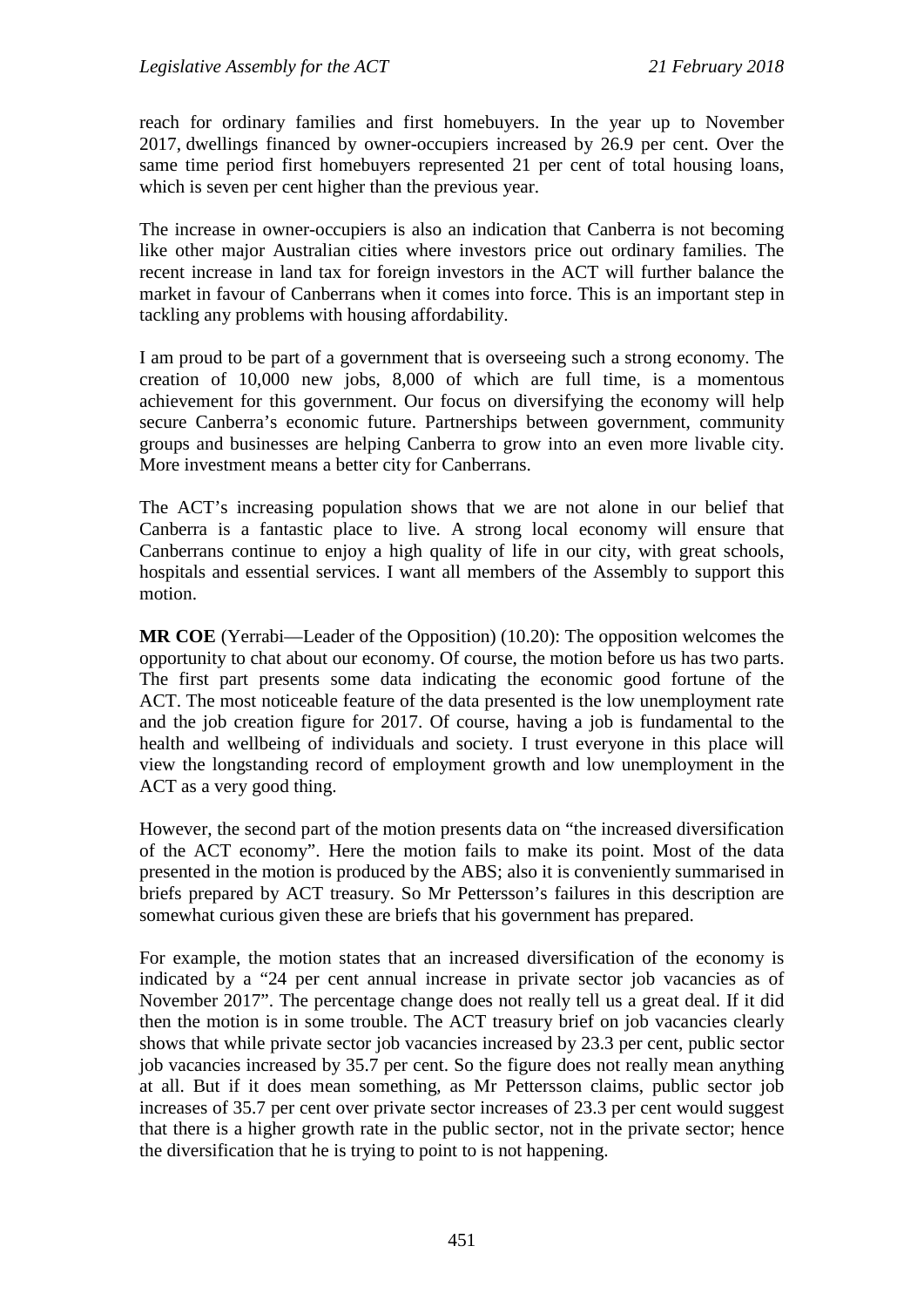To show an increase in the private sector's share of total employment, it is best to look at the actual figures for private and public sector employment, not job vacancies, from the Bureau of Stats. These show that in the past few years the private sector's share of employment has risen by a couple of percentage points.

But there are other indicators of private sector diversification to consider. A common one is the share of state final demand contributed by government. This was well under 40 per cent in the 1980s, before self-government. It rose to about 50 per cent in the mid-1990s but was largely under 50 per cent for the next decade. Since 2008 it has been in the range of 50 to 55 per cent. In other words, the ACT is not diversifying away from public sector dependence at all. This high and—

**Mr Barr**: Well, it actually is, but never mind.

**MR COE**: It is interesting that Mr Barr would point to a chart where I note that the actual Y axis goes from about 38 to 44; so it overdramatises the movement. Further to that, the trend looks only at the past year or two, whereas, as I just said, it was under 40 per cent in the 1980s, it rose to 50 per cent in the mid-1990s, it was under 50 per cent for the next decade, and, since 2008, it has been in the range of 50 to 55 per cent, when you look at state final demand contributed by government.

In other words, the ACT is not diversifying away from public sector dependence at all. This high and stable government share of consumption and capital expenditure, most of it commonwealth expenditure, is, of course, an important part of the explanation for the consistent and stable strong economic performance of the ACT, including low unemployment and high average wages.

The motion's statement on service exports would also benefit from a more considered assessment of the evidence. Education exports, our largest service export category, are up 24.4 per cent, as the motion says, reflecting the location of major public universities, including the ANU. But other major service exports, such as inbound tourism, and research and development services, are down. According to the ACT treasury brief on international trade in services, inbound tourism has been flat over the past five years. Again that is an ACT government brief.

On the other hand there has been a 10.1 per cent increase in the last financial year in technical, trade-related and other business services. This includes such services as architectural, engineering and business services. Over the past five years, these services have grown by 140 per cent, to be worth \$228 million.

The Canberra Liberals certainly support the motion's call to support Canberra's diverse growth industries, but we note that this needs to be based on careful and comprehensive analysis of what is happening rather than selective numbers carefully chosen to support the government's political message. Of course, real analysis leads us to the real question, which is the effect of ACT government policies on businesses and households in the territory.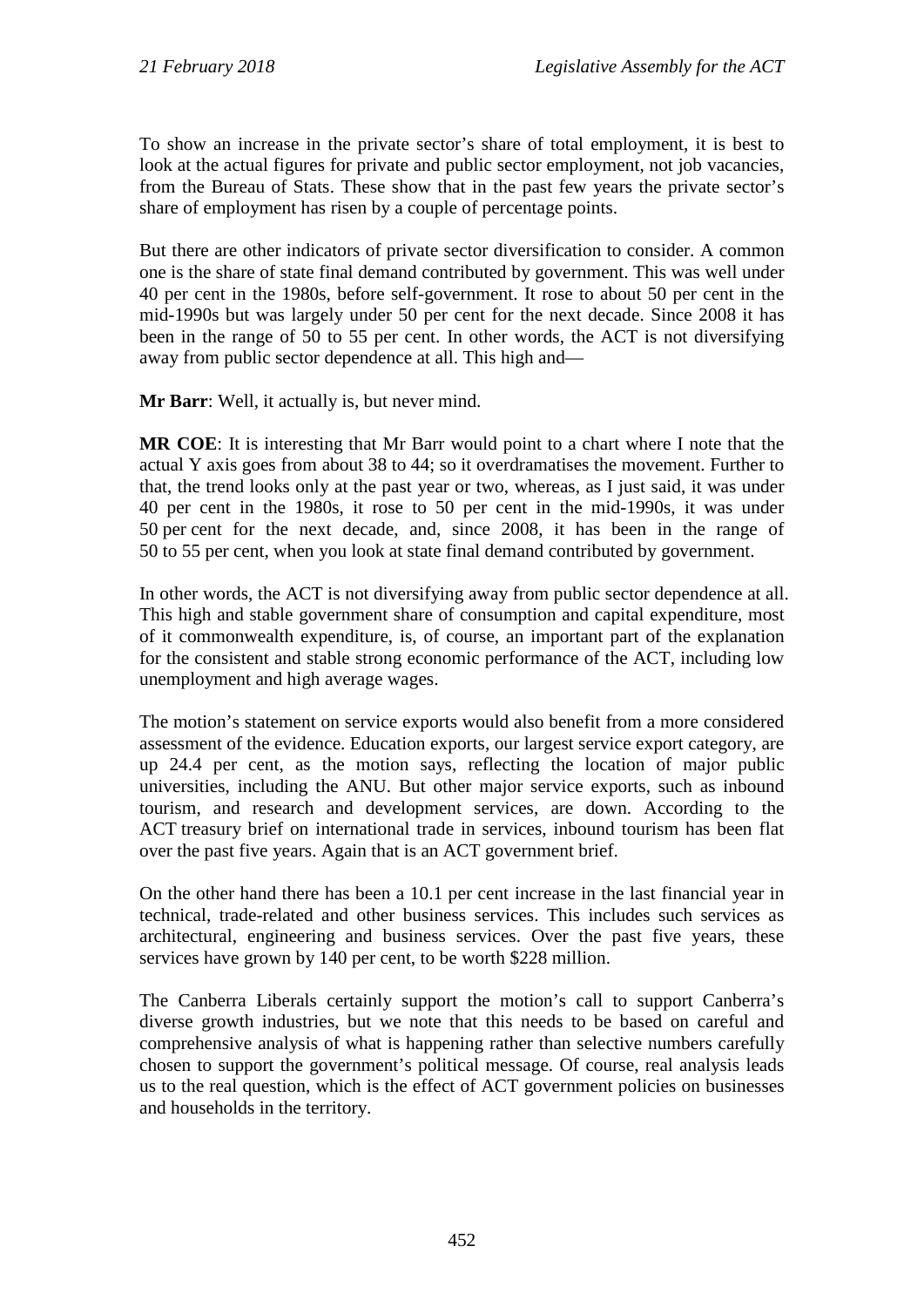Here we cannot expect much from this government. It is unlikely to consider the effect of large increases in the cost of ACT government or the low and declining levels and quality of ACT government services. It is unlikely to consider the effect of large increases in rates and taxes to pay for its mismanagement. It is unlikely to consider the immediate impacts of policies on local businesses, such as the Mitchell traders and the green waste collection industry. And it is unlikely to consider the effect of restricting residential land supply on people considering whether to move to the ACT. It is unlikely to consider anything other than selective numbers as demonstrated in the motion today.

It is unlikely that the actions of this Labor-Greens government have resulted in the growth stats that this motion is trying to take credit for. This motion is, once again, just an opportunity for one of the Labor members to get up and pretend that they are caring about something substantial. What the government needs to do is actually go to their own ACT government treasury briefs and have a look at the full story. The full picture is far more complex and shows a territory that is still heavily dependent on the public sector.

**MS LE COUTEUR** (Murrumbidgee) (10.27): The economic performance indicators listed in Mr Pettersson's motion show the strength of the ACT economy. The sizeable increases in employment, dwelling numbers, exports and tourism, and the diversification of the economy prove the sound economic management of the Greens-Labor government alliance. But while we congratulate ourselves, we need also to consider the nature and the quality of the growth. Quality of growth is an important aspect. Population growth, economic growth and diversification are not inherently good. Aggregate statistics simply oversimplify what are very complicated issues.

If we look more closely at an example of aggregate statistics, Mr Pettersson noted in his motion that the territory's population increased by 7,000 people over the past 12 months. Interestingly, the population of north Canberra is projected to grow by eight per cent, south Canberra five per cent and Belconnen by three per cent.

Meanwhile, no population growth is predicted for Woden; Tuggeranong's population is predicted to decline by three per cent; and Weston Creek's decline is a large seven per cent. Clearly, the quantum and consequences of population growth are very unevenly distributed across Canberra. But is population growth a desirable or even our ultimate goal?

The Greens do not agree with Mr Pettersson's premise that rapid population growth is, in fact, a desirable goal. Population growth poses complex challenges, especially when it outruns infrastructure and services. Look at all the looming problems of imploding cities, for example, Sydney's overcrowded trains, traffic jams and ridiculous housing prices.

There is a growing consciousness in the community that economic growth driven by rapid population growth and high consumption is simply unsustainable. As I discussed last year, our environmental impact is given by our population, times our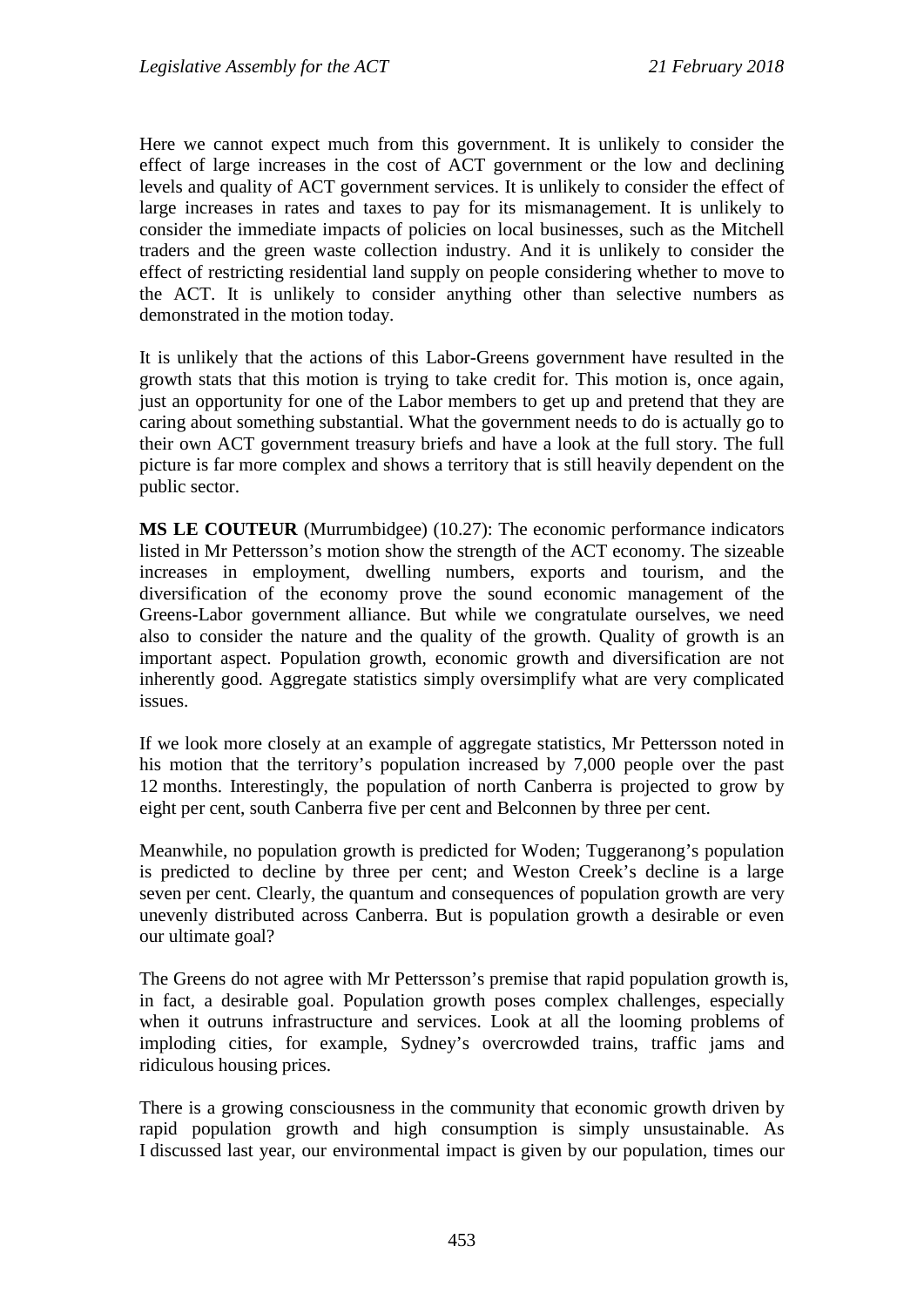affluence, times our technology. I will not again go through this ecology 101 lesson that I went through last year. I am afraid that it is going to fall on deaf ears. There is only one new member, who possibly did not hear it, and she is not here right now. However, I just note that increased population and increased consumption do make it harder to reduce our greenhouse gas emissions and to reduce probably every part of our environmental impact.

Turning to the housing element of the motion, people moving to the ACT need to have housing that is affordable and available. As I mentioned in this place yesterday, Canberra is experiencing an ongoing housing affordability crisis. A majority of people who move to Canberra, especially students or people taking up graduate positions in the public service, will start by renting. In recent weeks there has been considerable media coverage of the difficulties faced by people who have come to Canberra to work or study and found themselves faced by a very tight, and very expensive, rental market.

Mr Pettersson's motion cites a number of dazzling statistics to illustrate the strength of the ACT's economy. Unfortunately, despite all the new dwelling construction statistics, this construction activity has not done much to ease pressure on the ACT's rental vacancy rate, which is currently sitting at a mere 1.3 per cent. The amount of social housing, as a proportion of total housing stock, has been falling for the past couple of decades.

Another issue with the supply of new housing is the type of supply. A study published last year by the Australian Housing and Urban Research Institute looked into housing supply in Australia. It stated:

Most of the growth in housing supply has been taking place in mid-to-high price segments, rather than low price segments. Unfortunately, we are not witnessing a trickle-down effect whereby households buying new housing free up vacancies in the established housing stock that housing stressed households are able to move into at lower prices and rents. Consequently, research studies confirm that low-income households continue to experience growing difficulties accessing low cost housing. Housing in low-priced segments is presumably more affordable, but less than 5 per cent of approvals were in the bottom 20 per cent of the house and unit real price distribution in 2005–06, and this remains the case almost a decade later in 2013–14. Hence, the housing supply issue is more nuanced than commonly thought, as there seems to be structural impediments to the trickle-down of new housing supply.

Thus, the economy may be performing strongly but it does not mean that the benefits are being shared equally. In the affordable housing space, the government needs to do more. The public and affordable housing targets for urban renewal and greenfield redevelopment sites, released on Monday by the City Renewal Authority and Suburban Land Agency, are not adequate to maintain the current rate of public and affordable housing, let alone increase it.

At a time when Canberra is growing and our economy is strong, we are in a good position to ask: what kind of future do we want for our city? The decisions we make now will determine the city we become. As we are growing quickly—reportedly at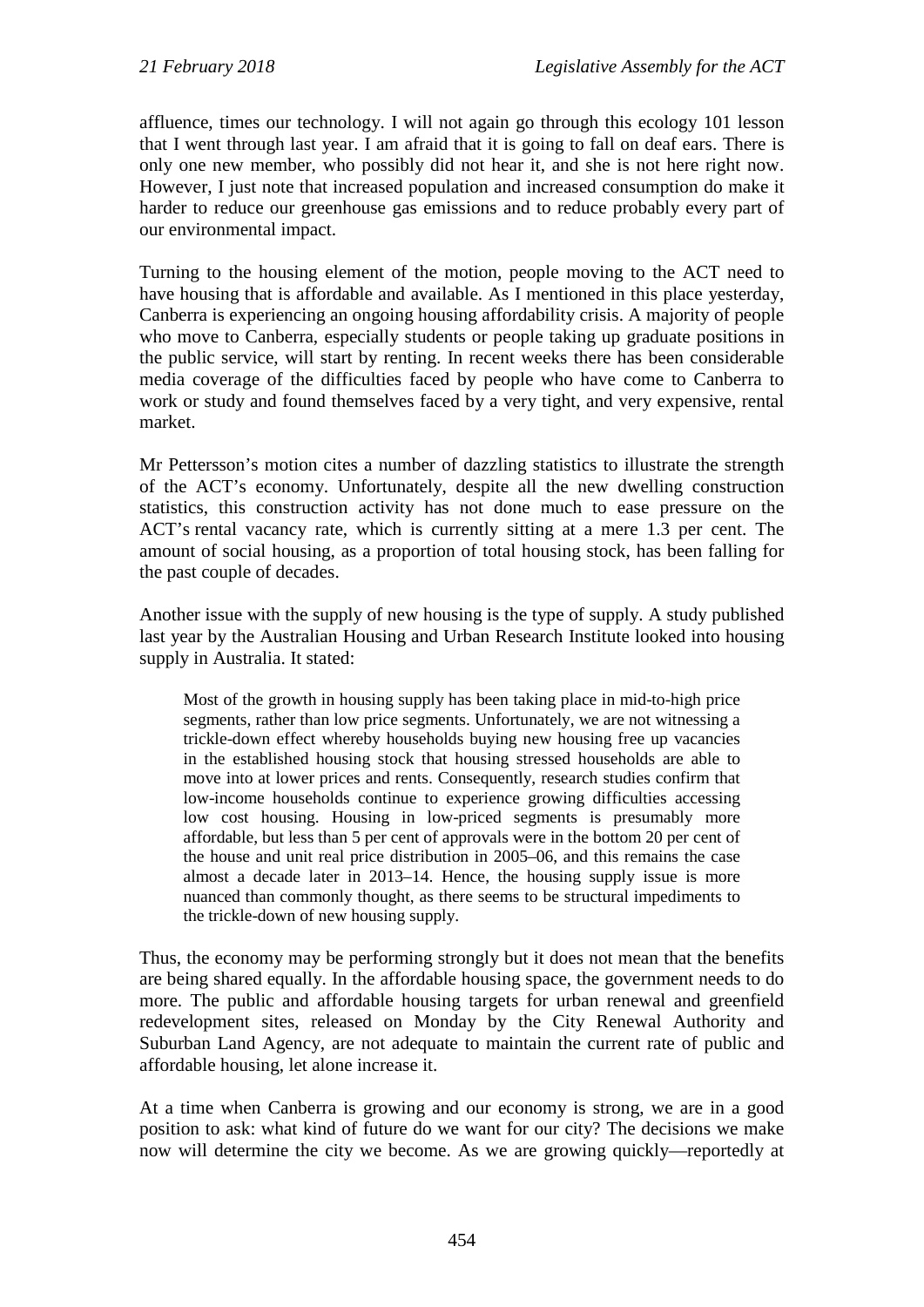the highest rate in the country—we may not be able to keep up with demand for services and infrastructure, particularly in the new suburbs, and it may be easier to get drawn into hasty sub-standard developments.

The Greens believe that it is possible to build a city that still maintains the green spaces and trees that gave us the name of the bush capital. As the nation's capital we certainly should aspire to be something significant for the nation to be proud of. Should we be a treed city, a green city that has all the amenities, sustainable energy systems, recreation, health and mental health benefits and environmental benefits that this allows?

We would also do well to learn from some of the problems that are now besetting Sydney and other big cities: long commutes, ugly developments, lack of public transport, lack of walking and bike routes and lack of access to or even availability of community facilities.

Canberra is clearly a desirable location, which is driving its growth. We need to be careful not to destroy the attractiveness and benefits our city offers. What would maintain us as a desirable location now and into the future? Growth and development are important but we also need to recognise what we have got right so far. The ease and liveability of our city, plus the growing lifestyle opportunities and greater array of businesses, clearly are a huge driver of our growth. But when does that growth become congestion, pollution, long commutes, lack of access to resources and inequality?

Does good development occur in a rush to cash in on growth? Is it driven by developers and economic expansion? Or does good development involve other qualities, for example, civic engagement, the incorporation of values and shared vision? What is the character of our city and what do we love about it? What do we wish to grow and what do we want to improve? What kind of jobs and what kind of growth are we looking for? We do have a choice, and we need to think now about where we are headed.

The motion calls on us to support the diverse growth industries in the ACT. Of course, the Greens absolutely support diversification of our economy. There are many things that we have put forward over the years, including encouraging the night-time economy, the live music sector, strong investment in renewable energy industries and, very importantly, green waste industry support and market creation.

But there is one industry the Greens do not want to see expand. The Chief Minister's recent announcement of defence sector growth is problematic. Should we really be proud of growth based on the arms trade? Is the Chief Minister aligning himself with Malcolm Turnbull's defence export strategy to make Australia a big arms dealer? We have to ask: who is going to buy these weapons systems?

The Turnbull government plans to export arms to markets all around the world, including the Middle East. One country that Australia has recently expanded its military business with is the theocratic dictatorship of Saudi Arabia, which has been locked in military conflict—a conflict that has devastated Yemen. Over 9,000 people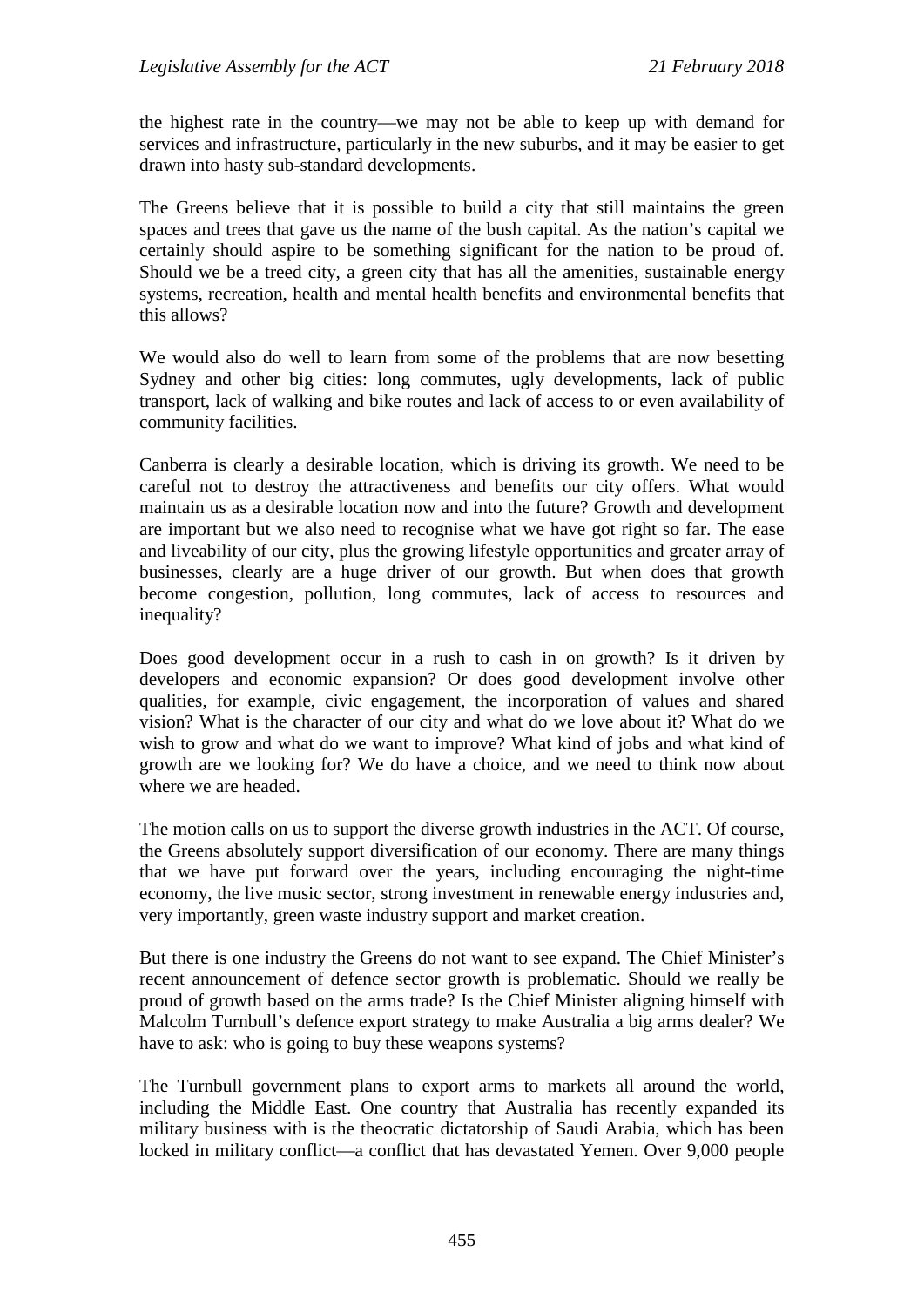have been killed. Over 75 per cent of the population—that is 22 million people, nearly the population of Australia—are in need of humanitarian assistance.

We should not go blithely into this burgeoning arms trade without considering the ethical dimensions. What are the likely destinations of our weapons and what are the human consequences? Certainly, arms manufacturing is a lucrative high-tech industry that could generate employment, but it comes with serious ethical issues.

Madam Speaker, despite all these misgivings about the indicators we use to measure growth, the Greens will be supporting this motion today because we agree that it is important for the ACT's future for us to support diverse growth industries.

**MR STEEL** (Murrumbidgee) (10.38): Madam Speaker, I would like to thank Mr Pettersson for bringing this motion forward. It is not every day we can claim that we have the fastest growing economy in the country. According to data released in the *Australian national accounts: state accounts* publication, Canberra's gross state product is growing at a rate of 4.6 per cent. To place some of these figures into perspective, this growth is double what the nation is experiencing. Our government has presented a strong plan to ensure that our economy adapts to new economic realities, and from them create new opportunities. The government has done this by making smart, forward-thinking investments to support our economy for the years to come.

Our economy is changing. It is no secret that we can no longer rely on the public service to support our economy. We saw that yesterday in the announcement about yet more cuts to the Australian Bureau of Statistics in Belconnen. The Liberals' contempt for our city is well known and their agenda of removing, piece by piece, government departments and agencies from Canberra is ongoing and lacks evidence.

But despite this, our economy is growing. We have done this by building on our economic strengths and supporting diversification. The ACT's gross state product shows the positive effects of our government's diversification agenda on our economy. While the public administration and safety industry continues to be the largest industry in the ACT, we are beginning to see the strength of our economy expand into new industries, some of which people may not expect.

According to the latest ABS data, Canberra's own information, media and telecommunications industry grew by about 11.4 per cent. We saw the industry contribute 0.4 percentage points of growth to our most recent GSP. I am sure most of us here have enjoyed shows such as *Rake* and *The Code*, which were filmed here in the ACT. The ACT government has also supported the series *Secret City*. Matchbox Pictures commenced filming of *Secret City* series 2 in Sydney on 12 February this year. Following the Sydney production, the team is scheduled to film in Canberra from 3 March 2018 for three weeks. I am very pleased to say that the ACT government is supporting the production of this second series.

It is also fantastic to have film production companies being established in Canberra. It was fantastic to hear that development expert and executive producer Rita Street and producer-creator Lina Foti have launched a Latin American-focused kids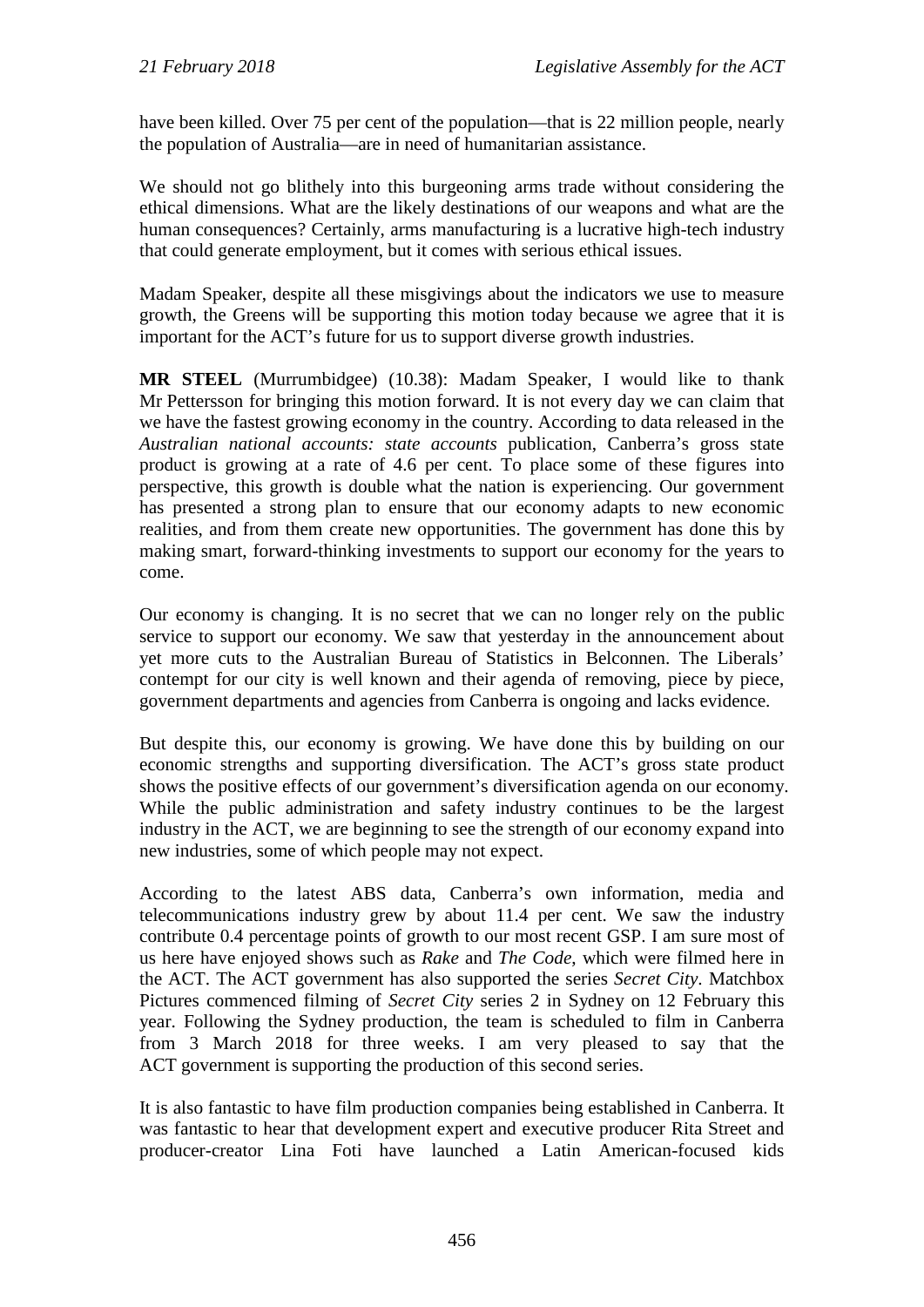co-production company called Panita Productions that will be based in Canberra. Panita has actually secured the rights to localise the hit series *The Wiggles* as *Los Wiggles* for a Latin American audience.

Canberra's creative economy is growing with the support of our government because we recognise the value of this to our city. To help continue to propel Canberra's economy into international markets, the Chief Minister last year announced that Canberra's fast-growing screen industry will benefit from a memorandum of understanding signed between Screen Canberra and Screen Wellington. Wellington shares many of the same traits as our city, but it is home to internationally sought-after and award-winning film crews and facilities. That talent will support and help grow our own industry here in Canberra.

With so much to see in Canberra, it just makes sense that we showcase the liveable city that we enjoy every day to the rest of the world. Our tourism industry is booming. It employs over 16,000 Canberrans. Our city is becoming an internationally recognised place to visit. Last year we had more international visitors come to Canberra than ever before.

Our city was named one of the best cities in the world to visit this year by *Lonely Planet*. Over the past year our city has experienced a record-breaking 228,000 international visitors enjoying all that we love about Canberra. We have seen a 10.2 per cent growth in the tourism industry, contributing \$114 million to our economy from the sector.

Our government's plan is to open up Canberra to the rest of the world. It has been one of the great economic successes that we have seen. We will continue to support that growth. The government has made a concerted effort to attract international visitors and international flights to come to Canberra, with daily flight services through the international hubs of Singapore, through Singapore Airlines, and now Doha, through Qatar Airways. This is not great just for our economy; it is great for Canberrans as well. Canberrans are already benefiting from the positive effects of tourism competition between these two international airlines. We are seeing more services, cheaper flights and higher-quality aircraft enter the market.

Our government understands the economic importance of reaching out and engaging and supporting newly emerging industries and innovators. It was incredible to see the professional, scientific and technical services industry grow by 34.6 per cent in 2016-17. The potential of this industry to Canberra is significant.

Take, for example, our already globally competitive space industry. We have the skills, talent and facilities to build a substantial space industry right here in the nation's capital. I saw firsthand the work that is being done in my electorate to build satellites at the ANU's Advanced Instrumentation Technology Centre when I participated in a heritage walk with Dr Bradley Tucker on Mount Stromlo earlier in January.

Our government is taking a leadership role in establishing a national space agency to harness our economic strength as a knowledge capital and to grow the potential that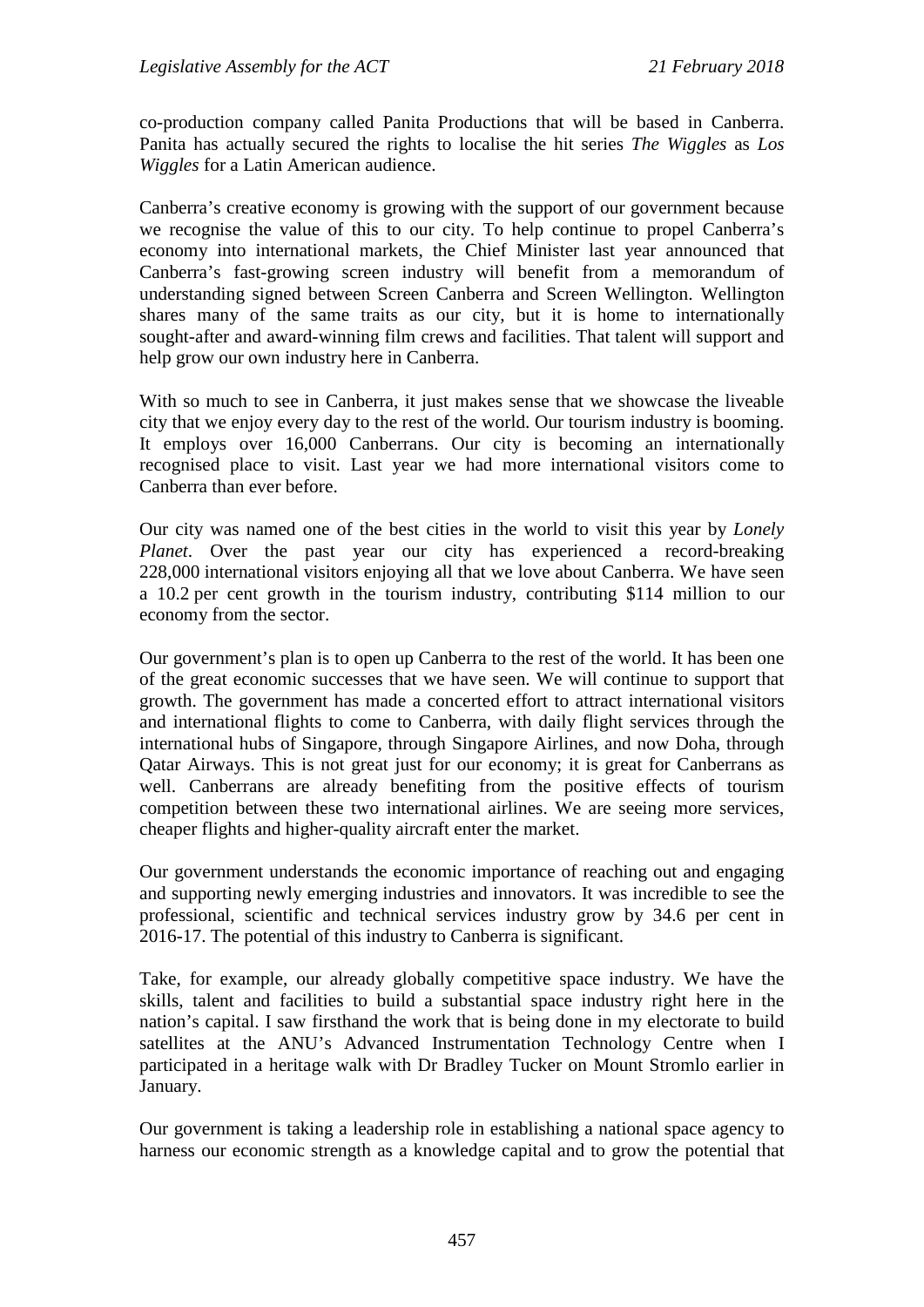we are already realising in this field. For those who may not see economic value in this initiative, recent figures coming out of the United Kingdom's own national space industry signal huge economic potential. In the past eight years alone, the UK's space industry's economic turnover improved by 132 per cent and grew to add an extra £7.8 billion to the UK economy.

The ACT government understands the value and economic potential of this opportunity and is pursuing it in Canberra. The government is working together with the South Australian government and has signed a new memorandum of understanding to pursue economic opportunities in the space industry. This five-year agreement reflects both jurisdictions' commitment to support Australia's participation in the international space industry by bringing together our strengths and capabilities.

Our government will continue to support our strong record of responsible fiscal management. This year we will continue to ensure that we harness the economic opportunities for our city, continue to build on our strengths and make smart investments to support our growing economy.

The numbers are remarkable. We currently have the lowest unemployment rate in the country and the fastest rate of economic growth. We are seeing this growth in a diverse range of industries across our economy. I look forward to supporting our government's forward-thinking economic agenda this year. I commend Mr Pettersson's motion to the Assembly.

**MS CHEYNE** (Ginninderra) (10.45): We heard as recently as yesterday that the federal Liberal government continues to attack Canberra and Canberrans, treating our federal public sector workers in some of our most important departments as chess pieces, not only subjecting them to farcical decentralisation proposals but continuing to take the axe to their jobs. The federal government's disgraceful actions and utter mismanagement do have an effect and we cannot ignore that. In fact, everyone in this place should condemn them, not least the opposition spokesperson on public sector management, who has so far been conspicuously silent on this issue.

While the federal government's actions have an effect, that effect has fortunately been lessened over the years, and the ACT economy continues to thrive. Why? Because we are not just a federal public sector town any more. Our economy's success is no longer tied to the positive or negative actions of the federal government. Thanks to the consistent, progressive, successive actions of ACT Labor governments, we have increasingly diversified our economy. And now we do not just weather federal government decisions, we thrive in spite of them.

We continue to be seen as an attractive place to live and work and invest in, and our economic data reflects this. Our government's investment in this city and commitment to industry diversification is not abating, contributing to more confidence and more growth in our economy.

Belconnen is a great example of this. More and more people are living, working, studying, and relaxing within the Belconnen region, supporting local businesses and boosting our economy. Take a drive or a walk around my electorate and you will no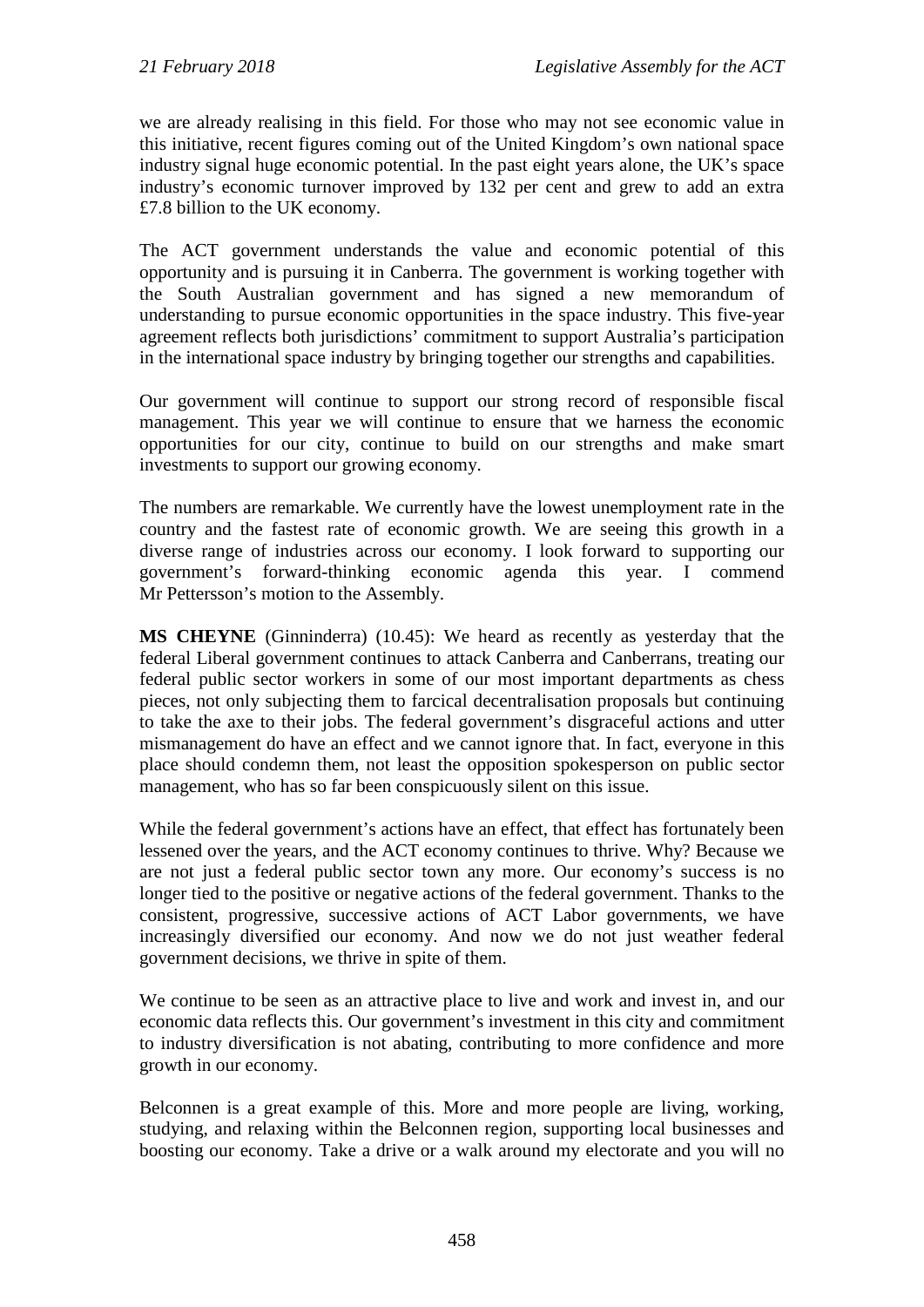doubt notice the extensive development underway. There is the new hospital at UC, and recruitment for this hospital is happening as we speak. A host of new apartment blocks are under construction, and there are new roads and whole new suburbs out at Ginninderry.

This is all happening against a backdrop of significant residential development over recent years and substantial retail and industrial business areas that continue to prosper. There are over 77,000 people in Ginninderra and over 6,000 just in Belconnen, many of whom have moved to the town centre in the past few years thanks to the growth in dwellings. With so much residential development also in the works, Belconnen will continue to grow well into the future.

The ACT government is preparing for that growth. In addition to newer buses and smarter bus routes, we have invested in the Belconnen bikeway, which will link the town centre with its surrounds. I continue to strongly advocate for light rail stage 3 to come to Belconnen; it just makes sense. This type of investment provides construction jobs, reduces congestion, reduces health costs and makes people happier and more productive, all making more contributions to our economy.

The number of businesses in Belconnen has been growing solidly over recent years. In 2015 there were 529 businesses in the region, up from 474 in 2011. Of these 529 businesses, 25 employed 20 or more staff, 287 had between one and 19 employees and 217 were proprietorships or partnerships.

Against the backdrop of all this change, later this year I look forward to hosting the Belconnen showcase, or market day, which will bring together business with the community and government to identify the future of our town centre. I am confident the showcase will be another step on the way to realising the full potential of Belconnen, showing off how attractive it is and achieving even more growth and continuing our trend of industry diversification. As if that were not reason enough, the federal government's announcement yesterday of more job cuts at the Belconnen institution of the Australian Bureau of Statistics and the movement of ComSuper out of the town centre continue to underline the importance of hosting this showcase.

The ACT government has also put Canberra on the global map, as we have heard today. International flights on Qatar and Singapore Airlines now fly out of Canberra. Manuka Oval is hosting international cricket for both men and women. The just past Multicultural Festival draws visitors from far and wide to our cool little capital, and Enlighten, the night noodle markets and the Balloon Spectacular are all just around the corner.

And who can forget that *Lonely Planet* named us the third best city to visit in the world. Nearly 2.65 million people visited Canberra in the year to June 2017, a new record; records we just keep smashing. I recently spent some time in the US and I can assure you that our stature as a city to visit is growing, not just from my telling people how amazing it is. Our approach is working and it is being given a vote of confidence by business and the public.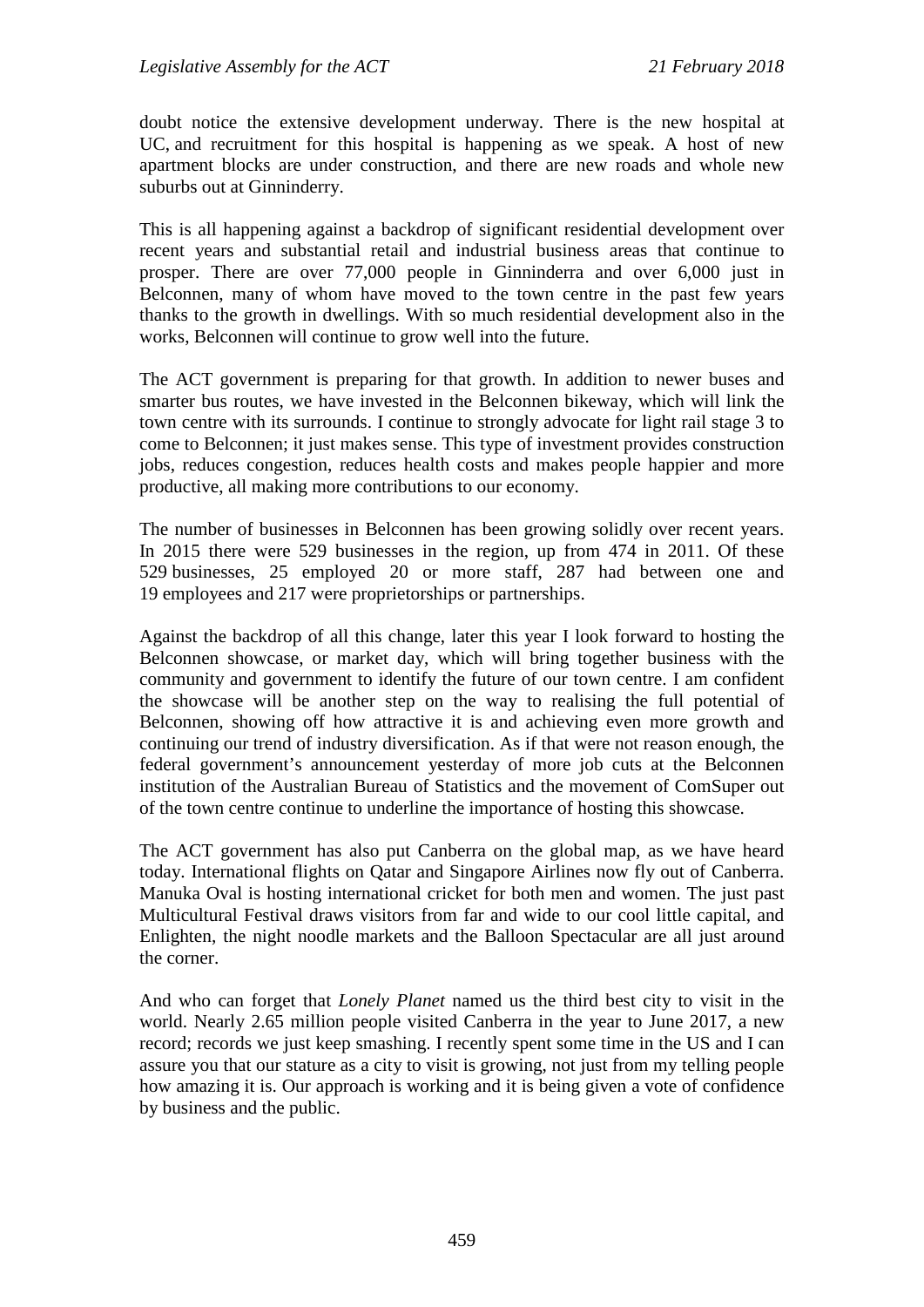As Mr Steel mentioned, growth in the territory is at four per cent, more than a full percentage point forecast in the last budget and the deficit has been halved. Of course a society is more than just growth and investment. As a government we need to help those who, through no fault of their own, have hit hard times. That is why this government is extending the utilities concession to those living in long-stay caravan parks and aged-care centres with embedded electricity networks.

Canberra is growing and it is growing strong, and Belconnen is growing and growing strong. We will always invest in Canberra and stand firmly against Liberal attacks on Canberra workers while making sure we leave no-one behind. I commend Mr Pettersson's motion to the Assembly.

**MS ORR** (Yerrabi) (10.52): On the coffee table in my office is the well-known children's book, *The Little Engine That Could*. It sits on my table as a reminder of the slogan of my campaign team in the 2016 election—the little team that thinks it can. We thought we could, we thought we could, we thought we could, and it turned out we actually could. As I am sure was the case with many of my colleagues, the end of my first full calendar year in this Assembly led to some quiet reflection. As I sat in my office before the Christmas break looking back at the year that had been, my gaze fell upon my book sitting on the coffee table. I reached across and starting reading. It said:

Chug, chug, chug. Puff, puff, puff. Ding-dong, ding-dong. The little train rumbled over the tracks. She was a happy little train.

Her cars were filled with toy animals—giraffes with long necks, Teddy bears with almost no necks at all, and even a baby elephant.

There were dolls and the funniest little toy clown you ever saw.

But that was not all. Some cars were filled with good things for boys and girls to eat – golden oranges, red-cheeked apples, bottles of milk, and even lollipops for after-meal treats.

Now I may have spent too long around this building over the course of the past 17 months contemplating the ins and outs of the ACT economy, but as I read about the wonderful cargo on board the little train I could not help but think of how it could be representative of all the goods and services an economy delivers—perhaps the virtues bestowed upon Australia as it chugged its little way through 26 years of uninterrupted economic growth. The train could even be representative of the proud Australian economy enabling the delivery of these goods.

#### I read on:

The little train was carrying all these wonderful things to the good little boys and girls on the other side of the mountain.

She puffed along merrily. Then all of a sudden she stopped. She simply could not go another inch. She tried and tried, but her wheels would not turn!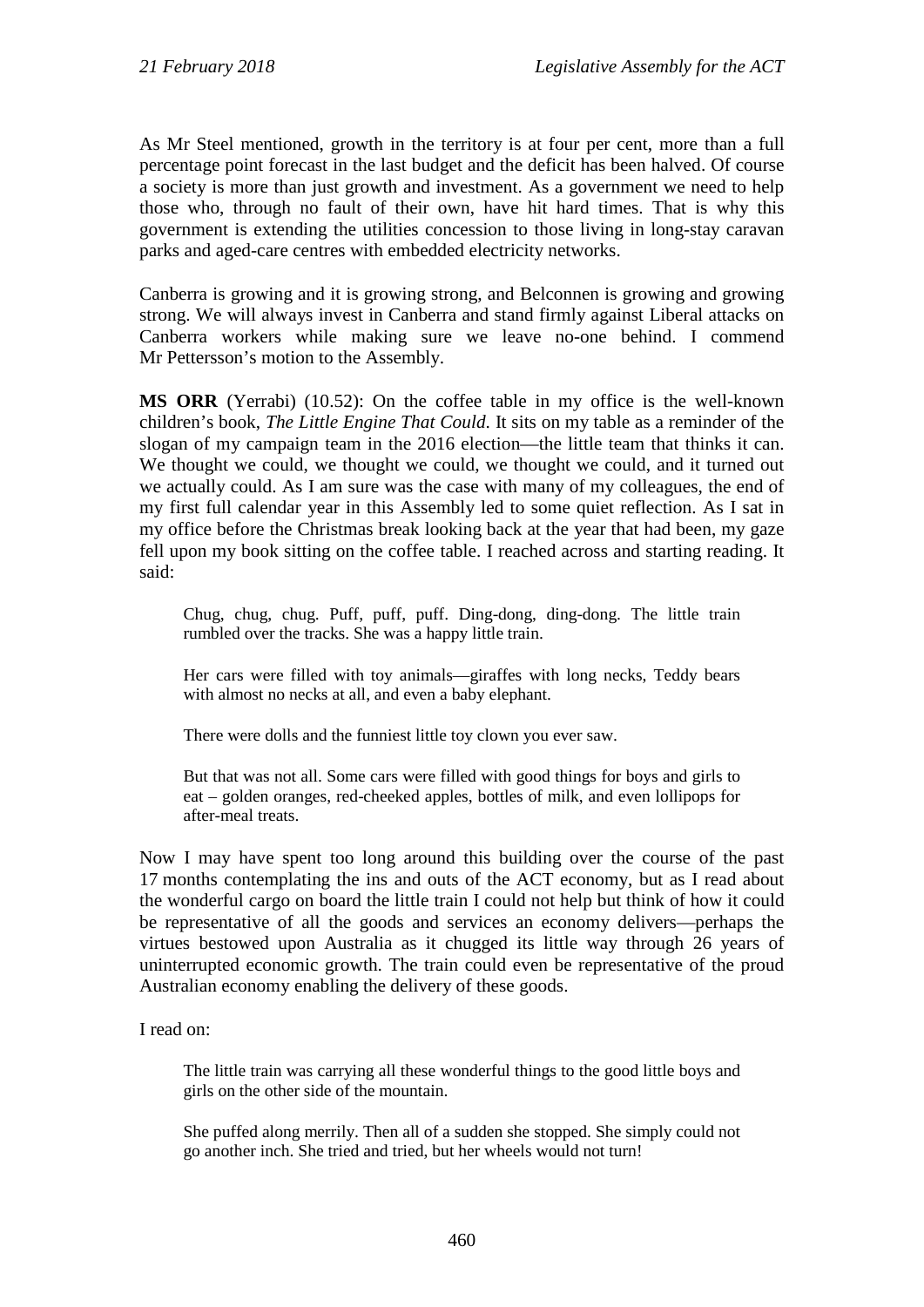The Australian economy puffing along nicely for so many years all of sudden appears to have faltered with the end of the mining boom coinciding with a collapse in wage growth and a rise in underemployment. Try as we might to use the same old engine to get things started again, we have not been able to shake off the economic malaise that has shrouded us nationally since the global financial crisis.

Can some of our state economies deliver the growth required to put some fire in the engine of the national economy again? On I read:

"Here comes a shiny new engine," said the little clown. All the dolls and toys cried out together, "Please, Shiny New Engine, won't you pull our train over the mountain?

"Our engine has broken down, and the boys and girls on the other side won't have any toys to play with or good food to eat unless you help us."

But the Shiny New Engine snorted: "I pull you? I am a Passenger Engine. My train has sleeping cars and a dining car with waiters to serve hungry people. I pull the likes of you? Indeed not!"

And off he steamed.

In my head I thought this was like relying on the property booms in the two biggest states—New South Wales and Victoria—to drive the national economy again. Neither state has been willing to take on the tax reform necessary to smooth out the boom, which over time has and will only serve to further the housing affordability issues already prevalent in major cities. I turned back to the story:

Soon the little clown called out, "Look! A great big strong engine is coming."

"Please, oh, please, Big Engine," cried all the dolls and toys. "Won't you pull our train over the mountain?"

"I am a Freight Engine," the Big Strong Engine bellowed. "I have just pulled a train with big heavy machines. I am a very important engine indeed. I won't pull the likes of you!"

And the Big Engine puffed off.

The big engine reminded me of the mining states—too tired from pulling the national economy through the mining boom and so conscious of their economic status that they are now more focused on claiming a greater share of commonwealth funding than driving the next phase of economic growth. As the story says:

The little train and all the dolls and toys were very sad. "Cheer up," said the little clown. "The Big Engine is not the only one in the world.

"Here comes another. He looks very old and tired, but our train is so little, perhaps he can help us."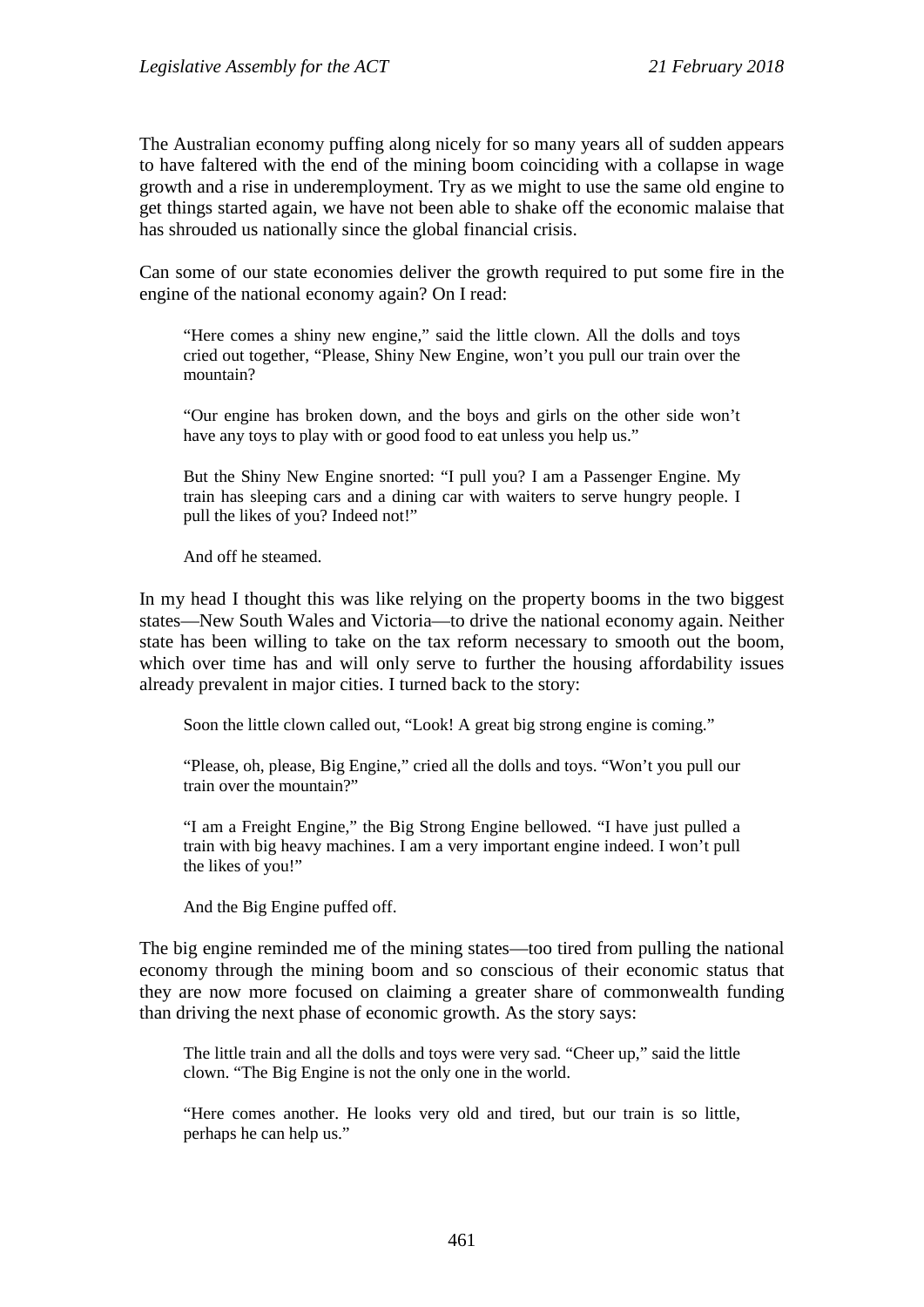But the Rusty Old Engine sighed. "I am so tired. I must rest my weary wheels. I cannot pull even so little a train as yours over the mountain. I can not. I can not. I can not."

And off he rumbled.

The little train and all the dolls and toys were very sad.

And off he rumbled. Sounds a little bit like South Australia or Tasmania. I read on:

By now, the dolls and toys were so sad they were ready to cry.

It is a difficult time for many Australians. What we have tried before has not worked this time. We are experiencing the first generation whose standard of living will have gone backwards since the industrial revolution made it a virtual guarantee that each generation would be better off than their predecessors. The nation and, indeed, the world have been doing some hard soul-searching in recent years to work out how we might turn things around.

It got me thinking about how the ACT might represent something different, as we seem to keep on chugging along despite what might be happening elsewhere. As I continued reading I could not help but think the ACT might be the little blue engine come to save the day. As it says in the story:

But the little clown called out, "Here comes a little blue engine, a very little one, maybe she will help us."

The very little engine came chug, chugging merrily along.

What is the matter, my friends?" she asked kindly.

"Oh, Little Blue Engine," cried the dolls and toys. "Will you pull us over the mountain? Our engine has broken down and the good boys and girls on the other side won't have any toys to play with or good food to eat unless you help us. Please, please help."

"I am not very big. I have never been over the mountain. But I think I can. I think I can. I think I can. I think I can." And the Little Blue Engine hitched herself to the train.

The little blue engine is the ACT. It speaks to exactly what we as a city and as a community stand for—we think we can. We think we can deliver a prosperous community where everyone has the same opportunity, and we are willing to climb that hill even when everyone else has given up. We think we can be a leader in economic and social policy, and while we may not be the biggest and we may not have tried something before we will have a go.

When it comes to tax reform we are doing what almost every economist in the country is telling the states to do. When it comes to equality it is not simply a case that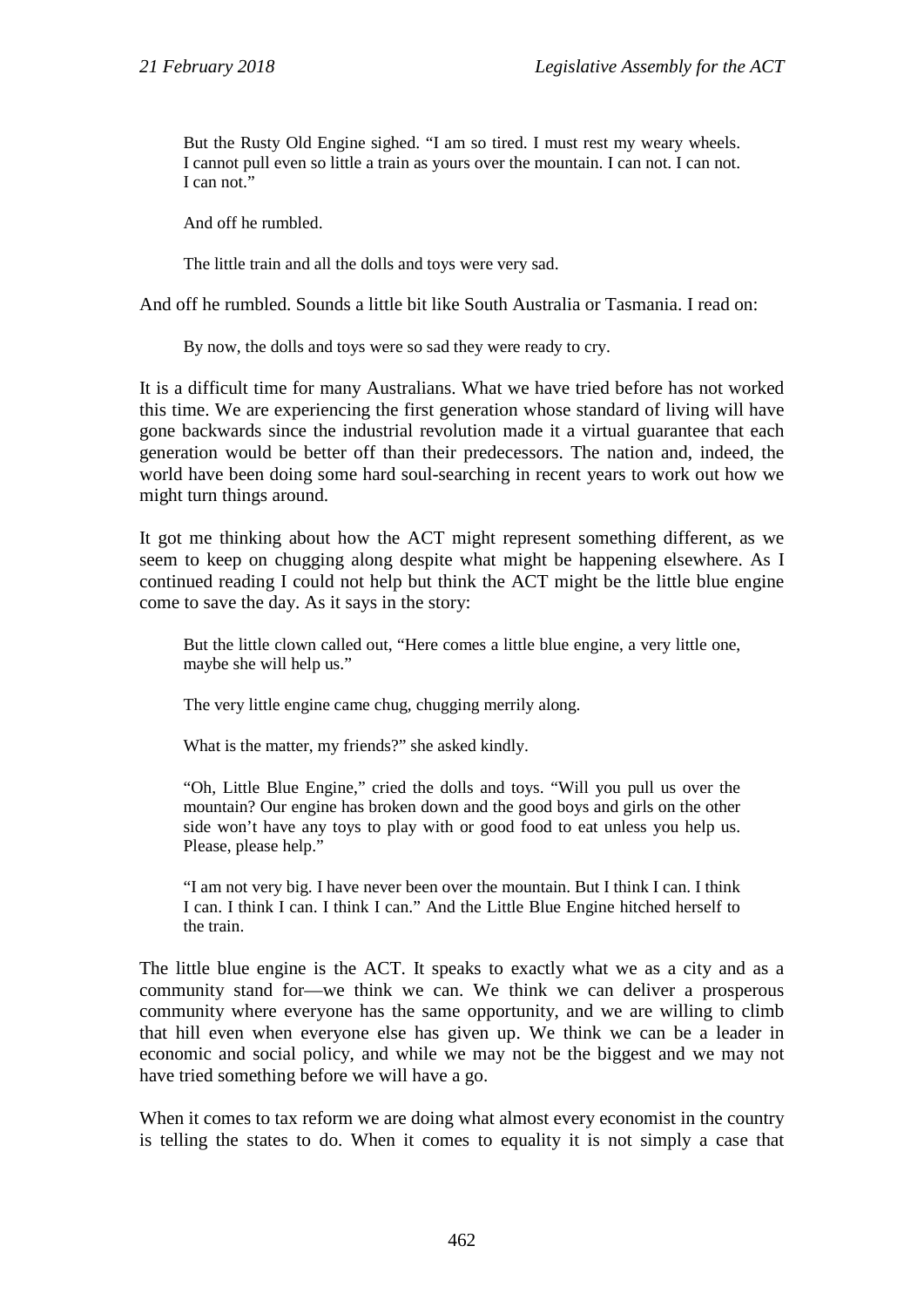Canberrans are the best paid in Australia but, according to the Bureau of Statistics, we are also the most equitable city. As I kept reading, I thought we might well be that little blue engine willing to hitch ourselves to the nation and lead it over the hill, tugging and pulling all the way. As it says in the story:

She tugged and pulled and pulled and tugged and slowly, slowly, slowly they started off.

Puff, puff, chug, chug, went the Little Blue Engine. "I think I can—I think I can—I think I can—I think I can."

Up, up, up. Faster and faster the little engine climbed, until at last they reached the top of the mountain.

The ACT offers a different path to economic growth, one based on the pillars of education, health and infrastructure. It is the slow and steady path to sustainable, inclusive economic growth, and on many measures it appears to be working. On the Organisation for Economic Cooperation and Development regional wellbeing measures, the ACT ranks the highest of any state or territory on six of 11 measures and second on four others.

Compared to all OECD regions the ACT ranks in the top 18 per cent in access to services, the top 15 per cent for education and the top 10 per cent for health. It is no surprise that the ACT also ranks in the top 10 per cent for safety, the top eight per cent for jobs and the top seven per cent for income. Of all the regions making up the OECD, the ACT ranks in the top seven per cent for life satisfaction. This has not happened by accident; it requires a government to put its money where its mouth is and invest in its people. The Commonwealth Grants Commission as part of its annual update report considers that when you factor in size and need the ACT has the highest spend per capita of any jurisdiction on health and education.

As I finished reading the story I was filled with pride in what we are attempting to achieve here in the ACT:

"Hurray, hurray," cried the little clown and all the dolls and toys. "The good little boys and girls in the city will be happy because you helped us!"

And the Little Blue Engine smiled and seemed to say as she puffed steadily down the mountain, "I thought I could. I thought I could. I thought I could."

Whilst we might not have reached the top of the summit just yet, we certainly continue to think we can. We continue to work on our housing policy to address the needs of the most disadvantaged in our community. We are reviewing our education policy to prepare our school system for the next 10 years. We are delivering on our election commitment to increase nurse-led walk-in centres in the ACT. And this year we will deliver the first stage of the light rail in the ACT, realising a key aspect of the original Griffin plan from over 100 years ago.

There is still plenty to do, and I would rather be on the side that stands for Canberra getting on with the job of climbing that mountain to deliver to a wonderful people.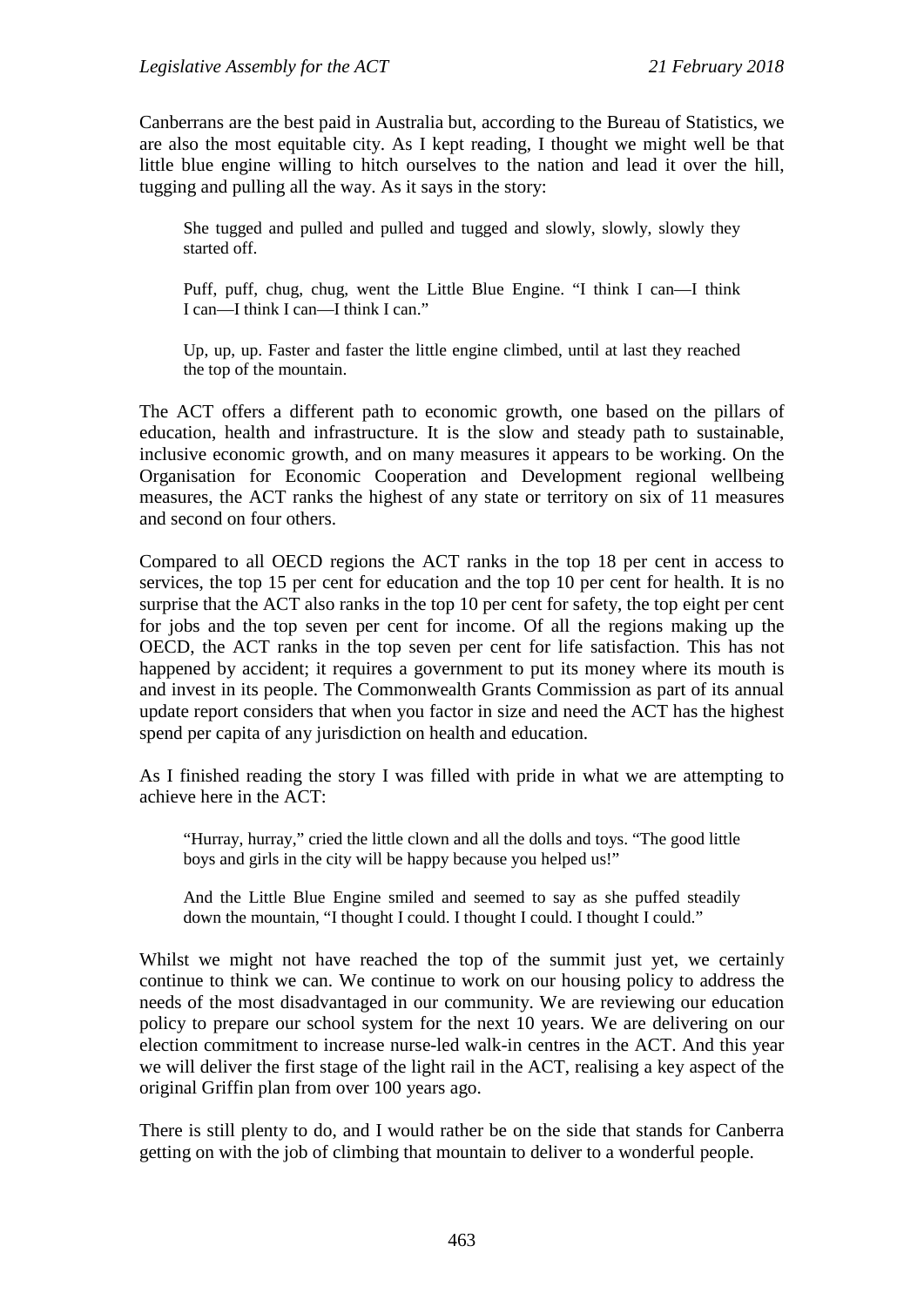**MR BARR** (Kurrajong—Chief Minister, Treasurer, Minister for Economic Development and Minister for Tourism and Major Events) (11.00): I thank members for their contributions this morning. It is always good to talk about the success of the ACT economy and it is always insightful to hear the wide variety of perspectives on the economy, and indeed, one might extrapolate, on life.

It is fascinating, as you observe people's instinctive responses to issues raised in this place, to see that many, it would appear, have as their default starting point that very little good can happen ever; that there is always something wrong, something else or more that should be done; or that the task is forever unfulfilled, unable to be completed unless some other element of economic, social or political debate could be engaged in.

It is instructive, in the context of where the territory economy is now, to hear the different perspectives of the three different political parties in this place. I will simply make the observation that I am very proud and pleased to be a member of the Australian Labor Party, which has a positive perspective on both this city and its future, and which is in the business of talking Canberra up, of encouraging this city to be even better.

I would invite anyone who later reviews the *Hansard* report of this debate to compare the approach and the outlook of members of the Australian Labor Party with those of the other parties. It will be instructive, and I think it will demonstrate very clearly who is in the business of driving opportunity, growth and improvement in Canberra and whose starting point is that everything is measurable and nothing good could possibly ever happen. That really clouds how everyone works in this place. Even factoring in opposition, crossbench and government roles, it is instructive. Members might want to reflect upon their fundamental outlook on life if everything is so miserable. But I digress.

I am very pleased to be able to advise the Assembly that according to the ANZ, in their most recent snapshot of state and territory performance, the ACT was the best performing state or territory in the fourth quarter of 2017. That is according to their Stateometer index. They said:

The labour market was the standout sector supported by strength in both public and private hiring. Trade and household sectors were also positives.

On the question of diversification, which is a topic of consistent debate in this place, they said:

The ACT's small and concentrated economy has become marginally less small and less concentrated. Helped by solid population growth, it posted stellar 4.6% gross state product growth in 2016-17 and is on track for another good year.

Exports—including international education and tourism—are helping to broaden the ACT's economic base and have made a positive contribution to the ANZ Stateometer since mid-2016.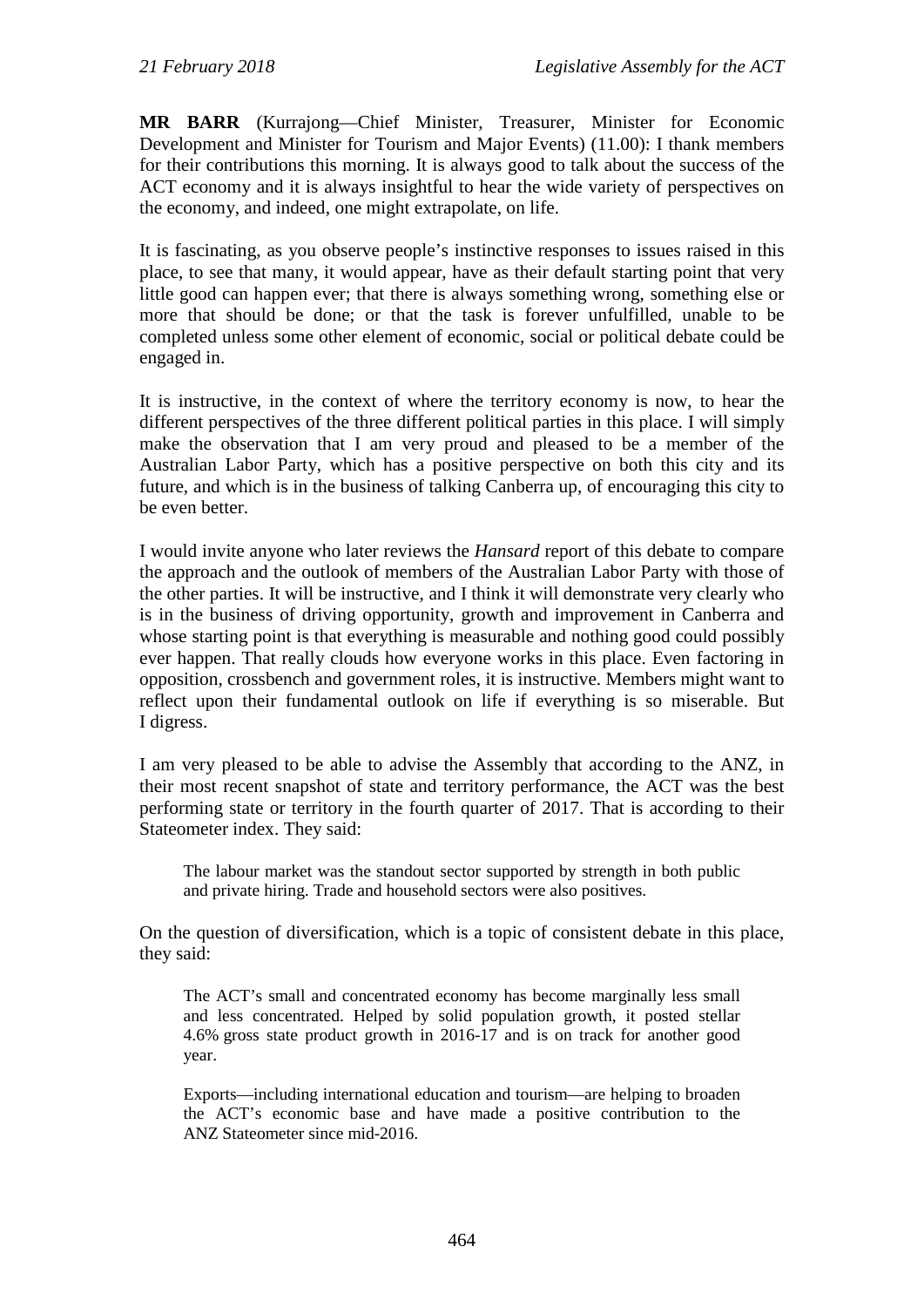International student enrolments have been solid and the ACT government now estimates university and vocation education students contribute around AUD750m to the economy annually. That is equivalent to around 4% of total consumption.

On the question of the labour market, they said that participation was very high. It is not at an all-time record, but 72.9 per cent in trend terms represents a high level of participation. They said:

The unemployment rate has therefore remained broadly steady … over the last year even though employment growth was a solid 4.8% y/y—

year on year—

in trend terms. Job vacancies suggest solid employment growth is ahead.

In relation to investment, they said:

Public infrastructure has been dominated by the light rail project, law courts upgrade, health and public housing. Underlying public investment rose to a record high in the year to September 2017 … Dwelling investment has also grown strongly and … Canberra house prices did not rise as quickly as Sydney and Melbourne over the last three years.

They said:

We expect moderate growth to continue in 2018, helped by a solid labour market and population growth, especially due to overseas immigrants.

So, overall, there is a very positive picture of the territory economy in the latest data.

Mr Pettersson's motion goes to the detail of other significant improvements in the territory's economic position. I want to particularly focus on the strength of the labour market and the 10,000 new jobs that were created in 2017, the vast majority of those full time and the overwhelming majority of those in the private sector. The jobs have been created in a broad range of industries: in education and training; retail trade, IT and media, health care; construction, and the energy sector. This means that there are more good opportunities for Canberrans from all backgrounds, not just office workers. This is encouraging. The point I would make on the diversity of the ACT economy is that although the commonwealth share of state final demand has been decreasing, there are many measures of diversity, and what is happening outside the commonwealth sector of our economy is exciting to see.

I will take a few moments in my comments to respond to Ms Le Couteur's remarks on the defence sector and the ACT government's objectives. The ACT government recognises that a strong defence sector in the Canberra region has many benefits, including spillovers to other parts of the economy and our broader community. Economic modelling shows that from each billion dollars spent on defence operations in the Canberra region, gross state product will grow by around \$1.4 billion and we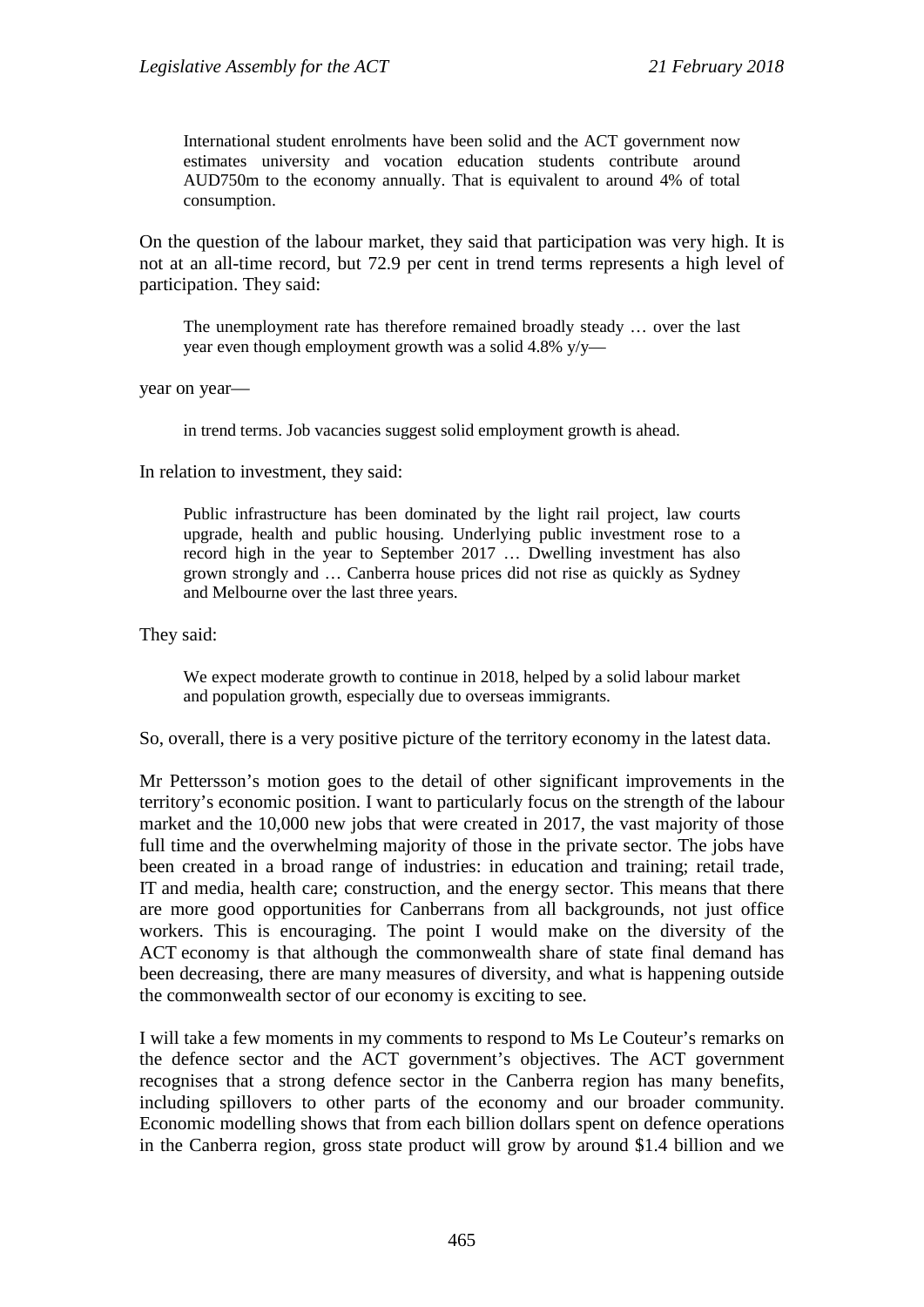will see the addition of around 8,000 extra jobs. Defence expenditure stimulates employment across many sectors in the Canberra region, including transport, retail trade, construction and the professional and technical services sector.

The ACT government values the skills and experience that our defence workforce brings to the economy, including recent veterans, who have an enormous amount to contribute after their active military careers. Many of these skills are now finding their way into new businesses in Canberra and helping us to build the industries of the future. Our intent is to foster the positive social aspects and impacts from defence innovation undertaken by our defence companies and our education and research institutions.

From world leaders like Electro Optic Systems, this means, for example, using tracking lasers to map and understand space debris and protect our satellite services. For the University of Canberra, it means expanding military-focused human performance research into fall prevention technologies for the elderly. And at CEA Technologies, their new workforce is being trained in technical precision manufacturing. We also acknowledge that our defence industry plays an important role in providing humanitarian capabilities. For example, Aspen Medical delivers maternal and child health care in developing nations and is at the forefront of major international medical responses, including the 2014-15 Ebola crisis in West Africa. They are a couple of snapshots showing the important role that the defence industry plays in the ACT.

There are further examples where defence-related industries in the territory are working to support a range of other really important outcomes. This includes in cyberspace and technology where organisations like QuintessenceLabs are doing work that is related to the defence industry but also helps a range of organisations in how their data is collected, communicated and stored, using a blend of advanced cybersecurity and quantum technology.

Our defence industry is an important part of the territory economy and has significant spillovers into other areas of economic and social activity in our city. It is naive in the extreme to confine debate around defence industries in the ACT to the manufacture of weapons. It is much broader than that. In fact, the ACT's strengths are not in those areas, but in the areas I have mentioned this morning and similar areas.

Having said that, I commend Mr Pettersson for his motion and thank those who have contributed in a positive way to this debate about the territory's economic future.

**MR PETTERSSON** (Yerrabi) (11.10), in reply: Thank you to all the members who contributed to this debate today. There were more speakers than I expected.

In judging our government's economic leadership, the results speak for themselves. The ACT has the lowest unemployment rate in the country, at 3.7 per cent. Over the past year, 10,000 new jobs were created, 8,000 of which were full time. It is an incredible result that is worth repeating time and time again: 80 per cent of them were full time. Private sector job growth remained strong, with an annual increase of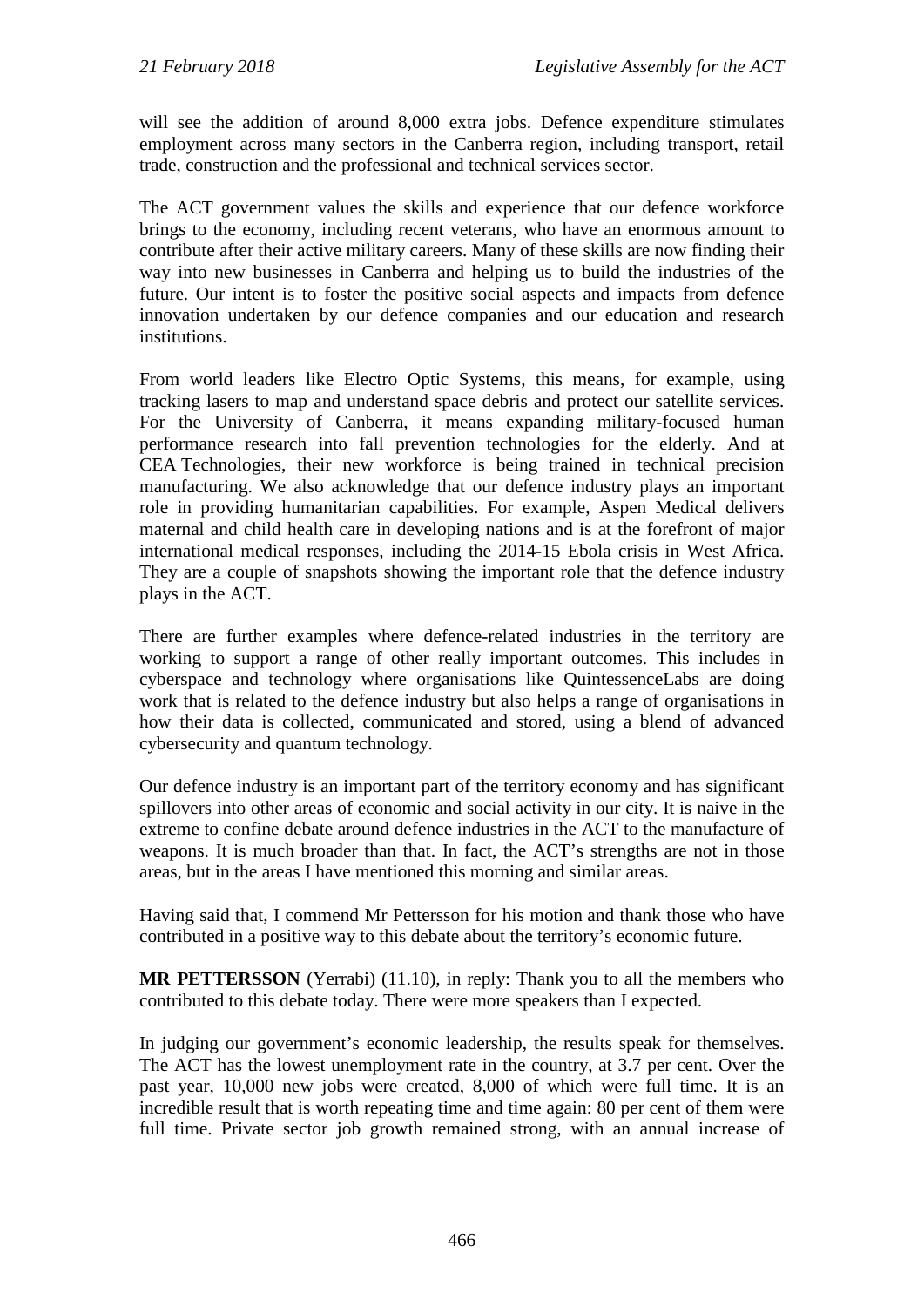23.3 per cent in private sector vacancies, well above the national average of 17.2 per cent, with public sector vacancies doing pretty well, at 35.7 per cent.

When Mr Coe spoke earlier, he had two pretty strong views: first, that the economy is not diversifying; and, second, that strong job growth across the board is somehow a problem. We on this side of the chamber are not going to apologise for strong job growth across the board. Our government's job creation policies have had a positive impact and will continue to have as we continue to roll them out. Tourism and higher education have been particular stand-out growth sectors of our local economy, and that growth is set to continue. I will be saving my pennies up to go on an overseas holiday on one of these new direct flights.

The ACT Liberals may try to attack everything we do on this side of the chamber. It must be in their DNA. All we can assume is that the Liberals will oppose whatever we say. We do not know what they stand for; we simply know they stand against anything we do.

Canberra's economic growth is stronger; our employment numbers are higher; our unemployment numbers are lower. These outcomes are not by accident. They are the result of policies enacted by this government over a number of years and the hard work of this city.

Question resolved in the affirmative.

### <span id="page-24-0"></span>**ACT Ambulance Service—staffing**

**MRS JONES** (Murrumbidgee) (11.13): I move:

That this Assembly:

(1) notes:

- (a) the ACT Ambulance Service (ACTAS) is made up of hardworking men and women who dedicate themselves to serving the ACT community;
- (b) after working a 10-hour day shift or 14-hour night shift, these men and women regularly work overtime to fill shortages in the emergency ambulance system;
- (c) 35 923 hours of overtime were worked by ACTAS qualified ambulance officers in 2016-17;
- (d) 35 923 hours of overtime is equivalent to 98 hours and 25 minutes of overtime worked each and every day; and
- (e) despite requiring 35 923 hours of overtime from ACTAS ambulance officers, the ACT Government failed to meet minimum crewing levels for 41.5 percent of all emergency ambulance shifts in 2016-17; and
- (2) calls on the Government to:
	- (a) provide an exhaustive list of reasons for the amount of overtime worked in 2016-17;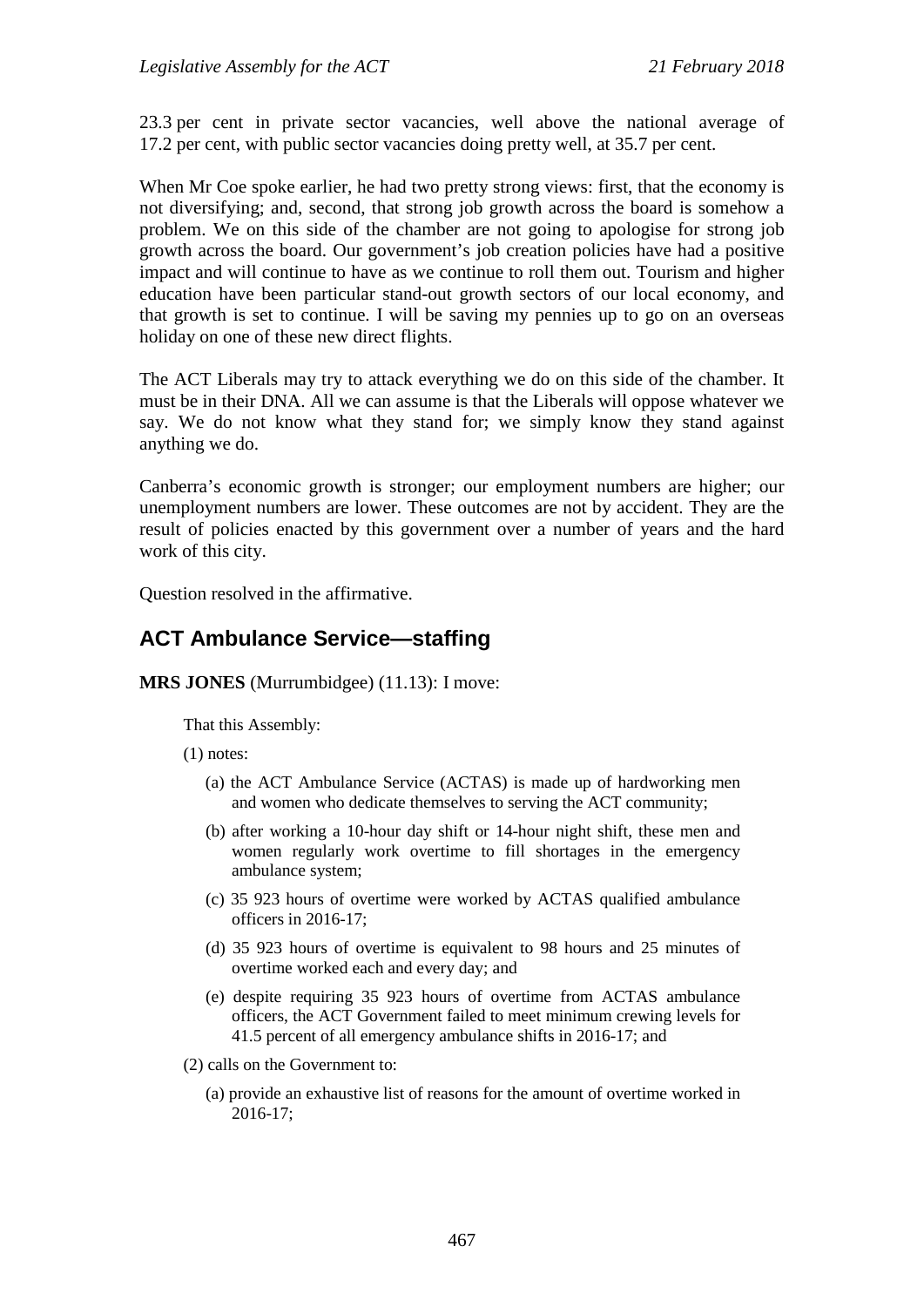- (b) explain why ACTAS emergency ambulance shifts fell below the minimum crewing level for 41.5 percent of all shifts, despite 35 923 hours of overtime being worked; and
- (c) report back to the Assembly by the last sitting of March 2018.

I move the motion because the Ambulance Service is made up of men and women who work so hard for our community. They have a generous and professional nature. As with all our emergency service workers, the men and women of ACTAS are some of the best people in our community. They are dedicated, kind, caring people. They often put their physical and mental wellbeing on the line in the service of others.

These workers put in long days and nights and are often away from their families at important times such as family meals, school assemblies and Saturday sporting matches. It is always important when dealing with our emergency service workers to remember the sacrifices that they make every day for our community.

After putting in a 10-hour day shift or 14-hour night shift, our ambulance officers often are asked to work overtime to backfill vacant shifts. So, after having done a 14-hour night shift the night before, starting at 6 pm, it can suddenly become much longer, dragging into the hours later in the day. And when this has become a standard practice it leaves members of the force quite concerned. In fact in 2016-17, 35,923 hours of overtime were worked by our qualified ambulance officers. That is on average 98 hours and 25 minutes of overtime worked every single day. Almost 36,000 hours of overtime were worked by our ambos, yet the minister last week claimed that there were not workplace management problems and that there was no need to worry.

Despite our ambulance officers putting in 36,000 hours of overtime last financial year, still 41.5 per cent of all shifts were below the minimum crewing levels. It is scary to think how much worse this figure could have been if our workers were not able or willing to put in this additional overtime, which really cannot be demanded of people after working a 10 or a 14-hour shift. Let that sink in for a moment. Despite ambulance officers working 36,000 hours of overtime last financial year, above and beyond their rostered work requirements, the ACT government still failed to provide enough emergency ambulance service crews to meet the minimum crewing level for over 40 per cent of the time last year.

This is not good governance. It is not good workplace management and it is putting our ambulance officers under further stress. It is leaving the Canberra community vulnerable. It is leaving that workforce vulnerable to the long-term effects of overwork and overstress. Any workplace that relies on overtime just to keep up with normal operations is clearly not set up correctly. Even with 36,000 hours of overtime there was such a short staff issue.

But the Barr government and Minister Gentleman do not seem to be too concerned. When I called on them last week to provide an explanation as to why 41.5 per cent of all emergency ambulance shifts fell below minimum crewing levels, the minister amended my motion instead to call for a review into whether we should maintain the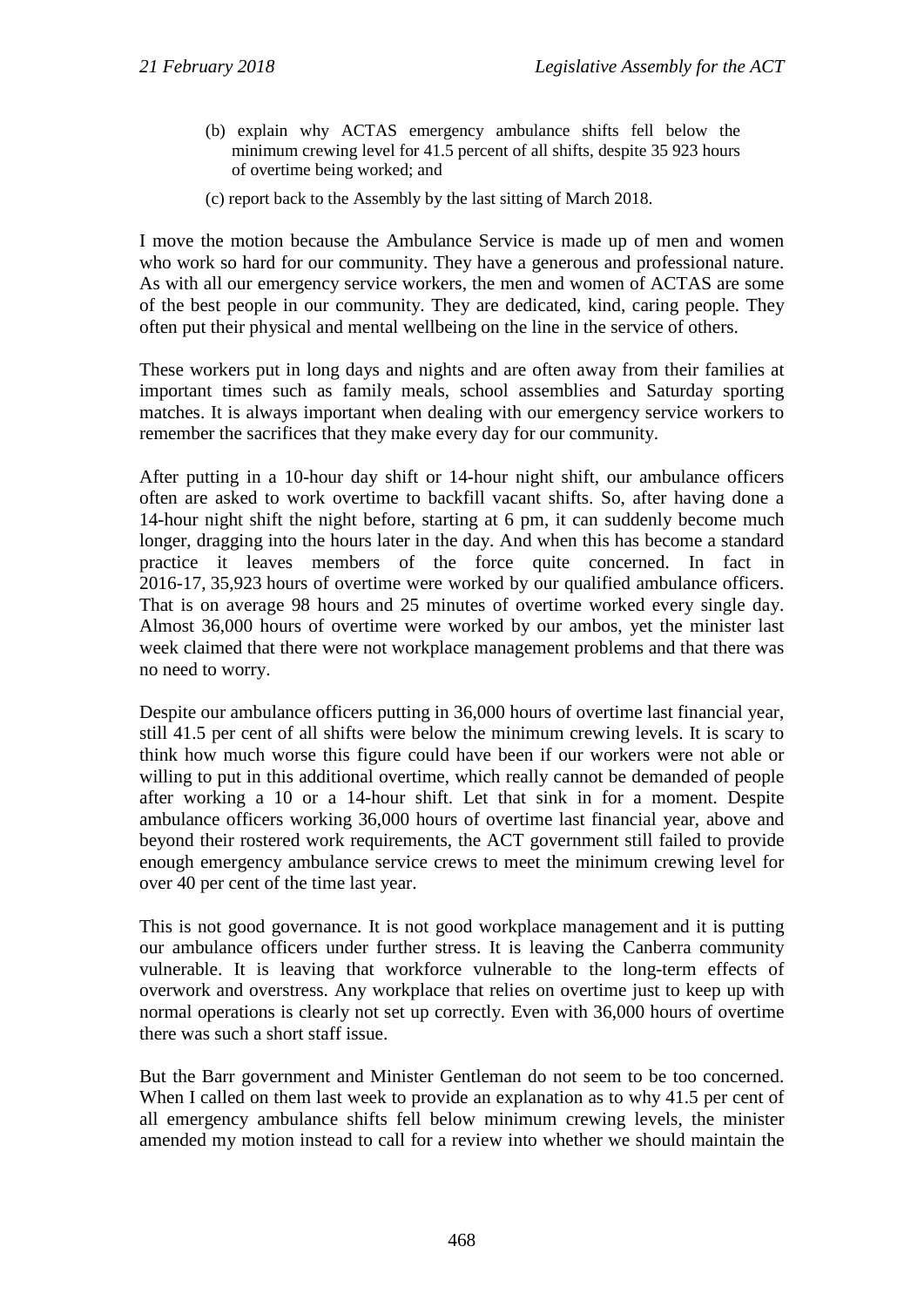minimum crewing levels as a measure at all. That would be a bit of a lame joke if it were not such a serious issue.

The ambulance officers are rightly upset at the minister's response: after being called out for not providing enough ambulance officers to meet the minimum crewing level, the minister decided that maybe they should just do away with the minimum crewing measurement completely. Now, that is not quite what he said; he said he will review it. But the intention is clearly to ask the question whether this is going to be our future measure or whether something less could be the future measure, and the ambulance officers know it. How sad that the government is operating under the principle that if you at first do not succeed, possibly redefine success; shift the goalposts.

Has the minister asked ambulance officers how they feel about the idea of doing away with minimum crewing levels? Did the minister consult with them at all before making that announcement? Will he? Or will the minister just do what is politically expedient for him and the Labor Party? I sincerely hope the minister will not adopt the same approach in today's motion as he did last week. The motion today is very straightforward. It steps out the facts in a logical manner. It does not include much argument or editorial; it simply presents the facts and calls for an answer and for information.

I believe that the people of the ACT and the people of the ambulance service deserve an explanation. I am calling for these answers because Canberrans deserve open and accountable government. We have not heard much of it from this government in its latest iteration, but when Katy Gallagher was here one of her favourite phrases was "open and accountable government". Tell them the truth even when the truth is uncomfortable for ministers, because the trust has been broken for ambulance officers and the reality is that their lives have been quite uncomfortable for some time now.

I acknowledge that the minister has announced new recruits, some of whom will be coming into the service over the next few months. That is good news and I thank the minister for this. However, the announcement does not wash away the past. It does not negate the government's responsibility to explain to the people who elected them why the service is in the position it is in and was in in 2016-17.

I am calling on the government to provide an exhaustive list of the reasons for the amount of overtime worked in 2016-17. The public deserve to know the reasons why a massive 36,000 hours of overtime worked is not enough to maintain minimum crewing levels. There are no doubt multiple reasons for this, and not all of them preventable. However, people deserve to know the reasons, not just the reasons the government feels comfortable talking about.

I am also calling on the government to explain to the people they represent why, despite all of that overtime, 36,000 hours, the government failed to provide enough ambulance crews to meet the minimum crewing level 41.5 per cent of the time in 2016-17. It is not a radical request; it is a measured response to what is quite shocking information.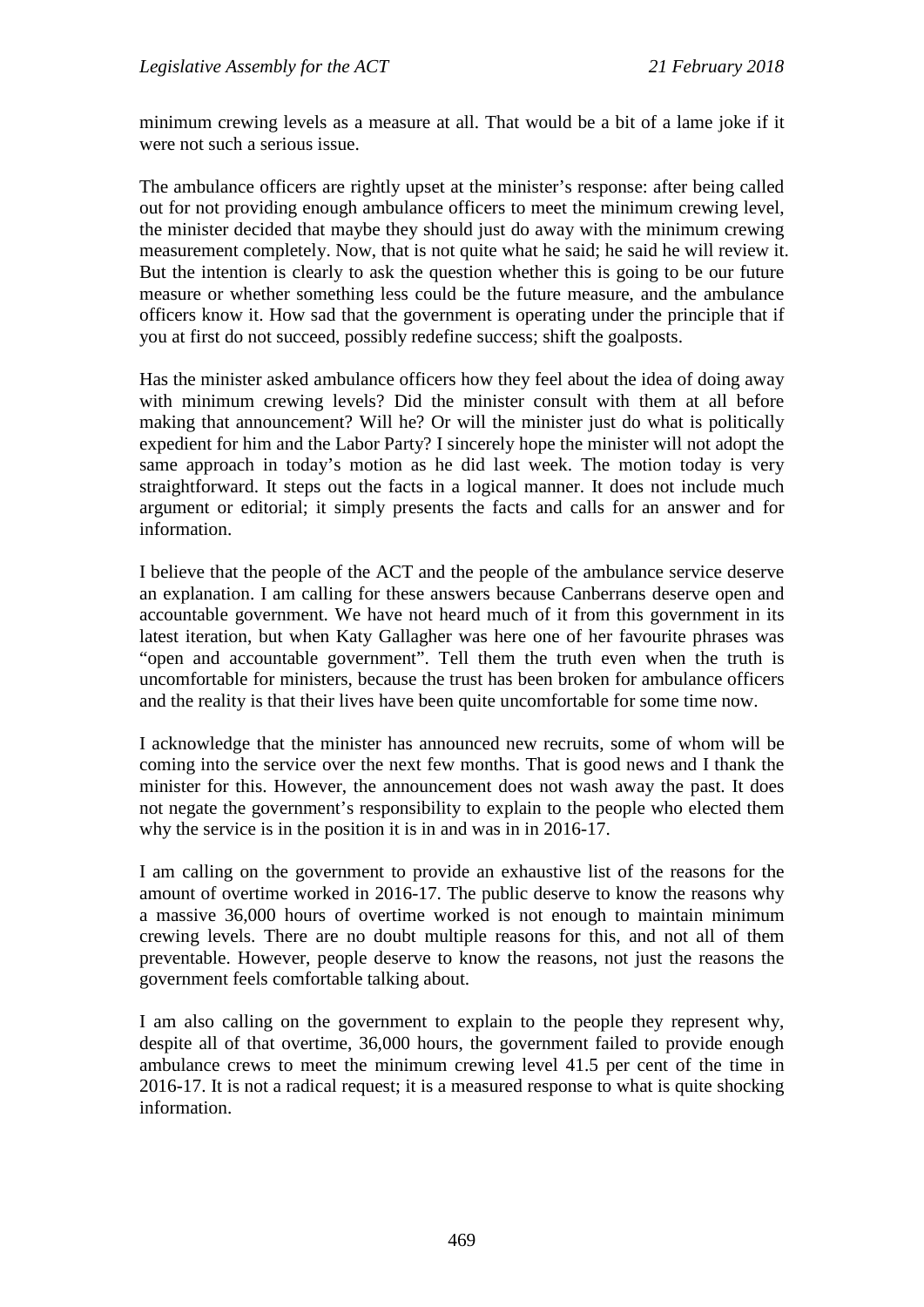As the Assembly knows, there are two emergency ambulance shifts per day: a 10-hour day shift and a 14-hour night shift. The day shift is 8 am to 6 pm, and the night shift is 6 pm to 8 am. There are 168 hours worked in the week. There are five weeknights, and 14-hour-long shifts. That equates to 70 hours per week. That means that 70 hours a week is considered a weeknight shift. Coincidentally, 70 hours out of 168 hours, or 41.5 per cent of the week, is the same percentage of shifts which were below minimum crewing. In his response to my motion last week, the minister stated:

… if it is known that there are not enough staff to roster to crew 10 emergency ambulances in the middle of the day, every effort is made to backfill the rostered shifts. The same effort to backfill rostered shifts might not be applied for night shifts during the middle of a working week. In these instances, ACTAS accepts operating with fewer than 10 emergency ambulance crews in the knowledge that the high standard of care for the community is maintained.

Given that 41.5 per cent of the week is considered a weeknight night shift, and 41.5 per cent of all shifts were below minimum crewing, is the minister saying that essentially the ambulance service was below minimum crewing practically between 6 pm and 8 am every single Monday, Tuesday, Wednesday, Thursday and Friday of last financial year? I hope not. I do not think that that would be as easily the case. However, it is quite a coincidence, or perhaps it is not a coincidence, that the two number are similar. It goes to show that Canberrans do deserve an explanation. There is not an understanding of exactly how we got into this position and exactly how it has affected our ambulance service. Even if it is, the numbers of weeknights in a year do not add up to 303, which was the number of shifts below minimum crewing in 2016-17. However, the point demonstrates that even if every weeknight was below minimum crewing there would still have been other shifts that were below minimum crewing that were not during a weeknight. So, by the minister's own measures, this would mean that some of the shifts that were below minimum crewing occurred during high-demand periods. Clearly the reassurances that the minister provided last week do not add up. It is not enough information for people to truly understand what has happened.

During last week's debate I spoke of the stress that the constant requests to work overtime and the massive amounts of backfilling puts on the ACTAS workforce. In response to my points, the minister made it clear that if a shift becomes vacant it needs to be backfilled. The minister stated:

Those of us who have worked shiftwork and those of us who have an understanding of workforce capability will tell you that if a shift becomes vacant it needs to be backfilled. It is a normal operational procedure that happens in every shift operation across the country …

So said the minister last week. So there you have it: the minister is arguing that if a shift becomes vacant it needs to be backfilled, while also arguing that if a shift becomes vacant it does not need to be backfilled. Can the minister please make up his mind? If an emergency ambulance shift becomes vacant, do we or do we not need to backfill it? As always, the minister is trying to have it both ways, in an effort to avoid explaining what is actually going on.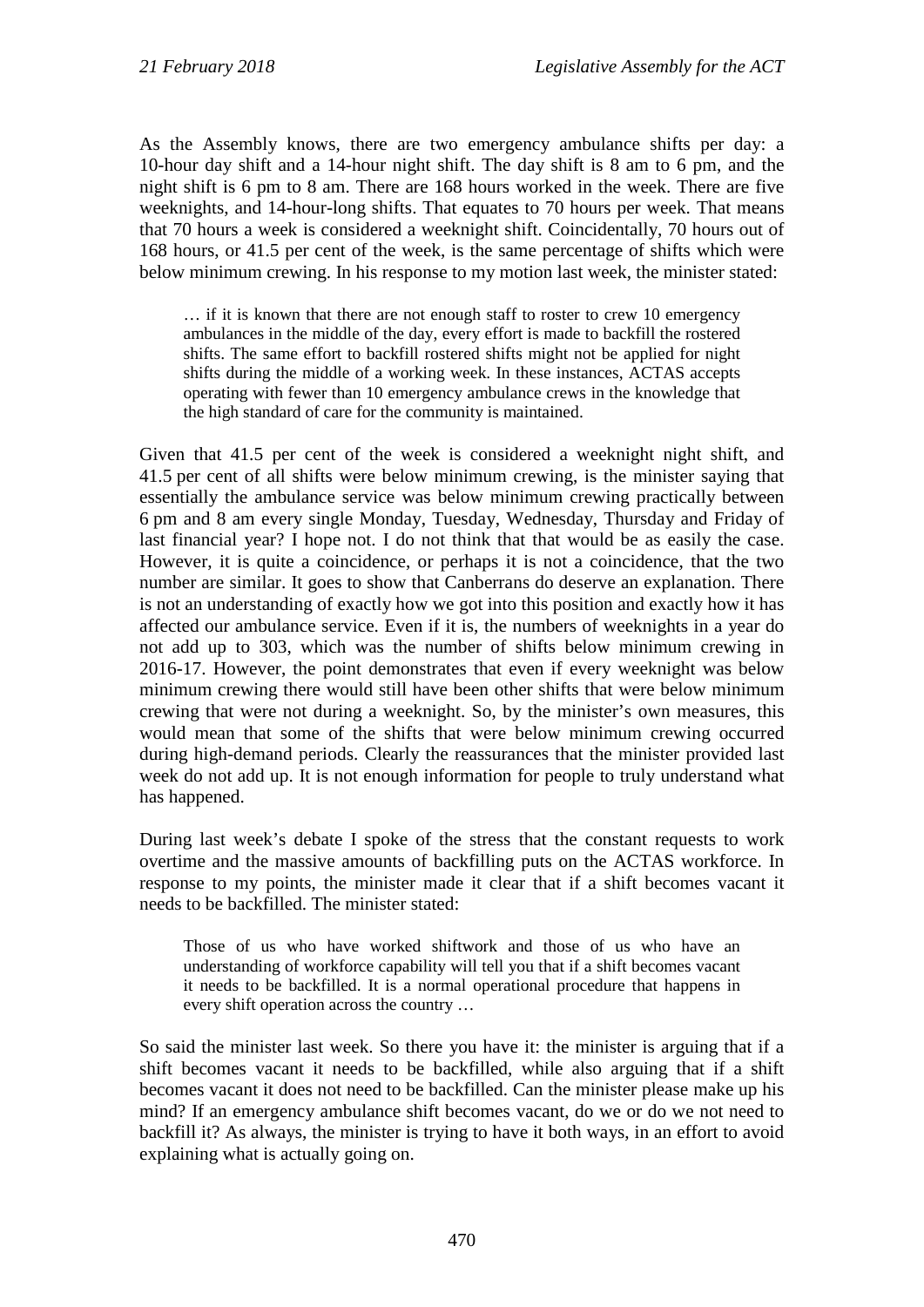My uncle spent a long career working as an ambulance officer. I know the stress that shiftwork puts on these workers as well as their families. He ended up with a broken marriage. I understand sleep deprivation pretty well, as the mother of five children and as the wife of an army officer. I understand the importance of looking after shiftworkers, as a former union organiser. In this field in particular, often lifesaving work, we need a workforce that is rested, that has had appropriate breaks, that is alert and that is being properly looked after. Otherwise eventually there will be outcomes which are less than what we want.

That is why I am asking for answers, and I am asking for these answers by the last sitting in March. I think the minister knows the answers; I think he just does not want to tell them. The people of Canberra must be given an explanation. There are still too many questions that remain unanswered, and the minister knows these answers. If he does not, he is incompetent. If he does and will not say them, he is hiding the truth to protect himself.

The Barr government and Minister Gentleman need to come clean: no more spin, no more trying to turn this into something that they like to talk about. They need to fess up: tell us exactly what has happened that made the ambulance service in 2016-17 so poorly staffed. Why did 36,000 hours of overtime need to be worked? And why, even with that enormous effort from staff, were 41.5 per cent of shifts below minimum crewing levels? When were those shifts? Why were those shifts below crewing levels? What were the decisions made based on?

The ambulance service is a vital government service. It is not some fringe government program. The ambulance service is there for members of our community at the time of their greatest need. It is one of the most fundamental areas of government. If the system is not working properly, it is something that should be taken extraordinarily seriously.

**MR GENTLEMAN** (Brindabella—Minister for Police and Emergency Services, Minister for the Environment and Heritage, Minister for Planning and Land Management and Minister for Urban Renewal) (11.25): I am happy to speak today to highlight the excellent services the Canberra community receives from the ACT Ambulance Service. But I must admit to some surprise at addressing this issue in the Assembly so soon after last week's thorough discussion on how we are supporting and resourcing the ACT Ambulance Service, or ACTAS, in the face of increased demand.

Mrs Jones's second attempt at politicising this issue gives me another opportunity to inform the Assembly and the community that for the past six years we have enjoyed the best response times in the country for ambulance service. And it gives me another opportunity to remind the Assembly of the government's commitment to ensuring that Canberra continues to be one of the safest communities in the world to live, while we are also supporting the welfare of our dedicated ambulance workforce. I take this opportunity to once again recognise and thank all the ACTAS staff for their professionalism and their continued efforts to care for and protect the Canberra community.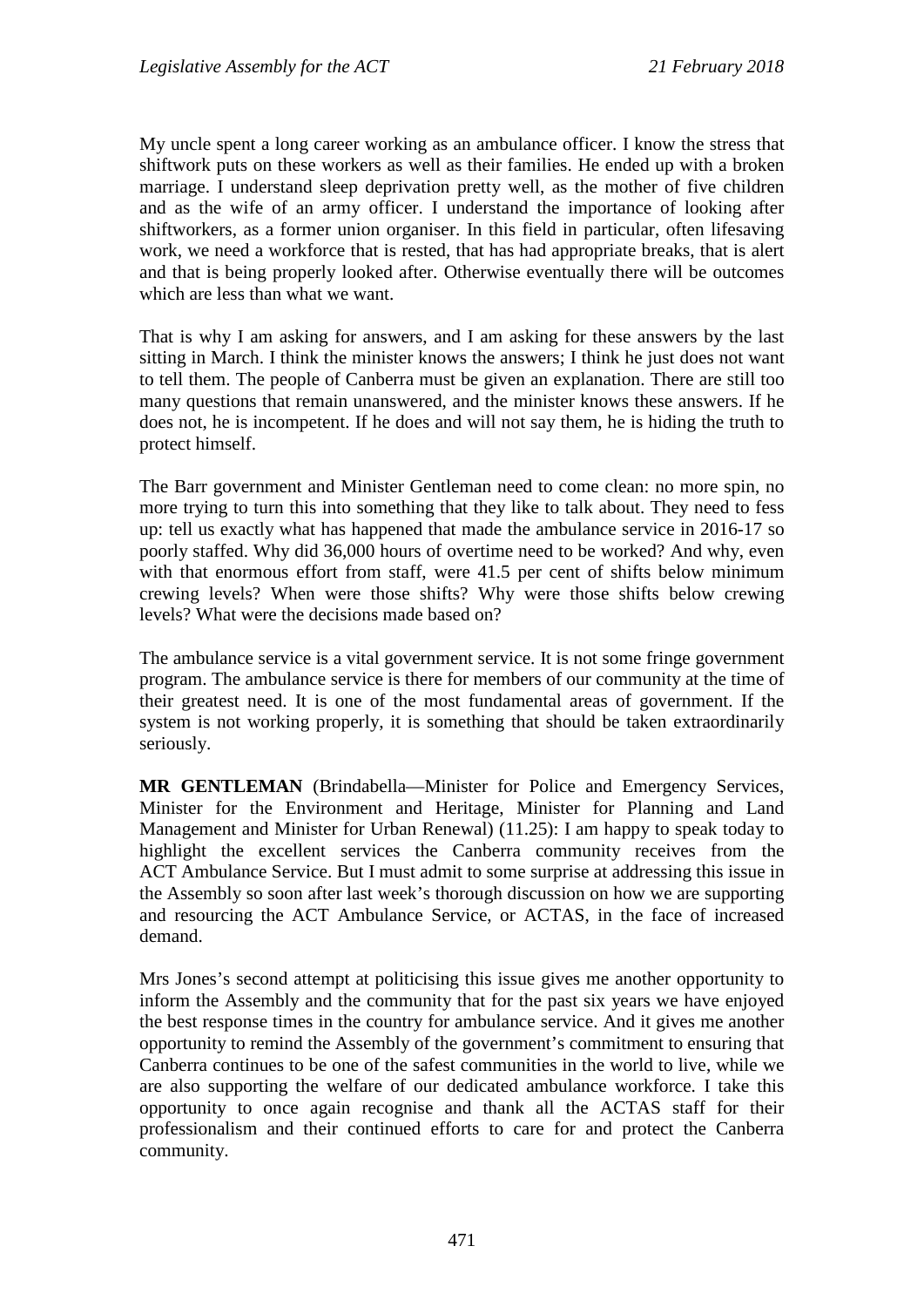The only new element of Mrs Jones's latest motion is a call for the government to report back by the end of the March sitting period on the use of overtime to fill shifts. I am pleased to advise that I can report back right now. There is no exhaustive list of reasons for the amount of overtime worked in ACTAS, as the reasons are many. Overtime plays a key role in operating any 24/7 emergency service such as ACTAS, and we do not shy away from this fact.

In order to run ACTAS effectively, overtime can be used to provide relief for people who may be off duty because of sick leave, for example. We also pay overtime to our staff to attend late cases, that is, incidents that commence on one shift and carry over to the next, also for training, for meetings and for all the community events where an ACTAS presence is requested, for example last week's Multicultural Festival.

I am sure members of the Assembly would agree that these are reasonable reasons to pay overtime and reflect the reality that, for an operational service, supply and demand can vary significantly. This is common across ambulance services around Australia and right around the world, and indeed for any front-line service that works 24/7, 365 days a year. If ACTAS were obliged to have permanent positions to cover all these elements which are performed in addition to staff members' standard rostered hours, this would be a significant additional cost to the community due to oncosting and would not be an efficient or effective use of ACT government funds.

There is one element that I need to clarify. The hours of overtime worked in 2016-17 that are referred to in Mrs Jones's motion were not solely for paramedics. The overtime figure relates to the entire operational ACTAS workforce which comprises more than just paramedics.

As I explained last week, demand on our Ambulance Service is at the highest levels ever. Despite this growing demand, the ACT has continued to record the best response times in the country over the past six years, as well as the highest levels of patient satisfaction. This is an outstanding achievement that reinforces the quality and performance of ACTAS over time.

I informed the Assembly last week that the Chief Officer, ACTAS, was comfortable with the resourcing arrangements in place. However, with service demand continuing to increase, the government is concerned for the welfare of a committed ambulance workforce as they continue to meet community expectations. These concerns include ensuring that staff have the opportunity for adequate breaks and an appropriate amount of time to rest and recuperate between shifts. The government undertook to address this with a commitment made in the lead-up to the 2016 ACT election.

The commitment was to provide an additional ambulance crew consisting of 15 paramedics to provide 24/7 coverage and to allow for an appropriate relief factor, and two ambulance vehicles. The government's recent supplementary budget announcement in December last year not only delivered on this commitment but recognised that demand for ambulance services was increasing to record levels. In response, an additional eight paramedics were funded to enhance the current roster and to support relief arrangements.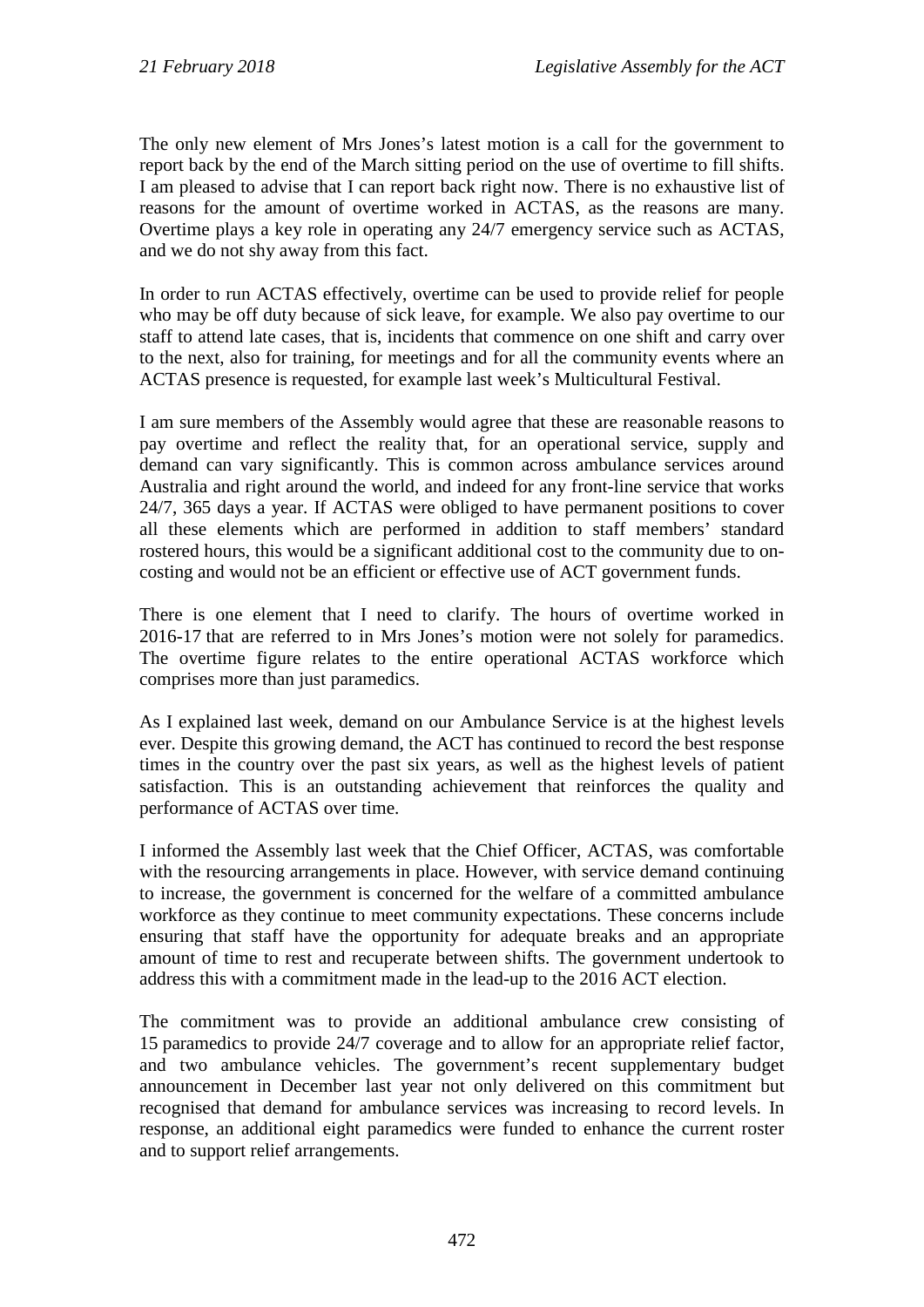Recruiting to fill normal attrition vacancies is also conducted regularly, with the next intake scheduled for March this year and May this year. I take this opportunity to encourage any people wishing to join ACTAS to apply to become part of our high-performing and highly regarded ambulance service.

The government will not be supporting Mrs Jones's motion today. The motion passed last week by the Assembly, supported by all parties, covered off the issues I have raised today, namely that despite increased demand our Ambulance Service continues to perform at the highest levels and that this government is providing increased support to ensure this performance does not come at the expense of our paramedics' wellbeing.

I am satisfied that the government's actions will assist our ACTAS staff to continue to maintain the highest levels of service delivery in the nation while at the same time supporting the ongoing welfare of its workforce, and I am pleased the Emergency Services Agency will continue to seek the views of the workforce in managing their workloads and overtime arrangements into the future.

The Canberra community can have the highest confidence in the performance of their Ambulance Service, and I would once again like to take this opportunity to thank the Chief Officer, ACTAS, and all ACTAS staff for their continued efforts to care for and protect the Canberra community.

**MR RATTENBURY** (Kurrajong) (11.31): This motion does bring with it some feeling of deja vu as just last week we were here debating some very similar issues and I recall that Minister Gentleman undertook to review the issues that Mrs Jones had raised at that time associated with minimum crewing levels. In the debate on the motion the government also agreed to monitor ambulance resources and staffing, as well as the wellbeing of front-line staff.

I think they were important undertakings that the minister gave last week. I was pleased he did that, and I look forward to seeing the outcomes of that work that he has undertaken to do. I would have thought that it would be appropriate to give the minister time to undertake this review and come back with any further information but instead we have another motion today.

As I said last week, I agree with plenty of what Mrs Jones says in relation to the value of our Ambulance Service. I acknowledge and am grateful for the hard work and commitment of our staff who are doing a tough but critically important job with great dedication. I also have no disagreement with Mrs Jones's identifying that the minimum crewing levels metric is not being met a fair proportion of the time. It was a statement of fact. This issue will be responded to through the review that Minister Gentleman has agreed to undertake and I look forward to seeing the outcome of that work.

I acknowledge that in this week's motion Mrs Jones has also identified that ACTAS officers are working overtime shifts and has raised concerns about the levels of overtime being worked. What is not clear from the motion is the reason for this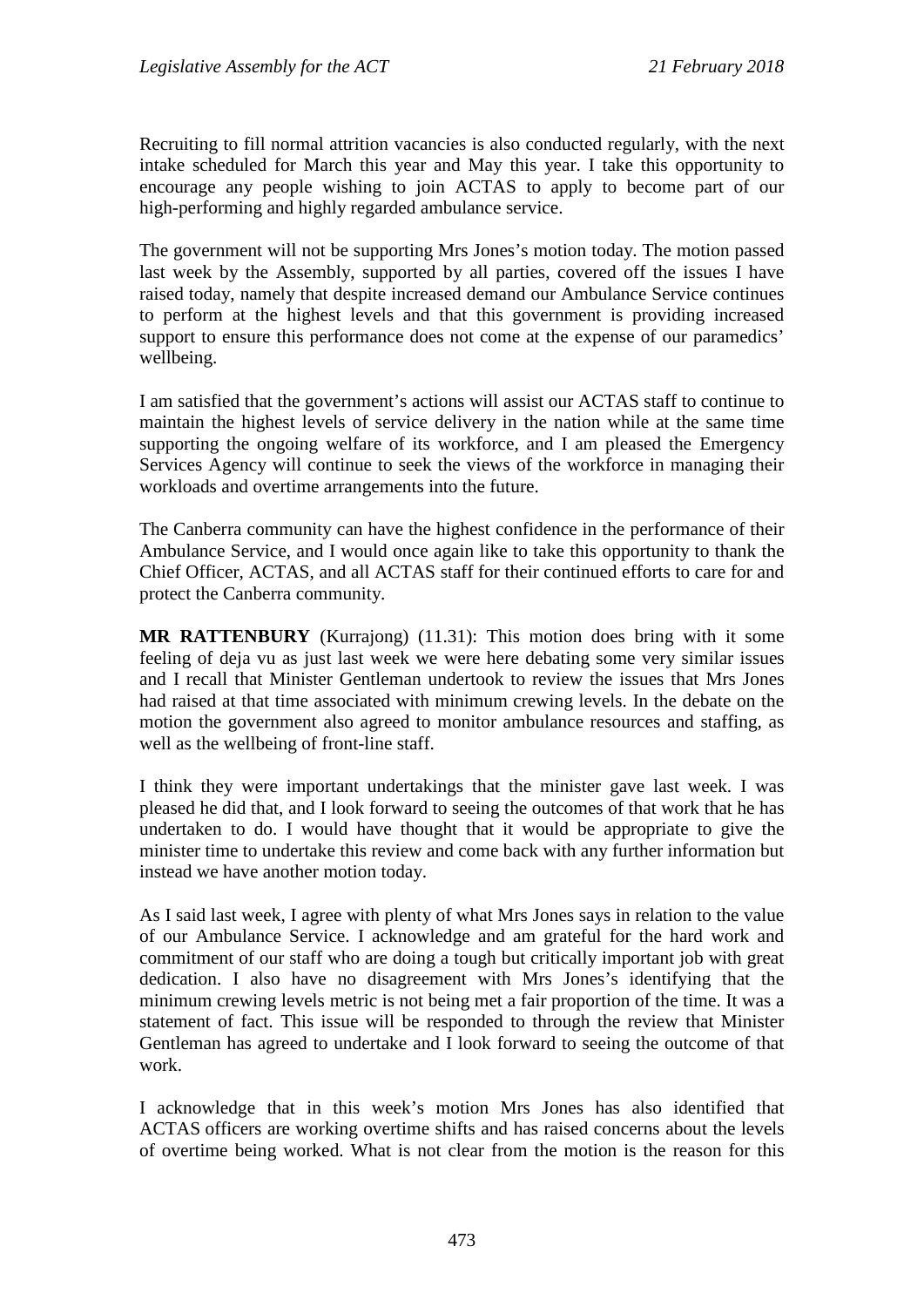amount of overtime. Mrs Jones has again brought some interesting information to the attention of the Assembly but I would suggest that the issue may well be more nuanced than what is being presented.

I cannot claim to be an expert on ACTAS shift rostering practices. There will likely be a range of factors which contribute to staff working overtime shifts. Leave for other personnel, periods of increased demand or unexpected absence due to illness are a few that would come to mind if one were to sit and reflect on this.

I understand that working overtime shifts is a regular part of shift work and not every overtime shift worked reflects a shortage in personnel, and Minister Gentleman has outlined some of those reasons today. I think that has given us some useful additional information, including his observation that not all the hours identified in the motion are in fact worked by paramedics but are worked by other staff in the service, as well as some of those, I think, very important activities that might not be seen to be core business in the sense of going to retrieve people who have been injured or have illness but go to the important community presence that the Ambulance Service needs to fulfil, as well as things like training and attending internal meetings.

I think Minister Gentleman's remarks today have been helpful in helping all of us understand more clearly what some of the reasons are for that serving of overtime. What it underlines is that these matters are complex, and we of course need to consider all the relevant matters when debating what it means. This is a raw number. The important thing is to understand the implications of it. And based on the information the minister has provided today, I do not draw the same conclusion as Mrs Jones has sought to from these statistics.

I do not think it is clear that the number of overtime shifts worked indicates that there are significant shortages in staffing for the ACT Ambulance Service. Furthermore, this conclusion would be inconsistent with the advice from the ACTAS Chief Officer who has indicated he is comfortable with the current resourcing level.

As we discussed last week, the performance of the ACT Ambulance Service is amongst the best in the country. This is shown in the following figures from the 2016- 17 *Report on government services*: firstly, the proportion of patients in the ACT who felt that the level of care provided to them by ACT paramedics was very good or good was 97 per cent, equal with the national average. Also, the proportion of patients whose level of trust and confidence in paramedics and their ability to provide quality care and treatment was very high or high was agreed to by 92 per cent, again equal with the national average.

Ambulance code 1 response times were 14.3 minutes in the ACT, the best in the country, compared to 17 minutes in South Australia for example, 17.3 minutes in Victoria and 20.8 minutes in New South Wales; 95.8 per cent of triple zero calls in the ACT were answered within 10 seconds, compared to the national average of 88.9 per cent; 91.5 per cent of patients who received care from the ambulance service reported a clinically meaningful pain reduction, compared to 86.2 per cent nationally; and the ACT's survival rate for cardiac arrest events was 55.6 per cent, above the national average of 50.4 per cent.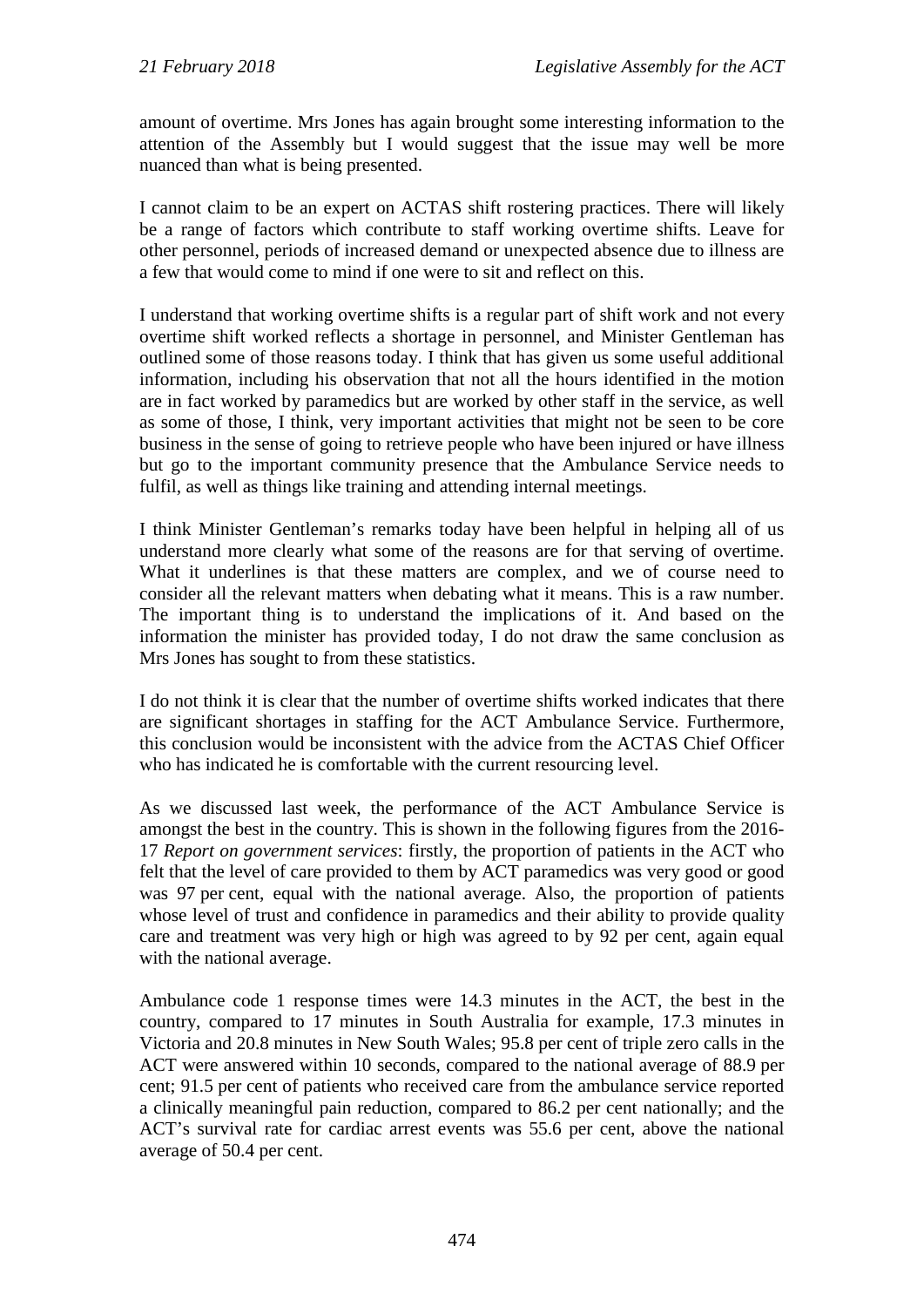Clearly the ACT Ambulance Service provides a timely, high quality and effective service for the people of the ACT. Of course the government should continue to monitor these figures and liaise with those in the Ambulance Service to identify issues as they arise. But it is a nonsense for Mrs Jones to assert that somehow resourcing is impacting on the performance of our ambulance service. It does not, by those figures, appear to be reflected in the data. I think that there is perhaps a disconnect there between the argument that is being put and the data that we have before us.

I do agree with Mrs Jones that the government must be prepared to adequately resource our Ambulance Service to respond to the needs of our growing population. That is why the government has committed significant additional resources to the Ambulance Service through this year's budget review process. Over \$10 million was provided to fund the recruitment of 22 new paramedics and a new mechanic, in addition to the recruitment of 11 paramedics already underway.

ROGS data further confirms that the government is continuing to invest in training our future paramedic workforce. In 2016 there were 262 student enrolments in accredited paramedic training courses, and 51 students in their final year. We cannot afford to be complacent but from this evidence it seems that the ACT Ambulance Service is one of the best performing services in the country.

We had a valuable discussion on issues related to the ACT Ambulance Service last week and the minister agreed to look into a range of matters that were raised. It is clear that much of what Mrs Jones has asked for was already covered off in last week's motion, while the questions on overtime have been responded to in this debate. I believe it is right to give the minister sufficient time to undertake the review and properly look into the minimum crewing metric, while continuing to monitor issues relating to resourcing and staff wellbeing. For this reason the Greens will not be supporting Mrs Jones's motion today.

**MRS JONES** (Murrumbidgee) (11.38), in reply: I thank the minister and Mr Rattenbury for their contributions. It is not surprising that we are back here again this week discussing the Ambulance Service. It should not be surprising to anybody, because in the motion last week there was not sufficient information given, the workforce is not satisfied by the minister's response, and this is precisely the right place to come back and ask for additional information which has not been given.

The minister says that he can provide information today—not an exhaustive list but a list—of some of the reasons why overtime is worked and also that some of the overtime worked has been worked by the broader emergency services workforce, the office-based support staff, although I hardly think that ambulance officers have been coming to me to complain that their workload over the past several years has been becoming unmanageable because of overtime having to be worked in the head office.

It is very interesting that the minister says that the Chief Officer of ACTAS is comfortable but I am here to tell you that the staff are not comfortable and the staff are not satisfied. And the mere fact that they have come into the data as people achieving some of the best response times in the country has been at the expense of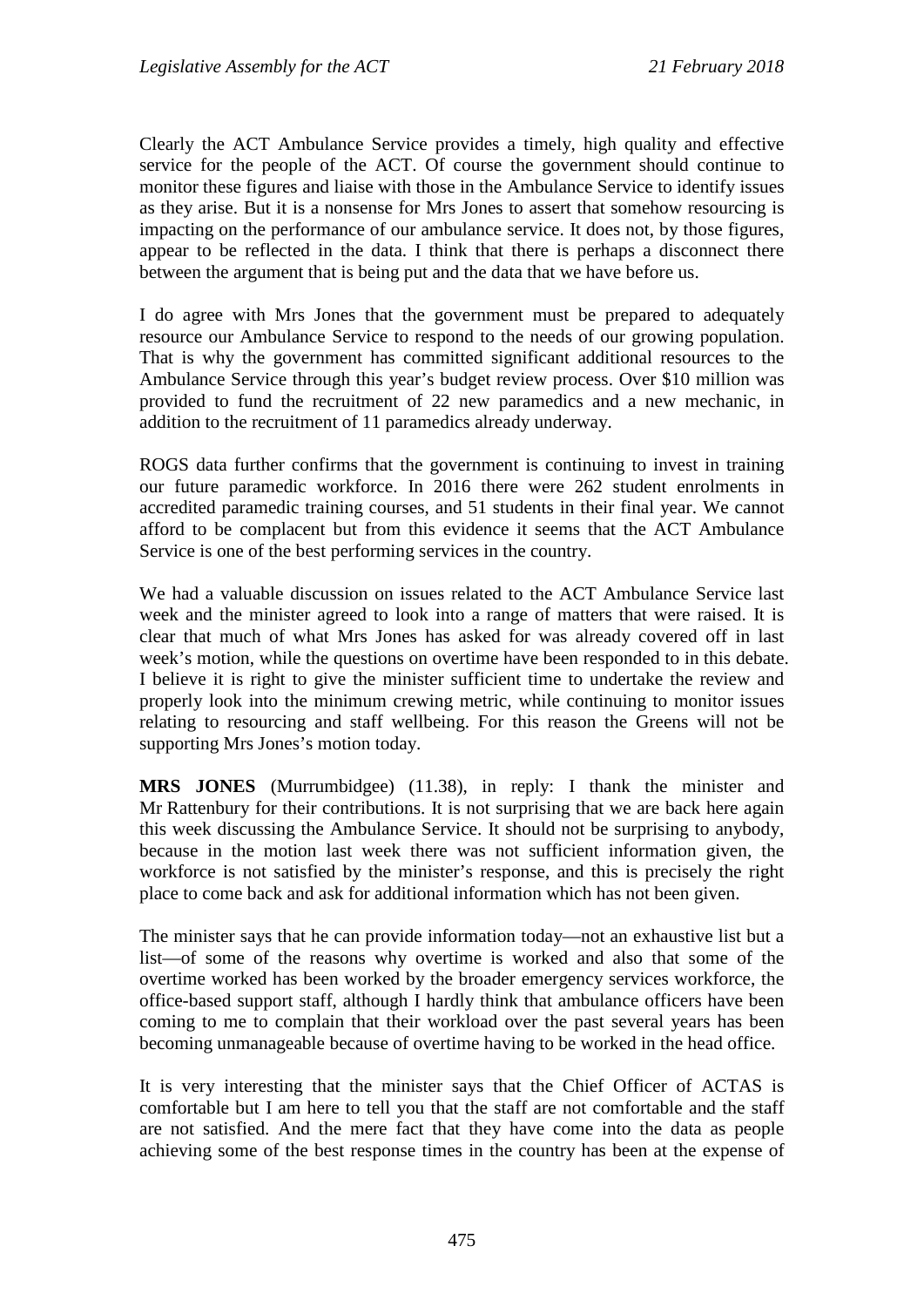their proper rest and work balance management. People do not make this stuff up. People in the Ambulance Service are not the type of people to exaggerate. They are the type of people to put their head down and work really hard and do life-saving things every single day for the benefit of every member of our community.

**Mr Parton**: We should be looking after them.

**MRS JONES**: We should be looking after them much better.

The minister says that the reasons for overtime include attending events and training or sickness et cetera. These are not unusual events. These are not strange occurrences. If we had had a huge flood or a massive fire and there had been a spike in overtime, everybody would understand it. These are standard, normal parts of operating a shift-work service.

The minister comes in here and claims that 36,000 hours, which must be at least 70 hours a year per person or something like that, even if you take into account the head office staff, is an enormous amount of overtime even for a shift-rostered workforce. The minister knows it and he does not want to accept responsibility for it. He wants to pretend nothing has gone wrong. And it is disingenuous and leaves the men and women of ACTAS feeling like the minister does not actually care about them but cares a lot about himself.

One of the reasons that this motion was brought, and the one last week, is that the men and women of the Ambulance Service, our hardworking ambos, have said to me that pressure is going up and up. And similar to the minister's response to a question without notice in the chamber yesterday, I wonder if this minister spends much time chatting to the men and women of the ambo service. It is not hard. You just catch up with them, have a chat and ask them how they are going. You open your ears and you listen. It is clearly not happening, because he can stand up here straight-faced and try to be convincing that he thinks there is not a problem, when there is a problem.

My motion has also asked in 2(b) for an explanation for why ACTAS emergency ambulance shifts fell below the minimum crewing level for 41.5 per cent of shifts, despite the 36,000 hours of overtime being worked. That has not in the least bit been explained today, and now the minister, the Greens and the Labor government will use their numbers in this place to vote the motion down so that they never have to explain why they screwed up so badly. But I think the people of the ACT Ambulance Service deserve an explanation.

They are generous and professional. They put their physical and mental wellbeing on the line in the service of others. They put in long days and even longer nights. They miss many important family events: family meals, school assemblies, Saturday sports matches. They put other things in their life on hold to serve the community.

Yet, after these long shifts, they are routinely asked to work overtime, not occasionally, routinely. This was the reason for last week's motion, and the reason for this week's motion is that, even after last week's motion, there was still not an explanation for how we had got to this point. The government thinks that by using its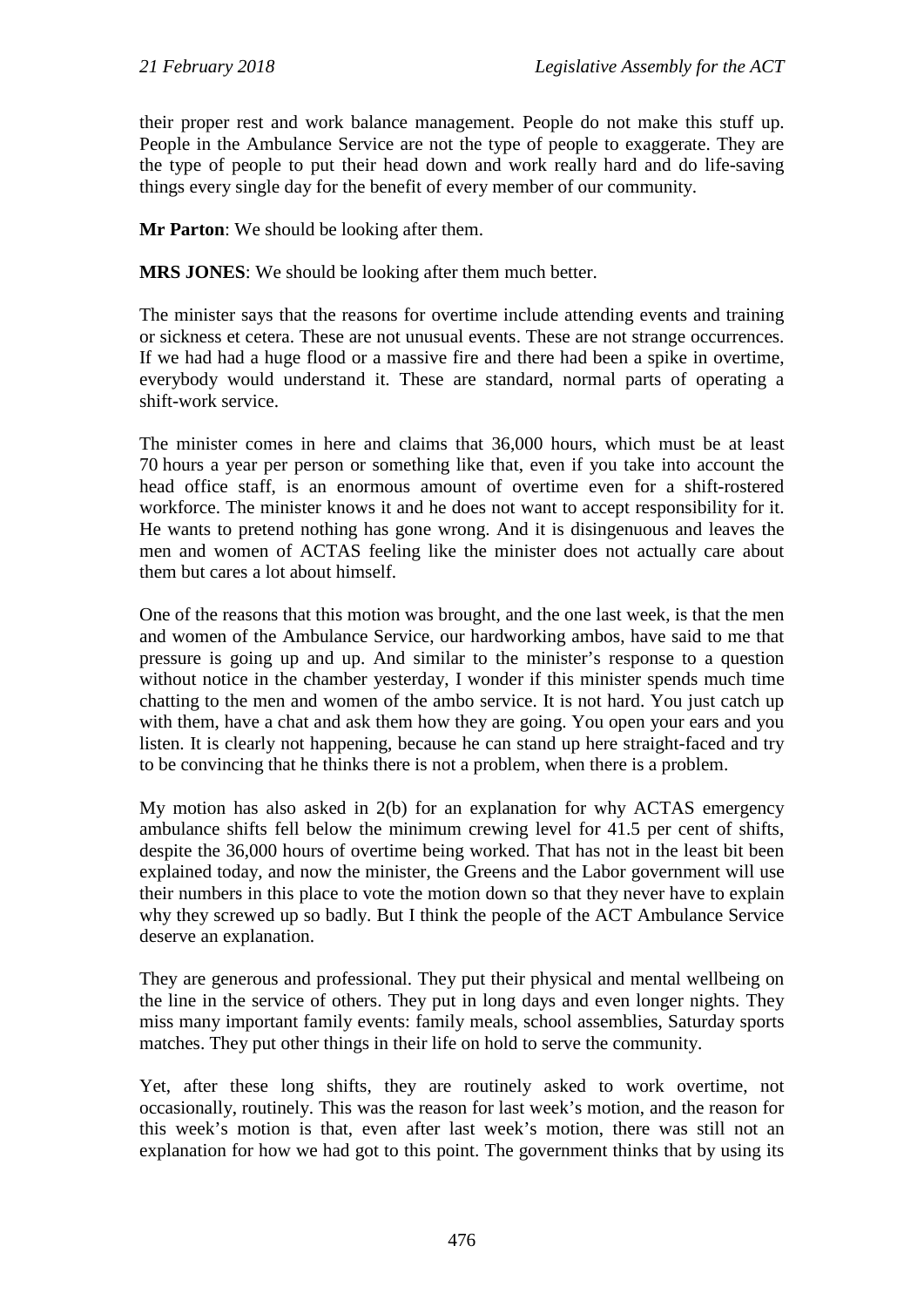numbers in this place it can put its head in the sand and just move on like a big train and pretend nothing ever happened.

Failing to provide enough ambulance services for 41 per cent of shifts is a staggering shortfall. Relying on 36,000 hours of overtime is a shocking example of poor workforce management from this minister. These terrible workplace practices would not be acceptable in any good government or in any good workplace. These terrible workplace practices would not be accepted even by a bad government, because that would not help them. But these terrible workplace practices are accepted by the Barr government and by this minister as an example of the Barr government lowering the bar again.

The men and women of the ACT Ambulance Service deserve better. The men and women and children who rely on our Ambulance Service at their time of greatest need and vulnerability deserve better, and the men, women and children of Canberra and the voters of this city deserve a better explanation.

Question put:

That the motion be agreed to.

The Assembly voted—

Ayes 11 Noes 14

| Miss C Burch | Ms Lee      | Mr Barr       | Ms Le Couteur    |
|--------------|-------------|---------------|------------------|
| Mr Coe       | Mr Milligan | Ms Berry      | Ms Orr           |
| Mrs Dunne    | Mr Parton   | Ms J Burch    | Mr Pettersson    |
| Mr Hanson    | Mr Wall     | Ms Cheyne     | Mr Ramsay        |
| Mrs Jones    |             | Ms Cody       | Mr Rattenbury    |
| Mrs Kikkert  |             | Ms Fitzharris | Mr Steel         |
| Ms Lawder    |             | Mr Gentleman  | Ms Stephen-Smith |

Question resolved in the negative.

#### <span id="page-34-0"></span>**Alexander Maconochie Centre—governance**

#### **MRS JONES** (Murrumbidgee) (11.49): I move:

That this Assembly:

(1) notes that:

- (a) on 16 December 2017 staff at the Alexander Maconochie Centre (AMC) mistakenly released an inmate who was supposed to remain in custody on a further remand warrant;
- (b) the inmate remained in the community for approximately three days, leaving the public at risk;
- (c) the Minister for Corrections stated on 20 December 2017 that "we need to look at our systems now to look at why this happened and to make sure that corrective measures are put in place";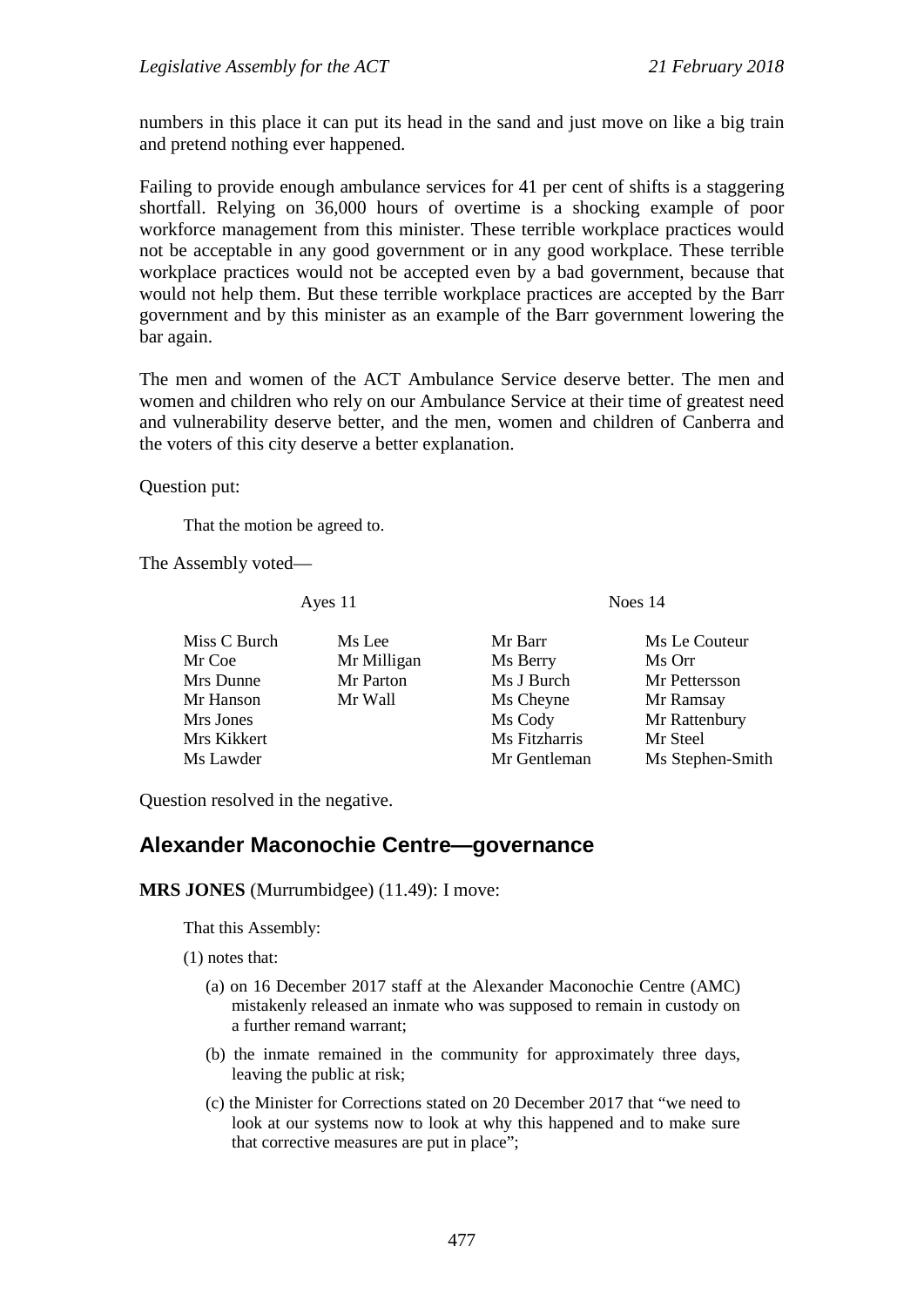- (d) the Shadow Minister for Corrections wrote to the Chief Minister on 21 December 2017, outlining the recent failings in corrections, including:
	- (i) the death of two inmates while in custody;
	- (ii) three inmates escaping from The Canberra Hospital while receiving treatment;
	- (iii) two inmates escaping from the AMC using building materials;
	- (iv) the severe bashing of two Indigenous inmates; and
	- (v) reports of a forensic investigation into the AMC Detainee Trust Fund;
- (e) the Shadow Minister also sought the Chief Minister's advice as to whether the Minister for Corrections was an appropriate fit for the role and if he had confidence in the Minister's capacity;
- (f) the Chief Minister responded on 15 January 2018 stating "I do not agree with your characterisation of events in this portfolio or your assessment of the Minister"; and
- (g) the Chief Minister did not advise whether the Minister for Corrections was an appropriate fit for the role, nor if he has confidence in the Minister;
- (2) calls on the Chief Minister to advise if the Minister for Corrections is an appropriate fit for the role and if the Chief Minister has full confidence in the Minister; and
- (3) calls on the Minister for Corrections to:
	- (a) advise the Assembly of the disciplinary or other actions taken in redress against staff members involved in the mistaken release; and
	- (b) conduct a review into the cause of this incident and determine:
		- (i) whether the current policies and procedures of the AMC adequately protect inmates, ACT Corrective Services staff and the wider Canberra community;
		- (ii) the underlying governance failings that allowed such a grave error to occur;
		- (iii) established recommendations for improving the policies, procedures and governance of the AMC; and
		- (iv) report back to the Assembly by the last sitting in March 2018.

I have moved this motion because here we are again, in another year, having another discussion about failings at the Alexander Maconochie Centre—not another overdose, fortunately.

On 16 December last year, staff at the AMC mistakenly released a prisoner from custody. This prisoner was meant to remain in custody on a further remand warrant. For approximately three days the inmate walked freely on the streets of Canberra. It took these three days for staff to realise an error had been made. Finally, the police were notified and a warrant was issued for the prisoner's rearrest. It is understood that the person in question had a dangerous and violent criminal history and his release potentially threatened the safety of members of the community. Yet again, the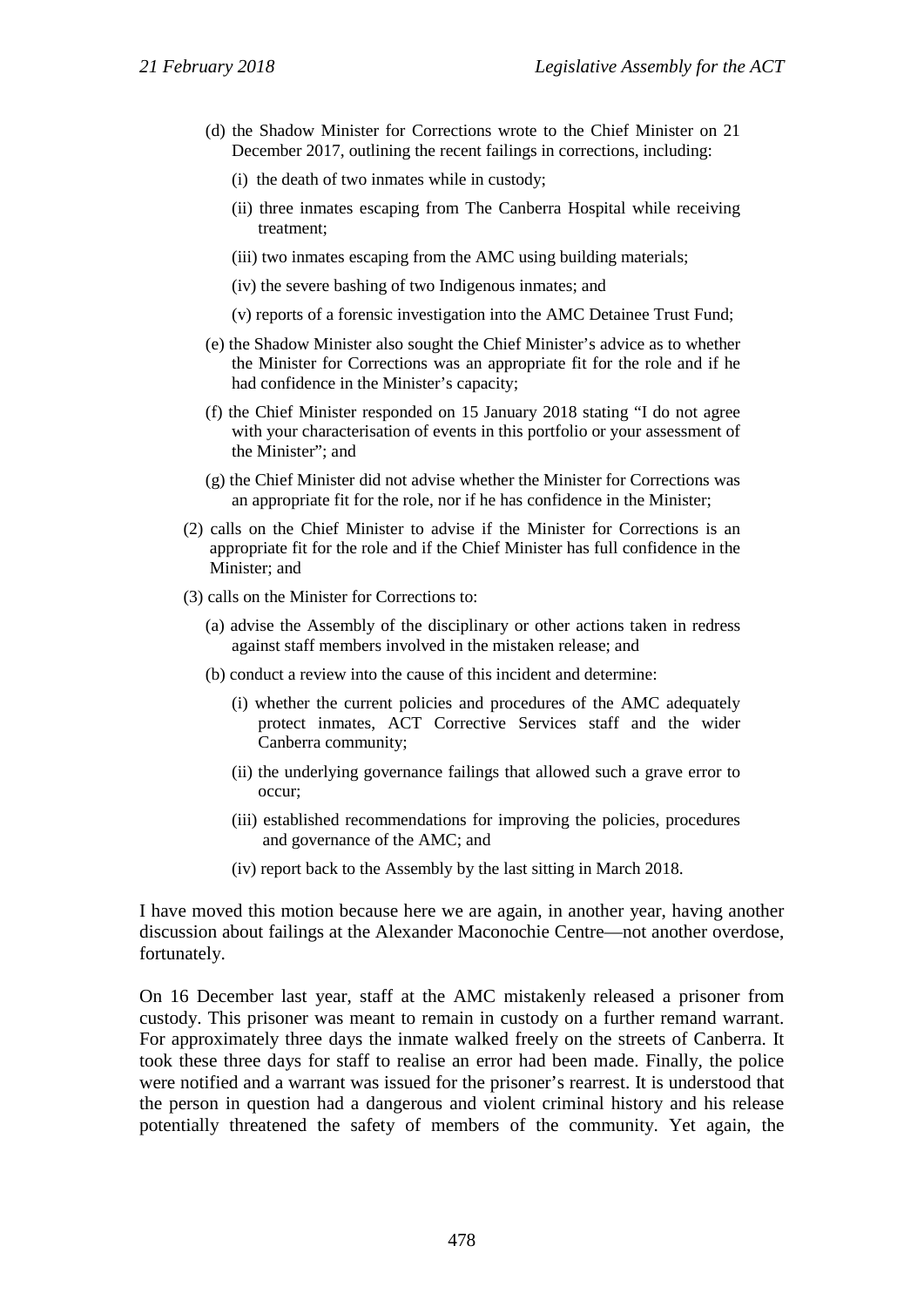incompetency of this minister has put the community at risk, exposing the public to a dangerous person they should have been protected from.

When the news broke of this inexcusable error on 20 December, Minister Rattenbury told WIN News, "We need to look at our systems now to look at why this happened and to make sure that corrective measures are put in place." Yes, we do need to look at our systems. Prisoners who are meant to be locked up should not be allowed to just walk out the front door. I would have thought this was prison management 101. It is absolutely astounding.

Given the timing and seriousness of this shocking mistake, with no Assembly sittings coming up for the next two months, I took the unusual step of writing to the Chief Minister with my concerns. The Assembly was adjourned until February and to my mind I had no other means of addressing this critical situation. I wrote to the Chief Minister on 21 December outlining the many recent failings at the Alexander Maconochie Centre under Minister Rattenbury's watch. I also outlined my concerns about the appropriateness of having him as Minister for Corrections. I sought the Chief Minister's advice about what was and continues to be quite a serious situation.

Typical of the Chief Minister's somewhat offhand and inconsiderate approach to governing, he simply responding by saying,

I do not agree with your characterisation of events in this portfolio or your assessment of the Minister.

Really? Does the Chief Minister not agree with the so-called "characterisation of events" in the corrections portfolio? Which part does the Chief Minister not agree with: that in April 2016 a prisoner escaped custody while receiving treatment at the Canberra Hospital mental health unit; that in May 2016 Steven Freeman died while in custody, only two days after commencing the methadone program; that in September 2016 two prisoners escaped from the AMC using construction materials to scale the fence—three fences, in fact; that in May 2017 Mr Mark O'Connor died while in custody, with toxicology testing showing that a mixture of buprenorphine and methamphetamine were in his system at the time of his death; that in July 2017 a prisoner escaped from custody while receiving treatment at the Canberra Hospital; that in August 2017 two Indigenous brothers were bashed in the AMC and subsequently hospitalised, and reporting by the *Canberra Times* revealed that the mother of those Indigenous brothers was not told of her sons' bashings by ACTCS until the next day and she was instead informed by a friend; that in August 2017 a prisoner escaped from custody while receiving treatment at the Canberra Hospital; that in November 2017 reports by the *Canberra Times* showed that an anomaly was discovered in the AMC detainee trust fund and a subsequent forensic investigation into the matter was undertaken; that in December 2017 the minister confirmed that an administration error was made resulting in the incorrect release of a dangerous inmate into the community for some period of time?

Which characterisation of events does the Chief Minister not agree with, or does the Chief Minister think that is fine, and that clearly everything is going okay in our prison? Does the Chief Minister disagree with the fact that inmates have died while in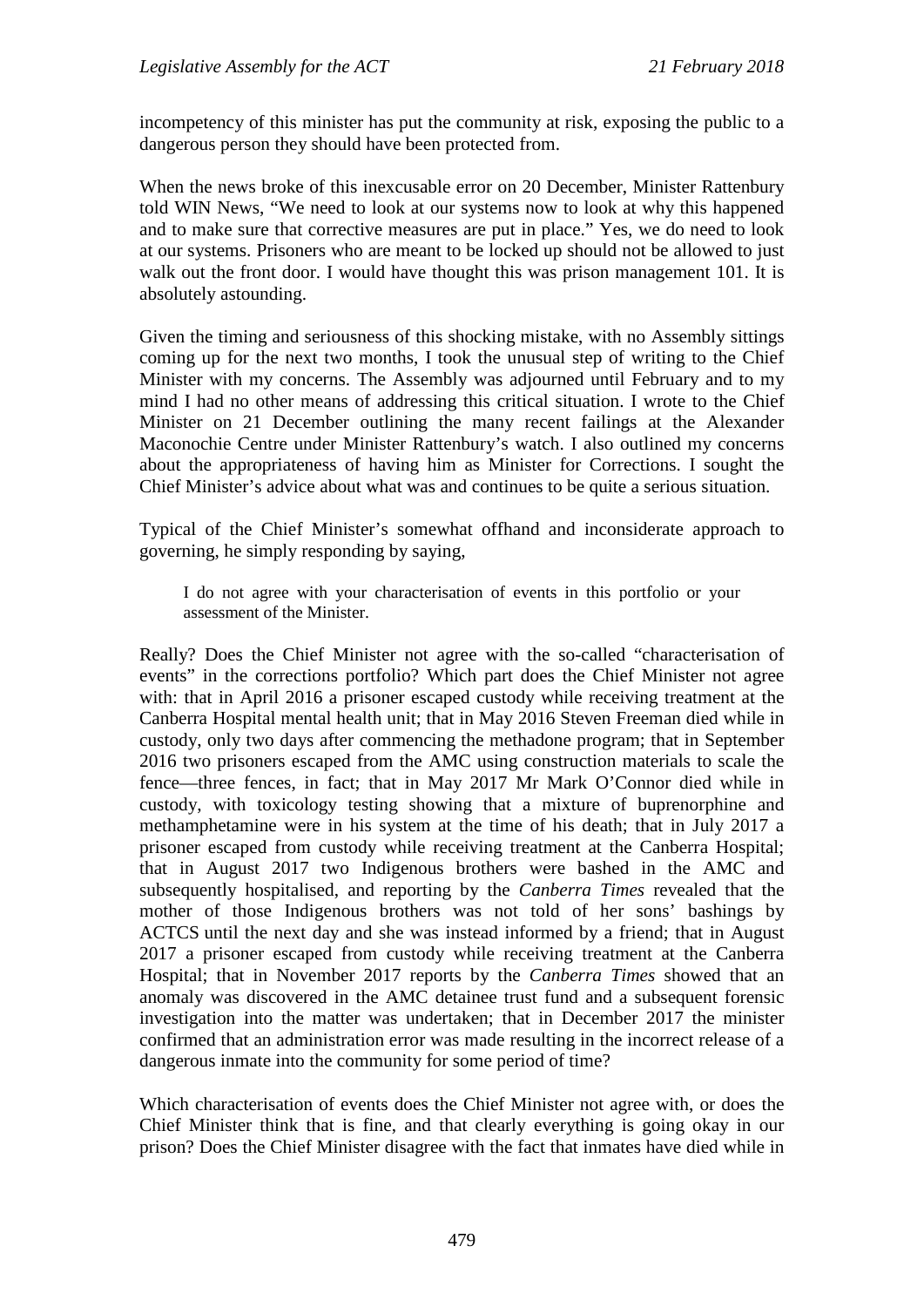custody? Does the Chief Minister disagree with the fact that many prisoners have escaped? Does the Chief Minister disagree with the fact that two Indigenous brothers were bashed and hospitalised? Does he disagree with the fact that we have had a forensic investigation into the detainee trust fund? Does he disagree with the fact that a prisoner was accidentally released in December last year?

I note he is not even in the chamber, knowing full well that this discussion would go to his response. I can assure you that all of these events did happen. They are true. I have not characterised anything. I have in fact been quite careful not to characterise very much at all. These are facts.

The Chief Minister also wrote that he did not agree with my "assessment of the minister". The minister is a perfectly intelligent man. The minister has shown through his history in this place that he is capable of a great deal, so I still do not understand, and I think the community does not understand, how this facility has become such a disordered place.

This is what we have come to expect from the government: questions will not be answered; they will be ignored, as with the previous motion—anything that makes them look bad or incompetent. I give one thing to the minister: when bad things happen, he does not pretend they have not happened. He says he is disappointed, as we all are. But the question really is: what needs to happen in order for the system to change sufficiently that such events do not continue to happen?

Despite the seriousness of the state of affairs, the Chief Minister did not answer my question as to whether the Greens leader was the appropriate fit for the portfolio of corrections. Nor did the Chief Minister advise whether he still had confidence in Minister Rattenbury's capacity to fix the dangerous mess that is of his own making. This minister has been in charge of the facility for more than half of its life, for over five years. Anything going wrong in the system is not somebody else's fault. I am calling on the Chief Minister to finally answer these questions. The Chief Minister can no longer turn a blind eye to this minister's neglect and inability.

We also need to hear from Minister Rattenbury—and I am sure we will, but we need to hear answers. The minister acknowledged this himself when he told WIN News, "We need to look at our systems now to look at why this happened and to make sure that corrective measures are put in place." I look forward to hearing from the minister, hopefully in the debate, about what corrective measures have been put in place. What happened and how can we be assured that it will not happen again?

You are absolutely right, minister. When inmates walk out the front door, we do need to look at the systems and figure out what is going wrong. We need to make sure that proper measures are put in place so that prisoners are not accidentally released. After being the minister for five years, I would have thought the minister would have already done that, but perhaps not.

It is an urgent matter of basic public safety. It is something I am sure all members of the Assembly would agree is a very high priority. The minister said that an explanation was required and that corrective measures needed to be implemented, so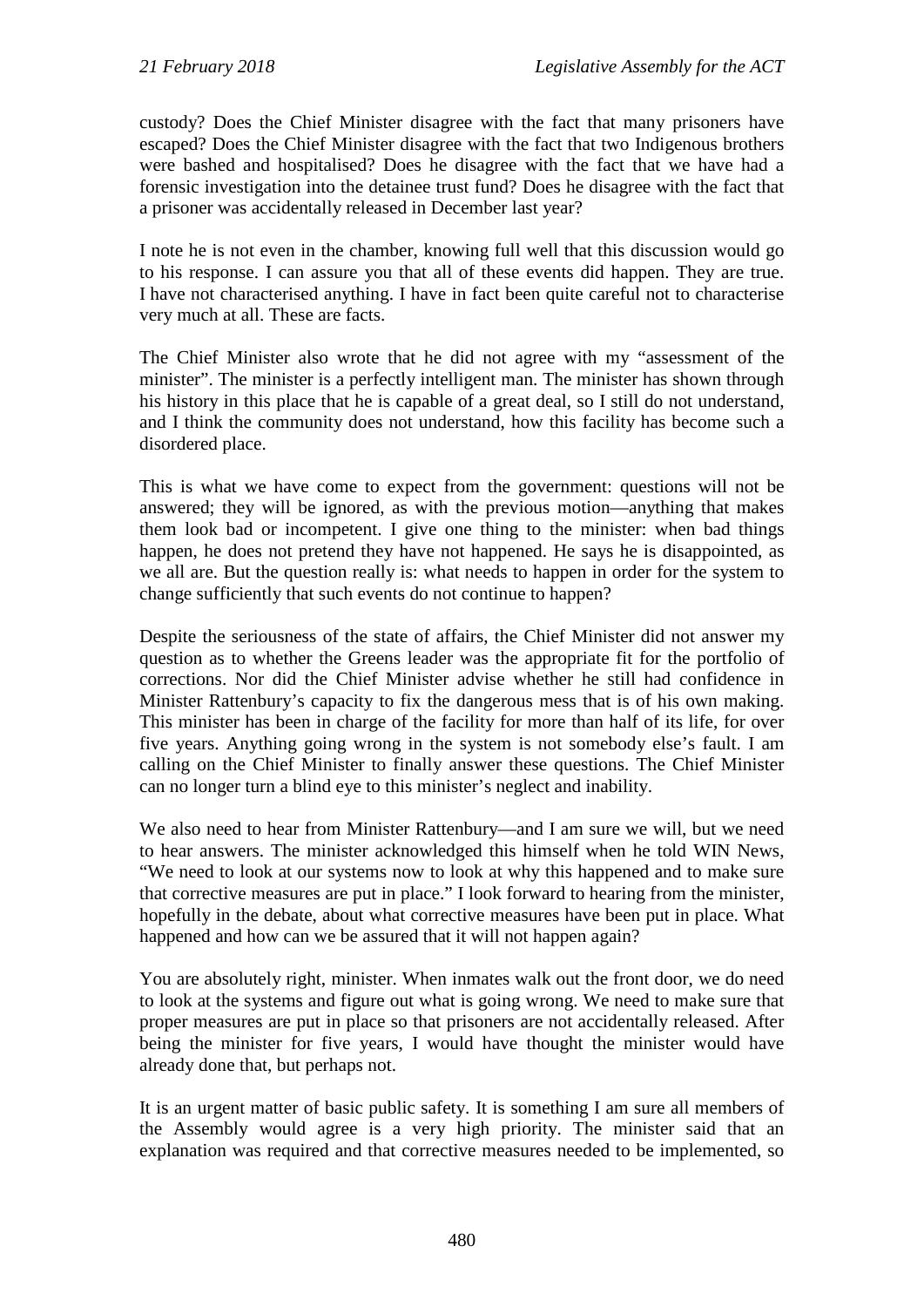let us hear them. We simply cannot accept that such a serious incident is brushed quietly under the carpet. We need answers and we need to know what the answers are.

Therefore my motion also calls on Mr Rattenbury to advise the Assembly of actions taken in response to the mistaken release. We would like to understand the cause of the mistaken release. We need to determine if current policies relating to the transition from the end of one sentence to a further remand warrant are adequate in ensuring that prisoners are not mistakenly released.

It is important to point out that this, of course, is not an isolated incident. It is part of a pattern of governance failures. This particularly disturbing event is just one of the latest incidents in an endless string of crises under this minister's watch. The AMC was supposed to be a human rights prison based on the healthy prison concept. But under Minister Rattenbury's watch it is clear that the AMC does not fulfil even its most basic functions at times. It is Minister Rattenbury's incompetence or indifference—and I struggle to think that it is incompetence—that has led to escapes, bashings, deaths, a culture of drug peddling, and now prisoners walking out the front door.

I refuse to believe that the minister is not smart enough for the role, so there must be another reason. I can only think that it is not his main focus, that there are other things that he wants to achieve in this place. Perhaps ministers for corrections need to be absolutely passionate about running an excellent corrections facility. Perhaps that has to be one of their main and only focuses. Perhaps this facility is difficult to run.

The minister has had over five years to make the prison a properly functioning facility. That is more than long enough and his time should be up. We do not have the death penalty anymore, thank God, and when someone is sentenced to jail time in Canberra we should be able to assure them and their family that that person will come out alive. Minister Rattenbury cannot at present give that guarantee.

What is more, the Canberra community expects dangerous criminals to be kept inside the prison and off our streets. The whole purpose of our entire justice system to a large extent is keeping those who are not able to live in the community because of their choices in a facility where there is some hope of them learning to make new, better choices. That is also a guarantee that Minister Rattenbury cannot give.

Many in the Canberra community have lost faith in our jail system. The situation is dire. The minister has shown no tangible signs of being able to turn the situation around. I believe he is trying, but a week does not go by when something else quite serious does not happen.

In a responsible government, a government where there was some accountability, the Chief Minister would have intervened some time ago, and he has failed to act. The Chief Minister, if he had any sense of responsibility, would admit that the appointment perhaps was not correct, that the minister perhaps is tired or is not focused on this area, and take steps to prevent Minister Rattenbury's neglect of the portfolio from further damaging the AMC and endangering the community. But the Chief Minister is not interested in that conversation. His short and dismissive response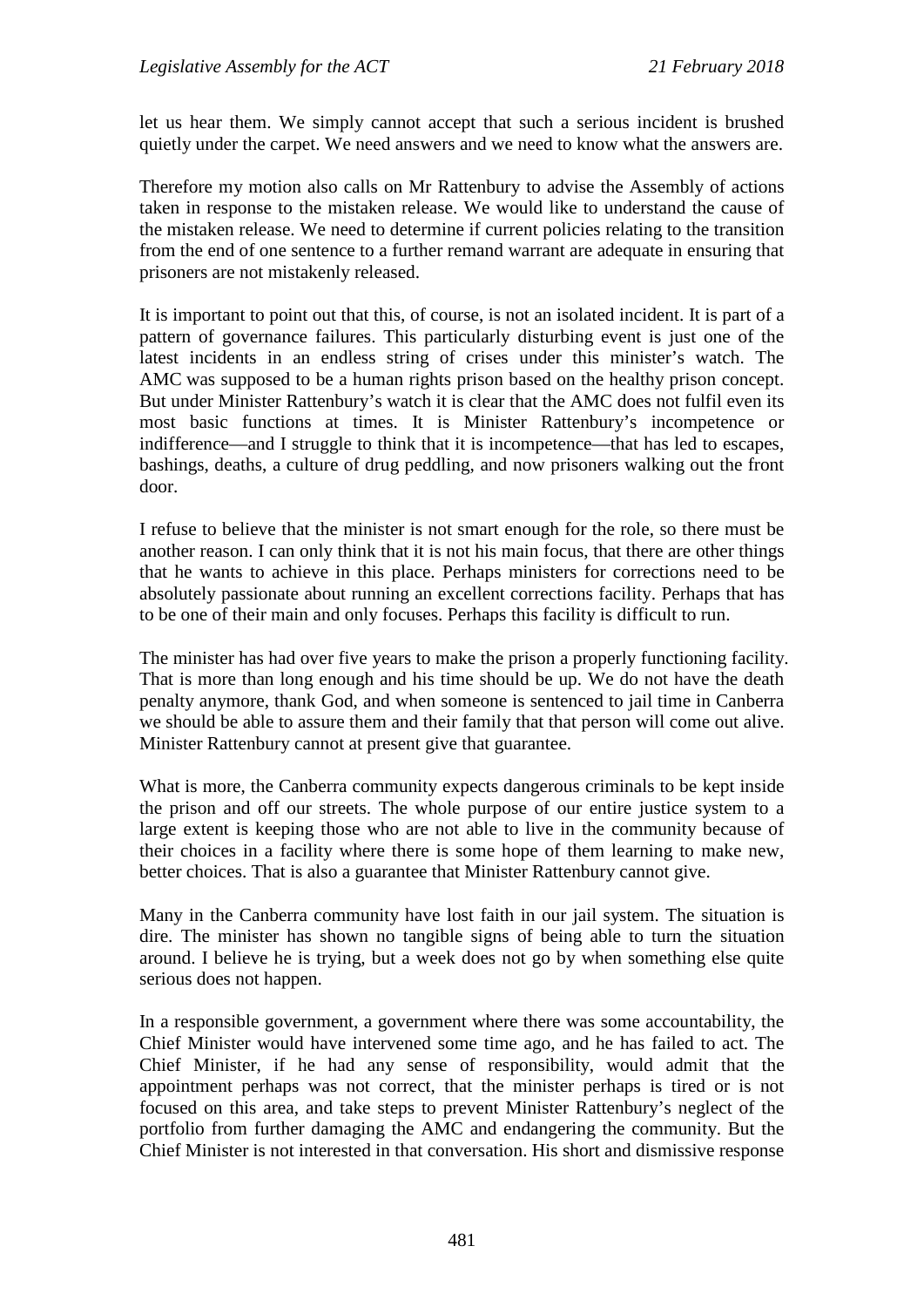to my letter in December shows an even greater indifference about the alarming state of the AMC, as the minister who is supposed to be accountable for fixing it.

After every problem, Minister Rattenbury at least says that he is disappointed, but the list of disappointments is growing, with no end in sight, and the Chief Minister just says, "No problem here." I can only conclude that Minister Barr is in denial or does not care. Maybe there is no-one else in his team that he could trust to do it. Perhaps he should take it on himself.

But doing nothing is not acceptable. When will the Chief Minister take responsibility, show some leadership and admit that the leader of the Greens, our longest-serving Greens minister here, was never suitable as a choice for Minister for Corrections? The greatest work he has done, other than building more beds—which was indeed needed—was to try to arm the prisoners with needles to injure themselves and others.

Why can't the Chief Minister find someone capable and passionate enough about actually running a very successful prison? There have been too many years of bashings, rampant drugs, numerous escapes and deaths, and there must not be another.

**MR RATTENBURY** (Kurrajong—Minister for Climate Change and Sustainability, Minister for Justice, Consumer Affairs and Road Safety, Minister for Corrections and Minister for Mental Health) (12.01): Despite what Mrs Jones may believe, I and the staff of ACT Corrective Services are committed each and every day to ensuring that the AMC continues to strive to live up to its mandate to provide an environment that is secure and safe, where detainees are treated with respect and where they are encouraged to improve and be rehabilitated. That was the intent when the jail was first opened. That is the intent we work to every single day.

The recent *Report on government services* shows that the ACT continues to be the top ranking jurisdiction in regard to education and training for detainees and that the ACT is performing better than Queensland, Western Australia, South Australia and Tasmania in the proportion of detainees participating in employment. New prison industries introduced during my tenure as the minister are providing more options for detainee employment than ever existed before.

The report also shows an improvement in the return-to-custody rates, with 38.6 per cent of adults released from prison returning to custody within two years, down from 41 per cent in 2015-16. This is a measure that goes to the safety of our community.

ACT Corrective Services is currently undergoing a significant period of whole-of-organisation reform. Since April 2017, there have been holistic changes, including changes in leadership and structure, governance arrangements and operational practice.

Corrections is and always will be a "risky business". We can never entirely predict or account for human behaviour. We can do things better and we can mitigate risk more proactively, but ultimately incidents will occur. The measure of our maturity and the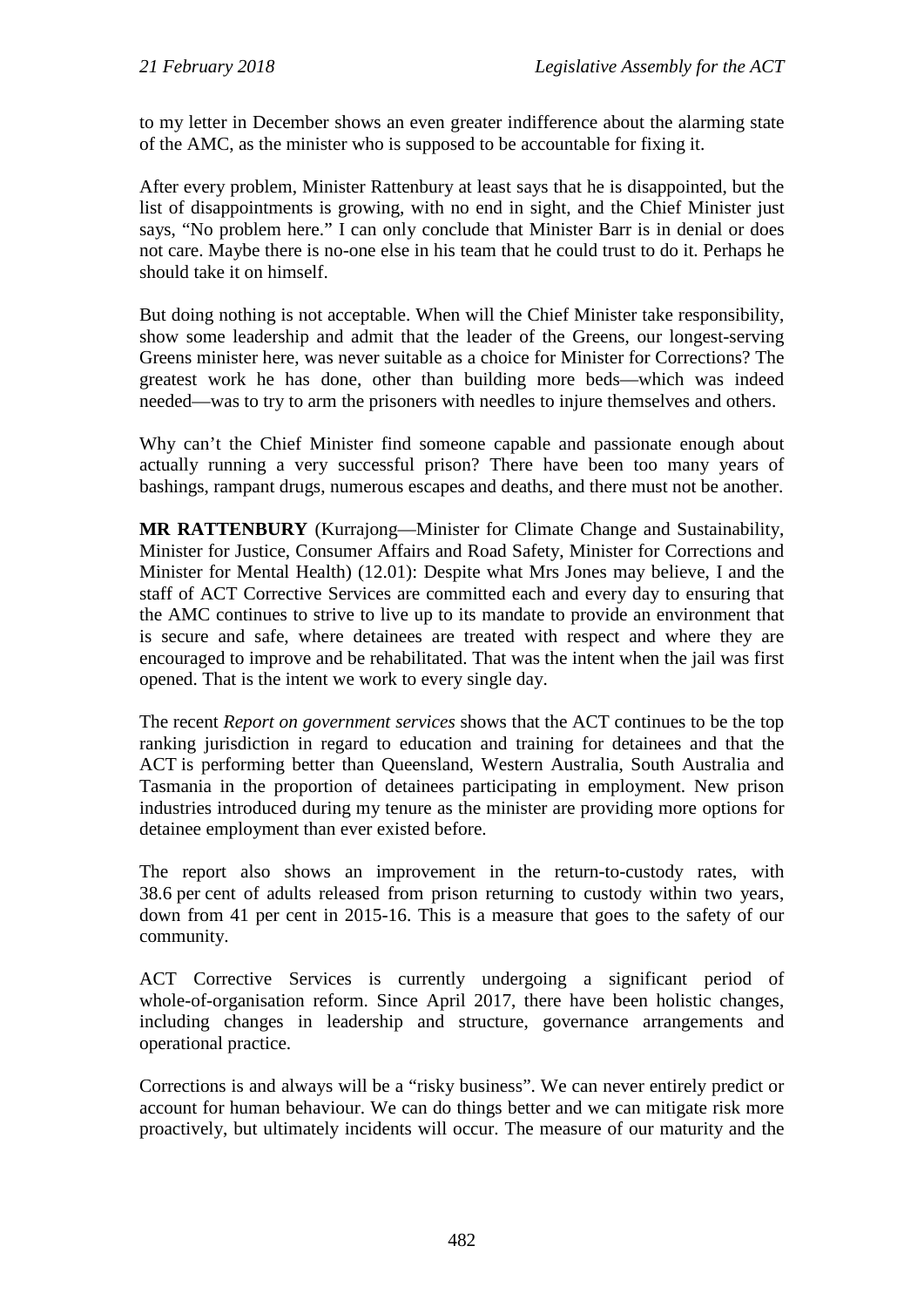measure of my capability as Minister for Corrections can be found in how we manage and respond to the types of incidents that Mrs Jones raises in her motion.

I also believe in the importance of a minister sticking around and sorting out issues as they arise. To stay in a portfolio for a sufficient period of time so that the years of experience become an advantage is surely what the opposition should support. In this way, corporate history, relationships and understanding of the issues are well embedded and this depth of understanding can add value.

During my time as corrections minister, each time an incident has occurred a thorough investigation has taken place and responses and systems are adjusted to improve overall performance of the prison. These adjustments ensure that we are always working towards the aims of a safe and secure jail that also delivers respectful treatment of detainees and provision of assistance for them to improve and rehabilitate.

I feel it is important to observe that several of the incidents that Mrs Jones refers to in her motion have been known for some time, that is, they have not occurred even within the past 12 months. Furthermore, she has already raised a number of these issues in a motion in November 2017 at which time I spoke to the numerous improvements made at the AMC during my time and emphasised that Corrective Services works on a continuous improvement program.

However, I will spend some time outlining what has occurred as a result of the incidents that Mrs Jones has chosen to highlight today. With regard to the very regrettable incident of an accidental release of a detainee in December 2017, I note that this week, more than two months after the incident, Mrs Jones has called for a review.

I can happily inform the Assembly that an internal review has in fact already taken place, having commenced immediately after the incident occurred. The review found that the release occurred due to human error. Mrs Jones has raised issues of community safety. In that regard, I can inform the Assembly that the detainee involved had been out on parole, in the community, up until 28 November.

The review has prompted a number of immediate procedural changes including now releasing detainees on the last working day prior to their release date, rather than over a weekend. This will allow detainees to access services and transport which they would not otherwise have been able to access on the weekend and will ensure smoother release processes. It also allows for higher quality assurance within the AMC with regard to checking sentence expiry details. The corrections officers involved in that incident were formally counselled in writing by the executive director.

The most critical of the incidents listed by Mrs Jones were the two deaths in custody, one of which was the tragic death of Mr Steven Freeman in May 2016. I tabled the Moss review implementation progress report in the Assembly yesterday. In my tabling speech I provided detail on the status of the recommendations. I also outlined significant reform during the past 12 months. A number of the recommendations are now complete and work on the remaining recommendations is well underway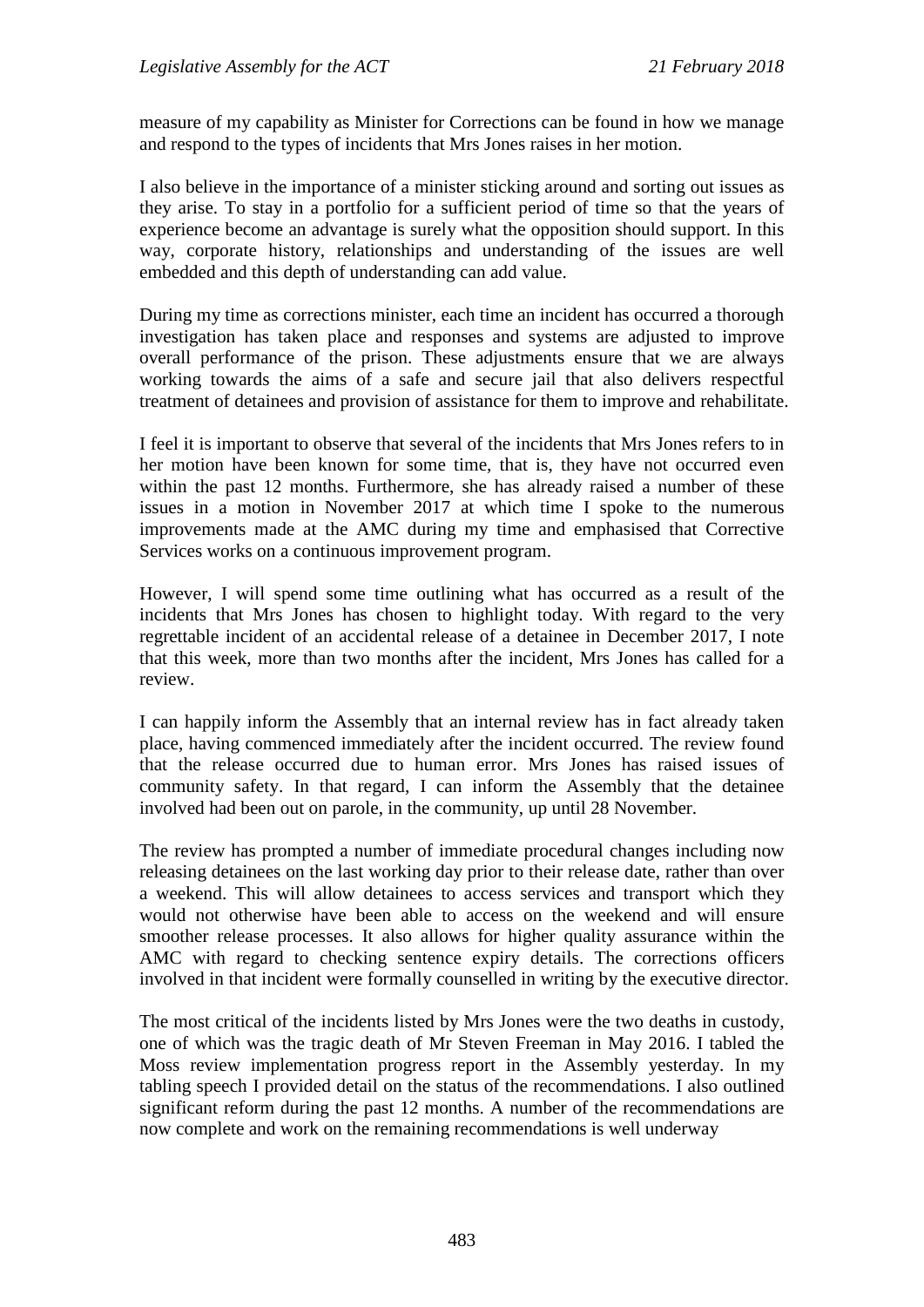This significant progress on all of the recommendations arising from the Moss review reflects my commitment to implementing transformational change and sharing with the community what we will do differently to improve the care, safety and health of detainees. The introduction of an enhanced model of care provided by Winnunga is just one example of this transformational change. I also underline the transparency with which the government has approached this through both an independent oversight committee and full reporting to both the public and the Assembly.

The issue of people absconding while receiving medical treatment has also been raised. There are some complexities in this space. Under section 144A of the Mental Health Act 2015, once a detainee is admitted to an external health facility such as the hospital, that person is taken to be in the custody of ACT Health. This actually raises important requirements to ensure that there is absolute clarity of responsibility between ACT Health and Corrective Services. I am pleased to report that in light of these incidents, there has been a focus on ensuring accountability as well as addressing the specific issues arising from the different incidents.

An independent review of security at the AMC was undertaken in response to the first-ever escape of two detainees from the prison, which occurred in September 2016. This extensive security review also considered other security-related incidents. Recommendations from that review are being progressively implemented. In particular, the review has resulted in a number of improvements including a comprehensive review of policies and procedures; development of operational audit standards in tandem with new policy which will allow for greater governance and compliance auditing; the establishment of a new functional structure within the AMC; enhanced training provision to meet all mandatory training requirements; and establishment of an intelligence cell which will allow ACT Corrective Services to proactively manage and prevent such incidents in the future.

Mrs Jones has also referred to the assault of two detainees in August 2017. While every effort is made to protect and keep safe detainees, assaults in prisons sometimes still occur. That is the simple reality. It is a reflection of the fact that quite a number of people in custody are there because they have sought to resolve conflict outside of custody through violence, and they unfortunately bring the same behaviours to custody. It is important to note, however, that the *Report on government services* released earlier this year showed that prisoner-on-prisoner assault rates have declined in the AMC over the last year.

Nonetheless, changes have been implemented by ACT Corrective Services and ACT Policing following the Moss review to ensure that the responses to the assault within the AMC are being treated appropriately in a pro-investigation and prosecution approach. These improvements have led to the identification and prosecution of the alleged offenders for this incident. They are currently before the court. My recent announcement and additional funding to provide for the creation of a new centralised intelligence unit within ACT Corrective Services will assist in disrupting such activities, but the reality is that we cannot prevent all assaults from occurring.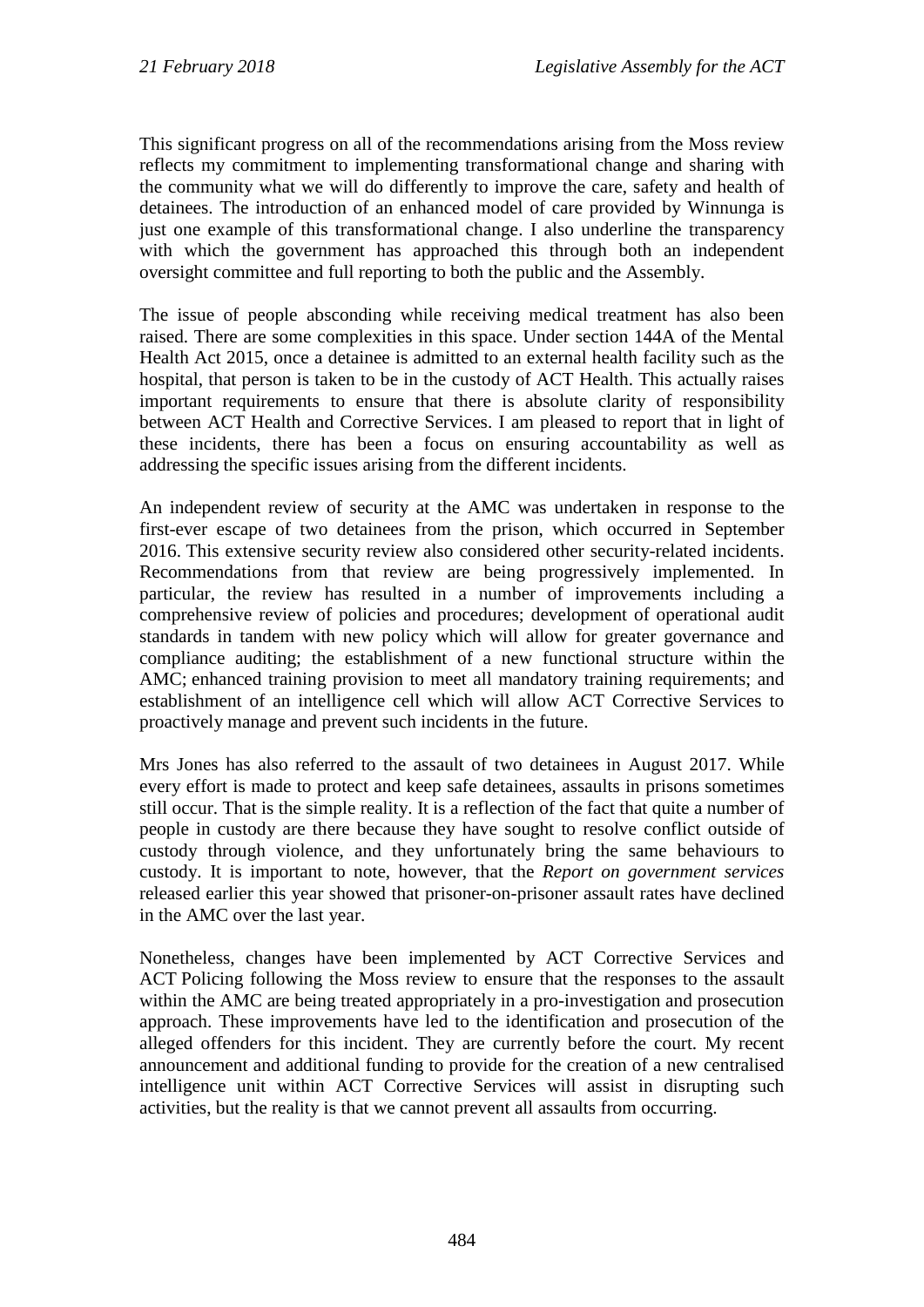In 2015, ACT corrections proactively commenced a cashless system for detainees. In analysing the project, which was aimed at reducing risk and improving efficiencies, an anomaly in the detainee trust fund was identified. Financial software supporting the trust account was upgraded and new financial processes were introduced. The anomaly was largely due to debts that detainees had incurred since the opening of the AMC and included items such as fines, financial advances for shop items, tobacco advances and phone credit advances.

The identification of the anomaly and the subsequent actions taken demonstrate a willingness to be proactive and to provide greater certainty to government that detainees cannot spend money prior to it clearing in their bank account. I am pleased to assure the Assembly that the external auditors, KPMG, found that there was no clear evidence of fraud.

Further, when the trust account fraud risk assessment was presented to the JACS audit and performance improvement committee in September 2017, the committee was satisfied that ACT Corrective Services had put in place strong controls to mitigate the risks identified in the original report. This is another example of both my and ACT Corrective Services' commitment to proactively dealing with issues that arise. That work was all done before either Mrs Jones or the *Canberra Times* raised concerns about it.

Issues raised in this motion are not unique to the AMC. These challenges are faced by corrections agencies across Australian jurisdictions and internationally in the complex and challenging environment of correctional services. I know that my colleague just across the border, the Liberal Minister for Corrections in New South Wales, has recently faced similar issues and is working proactively to deal with them.

Intercepting prohibited or contraband items is one of our most challenging functions. That is why I announced an additional drug detector dog at the AMC in November 2017 and that is why additional funding has been provided to enhance security and intelligence in the AMC.

ACT Corrective Services already employs a range of security measures to ensure the safety and security of the AMC. This includes measures to search visitors, staff, contractors, and their belongings, entering the AMC using X-ray machines, body scanners, itemiser tests, metal and mobile phone detectors, a canine unit and physical searches of vehicles.

Once again I reiterate that we can never entirely predict or account for human behaviour in any environment, let alone in a prison environment. By collocating hundreds of people who have found themselves on the wrong side of the law it is inevitable that incidents will occur. It is inevitable that conflicts between detainees will arise. It is inevitable that human error is something we cannot always prevent. Our job is to put in place the best systems we can to overcome those human frailties.

Staff in ACT Corrective Services are diligent and conscientious. They are working in a difficult environment in which sometimes even their lives are on the line. I am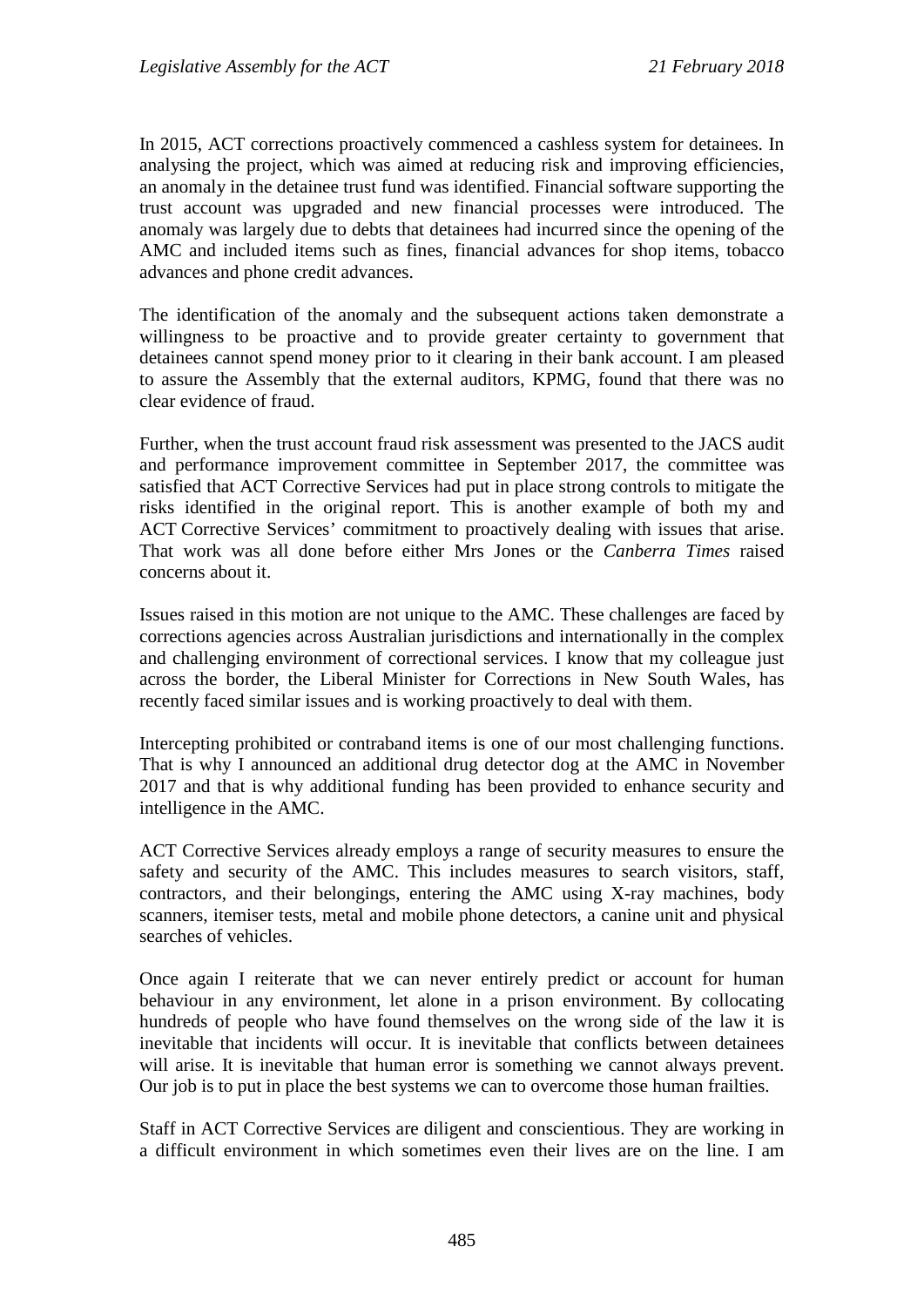absolutely confident in their abilities, skills and experience and know and trust that they are working within a continuous improvement framework.

I welcome scrutiny and oversight of the prison. It was absolutely staggering last week that the Canberra Liberals voted against the OPCAT bill. This bill allows for monitoring of places of detention in the ACT from the highest level, that is, the United Nations. It beggars belief that they would not support this level of scrutiny, scrutiny which I welcome as corrections minister. It indicates to me that Mrs Jones would perhaps prefer to continue to believe in her own misconceptions about the management of the AMC than have the United Nations subcommittee find to the contrary.

Madam Speaker, you can see that I have an attitude that is open to learning from mistakes. On every occasion where there has been an incident, improvements have been identified and implemented. That is the approach any corrections minister should take in a best effort to ensure that a prison is safe, secure and as human rights compliant as possible. The Greens will not be supporting this motion.

**MR MILLIGAN** (Yerrabi) (12.14): I thank Mrs Jones for bringing forward this important motion which highlights the government's repeated failures in this space. As the shadow minister for Indigenous affairs I feel it is important to speak to the government's policies and government failures when they impact our Indigenous community. In the case of the Alexander Maconochie Centre, Indigenous inmates have long suffered from a system that is haphazard and dysfunctional.

On 7 August last year, nearly nine months since the Moss review recommendations were made following the tragic death of Steven Freeman, two Indigenous inmates were bashed so severely that they had to be hospitalised. The Indigenous inmates were brothers. Despite the severity of their bashing, the inmates' mother was not informed of their bashing until the next day and in fact first found out their condition via a friend. This is not good enough.

The minister reported that there was extensive CCTV footage of this incident. If there was, why did it take so long for the perpetrators to be charged for this assault and why was the notification to the next of kin procedure not followed and the mother of these men not informed properly? This is yet another failure of the Alexander Maconochie Centre.

Minister, it seems that despite your being in charge for five years, despite the many recommendations made by reviews and despite the extensive—

**Mr Gentleman**: I wish to raise a point of order, Madam Speaker. The standing orders call for debate to be conducted through the chair, not directly to members of the Assembly.

**MADAM SPEAKER**: Thank you, Mr Gentleman. Mr Milligan—through the chair.

**MR MILLIGAN**: Sorry. Minister—through the chair—it seems that despite being in charge for five years, despite the many recommendations made by reviews and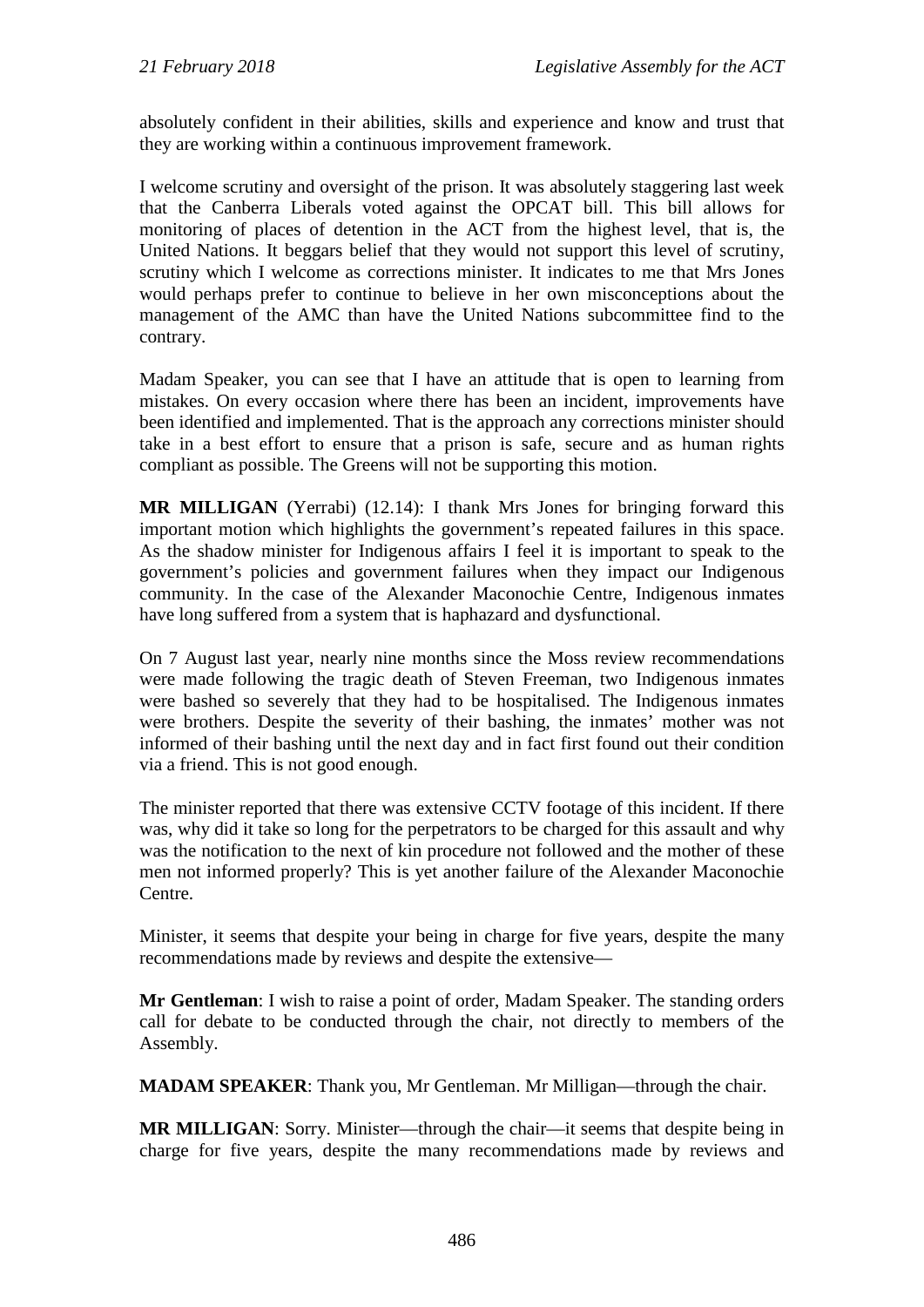despite the extensive funding provided to this facility you have not been able to make the AMC live up to its human rights mandate. The issues of lack of safety and mismanagement continue to plague the prison.

Ms Julie Tongs, the chief executive of Winnunga Nimmityjah Aboriginal Health Service, has highlighted these issues and has asked the government to reconsider the way the AMC collocates vulnerable people with hardcore violent criminals. Ms Tongs highlighted that the current mix is compromising rehabilitation programs and is jeopardising the jail's goals to be human rights compliant. This view is also backed up Canberra University School of Law and Justice head Professor Lorana Bartels, who has pointed out the challenge of having all detainees, unsentenced and sentenced, max to minimum, men and women in the same facility.

Sadly it was these types of inmates who were charged with the vicious bashing of the two Indigenous brothers in August of last year. Axe murderers, prisoners with links to bikie gangs and violent career criminals should not be able to inflict grievous bodily harm on inmates at AMC. And when these incidents do occur it should be reasonable to expect that swift action be taken to notify the next of kin and prosecute these offenders.

But of course this is an area of the prison that is failing, much like the accidental release of a dangerous prisoner who was meant to remain in custody on further remand warrants. On 16 December last year, staff at the Alexander Maconochie Centre mistakenly released the prisoner from custody. It is understood that the prisoner had a dangerous and violent criminal history and his release potentially threatened the safety of members of the community. Despite this the prisoner remained in the community for approximately three days before it was realised an error had been made.

It is clear that the minister's management of this facility is not working. Surely it is the most fundamental of prison rules: do not let inmates walk out the front door. The AMC has systemic problems. This is just the latest in the long and continually growing list. The minister ought to look at why his systems are failing and how a prisoner could possibly be allowed to go free, and advise what steps need to be taken to address this issue. This is a fundamental part of correction policies, and at the moment the minister is failing.

For too long now these issues have been highlighted by experts and leaders of the Canberra Indigenous community, and it is time that the government started listening. Action needs to be taken. That is why I support this motion today.

**MR BARR** (Kurrajong—Chief Minister, Treasurer, Minister for Economic Development and Minister for Tourism and Major Events) (12.19): I rise to speak in support of the comments made by Minister Rattenbury and to reaffirm that Minister Rattenbury, as Minister for Corrections, has my confidence.

**MRS JONES** (Murrumbidgee) (12.19), in reply: I had heard that the Chief Minister's speech would be short. I did not realise it would be quite that short, but I am sure Minister Rattenbury is relieved.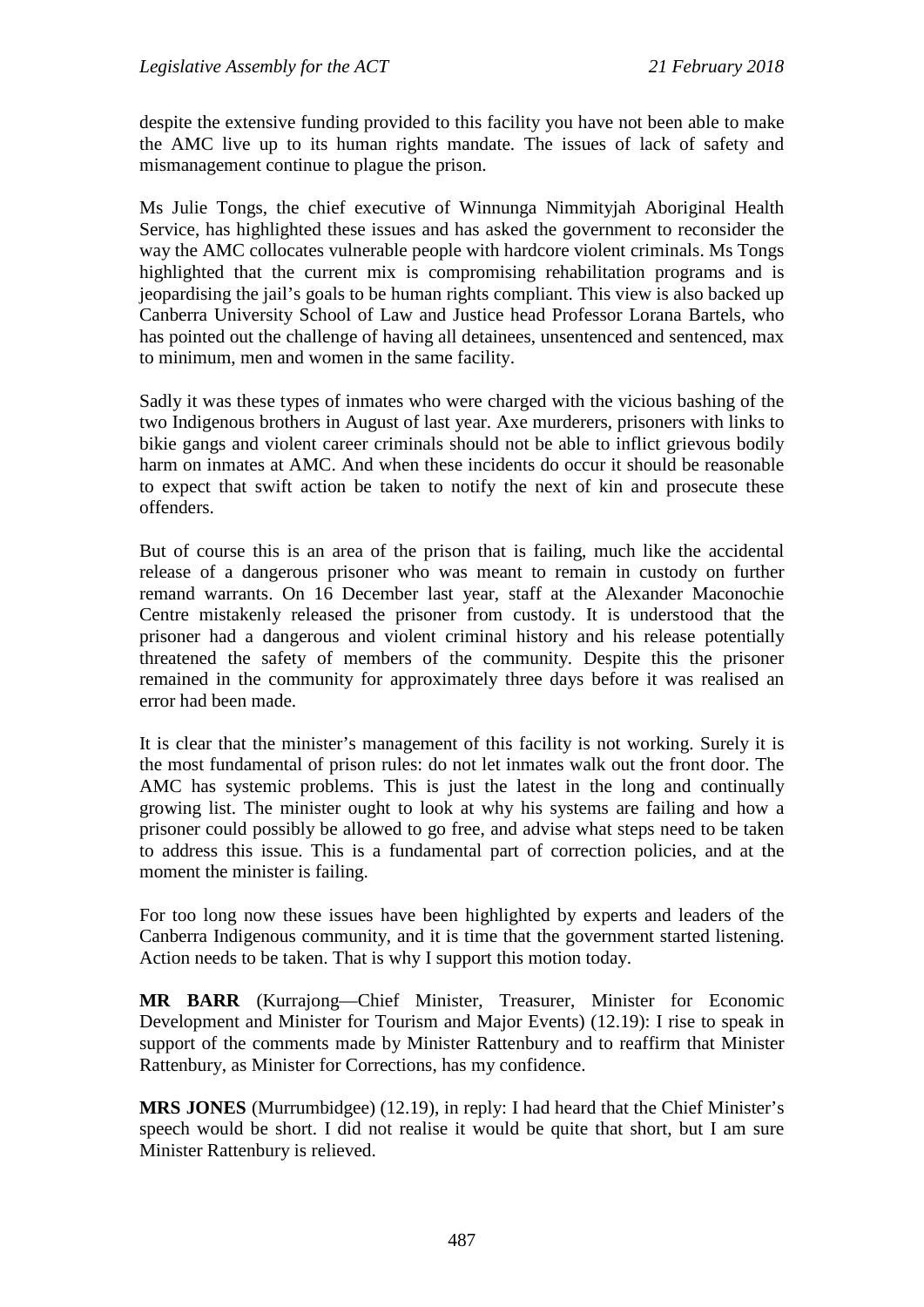I accept that the minister has come up with some of the information that has been called for in the motion and in particular that he has explained that the reason for the detainee being allowed to walk out the front door when he should not have been was human error. It does not give a great deal of confidence to those listening to know that human error is a reason why something can happen, because human error could also happen again tomorrow presumably. There has not been an explanation of a change of systems. Was this human error because of a lack of training? Was it human error because the systems were not tight enough? Was it human error because someone looked at the wrong list?

In our debates it is really valuable and a justice to the community to, as much as possible, explain how and why things have happened. I hope that policies have changed and have been improved, and I accept that the person or people involved have been counselled. But I still think there is more information about the underlying government failings that allowed such a grave error to occur that has not been given during this debate, so we will be continuing to pursue the motion.

I accept the minister saying that a long-serving minister has some knowledge of the portfolio and has a certain amount of corporate understanding. I do not think it is helping at the moment, because not a week goes by without an incident occurring. It is quite disturbing to see the number of incidents that are occurring out of this facility. Maybe we have to have a mature debate about whether our facility can cater to absolutely everybody. Maybe Julie Tongs's perspective has some weight to it, because she is dealing on a daily basis with people who have come in and out of the facility and the effect the facility has had on them. I know certainly from touring the facility that we have a lot of different categories of offenders and that no contact between certain offenders is very hard to manage.

I think the minister is saying that, because some of the events that were discussed in my motion occurred as far back as two years ago, we should not perhaps be discussing them here. I think that is nonsense. The government would much prefer to deal with its record of success than its record of failings. I understand that. But an important part of discussing where we are at with this portfolio is that month by month, fortnight by fortnight, something severe goes wrong and something more than disappointing: quite seriously disappointing. There are people who will never get over some of the things that have occurred in this facility, young men whose lives should have continued.

I was interested to hear the minister say that ACT Health is the right body to keep inmates when they have been transferred. However, we still do not have any information about how that will be achieved. Perhaps the minister for health should be here describing that. If an inmate is put into the adult mental health unit there is a certain level of security in the facility. If an inmate is put into the secure mental health facility there is a higher level of security in that facility. But if an inmate is taken to hospital clearly there is not very much security, because it is not a facility set up for people who are likely to want to abscond. That has not yet been explained. I look forward to more information about the problems with the detainee trust fund and more information about the money that is being spent on security.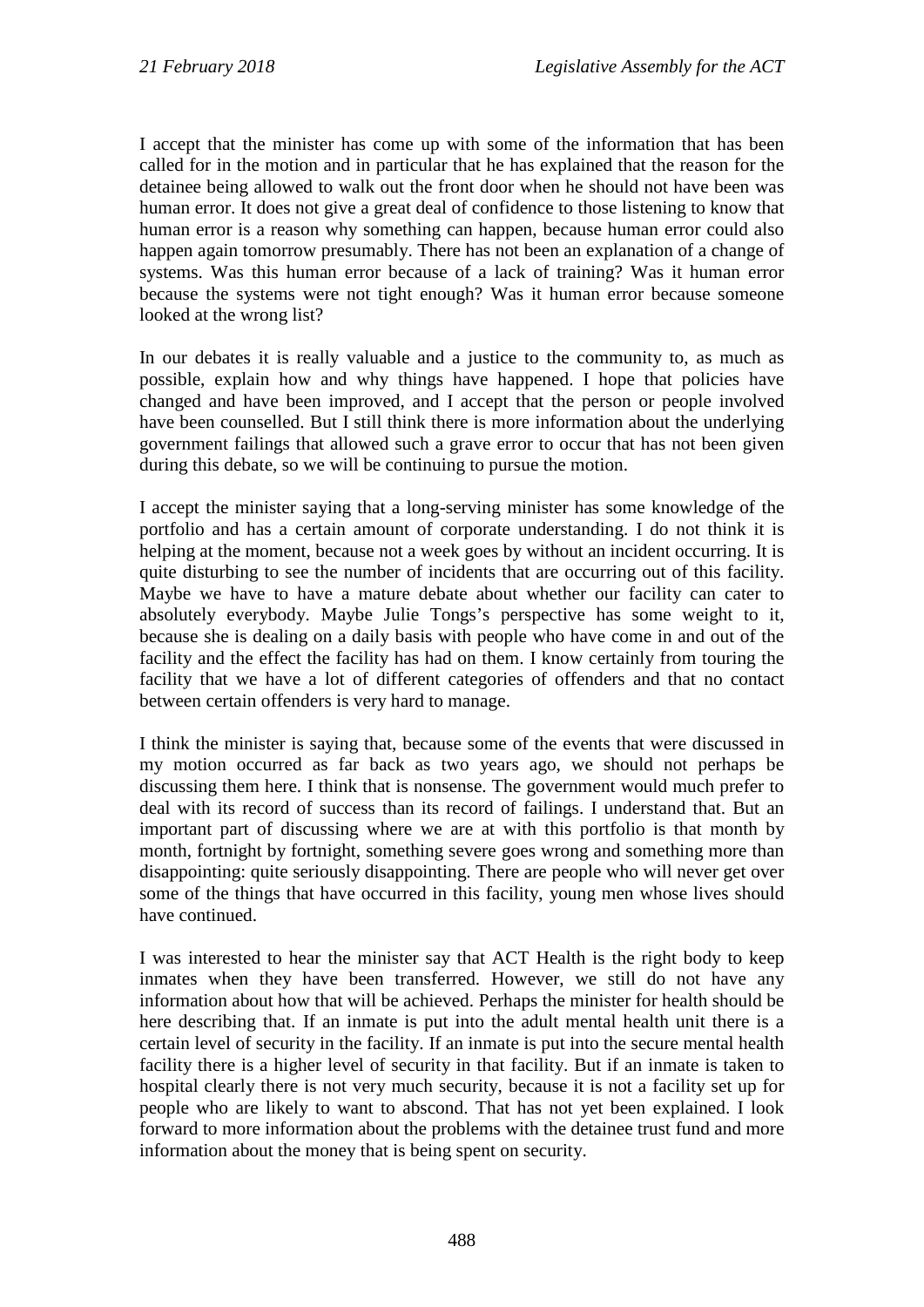It is very telling how many times the minister said in his speech that problems are inevitable. I am not stupid. I do not claim that you can run a facility where nobody ever gets beaten or takes a wrong substance. But I think the community has a right to expect that there is not going to be a breaking story every week or two about problems in the facility. No-one is making these up. They are genuine; they are real.

The Chief Minister does the Assembly something of a disservice by solely saying that he has confidence in the minister, because that does not give weight to the weight of the actual problems that we are dealing with here. The reputation of the facility is going down the gurgler under this minister, and it is nobody else's fault.

I commend the motion to the Assembly.

Question put:

That the motion be agreed to.

The Assembly voted—

Ayes 11 Noes 14

| Miss C Burch | Ms Lee      | Mr Barr       | Ms Le Couteur    |
|--------------|-------------|---------------|------------------|
| Mr Coe       | Mr Milligan | Ms Berry      | Ms Orr           |
| Mrs Dunne    | Mr Parton   | Ms J Burch    | Mr Pettersson    |
| Mr Hanson    | Mr Wall     | Ms Cheyne     | Mr Ramsay        |
| Mrs Jones    |             | Ms Cody       | Mr Rattenbury    |
| Mrs Kikkert  |             | Ms Fitzharris | Mr Steel         |
| Ms Lawder    |             | Mr Gentleman  | Ms Stephen-Smith |
|              |             |               |                  |

Question resolved in the negative.

# **Sitting suspended from 12.28 to 2.30 pm.**

# **Questions without notice Light rail—WorkSafe ACT notices**

**MR COE**: My question is to Minister Ramsay regarding regulatory services. Minister, what WorkSafe ACT notices have been issued to Canberra Metro or associated contractors in the past week, and have these notices resulted in the closure of all or part of the light rail site?

**MR RAMSAY**: I thank the member for his question. I can advise that on 15 February a prohibition notice was served as a result of service utilities restructuring excavation works. The prohibition notice prevents Canberra Metro constructions from carrying out any mechanical excavations on the site until they review, revise and implement an effective system of work to manage the risk associated with mechanical excavations.

**MR COE**: Minister, is this prohibition still in place, and how many improvement and prohibition notices have been issued to the consortium or their contractors for light rail works?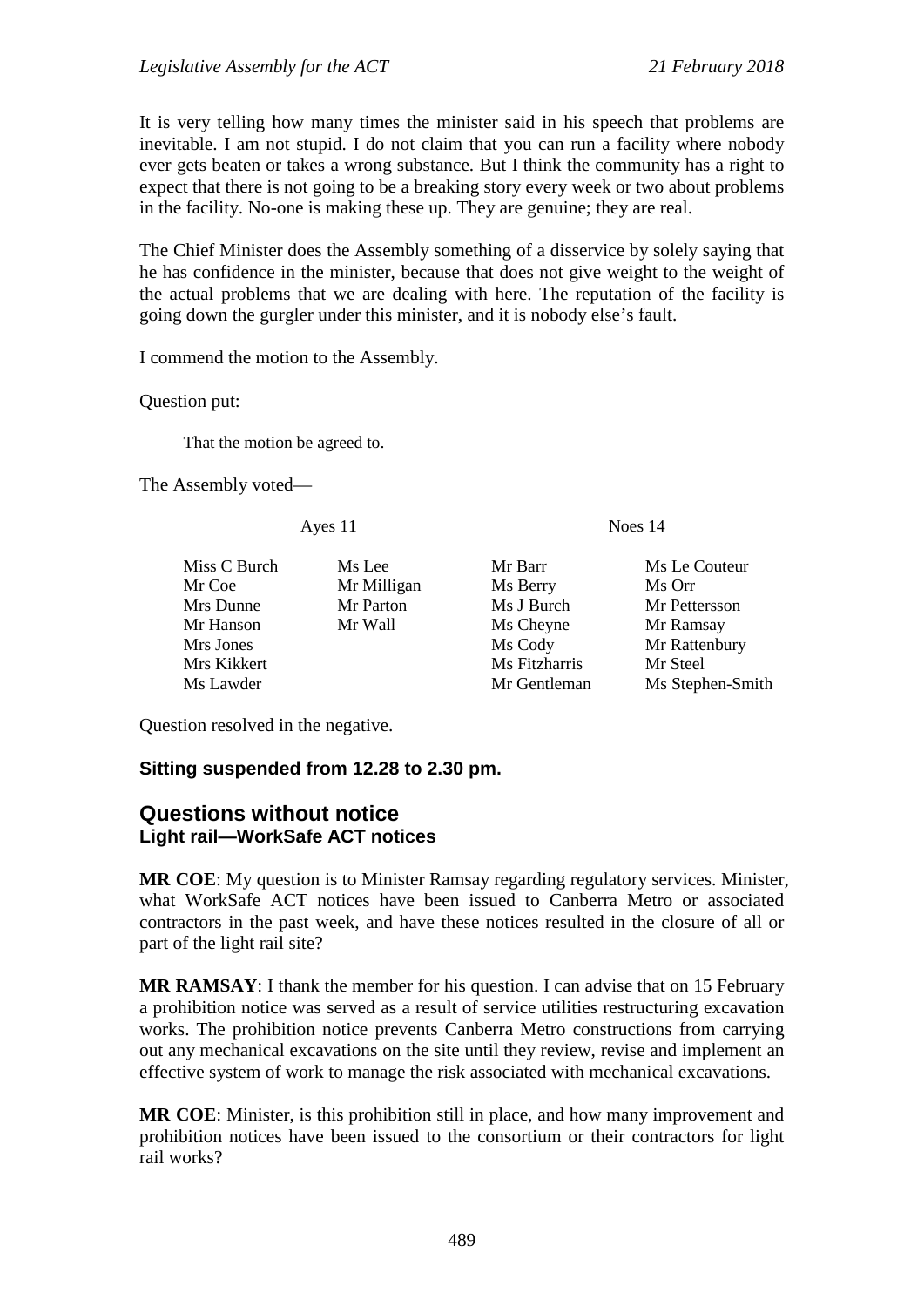**MR RAMSAY**: Yes, those particular notices are in place. I am advised that since 24 November last year there have been six prohibition notices, four infringement notices and four improvement notices.

**MISS C BURCH**: Minister, are the three additional WorkSafe inspectors for light rail being funded through a Treasurer's advance?

**MR RAMSAY**: I thank the member for her question. No, those ones were funded in the budget of last year.

# **Planning—recycling facility**

**MS LE COUTEUR**: My question is to the minister for planning and urban renewal and relates to the planning processes for the proposed waste operations by Capital Recycling Solutions in Fyshwick. Can the minister explain what recycling or waste processing activities are currently proposed for this site and whether they include bringing in waste streams from outside the ACT or shipping out waste that would otherwise be processed in the ACT?

**MR GENTLEMAN**: I thank Ms Le Couteur for her question with regard to this matter. There are a number of complex and interrelated processes afoot relating to this project. I have asked the directorate for a full briefing on it. I will take the question on notice and, once I have received the full briefing, come back to the Assembly with the details.

**MS LE COUTEUR**: Minister, how will you make sure that the EIS approval is for just a waste sorting facility and will not, in fact, be an approval for an incinerator by stealth?

**MR GENTLEMAN**: There are a number of statutory processes there. They will all be followed in time by ACTPLA as the independent authority, and I am confident in the work that they do.

# **Light rail—infrastructure damage**

**MISS C BURCH**: My question is to the Minister for Transport and City Services. On 16 February 2018 the *Canberra Times* reported that Northbourne Avenue was closed in both directions during peak hour after a gas leak at the intersection of Northbourne and Ipima Street following damage by machinery during excavation work associated with the light rail project. What risks to the community were posed by this gas-related safety breach?

**MS FITZHARRIS**: I thank Miss Burch for the question. I note that, in addition to the *Canberra Times,* notification was also provided by a number of government agencies. I think the *Canberra Times* was one of the last to report it in fact; it was certainly reported through Transport Canberra and to bus travellers throughout the territory.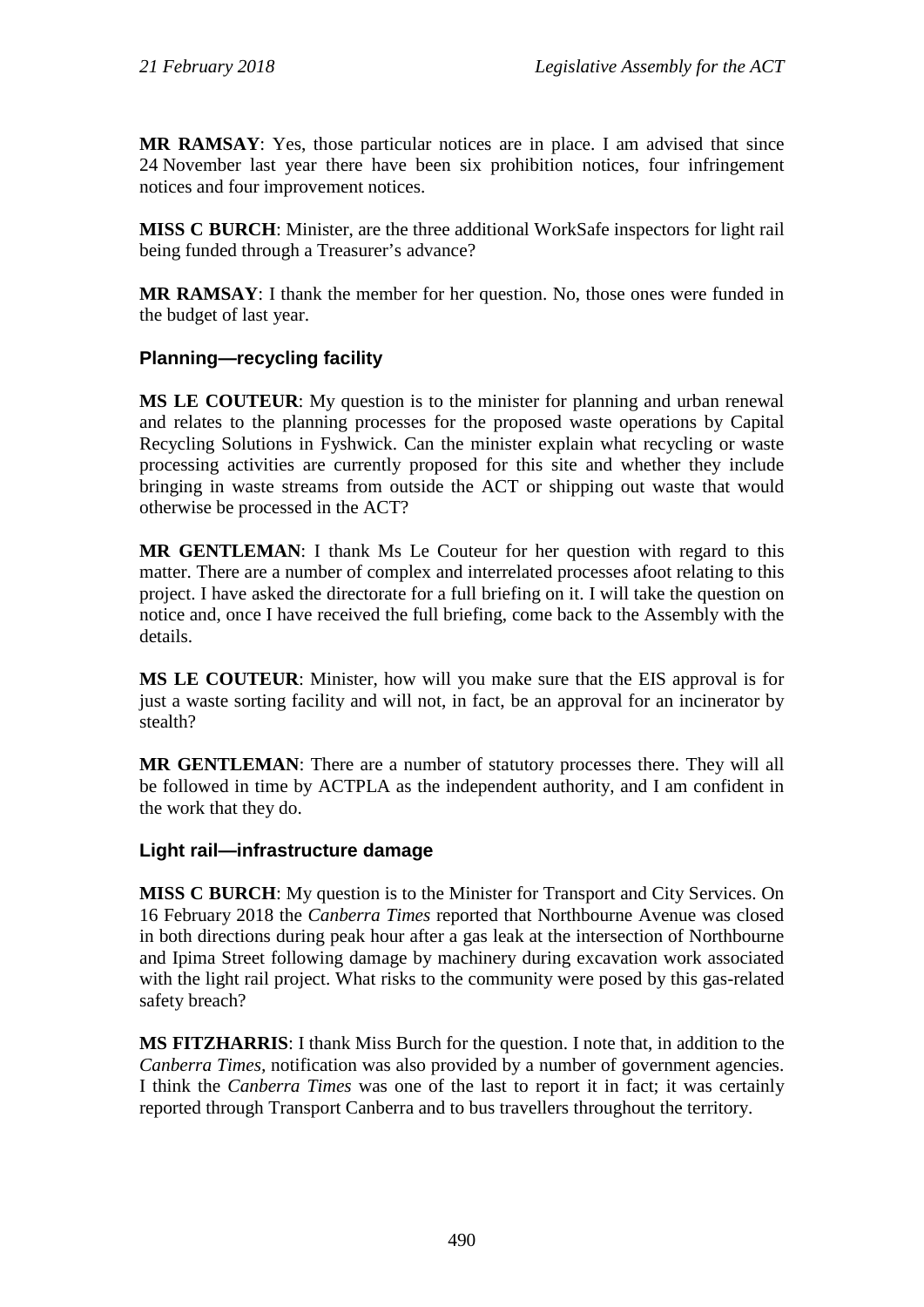It was a significant incident at a significant time in the day when people move around the city. The advice to me is that the actions taken by the contractor, although having been served an improvement notice, made the site safe as quickly as possible. Relevant agencies were on site to ensure both the safety of people in the region surrounding the incident and also that traffic and public transport flows could be redirected, because it was approaching peak hour.

**MISS C BURCH**: Minister, how could it be that your flagship infrastructure project with a union EBA has had such severe workplace safety problems resulting in serious injuries?

**MS FITZHARRIS**: If Miss Burch could back up her assertion about serious injuries, I would welcome that. Certainly, safety on the light rail site is a top priority for the government, for the board, for Transport Canberra and for Canberra Metro. It is a priority because it is a priority for our community. This major infrastructure project, which, as of today, has roughly 700 people working on site, is a significant project. There are multiple processes in place from the board level right through to the day-to-day operations on the site, in addition to the three light rail inspectors, which were quite clearly funded in last year's budget. This is a priority. If there are opportunities to improve—and clearly last week demonstrated opportunities to improve—the consortium is very clear that the government's priority is for safety on this site.

**MR WALL**: Minister, what other damage has been done to public infrastructure and/or utilities as a result of work associated with the light rail project? Is the project still expected to be delivered on time?

**MS FITZHARRIS**: Whatever damage has been done to infrastructure or utilities, it is the responsibility of the consortium to remediate it as quickly as possible. Yes, we do expect that the project will be delivered on time.

**Mr Wall**: Point of order, Madam Speaker.

**MADAM SPEAKER**: Point of order.

**Mr Wall**: It is on relevance. Could the minister be directly relevant and actually outline what other damage has occurred, not what the process is should other damage occur?

**MADAM SPEAKER**: Does the minister have information on what damage has occurred?

#### **MS FITZHARRIS**: No.

**Mr Wall**: Take it on notice?

**MADAM SPEAKER**: The minister has concluded her answer.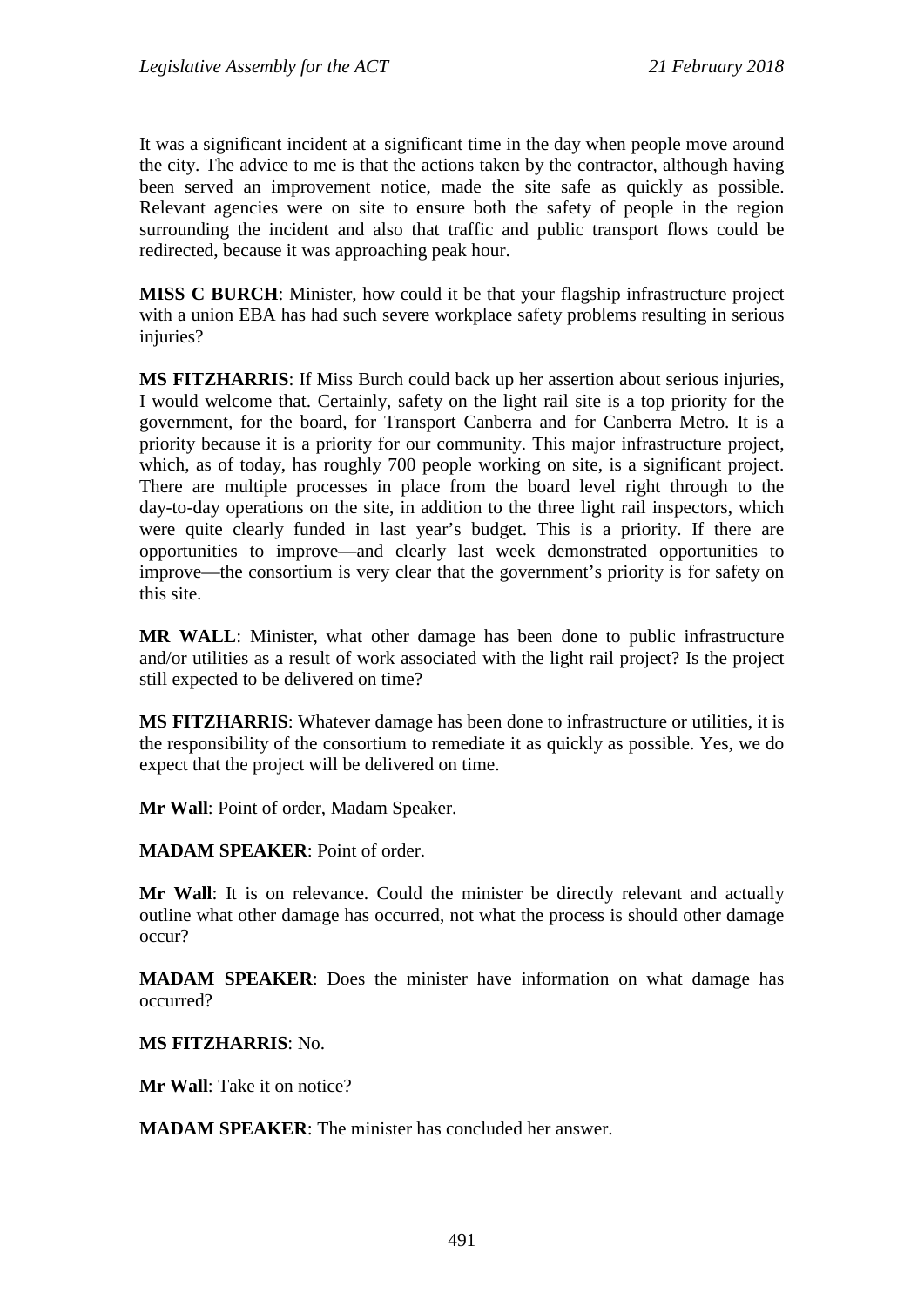## **Light rail—workplace safety**

**MR WALL**: My question is to the minister for transport, regarding light rail. Minister, why has a project in your portfolio suffered extreme safety breaches and injuries to workers and can you confirm that a worker's fingers were severed in a workplace injury on the capital metro project?

**MS FITZHARRIS**: I thank Mr Wall for the question. As I indicated in my previous answer, safety remains a key priority for this project. It is certainly—

**Mrs Jones**: Have someone's fingers been severed?

**MS FITZHARRIS**: No, someone's fingers were not severed, is the advice that I have. Someone's fingers were injured in an incident but they were not severed.

**MR WALL**: Minister, why did you not anticipate such safety risks when you knew that light rail was a complex and dangerous construction project with tight time constraints?

**MS FITZHARRIS**: The government anticipated that, given such a large project, we needed to have safety at the forefront of our minds. That was essential during the planning and the procurement phases of the project. It was also very clear to the government that it would need to provide funding for three additional WorkSafe inspectors in last year's budget.

**MISS C BURCH**: Why does WorkCover need to assign additional inspectors to monitor a project in your portfolio, and when was the decision taken to take on such additional inspectors?

**MS FITZHARRIS**: I thank Miss Burch for the supplementary and refer her to the significant discussion regarding last year's budget, which her colleagues are well aware of.

#### **Housing—affordability**

**MS CHEYNE**: My question is to the Chief Minister. How is the ACT government working to boost housing affordability for first homebuyers through national and local reform?

**MR BARR**: I thank Ms Cheyne for the question. One of the government's ongoing reform priorities is the abolition of stamp duty. We have cut stamp duty every year since tax reform commenced in 2012. That means that the buyer of a \$500,000 home in the ACT now saves over \$7,000 in stamp duty compared to when reform began.

Stamp duty is a particularly unfair hurdle for people buying their first home. It can add tens of thousands of dollars to the already huge upfront cost of that purchase. That is why I am working for the states and territories to come together to agree to abolish all stamp duty for first homebuyers. Most jurisdictions have a range of concession or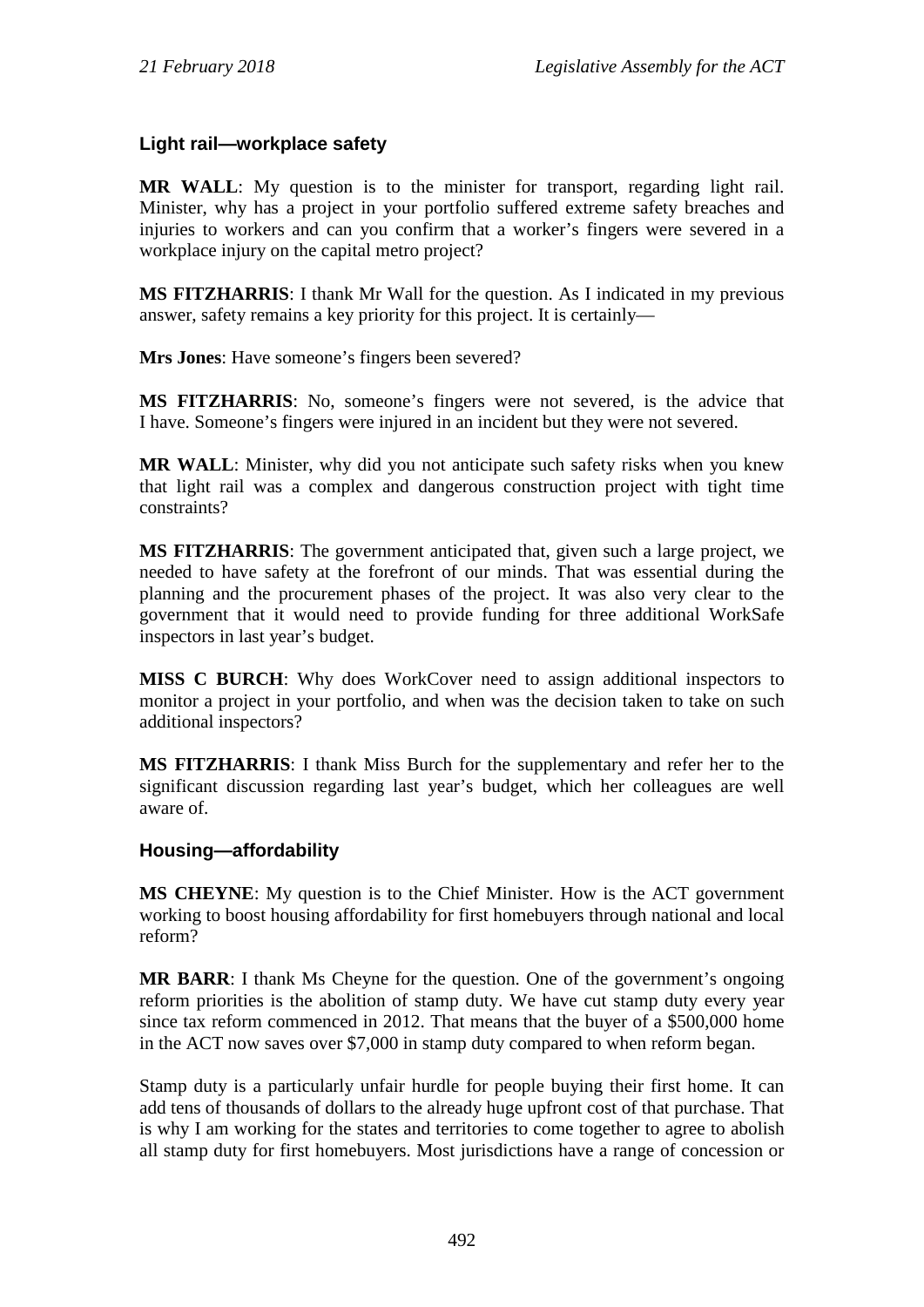exemption schemes in place, but it is fair to observe that the eligibility thresholds often lag behind the real price of a home, particularly in the New South Wales and Victorian markets.

Scrapping stamp duty for all first homebuyers can be achieved in a way that is affordable by removing the first home owner grant scheme at the same time. These grants no longer serve the purpose for which they were created and arguably now make housing less affordable. By working to abolish first home owner stamp duty and grants across the nation we can deliver a far more effective form of support to Canberrans and, indeed, Australians.

**MS CHEYNE**: Chief Minister, how will cutting stamp duty, while ending the payment of special grants, make homebuyers better off?

**MR BARR**: It will end the money merry-go-round where state and territory governments, channelling a commonwealth policy, hand out grants and then take them straight back in stamp duty. The Productivity Commission and many economists have noted that first homebuyer grants fuel price growth by adding many times their dollar value to the borrowing power of purchasers and distorting decisions about where and what property people buy, channelling demand into particular segments of the market, which drives up prices further.

*Mr Coe interjecting—*

**MR BARR**: Instead of grants benefiting first homebuyers—

*Mr Coe interjecting—*

**MADAM SPEAKER**: Mr Coe, you will have a chance to ask a question.

**MR BARR**: they simply end up being handed over to first home sellers. First homebuyers will be better off under the proposal I have put forward because they would receive an exemption from stamp duty no matter what kind of property they buy. They would not have to find additional funds to pay their stamp duty bill after buying and they would not face higher monthly mortgage repayments or a bigger lifetime cost of borrowing. This is a good reform that will build on the work that we are already undertaking here in the territory to abolish stamp duty for all buyers.

**MS CODY**: Chief Minister, what steps will the ACT government be taking to progress the removal of stamp duty for first homebuyers as a national reform?

**MR BARR**: The government is prepared to progress this reform in the ACT with the acceleration of removal of stamp duty specifically for first homebuyers ahead of our broader phase-out of the tax. I have written to each of my state and territory colleagues asking them to consider doing the same. We will be putting this on the agenda for the next meeting of the Board of Treasurers because this is an idea that would be best seeing all jurisdictions moving together.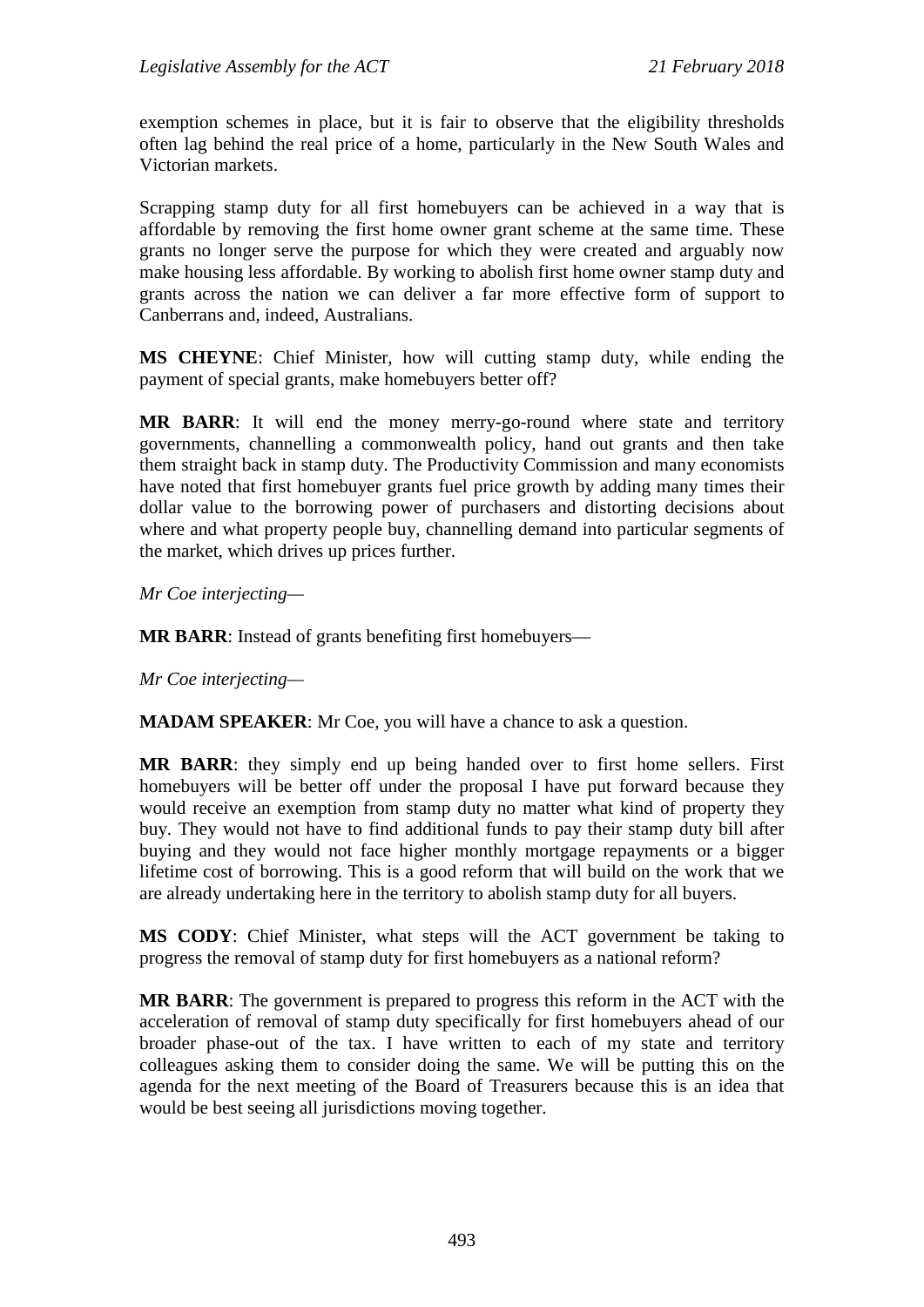At the moment the payment of the first home owners grant is a commonwealth requirement linked to the payment of GST to the states and territories. In order to progress this reform in a fiscally sustainable way, that requirement needs to be amended. I will work with my treasurer colleagues federally and at the state and territory level because we believe that, although the territory is relatively small nationally, we can have a big impact on reforming policy settings across the country to make them work better for first homebuyers.

## **Trade unions—memorandum of understanding**

**MS LAWDER**: My question is to the Chief Minister. Chief Minister, consultation is currently underway on the secure local jobs package, which outlines the government's intent to enshrine in legislation many aspects of the memorandum of understanding between UnionsACT and the ACT government on the procurement of goods and services, known as the MOU. How will the secure local jobs package coexist with the MOU?

**MR BARR**: It will not. The secure local jobs package would supersede the MOU.

**MS LAWDER**: Chief Minister, what role will UnionsACT continue to have in the ACT government procurement process once the secure local jobs package is enacted?

**MR BARR**: UnionsACT, together with all other stakeholders in the procurement process, will continue to have a role, both as a consultative body and under any statutory requirements that are put in place by the Assembly.

**MR WALL**: Minister, what have been the key successes of the MOU with UnionsACT?

**MR BARR**: A deep engagement with the representatives of working people in this city; a voice for working people in the procurement of goods and services; and a very important opportunity for advice to government, particularly around the bad behaviour, poor practice and illegal activity that have occurred in a small segment of the business community in this city who have sought to sidestep their legal obligations in relation to both national and territory law.

*Opposition members interjecting*—

**MR BARR**: The level and volume of interjection from those opposite are reflective of their dislike of the union movement and working people.

*Opposition members interjecting*—

**MR BARR**: We get a "Hear, hear" from those opposite. Yes, your dislike of the union movement and working people is well understood by the union movement and working people in this city and has been confirmed again by those interjections this afternoon.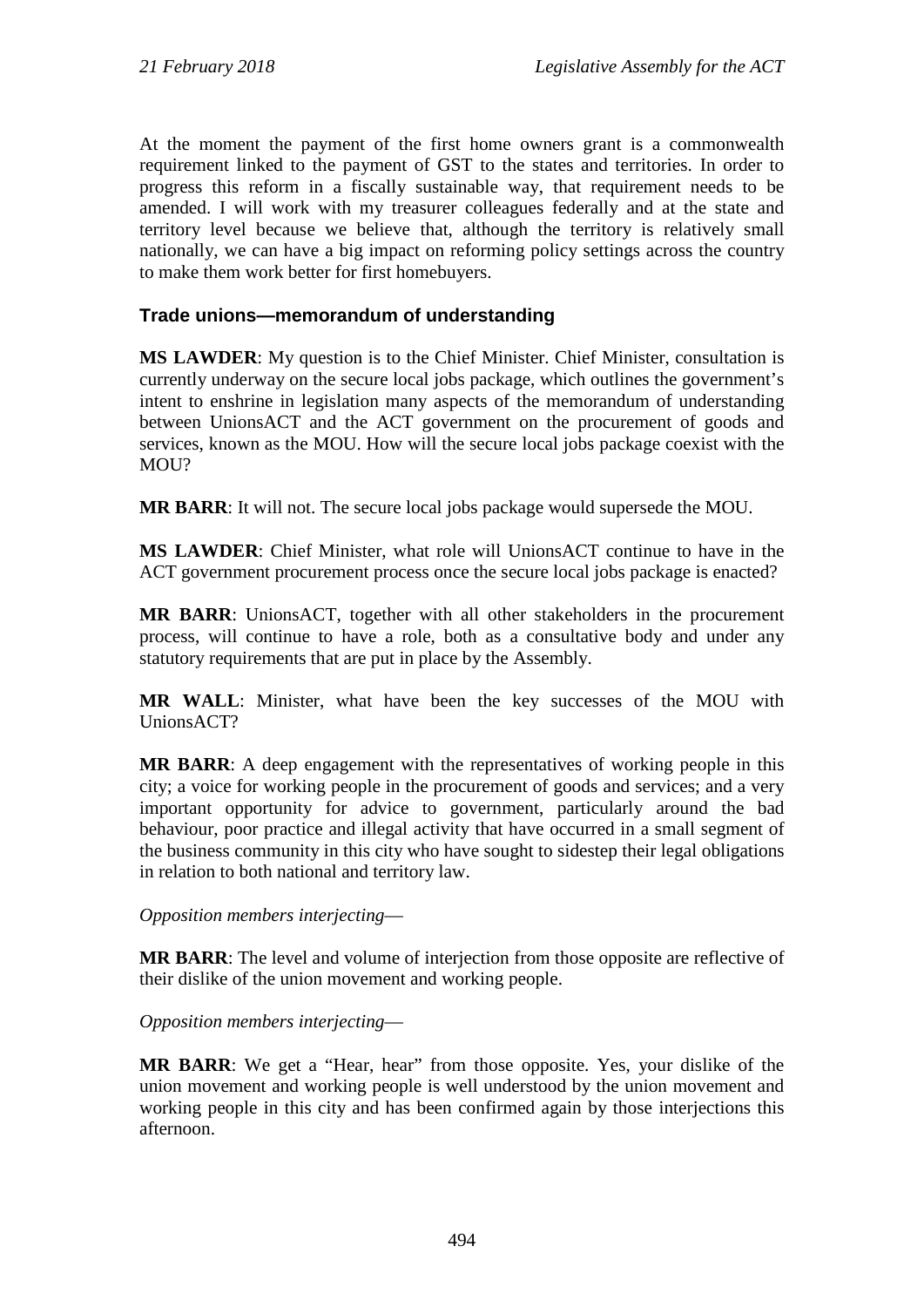### **Crime—robbery**

**MRS JONES**: My question is to the Minister for Police and Emergency Services. The most recent annual report of ACT Policing showed that robbery increased by 53.3 per cent in 2016-17 from the previous year. This includes an increase of 27.4 per cent in armed robbery. This comes as ACT Policing funding has not kept pace with inflation or population growth. Minister, why has the government seen robberies increase by over 50 per cent in 12 months?

**MR GENTLEMAN**: I thank Mrs Jones for her question on ACT Policing. ACT Policing continues to enjoy the trust and confidence of the ACT community, with the report that she mentioned showing that Canberra has the highest levels of satisfaction with police services and the integrity of our police. ACT police recorded the lowest number of complaints from the public compared to other states, and the ACT is below the national average for road deaths, homicides and related offences, sexual assault, and unlawful entry with intent involving the taking of property.

The report also revealed that the vast majority of the ACT community feel safe at home, in their neighbourhood and on public transport. These results that Mrs Jones has indicated demonstrate the high level of confidence that our community continue to have in ACT police, and I commend our officers on the service and support that they continue to provide to the ACT.

**Mrs Jones**: A point of order on relevance.

**MADAM SPEAKER**: A point of order.

**Mrs Jones**: As the minister wrapped up his answer, we still did not have an answer as to why there has been an over 50 per cent increase in robberies in 12 months. I do not think the minister has any intention of putting that in, and that is not directly relevant.

**MADAM SPEAKER**: I ask the minister, in the 40 seconds you have left, to see if you can get to the point of Mrs Jones's question.

**MR GENTLEMAN**: As we have mentioned before, crime statistics go up and down. The important part is being able to respond to that, and that is why we have invested more in ACT Policing, and those investments are showing results.

**MRS JONES**: Minister, what actions have you taken to address the scourge of robberies in Canberra?

*Opposition members interjecting*—

**MADAM SPEAKER**: Members! The question has been asked and the minister is trying to get to his feet to answer.

**MR GENTLEMAN**: As I have said, we have invested heavily in ACT Policing in order for them to respond to these crimes.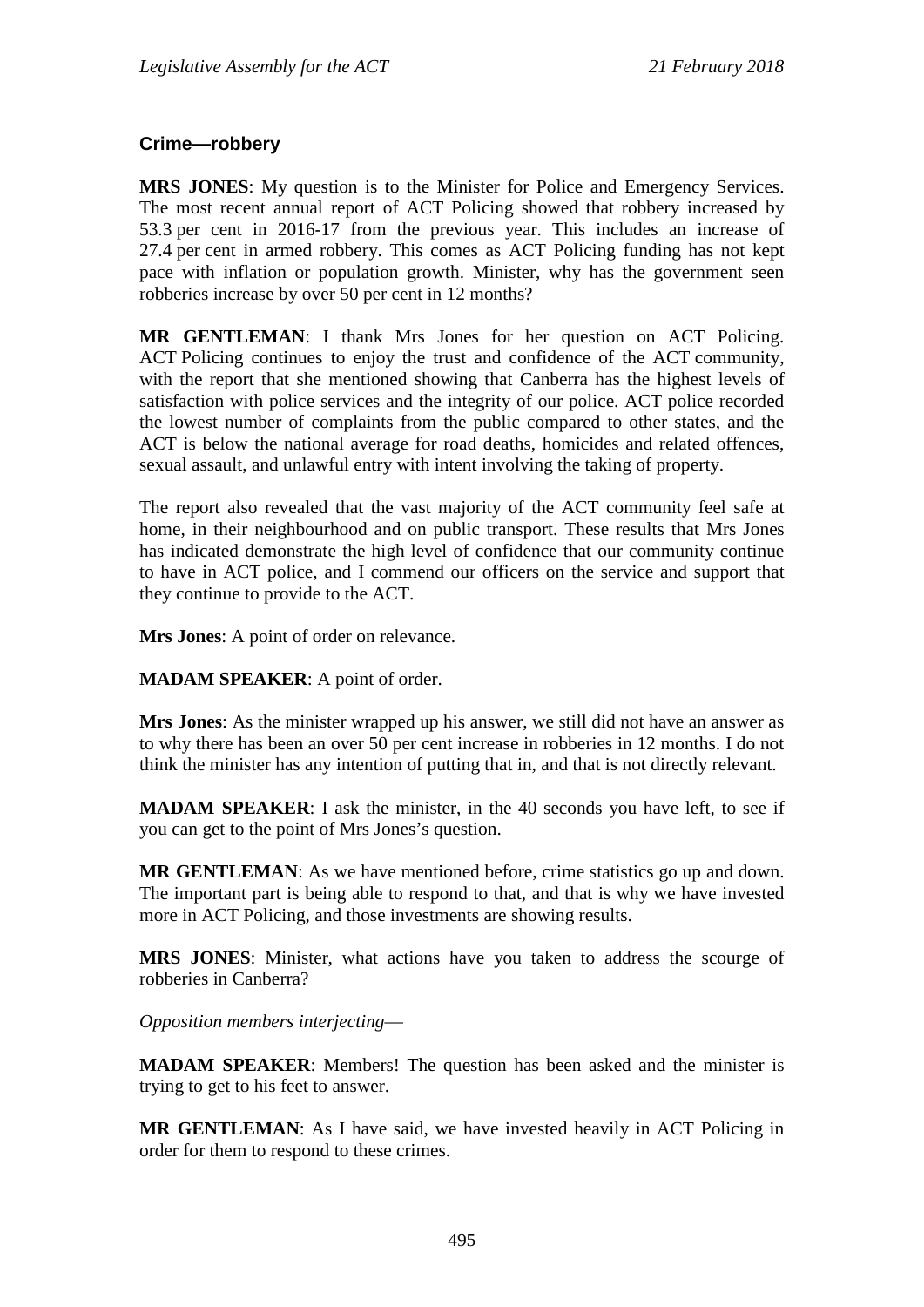*Opposition members interjecting*—

**MADAM SPEAKER**: I think the minister sat down because of the level of interjection. Minister, you have time to continue.

**Mr Hanson**: He's not very robust.

**MADAM SPEAKER**: That is not the point. Standing orders say that the minister should be heard in silence, as in no interjections. Minister.

**MR GENTLEMAN**: As I have said, we have invested heavily in ACT Policing, and they have responded. They are doing their very best to address crime in the territory, including robberies. As I have said, they are doing a fantastic job.

**MR PARTON**: Minister, for how much longer does the ACT government expect our police officers to do more and more work with fewer resources?

**MR GENTLEMAN**: I thank Mr Parton for his question but his inference is incorrect. We are providing more resources for ACT police. You have heard the numbers in recent answers, Madam Speaker: \$6.4 million extra for Taskforce Nemesis, including extra funding for the beat squad on the ground—investment in our crime task force. And of course those investments are showing results. I have every confidence in ACT police and I certainly wish the opposition did too.

#### **Citizens juries—impartiality**

**MS LEE**: My question is to the Treasurer. In Associate Professor Dr Ron Levy's independent report on the ACT citizens jury pilot he identified that "bias was evident in the official rhetoric surrounding the proceedings" and that "this framing undermined the objective of using the citizens jury to depoliticise contentious questions of reform". Treasurer, why did the government make political statements and frame information in a way that could undermine the impartiality and autonomy of the jurors?

**MR BARR**: We have not and if anyone is politicising this, it is the opposition.

*Members interjecting—*

**MADAM SPEAKER**: Members, please! Ms Lee with a supplementary.

**MS LEE**: Treasurer, what was the process to ensure that public statements and information were not biased or politicised and, if there was not a process, why was it not considered necessary?

**MR BARR**: The process was according to the principles outlined in the procurement of this particular citizens jury and the government's broader principles around community engagement. I know why you are politicising this and anyone, any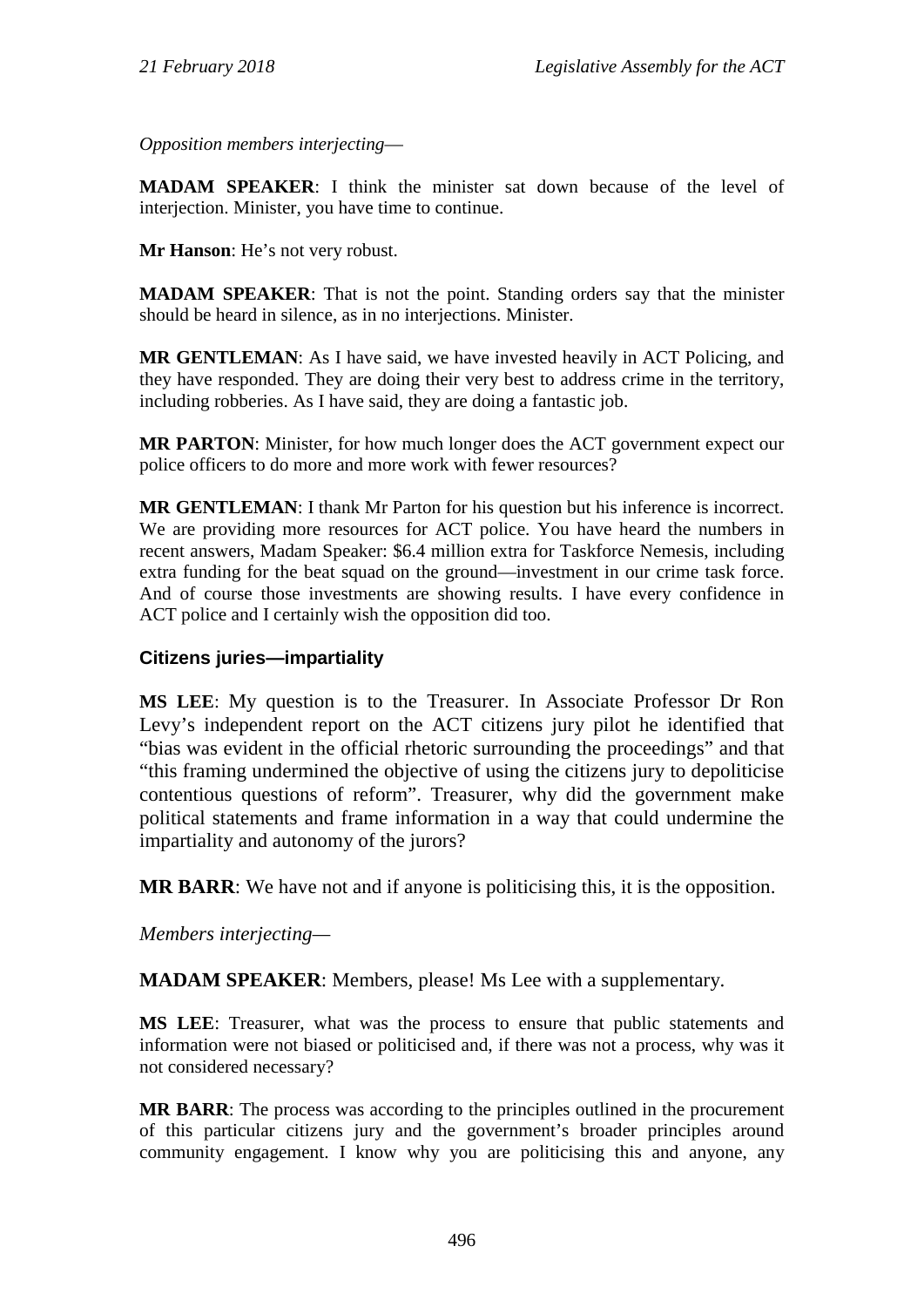independent observer, would simply need to go and look at the single largest donation by an individual in ACT political history to understand why it is that those opposite hold the opinion they do. Follow the money!

**MS CHEYNE**: Chief Minister, what were the main findings of the CTP report about the merits of the process?

**MR BARR**: The reviewer was very positive about the process that the government has undertaken and the importance of such deliberative democracy. This is a very useful process. I know that those opposite oppose it. They will continue to do so, and they do so because of their significant financial donations from a particular—

*Opposition members interjecting*—

**MR BARR**: The single largest donation by an individual in ACT political history was made to those opposite on this issue.

### **Aboriginals and Torres Strait Islanders—Reconciliation Day**

**MS CODY**: My question is to the Minister for Aboriginal and Torres Strait Islander Affairs: can the minister update the Assembly about the recently announced Reconciliation Day grants?

**MS STEPHEN-SMITH**: I thank Ms Cody for her question and her interest in Reconciliation Day. The Reconciliation Day public holiday on 28 May will be a nationally significant event, with the ACT being the first jurisdiction in Australia to gazette a public holiday recognising the culture and resilience of Aboriginal and Torres Strait Islander people and our collective responsibility for the ongoing journey of reconciliation.

I was pleased recently to join with the Chief Minister to announce funding of \$50,000 for community organisations through the 2018 Reconciliation Day grants program to enable grassroots organisations to participate fully in the celebrations, ensuring that Reconciliation Day has a strong community focus. These grants are available to assist organisations or individuals to conduct, coordinate or participate in Reconciliation Day events in the lead-up to or during the Reconciliation Day public holiday weekend.

The Reconciliation Day grants program aims to support community-organised events with a strong focus on: promoting understanding and celebrating Aboriginal and Torres Strait Islander cultures, for example, how Aboriginal and Torres Strait Islander people are connected to their country, including through arts, music, languages and other cultural activities; promoting understanding of the impact on Aboriginal and Torres Strait Islander people of past policies and historical events, such as forced removal and the stolen generations; allowing opportunities for Canberrans of all ages and backgrounds to be involved and have the ability to participate in community events and to have a voice about what reconciliation means to them; or, for example, holding seminars or panel discussions about the importance of reconciliation with the aim of raising the threshold of understanding collectively across the ACT.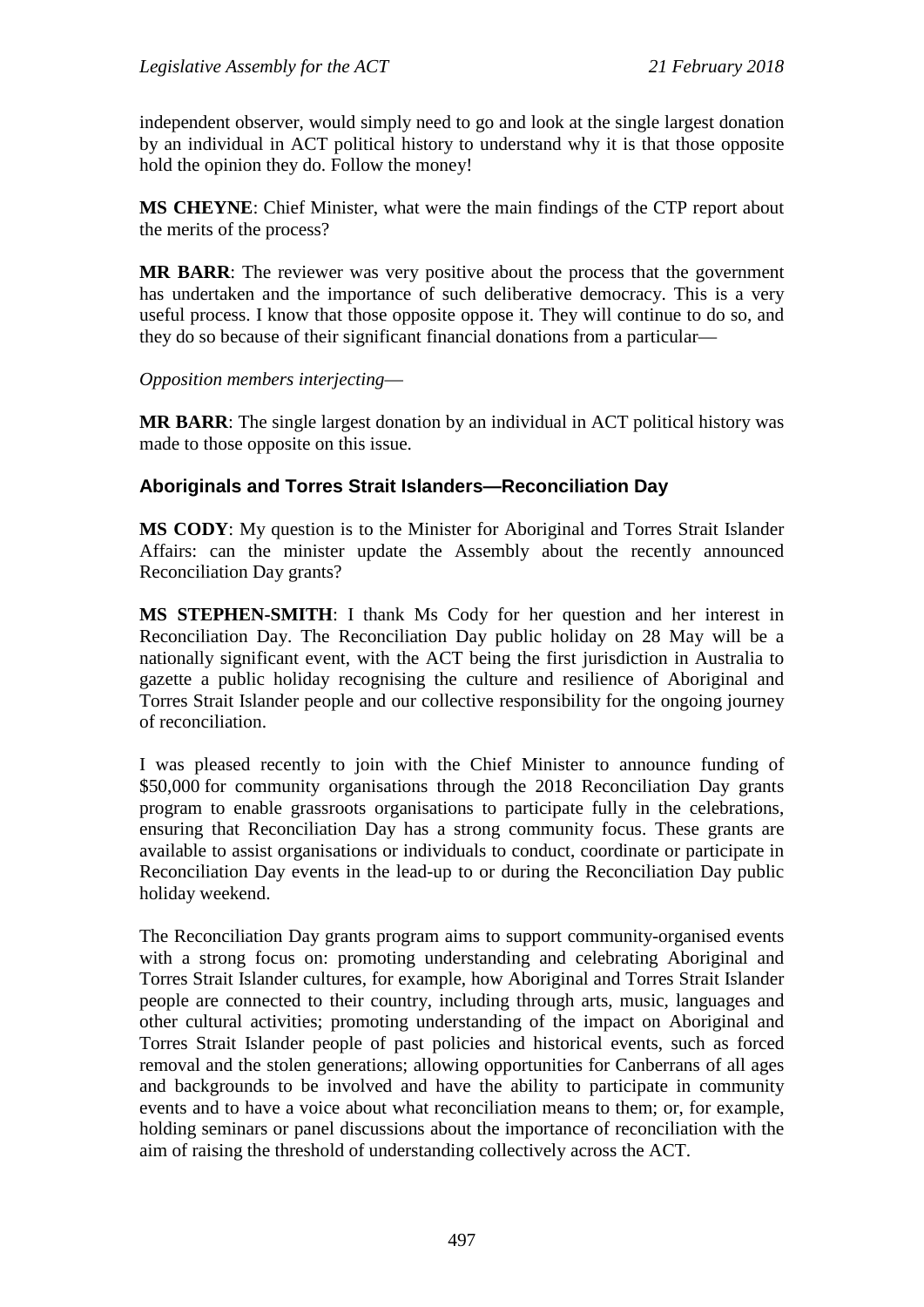Applications for these grants opened on Monday, 12 February and will close on Monday, 5 March. I encourage all members to spread the word about these grants and encourage community organisations in their electorates and across Canberra to apply.

**MS CODY**: Minister, what other celebrations are planned along with the grants to acknowledge Reconciliation Day?

**MS STEPHEN-SMITH**: I thank Ms Cody for her supplementary question. EventsACT will engage an events coordinator to manage and deliver the Reconciliation Day public holiday event on Monday, 28 May. A Reconciliation Day council will work with EventsACT, the Office of Aboriginal and Torres Strait Islander Affairs and the events coordinator to ensure that the event or events on the day are culturally strong and engage as many Canberrans as possible. Members of the council will also be ambassadors for Reconciliation Day, working to encourage widespread community participation.

It is envisaged that the Reconciliation Day public holiday event or events will include, for example, market stalls promoting public and private sector organisations' reconciliation action plans and local services and programs, as well as the work of artists and craftspeople; entertainment celebrating Aboriginal and Torres Strait Islander culture and artists who are walking the path of reconciliation with our first Australians; and an opportunity to engage in conversation, or to yarn, about a renewed ACT Aboriginal and Torres Strait Islander agreement and the ACT Aboriginal and Torres Strait Islander justice partnership refresh.

The Community Services Directorate is also engaging with other directorates and non-government organisations to develop a calendar of events in the lead-up to Reconciliation Day. Collaboration and partnership on projects is central to this planning. Early ideas for projects include a reconciliation garden, childcare centre activities, development and launch of reconciliation action plans, and various physical symbols of the territory's ongoing commitment to reconciliation.

**MR STEEL**: How will the ACT community benefit from Reconciliation Day celebrations?

**MS STEPHEN-SMITH**: I thank Mr Steel for his supplementary question. Madam Speaker, I am sure you are aware that there are a number of national days of significance for Aboriginal and Torres Strait Islander cultural celebration and to mark significant historical events, from NAIDOC Week to Sorry Day. In fact, just last week we marked such a day, on the 10th anniversary of the national apology. The events organised by and for the community to mark that important anniversary were an important demonstration of the healing power that lies in coming together as a community to acknowledge the impact of past policies and to commit to a better future.

Reconciliation Day provides a practical example of a specific ACT government and ACT community commitment to reconciliation. That is why it is so important that the events and activities held in the lead-up to and on Reconciliation Day are inclusive of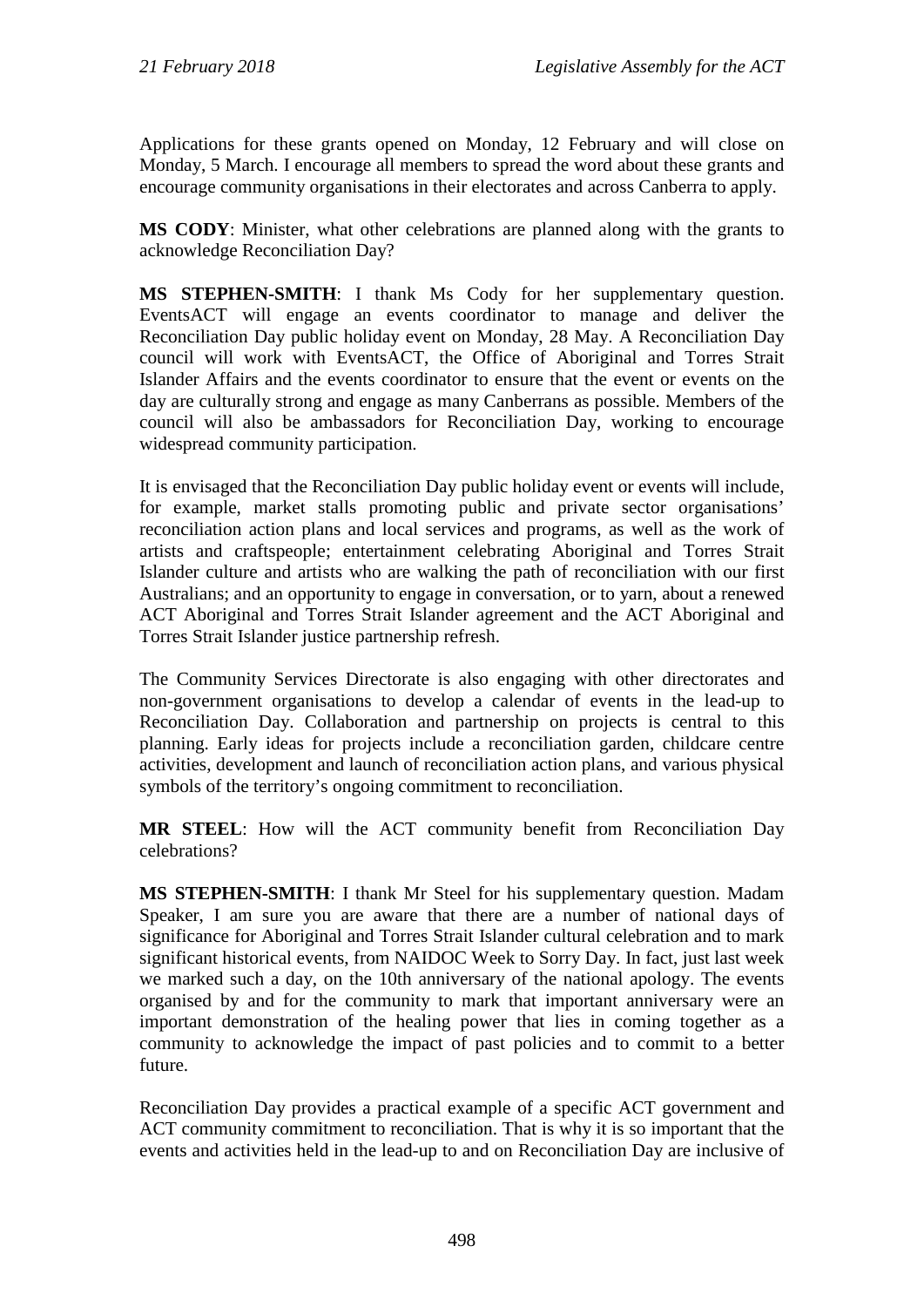the whole community. As I am constantly reminded by Aboriginal and Torres Strait Islander people, reconciliation is everyone's business. It is not the responsibility of Indigenous Australians to make good the wrongs of the past.

Building a better understanding of the role each of us can play in the journey of reconciliation and continuing that dialogue is important. Using this improved understanding, we can make changes in the way we think, talk and make practical changes in service delivery, such as removing the deficit language that too often attaches itself to Aboriginal and Torres Strait Islander affairs; implementing co-design, by giving a voice to Aboriginal and Torres Strait Islander people in decision-making, and by being transparent; resetting relationships; better understanding the need to implement culturally appropriate delivery of Aboriginal and Torres Strait Islander services; and building a shared understanding of our goal of strong families and strong communities, which is the fundamental underpinning of the ACT Aboriginal and Torres Strait Islander agreement.

### **Multicultural affairs—mother languages**

**MRS KIKKERT**: My question is to the Minister for Multicultural Affairs. Today we celebrate International Mother Language Day, which began in Bangladesh and commemorates the central role language plays in cultural and personal identity. On 13 September 2017 the Assembly passed a mother languages motion which in part called for the establishment of collections and displays, sometimes called an Ekushey corner, at ACT libraries to promote and protect mother languages. Minister, why have you since stated in correspondence to the Coe office that the government does not consider it necessary to establish these collections and displays despite the Assembly's resolution?

**MS STEPHEN-SMITH**: I thank Mrs Kikkert for her question. In my correspondence, which I do not have with me, I explained that Libraries ACT undertakes a range of activities that already celebrate mother languages and other languages across the ACT and that that activity is being undertaken therefore in a different way.

**MRS KIKKERT**: Minister, will you now adhere to the Assembly's motion to establish these Ekushey corners as a matter of priority and, if so, when will Canberrans see this promise honoured?

**MS STEPHEN-SMITH**: Again, I do not have the words of the actual motion with me. I suspect, though I cannot say for sure, that the motion suggested that the ACT government would consider this activity. As I said, Libraries ACT undertakes a lot of activities that relate to other languages and celebrate the importance of diversity of languages. I am not the minister responsible for Libraries ACT. I will follow up to see if there is any more that can be done in relation to this particular matter but, as I said in response to the first question, the activities envisaged for this particular activity are, in my understanding, being progressed.

**MS LEE**: Minister, how can Canberrans now trust you to protect their multicultural identity given your disregard for the will of the Assembly?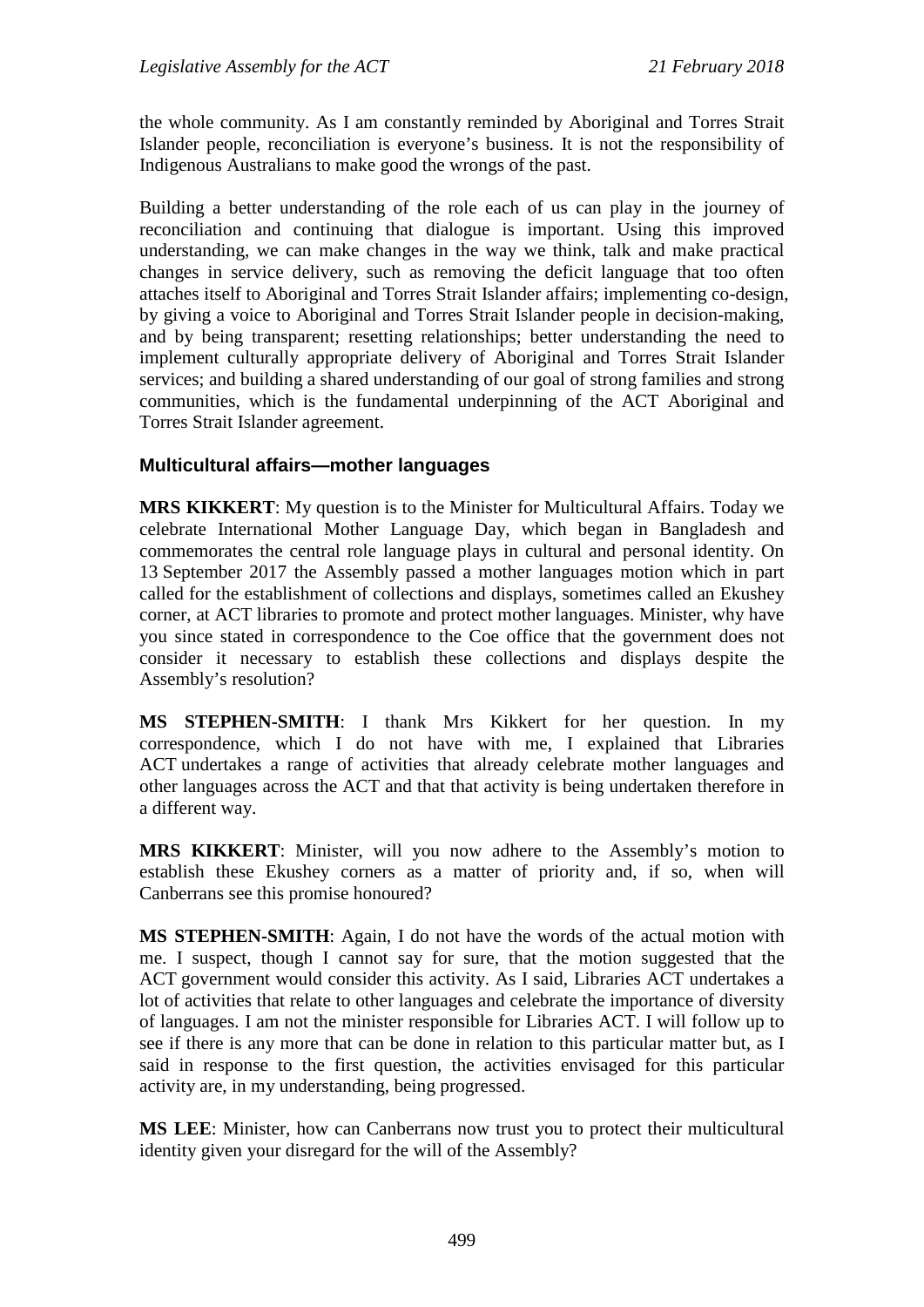**MS STEPHEN-SMITH**: I absolutely reject the assertion that I am disregarding the will of the Assembly.

## **Canberra Hospital—asbestos**

**MRS DUNNE**: My question is to the Minister for Health and Wellbeing. Welcome back. I refer to a report in the *Canberra Times* of 21 February about the Health Services Union raising concerns about the tearoom currently used by their members, who are wardsmen and ward clerks, having asbestos potentially present in the glue in the floor tiles. The union also raised concerns about their members being bullied by senior hospital staff. Minister, what actions have you taken to assure yourself that asbestos is not present in the tearoom at the Canberra Hospital used by HSU members or elsewhere on site at the Canberra Hospital?

**MS FITZHARRIS**: I thank Mrs Dunne for the question. I am pleased to be back. Certainly there have been a number of discussions with both the union and the workforce at Canberra Hospital. The advice to me is that the room has been inspected recently by third-party experts and has been rated normal, with the likelihood of no exposure to airborne asbestos under normal building use.

**MRS DUNNE**: I note that the minister did not answer most of the question. Minister, what actions have you taken to assure yourself that union members and other staff are not being bullied at the hospital by senior staff?

**MS FITZHARRIS**: I have sought advice from the directorate. There is certainly an ongoing discussion between ACT Health and me around my very clear expectations that communication is open, transparent and frequent, not only with our external stakeholders but, even more importantly, with our own workforce.

I have asked ACT Health to follow up on this issue raised by the HSU. I was disappointed to see it in the first instance, but ACT Health have today met with the HSU. I am also advised that this relocation was first raised with staff on 7 November 2017. There were three follow-up meetings that took place and frequent dialogue with the relevant area, including the development of all staff communications throughout January leading up to relocation works in early February.

There appears to have been a gap. I have asked ACT Health to immediately follow up on that. There is no tolerance of bullying in ACT Health and I am confident that that is the view of ACT Health leadership. I have reiterated on a number of occasions that I expect all staff in ACT Health to adhere to a culture of zero bullying and also to build a very healthy culture within ACT Health, which is one of the territory's most significant employers.

**MR PARTON**: Minister, what impact do the poor physical condition of Canberra Hospital and the history of poor culture have on our ability to recruit staff?

**MS FITZHARRIS**: Indeed, as Mr Parton will know, earlier this week we announced that there is significant work underway to attract even more health professionals to the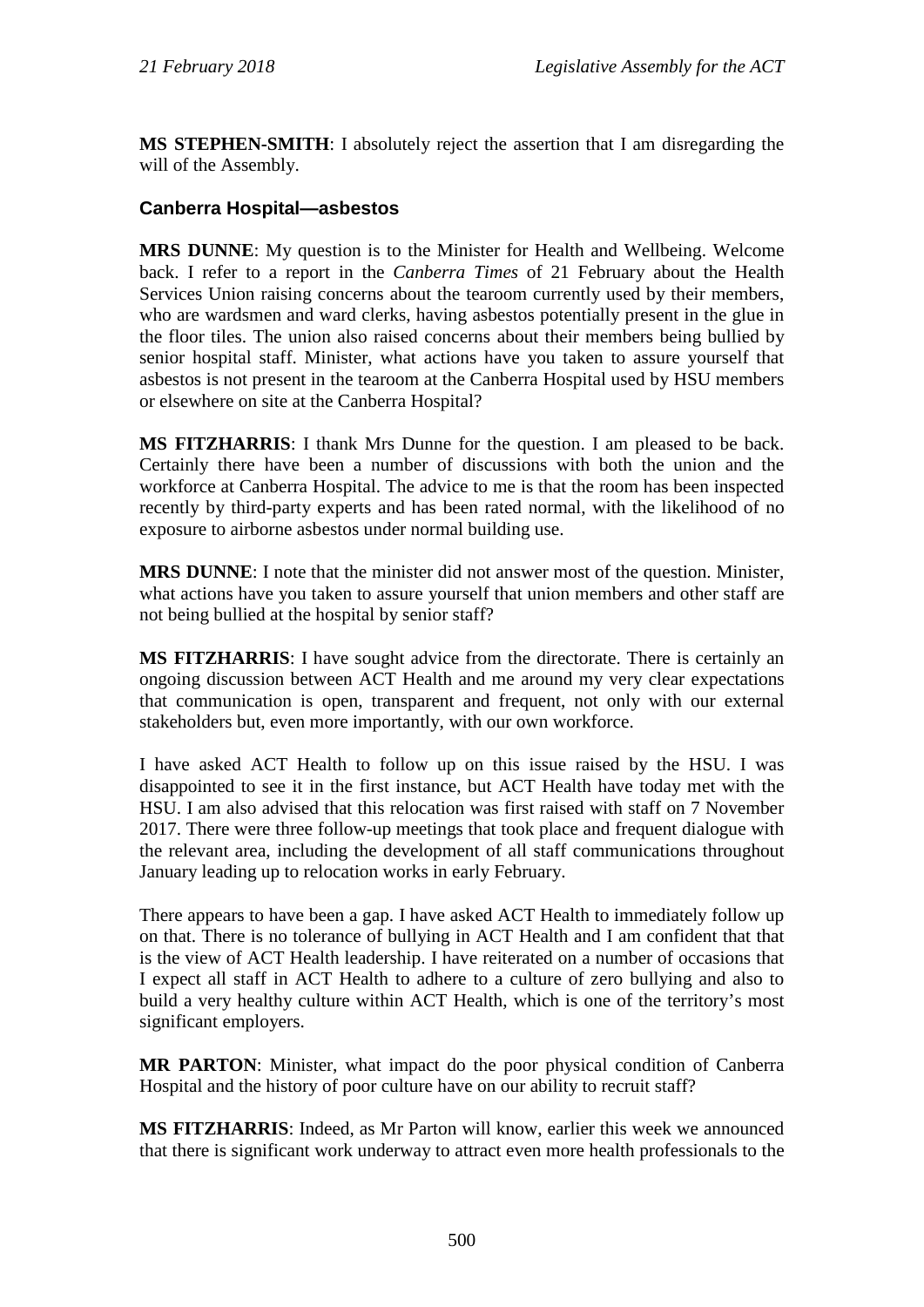territory. It is certainly the case, and it has been discussed in the chamber before, that there have been instances in certain departments around issues of bullying and workplace culture. There have been a number of processes put in place to remediate that, led by the director-general, and reinforced under consecutive ministers.

It has also been the case that there have been a number of discussions nationally, with relevant employee representatives and the various colleges and representatives of doctors, nurses and allied health staff, that the culture in hospitals around the country needs to improve. That is certainly a priority. I think that the culture, the investment, the connections between ACT Health and our higher education sector, and the general livability of Canberra are things that we would really like to stress to health professionals around the country, who can come here and work in a new facility like the University of Canberra hospital, and indeed in the future in other new and upgraded facilities like the Centenary hospital and also the new SPIRE centre at Canberra Hospital.

### **Health—meningococcal immunisation program**

**MR STEEL**: My question is to the Minister for Health and Wellbeing: why is the ACT government rolling out a meningococcal ACWY immunisation program?

**MS FITZHARRIS**: I thank Mr Steel very much for the question. As members will know, meningococcal disease is serious. It is caused by multiple strains of the meningococcal bacteria. Most illness in Australia is caused by the B, W and Y strains. Although it is uncommon, meningococcal disease can become life threatening very quickly. It can also cause significant disability, including from chronic pain, skin scarring and neurological impairment.

The ACT is pleased to be introducing a meningococcal ACYW vaccination program to protect young people and the community broadly from the emerging public health threat in Australia posed by meningococcal W. Since 2014 meningococcal W and Y cases have increased in numbers across Australia. Meningococcal W disease is associated with a higher chance of dying compared with disease from other strains circulating in Australia.

This important vaccination will be offered to students this year and is based on older teenagers and young adults being at increased risk of meningococcal disease as they are more likely to carry the bacteria in their nose and throat and more likely to spread the bacteria to others. The vaccination program aims to protect young people and reduce risks for the community as a whole by decreasing the number of people carrying the bacteria in their nose and throat. This is why we have taken the decision to respond to this issue proactively by providing a free immunisation to adolescents.

**MR STEEL**: Minister, could you outline how the program will be rolled out?

**MS FITZHARRIS**: ACT Health has begun rolling out this program just this week by introducing a funded meningococcal ACWY vaccination program into ACT high schools, given that adolescents face an increased risk. The school-based vaccination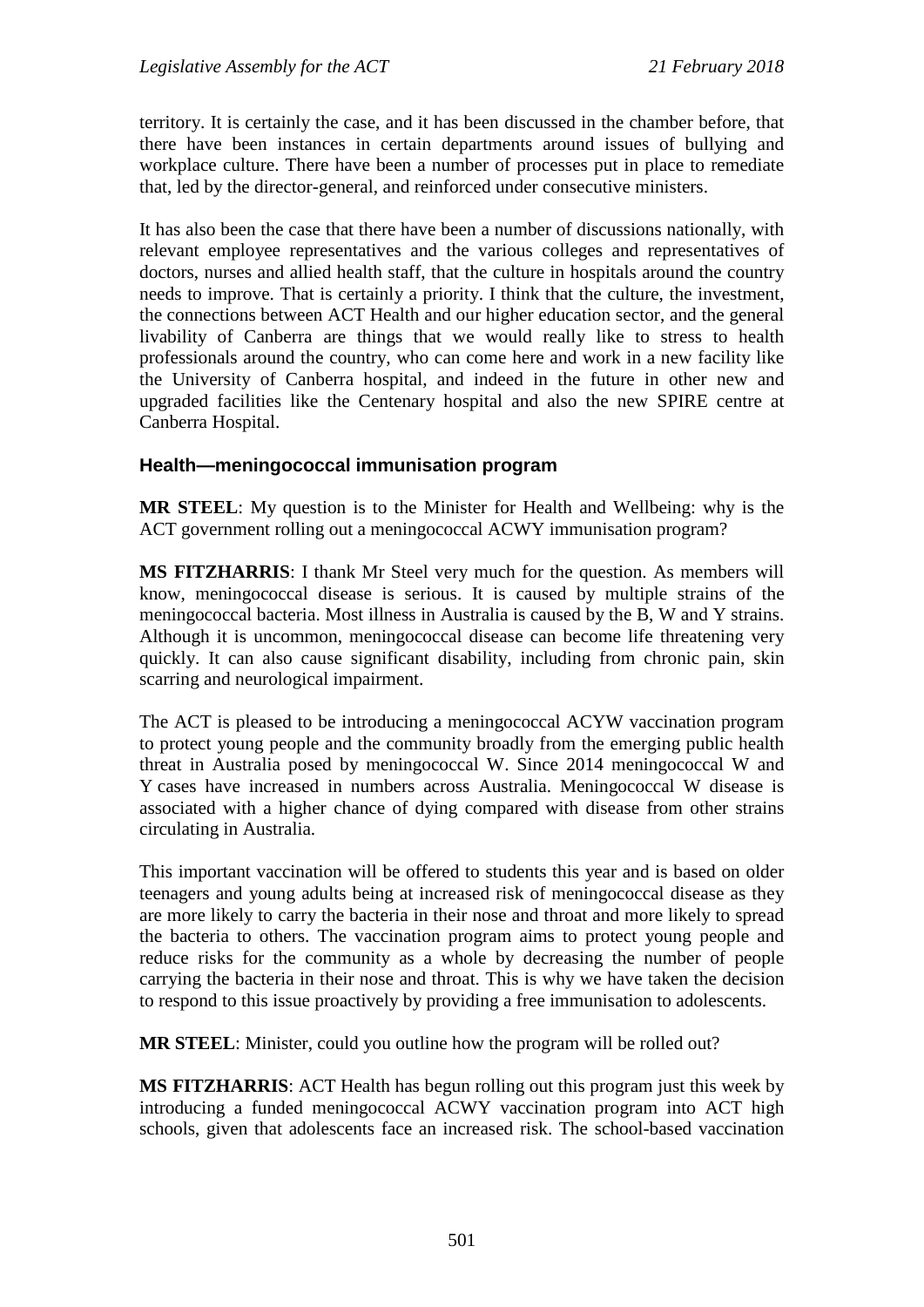program will provide one dose of the MenACWY vaccine free to year 10 students on an ongoing basis. This vaccine provides protection against these strains of the disease.

Visits by the schools health team to the initial schools have commenced this week and will continue through the semester. Families of high school students in year 10 will receive a letter outlining the program and their consent requirements. Students in year 10 who may miss being vaccinated through the school vaccination program will be able to receive it free through their GP in the same calendar year.

There will also be a free catch-up program in 2018 available to all young people aged between 16 and 19 years through their GP. As of the beginning of this month, ACT Health has delivered a base stock of the vaccine to all GPs along with promotional materials including posters and information pamphlets. The distribution of the vaccine is possible through current systems in place for vaccine deliveries across the ACT.

Anecdotal feedback from some GPs indicates that they already have a number of appointments booked to administer the vaccine. An education session for immunisation providers on meningococcal disease and the ACWY vaccination program was held last week. Additional promotional activities to ensure community awareness have also been launched, including via social and traditional media, as well as the program launched today at Kaleen high.

**MR PETTERSSON**: Minister, what are the benefits of establishing a program such as this for Canberra's young people?

**MS FITZHARRIS**: As I indicated, older teenagers and young adults are at increased risk of meningococcal disease and more likely to carry the bacteria in their nose and throat and more likely to spread the bacteria to others. This is due to social behaviours that result in the bacteria being transmitted through close physical contact and participating in other social activities.

National immunisation experts recommend a routinely scheduled dose of meningococcal ACWY vaccine at 15 years, accompanied by an introductory catch-up campaign to age 19 years. This is based on the evidence that older teenagers and young adults have an increased risk of meningococcal disease and are most likely to spread the disease.

Delivery through a school immunisation program is expected to achieve the highest coverage and effectiveness of the program for those in the 15-year-old age group. Introduction of the vaccination program through the schools health team enables the opportunity for high vaccination coverage by leveraging existing systems. This program will help keep Canberra's young people and our broader community protected from meningococcal W disease.

# **Light rail—Mitchell**

**MR MILLIGAN**: My question is to the minister for transport. Minister, on 7 February your office was quoted in the *Canberra Times* stating that the government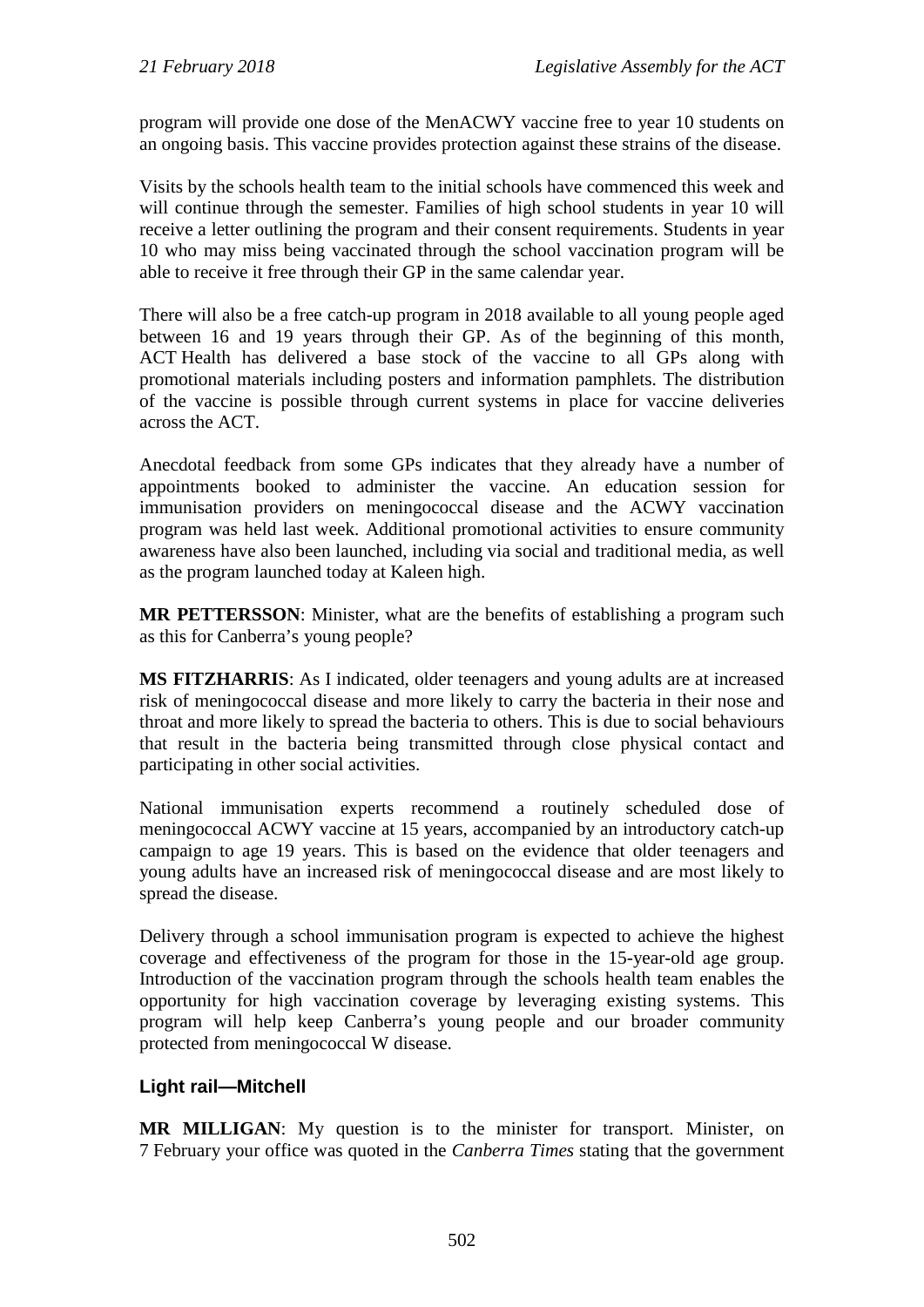continued to engage with businesses in Mitchell and had recognised their demands by "future proofing" a stop at Mitchell. Minister, can you clarify what is meant by "future proofing" to give business owners and employees certainty about public transport infrastructure in Mitchell?

**MS FITZHARRIS**: I am very happy to take Mr Milligan's question, although I have answered it on a number of occasions before. Certainly there will continue to be public transport services to Mitchell. Indeed, Mitchell is reasonably well covered now by the provision of bus services. The bus services themselves may change but there will absolutely continue to be bus services available in Mitchell once light rail is operating.

By future proofing we meant that along the stage 1 light rail route there is only one additional stop that is currently being constructed underground for operationalising in the future. It is not currently programmed to be operationalised with the commencement of stage 1 of light rail but it is the only other stop along that route that has the necessary infrastructure and utility work that has been done underground to enable a future stop to be installed fairly simply.

**MR MILLIGAN**: Minister, don't you think that the traders in Mitchell deserve a light rail stop during stage 1 of production, given the rates and taxes that these businesses pay and the large number of people who work there?

*Members interjecting*—

**MADAM SPEAKER**: Minister, would you like the question repeated?

**MS FITZHARRIS**: If Mr Milligan could read the question, that would be appreciated.

**MR MILLIGAN**: I will repeat the question: minister, don't you think that traders in Mitchell deserve a light rail stop during stage 1 of production, given the rates and taxes that these businesses pay and the large number of people who work in Mitchell?

**MS FITZHARRIS**: Certainly, having been asked for an opinion, my opinion is that Canberra deserves light rail. It is certainly the case that this side of the chamber was the only side of the chamber to give a guarantee to the Canberra community that, yes, we do deserve light rail. I do not recall once—not once, Madam Speaker—the Canberra Liberals ever discussing a light rail stop. We have been over it on a number of occasions in this chamber, with respect to how much consultation—indeed unprecedented consultation—on the light rail route was underway over the last 5½ years.

It was never the case that there was a confirmed light rail stop in Mitchell. I want to be very clear about that. It is very clearly on the record. It is certainly the case that we have discussions with the Mitchell traders. I welcome their contribution. We remain in discussion with them. The stop at Mitchell is indeed the only stop along stage 1 of light rail that is future proofed.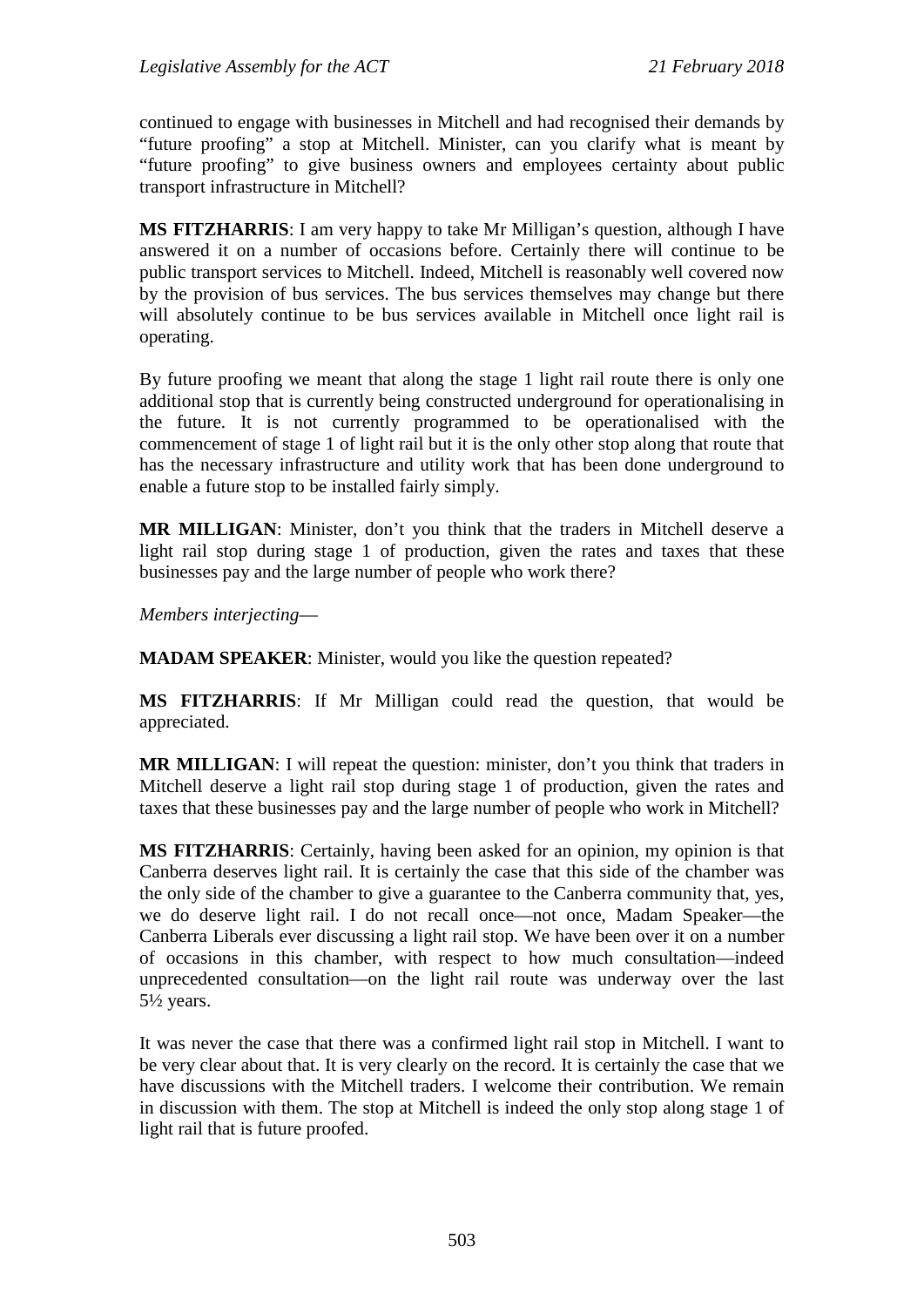**MR COE**: Minister, will you guarantee in the absence of light rail that Mitchell will receive a single bus to the city and Gungahlin, as is currently the case, or will it be serviced by a shuttle bus to a light rail stop?

**MS FITZHARRIS**: There will be no absence of light rail: light rail will operate. As members of the opposition are well aware, there has already been stage 1 of our consultation on the broader bus network. Stage 2 consultation of the more detailed components of our bus network once light rail starts operating is due to open in the next six weeks or so. We will guarantee continued public transport services to Mitchell. We will do the necessary work to understand patronage to Mitchell, and we will continue to talk with Mitchell traders. They have had significant anti-light rail discussions from the opposition, who never once—I would like to repeat that—never once raised the issue of a stop in Mitchell until they lost the last election.

### **Government—veterans employment strategy**

**MR PETTERSSON**: My question is to the Minister for Veterans and Seniors. Can the minister please update the Assembly on the government's veterans employment strategy?

**MR RAMSAY**: I thank Mr Pettersson for his question. I am very pleased to update the Assembly on the government's work to build a city which is a great place to live for veterans transitioning to a civilian employment where they are welcomed and supported.

In the second half of last year, the ACT public service was surveyed to determine how many veterans are currently in the public service and what their experience of transitioning to it was. I am glad to say that we received 134 responses, which is particularly impressive given that when New South Wales undertook the same exercise, their much larger public service returned 150 responses.

Through December and January, a number of meetings have occurred between the ACT government and the Department of Defence, right up to the Head of Service and the secretary of the Department of Defence. As part of this, we have gained some useful insights as to how best to attract veterans to the ACT, and we have begun to work together to help achieve this goal.

Working with the Department of Defence, we are creating a matrix comparing ranks and skills in the ADF with the public service, to help those in the ADF translate defence speak into public service speak. We will also have a representative at the upcoming ADF transition seminars to answer questions and provide support to those who are looking at transitioning to the ACT public service.

Madam Speaker, these are just a few of the initiatives that we will be rolling out. I look forward to announcing more in the future.

**MR PETTERSSON**: Can the minister advise what data the survey provided about those veterans who have transitioned to the ACT public service?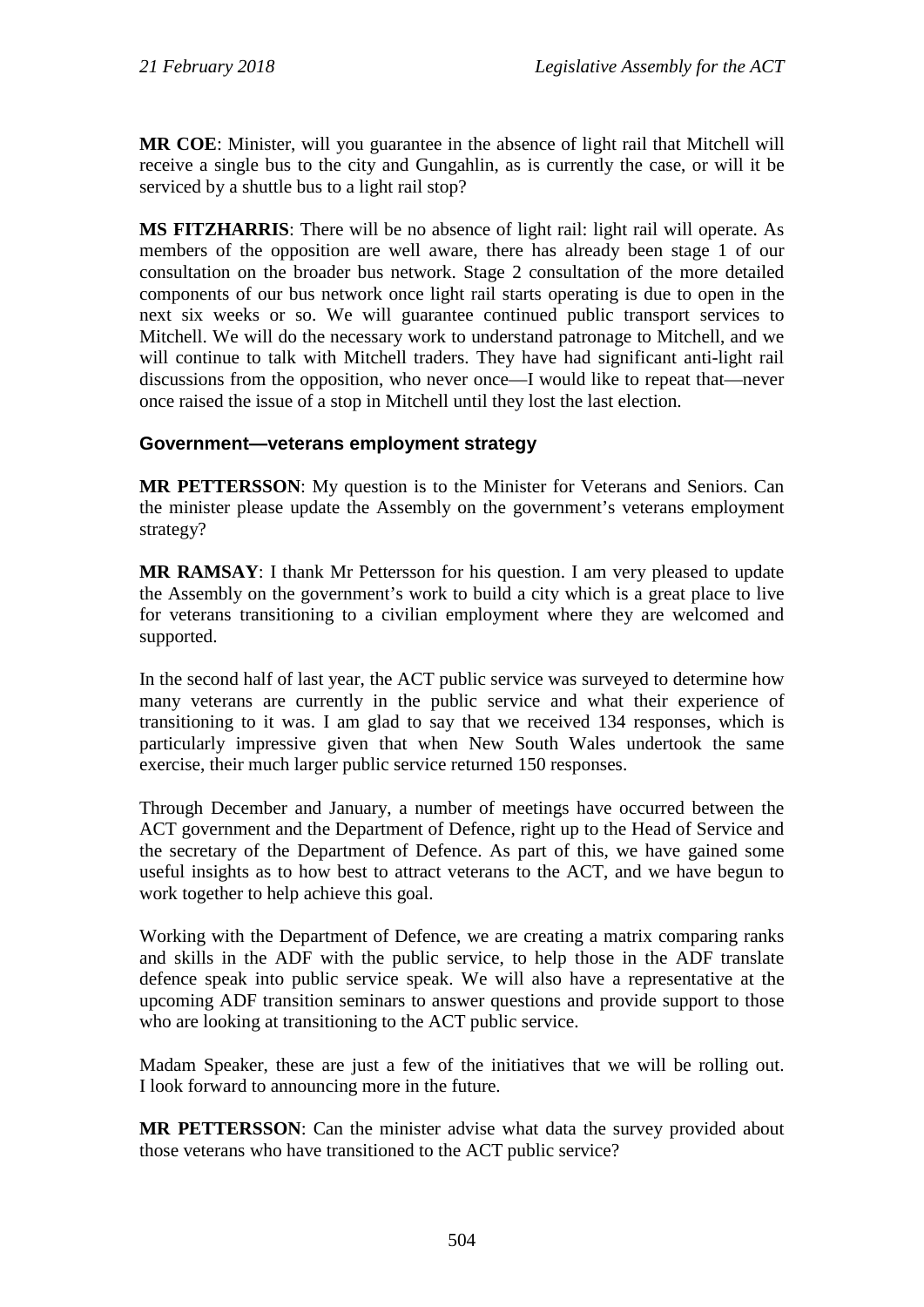**MR RAMSAY**: I thank Mr Pettersson for the supplementary question. I would be delighted to provide this because we have obtained some very useful data. It shows that the ACT public service has attracted veterans from all three services of the ADF. They are spread across all areas of public service, with the largest numbers working in JACS, Education and CMTED, filling a wide variety of positions including health professionals, teachers, emergency services personnel and IT professionals.

We have also attracted veterans who have served only a handful of years, right through to those who have served for 20 years or more. Interestingly, around 31 per cent of respondents were female, which is much higher than the proportion of women currently in the Defence Force which is around 17 per cent.

What the survey did point out is that we have some way to go in bridging the language gap between defence and civilian skill sets, with only 18 per cent of respondents finding it easy to translate their ADF skills and explain them to a civilian employing agency when they applied for a job. It is for this reason that we are working with the Department of Defence to help bridge the gap and to aid transitioning Defence Force members in better explaining their training and their skill sets.

**MS ORR:** Can the minister advise why it is important that we help Defence Force members transition to civilian life, including employment in the ACT?

**MR RAMSAY**: I thank Ms Orr for the supplementary question. Members of the ADF are some of the most highly trained and skilled workers available. Veterans have some significant training to be leaders in a wide variety of fields, often having to perform complex and often technical roles under intense pressure. They have a strong sense of service to their country, which is very compatible with public service values. We want to set up the public service to be a model employer of veterans. We also want to encourage the private sector to do the same.

We understand that the average age of separation from the Defence Force is around 31 years. These veterans have the potential to go on to apply the training and experience that they have received through the Australian Defence Force to the benefit of the local economy and community for their remaining decades of employment.

Assisting veterans to transition to civilian employment will provide a boost to the ACT's skilled workforce and will provide an overall net benefit to the ACT economy. Connecting and supporting veterans into compatible civilian roles not only makes good policy, it also makes very good sense.

#### **Ministers—code of conduct**

**MR HANSON**: My question is to the Chief Minister. The latest ministerial code of conduct dates from 2012. Why has the ACT government not updated the ministerial code of conduct since then?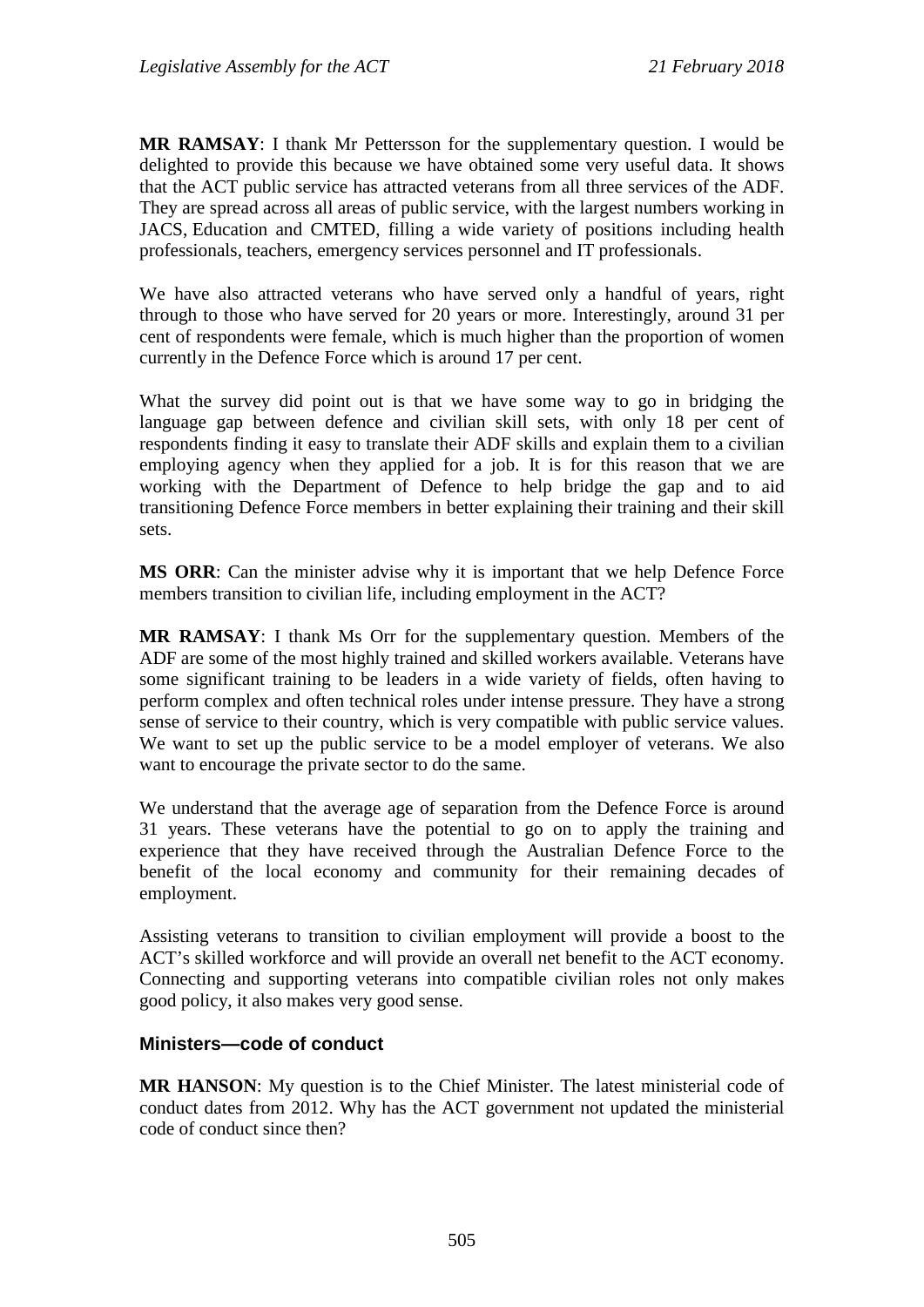**MR BARR**: It was a very comprehensive code of conduct issued at that time.

**MR HANSON**: Chief Minister, will the government develop a new code of conduct; if so, when?

**MR BARR**: I am not aware of any urgent need to do so, but I will take the matter under consideration.

**MS LAWDER**: Chief Minister, what changes will be made to the ministerial code of conduct following the governance issues that have arisen in the past few years?

**MR BARR**: The supplementary does not relate to the other questions.

**Mrs Dunne**: In your opinion. That is a ruling for the Speaker.

**MADAM SPEAKER**: I think the connection was the code of conduct. I will give you an opportunity to add to your answer, Chief Minister.

**MR BARR**: There is no relation between the supplementary question and the previous two questions.

*Opposition members interjecting—*

**MADAM SPEAKER**: I think the Chief Minister has answered the question.

*Opposition members interjecting*—

**MADAM SPEAKER**: When your colleagues settle down, Mr Parton, you will have a chance to ask your question.

#### **Government—Fyshwick land sale**

**MR PARTON**: Thank you, Madam Speaker. My question is to the Minister for Planning and Land Management. Minister, on 19 February the *Canberra Times* reported that you approved works for a heavy rail siding in Fyshwick on a block of land sold by the government to a waste management company. The report indicates this would enable waste transportation from Canberra to Tarago; I dare say, by a little red engine. Minister, what did you know about the purchaser's intentions for this block of land when it was sold by your government?

**MR GENTLEMAN**: As I mentioned earlier in my answer to Ms Le Couteur's question, there are a number of complex and interrelated processes regarding this particular project. I have asked the directorate for a full briefing. I will take the question on notice and I will come back with all of those details for the Assembly.

**MR PARTON**: Minister, if the works at Fyshwick have not been approved then what exactly has been approved in relation to this proposal?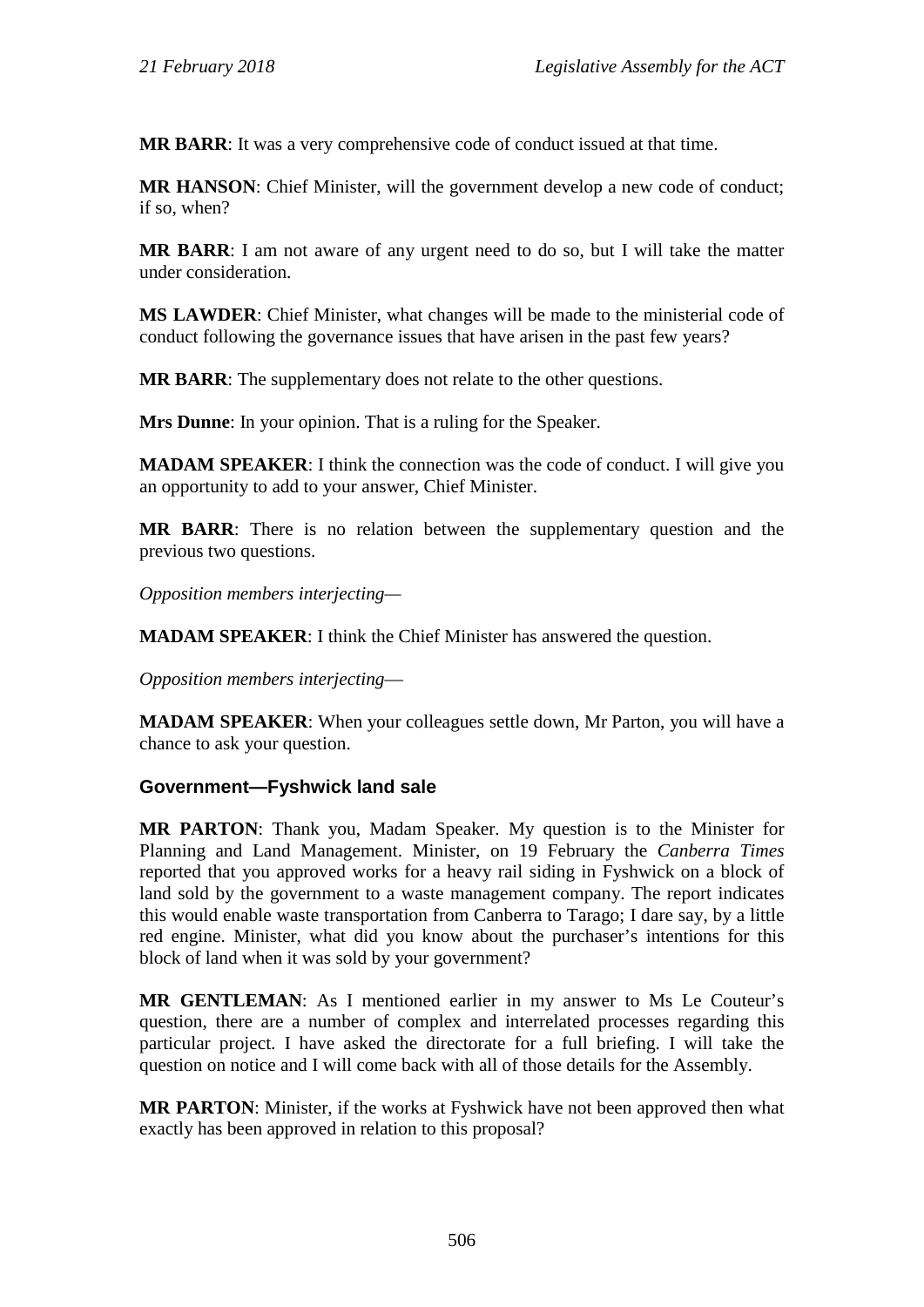**MR GENTLEMAN**: Again, I will take that on notice.

**MS LEE**: Minister, what are the government's plans in relation to transferring commercial and domestic waste to Tarago?

**MR GENTLEMAN**: As I understand it, there are no plans to transfer waste to Tarago.

#### **Environment—aquatic and riparian strategy**

**MS ORR**: My question is to the Minister for the Environment and Heritage. Minister, the health of our rivers is crucial to the ongoing wellbeing of wildlife, the environment and humans. Can you outline to the Assembly the work currently underway to review the ACT government's aquatic and riparian strategy?

**MR GENTLEMAN**: I thank Ms Orr for her question and for her particular interest in the environment in our area. Conserving our rivers and the land alongside them, the riparian area, is crucial to the ongoing survival and wellbeing of wildlife that relies on them, the environment and our people.

The Conservator of Flora and Fauna is asking the community to comment on the draft 2018 aquatic and riparian conservation strategy, which looks at how we can best continue to manage and repair our precious waterways. The consultation includes associated action plans for five threatened fish and for two threatened plant species, the Tuggeranong lignum and the Murrumbidgee bossiaea, which are found only in the ACT.

Our waterways provide many critical ecosystem services. They are vital providers of water for consumption and habitat for plants and animals as well as being sought out as aesthetically beautiful places. But they are threatened by climate change, water extraction, overfishing, erosion and sedimentation, pest plants and animals, and disease.

This draft strategy builds on the achievements of the original 2007 strategy by providing a regional approach to conservation and management of these environments and addressing current and future issues with best practice conservation and management strategies. We are particularly keen to hear the community's views on how to improve and increase their engagement in river-based activities and projects, for example by supporting and promoting citizen science, increasing awareness, and engaging with local Indigenous communities on traditional ecological knowledge.

**MS ORR**: Minister, can you further outline to the Assembly the objectives of the aquatic and riparian strategy?

**MR GENTLEMAN**: The draft strategy provides the strategic context for the protection, management and rehabilitation of aquatic and riparian non-urban areas in the ACT. Specifically, the objectives are to provide conservation management guidelines for the protection and enhancement of aquatic and riparian areas; to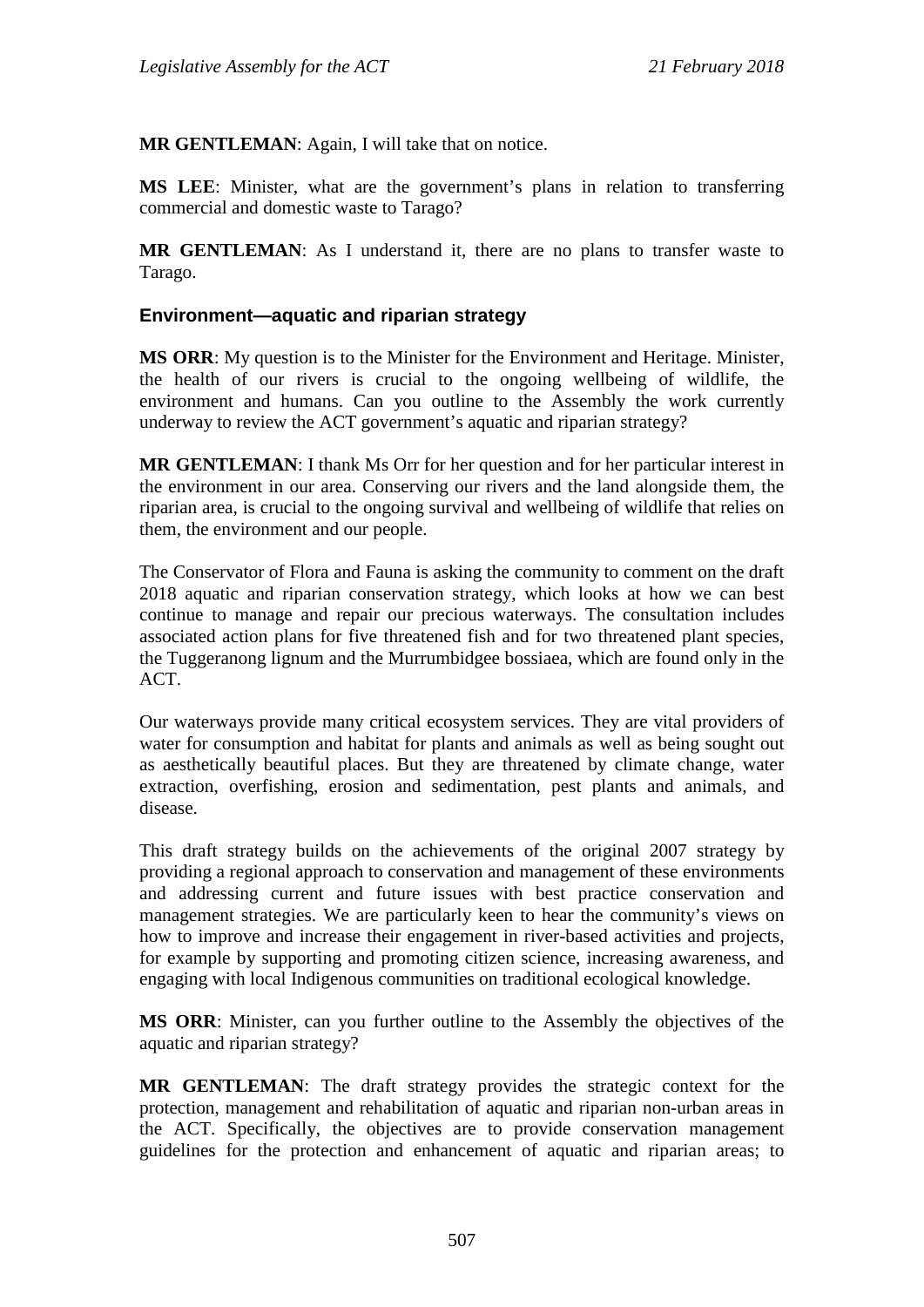identify threats to aquatic and riparian ecosystems and provide guidelines for threat management; to provide monitoring and research objectives for aquatic and riparian areas in the ACT; to provide strategies to increase engagement of the community in aquatic and riparian activities and projects; and to provide strategic context for action plans for threatened aquatic and riparian flora and fauna.

This strategy is intended to be a reference document on the aquatic and riparian areas for ACT and Australian government agencies with responsibilities for nature conservation, planning and land management; and for community and other stakeholders with an interest in aquatic and riparian area conservation. The 2007 aquatic species and riparian zone conservation strategy was highly successful in bringing together key stakeholders, the ACT government and the Australian government to achieve conservation of the aquatic and riparian ecosystems. The 2007 strategy contains a large amount of background information about these ecosystems in the ACT. The strategy is an overarching document that draws together information and provides guidance for the management and conservation of aquatic and riparian species and their habitat across a range of ecosystems.

**MS CHEYNE**: Minister, how can the community get involved in this work? What are the next steps the government will take to finalise the aquatic and riparian strategy?

**MR GENTLEMAN**: I thank Ms Cheyne for her question. As I have outlined, the ACT's waterways and rivers are valuable and fundamentally important components of our landscape. It is vital that we conserve these areas both now and for the future, and we are keen to hear the community's ideas on how we can do this.

The draft 2018 aquatic and riparian conservation strategy and action plans are open for comment until 11 March 2018 and are available on the your say website. Interested members of the community can make a submission via the website. Alternatively, anyone interested can respond to a survey also available on the your say website.

We are keen to hear from the community about the proposed conservation management guidelines for the protection and enhancement of aquatic and riparian areas; identified threats and guidelines to manage them; monitoring and research objectives; strategies to increase community awareness and involvement; and proposed action plans for threatened species.

The consultation includes action plans for the following threatened fish and riparian plants: the two-spined blackfish, the Macquarie perch, the Murray River crayfish, the silver perch, the trout cod, the Murrumbidgee bossiaea and the Tuggeranong lignum. All submission and survey responses will be considered in the final strategy and action plans.

**Mr Barr**: A fishy note will end question time. I ask that all further questions be placed on the notice paper.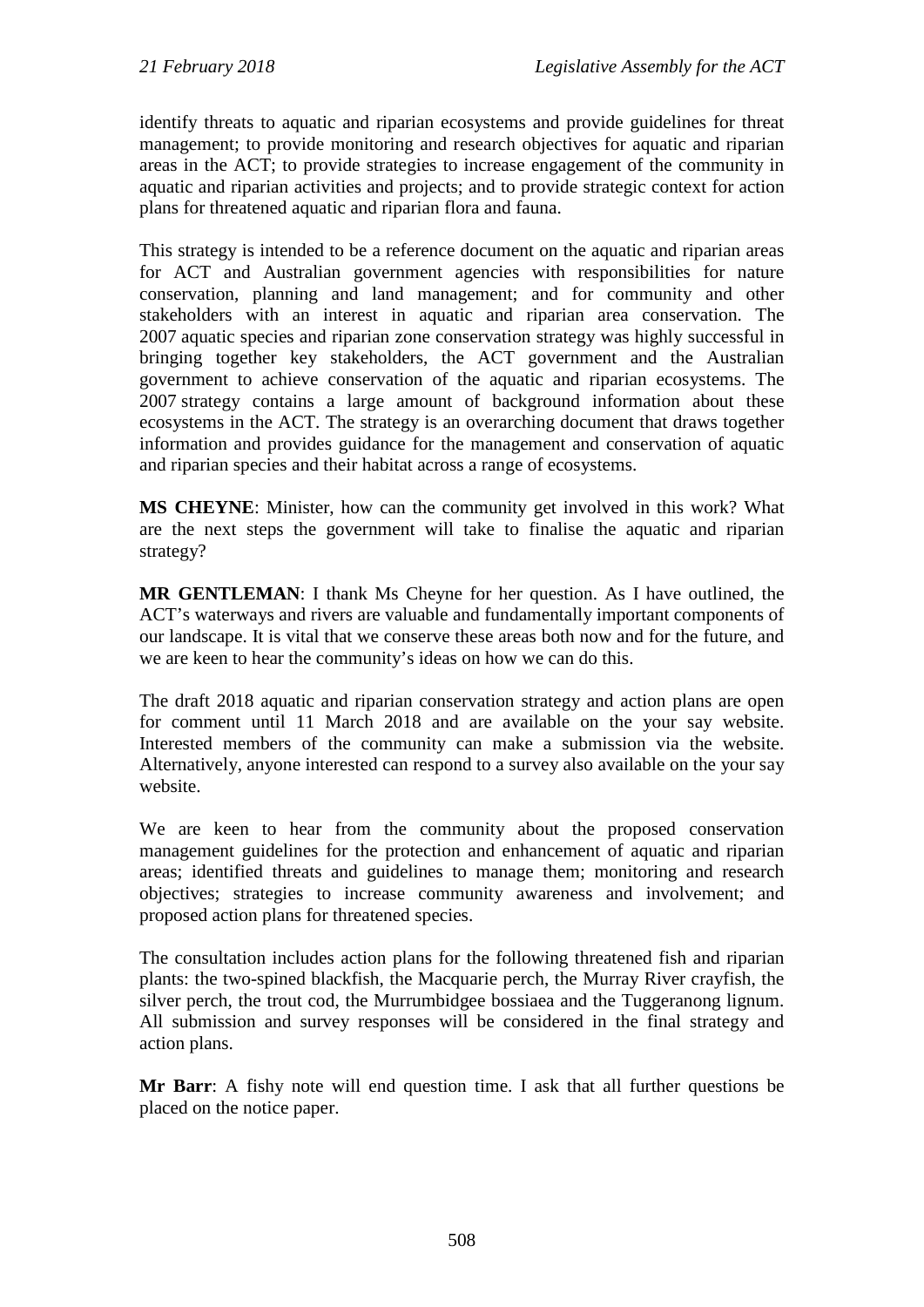## **Supplementary answer to question without notice Crime—victim welfare**

**MR GENTLEMAN**: Yesterday I had a question from Mrs Jones in regard to robberies, and I want to update the Assembly, as I said I would yesterday. I can confirm that in relation to the recent robberies of Chisholm ALDI and the Weston Raiders club, no arrests have yet been made; however, these investigations remain ongoing. I can confirm that an offender was arrested on 13 February this year in relation to the December robbery of the Mawson Club.

# **Ethical procurement and employment practices**

**MS CODY** (Murrumbidgee) (3.29): I move:

That this Assembly:

- (1) notes:
	- (a) that every Canberra worker has the right to be paid properly, treated fairly and return home from work safe each day;
	- (b) local and national instances of employers:
		- (i) failing to meet their legal industrial relations and employment obligations;
		- (ii) entering into sham contracting arrangements;
		- (iii) exploiting visa workers; and
		- (iv) avoiding workers compensation and taxation obligations;
	- (c) the value of ACT Government procurement of goods, services and works in 2016-17 was approximately \$1.8 billion; and
	- (d) the success of the ACT Government's local procurement policies, including in relation to major projects such as light rail;
- (2) affirms the ACT Government's commitment to using its purchasing power to deliver better outcomes for Canberra workers and local businesses;
- (3) further notes that the ACT Government is currently undertaking public consultation on a package of measures that will:
	- (a) streamline existing procurement requirements;
	- (b) create clear requirements that businesses tendering for government work treat workers fairly and uphold their workplace rights and safety;
	- (c) enhance compliance and enforcement measures, through a new unit within government; and
	- (d) provide a clear, transparent process for resolving issues that arise with respect to ACT Government contracts; and
- (4) calls on the ACT Government to implement legislation and other measures to ensure that government procurement delivers high ethical and labour standards, as a matter of priority.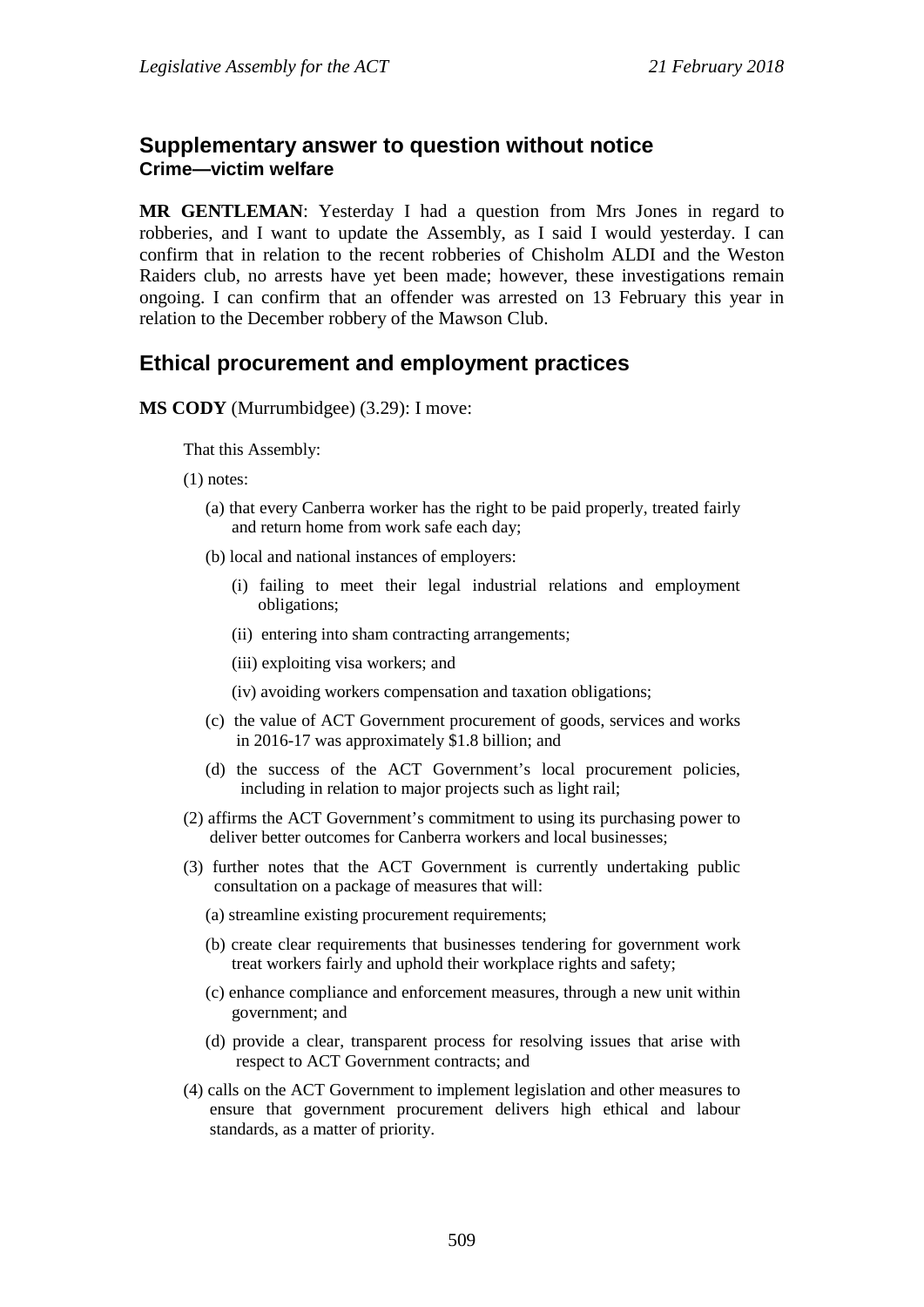Often motions such as these are moved in the belief that they will bring, and with the intention of bringing, this Assembly together. Not so today. But I believe that sometimes that which divides us is as important as that which brings us together. I respect the right of those on the other side of the chamber to oppose this motion today, as they have done in newspapers recently and for years before. The insistence by the Labor Party on the fair treatment of working people divides Australians. I am proud to stand on the workers' side of that debate.

What is the purpose of my motion? It is to encourage government, those who sit on this bench, to make the welfare of working people a priority, the highest priority. It is to recognise that the federal Liberal government has systematically perverted the industrial relations system to allow crooks to rip off working people. That is why we need to change the rules. It is to encourage the government, in completing its consultation on the procurement code, to prioritise the voices of working people as well as honest local businesspeople.

This motion is not hard, though. This motion, despite being controversial, is easy. My more religious colleagues in this place should find it very easy: do not steal. I have been informed that that is one of the Ten Commandments, for those who are into that sort of thing. What should not be stolen? Well, anything, according to me. But I understand that there are differences of view, so I will need to clarify. Under the industrial relations regime run by the federal Liberal government, we have seen the blossoming of theft as a business model: stealing superannuation; stealing overtime; stealing wages; stealing subcontractor payments; and stealing by underfunding workplace safety: stealing fingers, stealing toes and stealing lives.

As a member of the Assembly who will be voting on a budget in a few months, I have a strong view that none of the expenditure we approve should be stolen by others. Whilst I know it is a controversial view, I would hope all members would agree that this Assembly should oppose theft. I reckon there is no difference between shoplifting and garnisheeing wages; there is no difference between common fraud and skimming superannuation; and there is no difference between the thugs who break a person's hand by stomping on it and the boss who causes the same injury by running an unsafe workplace.

In saying all that, let me directly address the concerns of those lobbyists I have seen in the media objecting to an ACT government procurement code. I understand, respect and embrace the views of honest, hardworking local businesspeople. I was one. We should reward those who conduct an honest business that rewards its employees and subcontractors fairly.

Some commentary claiming to be from the business sector has actually undermined honest local businesspeople. We have been warned by one or two individuals that a code will undermine business. The only business it will undermine is crooks' ability to steal taxpayers' money from working people. Do you know what I have to say to them? Unfortunately, I cannot tell you, because it would be unparliamentary. I will give anyone who cares to listen this advice, and I hope the opposition takes my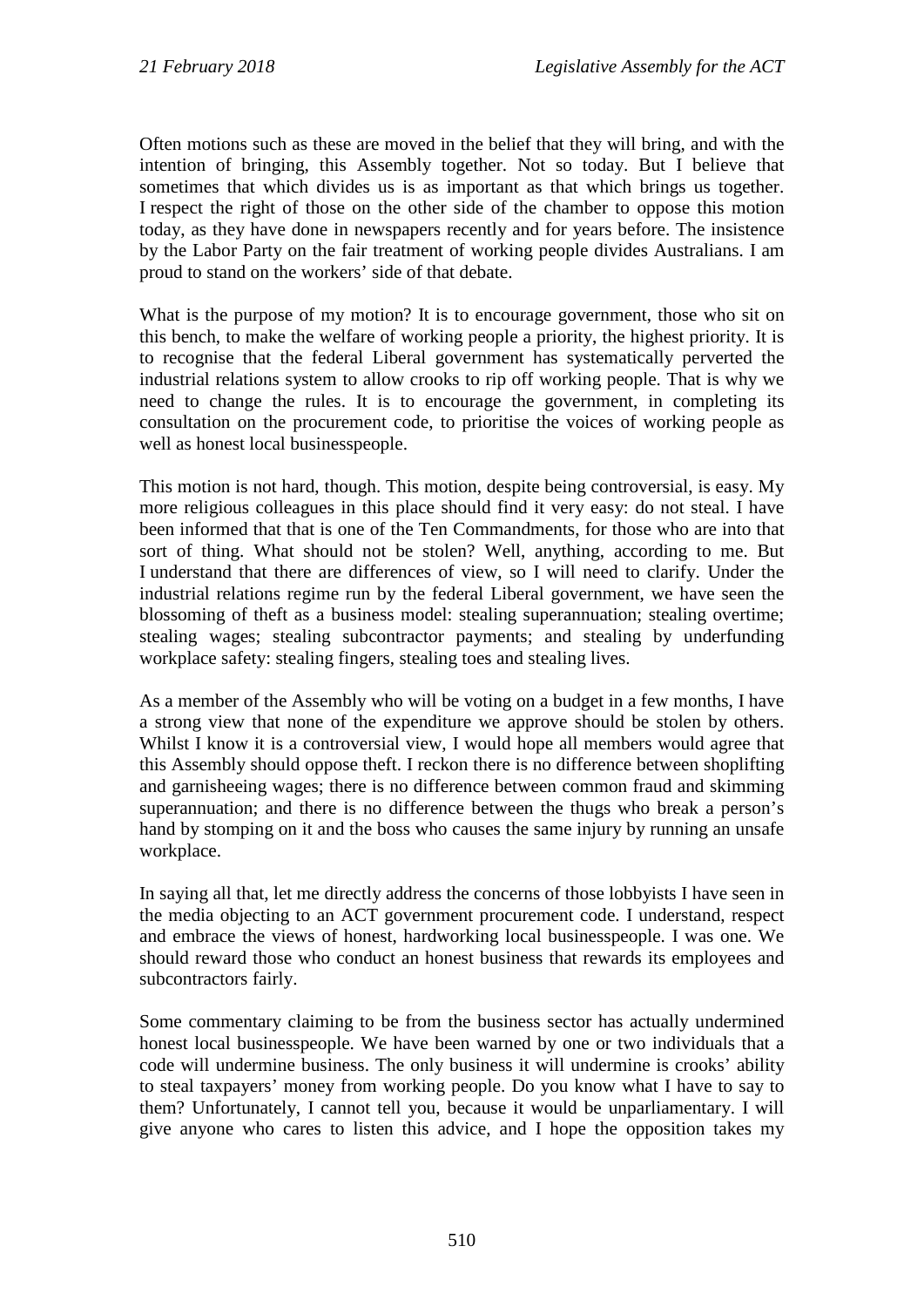advice: we will not pander to crooks. No honest businessperson should be opposed to their competition being subject to rules that insist on fair play.

Of course, most Canberra businesses do the right thing by their employees and their customers. The majority of local businesses are honest in their dealings with staff, making sure they comply with all workplace laws and meet all applicable standards. It is not fair to every one of those honest businesses doing the right thing for shonky companies to have an advantage when tendering for publicly funded services, by undercutting the costs good businesses incur. Competition based on efficiency and smarter practices should be encouraged. Competition based on theft should be vigorously policed and punished.

Our powers in this place are limited in that respect, but we should still do everything we can to deliver justice wherever and whenever we can. As Sally McManus, the secretary of the ACTU, told the AIRAANZ conference yesterday, the current arrangement of laws means that when a boss rips off a worker, recovering wages requires lengthy and expensive court processes. The Fair Work Ombudsman and other agencies are so obsessed with busting unions that they turn a blind eye to the bad bosses. Employers in Australia today can take a calculated risk by systemically underpaying staff, safe in the knowledge that they will never be penalised and enforcement will take too long and be too expensive for working people to pursue.

As the Legislative Assembly for the Australian Capital Territory we should prioritise preventing the theft of the taxpayers' funds we administer. Part of this procurement code should include an entrenchment of the role of unions in every workplace. Whilst those crooks who rip off workers and their representatives may believe that unions are an outside interference in the workplace, I know that they are a coming together of workers to provide a voice to employees, employees who face a power imbalance in the workplace and can be too intimidated by that imbalance to provide the frank feedback that managers need to hear.

I was gratified to hear in Miss Burch's first speech this week her commitment to freedom of association. The freedom to join in and benefit from a trade union is a right entrenched in international law and was once encouraged and celebrated by Robert Menzies. I am glad to hear that there are still some in the Liberal Party who believe in freedom of association rather than attempting to impose freedom from association, as her friends across the lake seem so keen to do.

Trade unions are often the last line of defence of working people, be that in educating them on their rights to a safe workplace and fair pay or empowering them to take the actions necessary to secure the pay rises to get ahead. From the perspective of a government attempting to enforce fair play in the workforce, they are also a terrific source of intelligence. When something is going wrong in a workplace, union officials often get insights that managers cannot perceive or never admit to. In large enterprises, senior management may be unaware of the failings of their subordinates or the consequences of some of their decisions.

By including advice from trade unions in the procurement process, and by making sure union officials have access to workplaces, we benefit from their insight into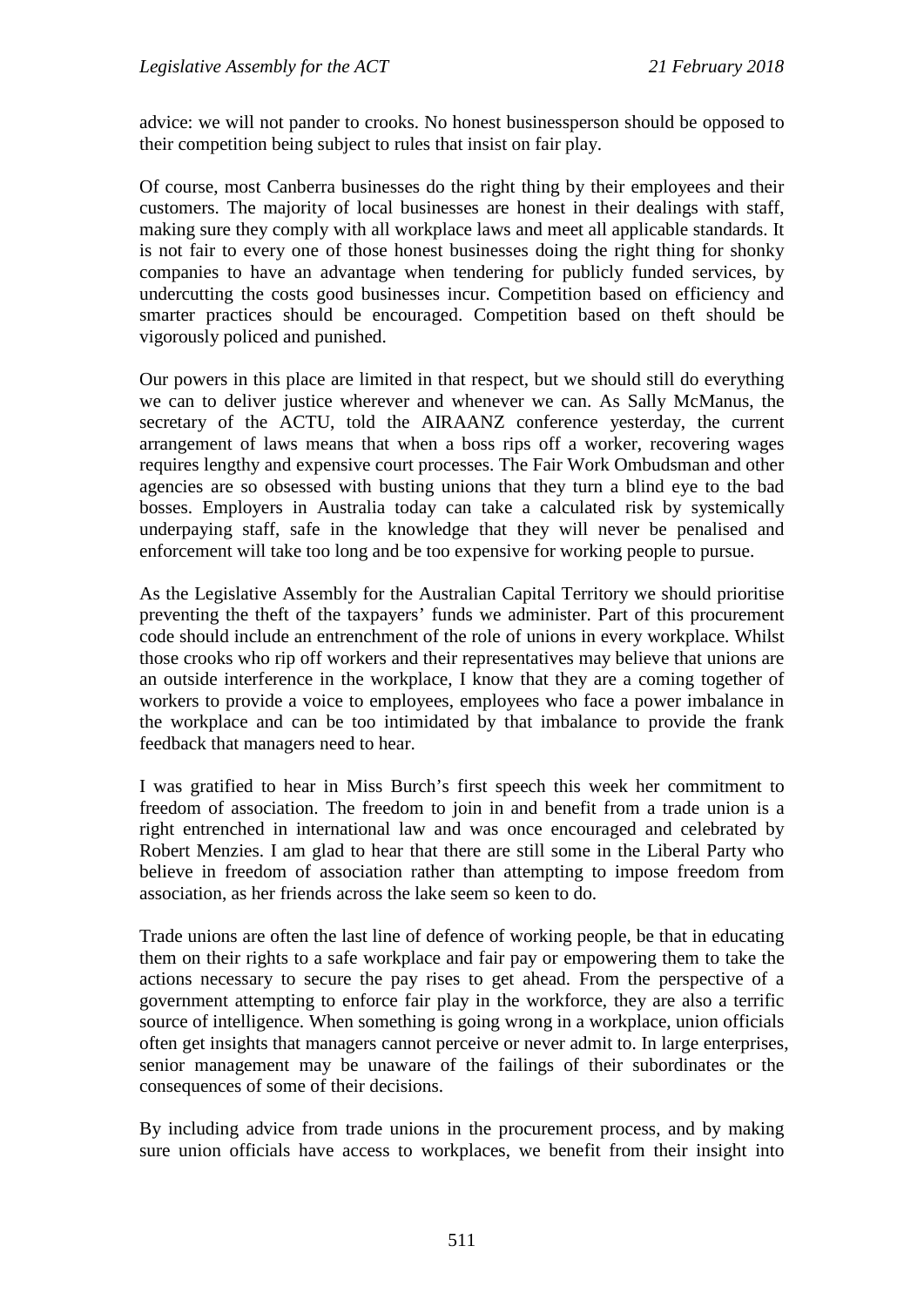employment practices. When unions advise us to avoid a shonky company, we will ensure that we get what we are paying for and that our constituents are not ripped off or, worse still, injured or killed at work. A company willing to rip off their own staff will no doubt be happy to rip off the taxpayer too, and we should have nothing to do with them.

With a procurement code in legislation we can advance that cause. Noting that we have a federal Liberal government trying to impose theft as a norm in construction, cleaning, security, transport and other vulnerable industries, we must do all we can to stand up against crooks.

In the consultation, I urge the government to recognise that workers' safety is of paramount importance. Everyone deserves to go to work and come home safely. A local procurement code will make sure that there is a level playing field and all workers get treated with the respect and honesty they deserve. If we fail to keep workers who are employed on government projects safe, each member here should feel the shame and guilt of their culpability.

Allowing contractors who cut corners on safety onto projects does not just steal from our budget or from the worker's pocket; it can leave local constituents disabled or worse. This damages partners, it damages families and it damages communities. A local procurement code will deliver fairness and transparency for local businesses. I commend the code, the consultation and this motion to Assembly.

**MR RATTENBURY** (Kurrajong) (3.42): The Greens do support this motion because we support the right of workers to be paid properly, to be treated fairly and to work in safety. We support strong measures to prevent the exploitation of workers, to prevent unsafe practices and to stop employers avoiding the obligations they owe to their workers. We support transparency in ACT government contracts. We also support laws and practices which ensure the ACT government is a model employer and that it engages in ethical and sustainable procurement. There is a lot of work we can do in this space as a government, and my colleague, Ms Le Couteur, has some further remarks to add on this a little later in the debate, assuming that the opposition participates and the debate actually keeps going.

These issues of worker health and safety and worker rights are issues that come up regularly in this Assembly, and they always highlight a point of difference between the political parties in this place. Over the years it has become clear that the Liberal Party are not of the same view when it comes to supporting workers and they repeatedly oppose initiatives that support worker rights and worker health and safety. A few years ago, for example, the Canberra Liberals opposed the harmonised work health and safety regime in the ACT, a significant reform to improve health and safety for working people in the territory.

The Liberals also have repeatedly opposed portable long service leave for mobile industries such as security workers and cleaners. In fact, the Canberra Liberals have expressed a view that there should not be any long service leave at all, let alone portable long service leave. That would have been a really backward step for all the hardworking people in the ACT. Long service leave recognises that working people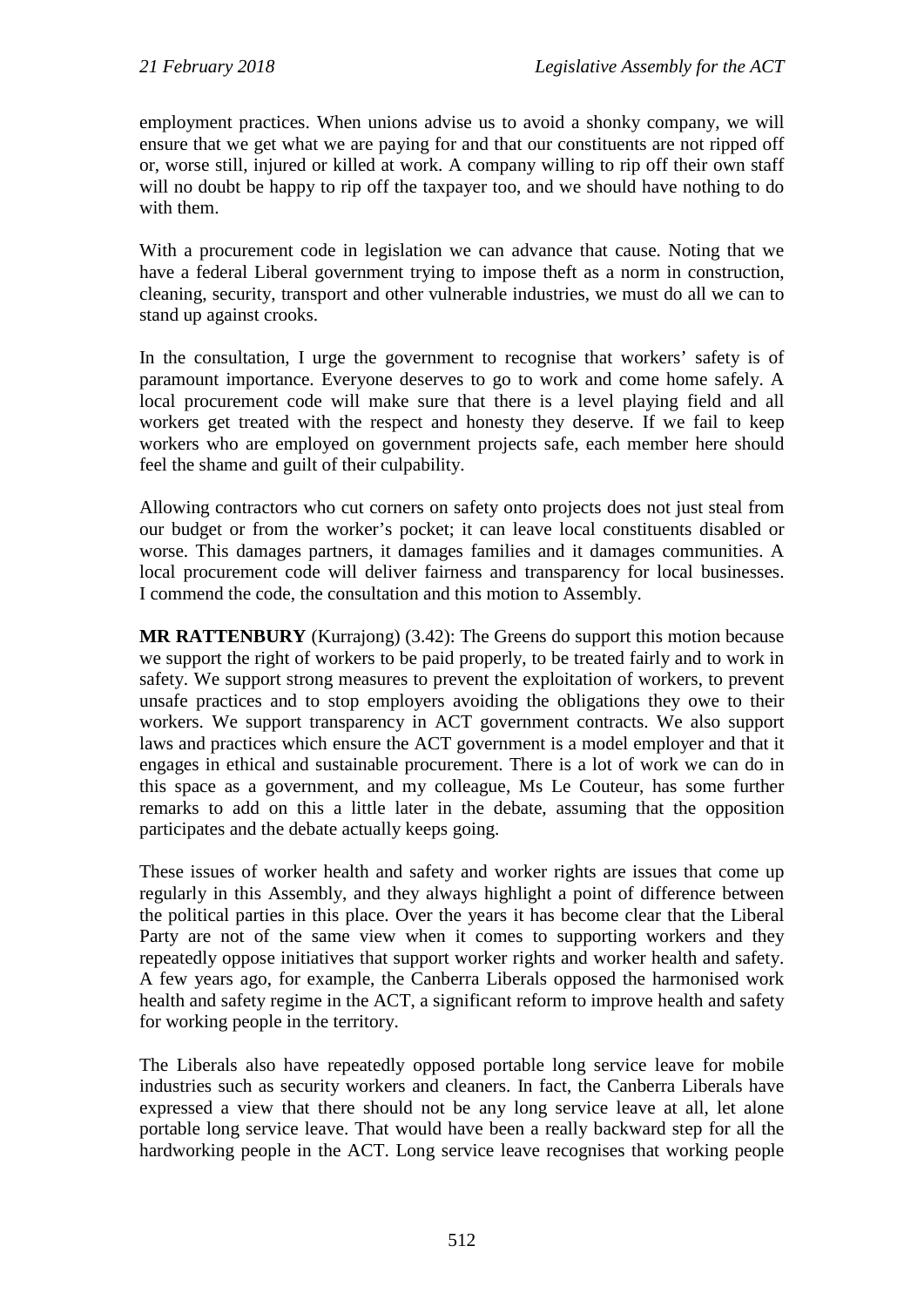deserve a good break, time to spend with their families and to dedicate to other pursuits outside their day-to-day jobs.

These kinds of decisions put some of the Canberra Liberals' other rhetoric in perspective, such as the motion this morning where Mrs Jones claimed to care about the hours worked by the Ambulance Service, because when it comes to actually voting on measures that support working people—actual, real, concrete measures such as legislation to ensure cleaners can accrue long service leave—the Canberra Liberals always end up seemingly opposing it. Why should cleaners have to work in the same job for 10 years doing hard work that is not highly paid and not be able to have long service leave?

The Greens support these kinds of initiatives. We have regularly promoted reforms and initiatives to promote fair workplace practices, worker safety and ethical procurement. Our 2012 parliamentary agreement with the ALP, for example, contained several items relating to workplace safety and ethical employment. It required an increase in proactive worksite investigations to ensure safety is adequate and to prevent sham contracting. The parliamentary agreement resulted in an active certification policy as well as improved budget funding for 12 new WorkSafe inspectors.

I will briefly discuss the issue of the MOU between unions and government and the secure local jobs package, which members will know has been recently released for consultation. These issues have been raised many times before in the Assembly and they continue to be misrepresented by the Canberra Liberals as part of a political campaign. The Liberal Party says the MOU gives UnionsACT a veto power. While that may be a convenient thing to say as part of a political campaign, it is an invention. There is no veto power. Every time the Canberra Liberals say there is a veto power they are also accusing the officials in ACT procurement of being unethical and of not doing their job and not following the law. They continue to make that attack on those officials, unjustifiably.

The MOU clearly says that it does not override any laws. It requires consultation with UnionsACT as part of the pre-qualification process and that is all. The same information is available to other parties. All those parties can provide information to procurement officials, which is actually a useful exercise, and they can then use that information in their decision-making process, which is done according to the law. As I have said in this place before when we have debated this topic, we have met with ACT procurement officials who have explained that this is how the process works and that they follow the laws of the territory and all the correct processes and procedures.

I have also said before that I do not think the MOU process is ideal. It is confusing for stakeholders. Sometimes some people have sought to make it confusing by the allegations they have made in this place, and I do not think it is the ideal way to enshrine good procurement practices. If we want to have best practice procurement we should put that into legislation, and that is what is being proposed now. I will be very clear up-front by saying we think that is a better approach. I think the transparency of bringing it to this place, putting it through this chamber, having it in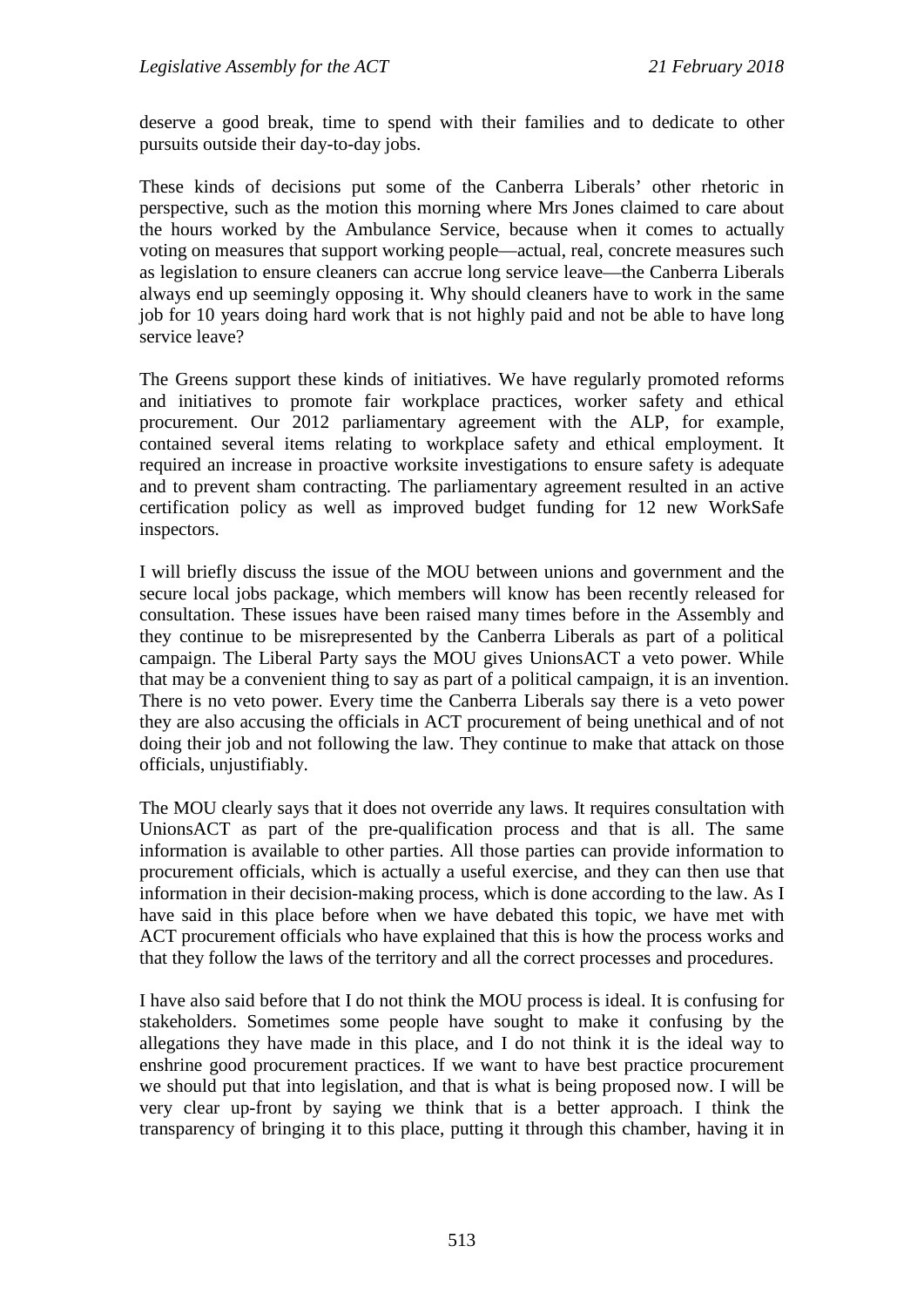legislation is a better approach than the MOU and I welcome the fact that that is what is being progressed here.

We are supportive of introducing a more formal and clear process, and that is what is being looked at in the secure local jobs package. It will look at measures to ensure the government only awards contracts to businesses that meet high ethical and labour standards. I think that is an admirable goal, as I flagged earlier. I think it is very interesting to explore what we mean when we say "high ethical standards" and there are some examples that I will speak to. I know Ms Le Couteur is going to add some others.

There are labour conditions that are encompassing things like international workers standards. We believe these are standards that ACT residents should be able to have applied to them, just as they are applied to workers across the country and, indeed, overseas. We are keen to see us look at people's work standards across the various jobs that the ACT supports through work employment but also across our procurement. Workers standards are one area that we think could be encompassed here.

Fair trade is another. Looking internationally, the fair trade certification brand and movement are based on the belief that current world trade practices promote the unequal distribution of wealth between nations and that buying products from producers in developing countries at a fair price is a more efficient way of promoting sustainable development than traditional charity and aid. I think that is something we can be looking at in the secure local jobs package.

We also have a package that looks at ethical procurement and actually seeks to ensure that we are, in using ACT taxpayers' money, doing it in a way that is commensurate with the expectations of our community when it comes to ethical procurement. These are some areas.

There are also issues of modern slavery. Australia has a clear commitment under section 8.7 of the UN sustainable development goals to eradicate modern slavery in this generation. And what the UNSDG's actions actually require is:

Take immediate and effective measures to eradicate forced labour, end modern slavery and human trafficking and secure the prohibition and elimination of the worst forms of child labour, including recruitment and use of child soldiers, and by 2025 end child labour in all its forms.

I would think most members here today would agree that modern slavery is a crime against humanity. We also undoubtedly acknowledge that supply chains are complex, but I also think it is easy to look at this and say that this is not an issue for the ACT. Of course, members will have seen recent press here in the territory around issues of modern slavery and I think we must not be complacent about the thought that these things do not happen in our jurisdiction. I think it is quite appropriate that we consider these sorts of matters when we are looking at these issues as well.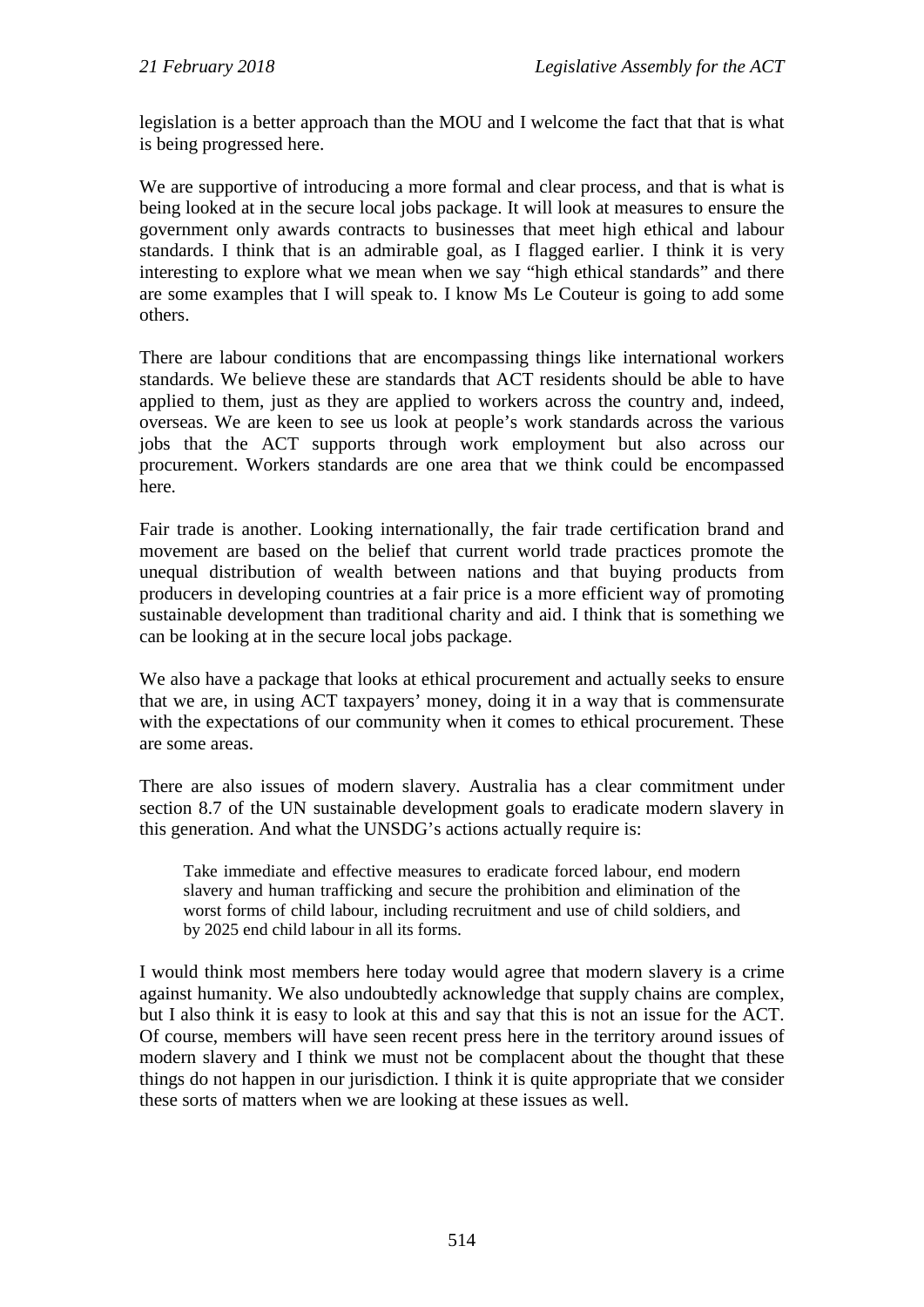These are just some of the matters that I think we might consider when we talk about high ethical standards when it comes to procurement, and this is not where some of this started. I think as we go through this discussion these are the sorts of factors that need to be incorporated. But at the end of the day this is about making sure that, as a significant procurer of services in this territory, the ACT government must make sure that when we are spending taxpayers' money we are doing it in an ethical way that supports secure jobs, supports safe jobs and supports ethical procurement practices.

We very much look forward to the outcomes of this consultation. We welcome the fact that the government is undertaking it. I welcome the opportunity provided by Ms Cody in moving this motion to discuss these issues today and to indicate that the Greens are supportive of these sorts of practices when it comes to government procurement processes.

**MS STEPHEN-SMITH** (Kurrajong—Minister for Community Services and Social Inclusion, Minister for Disability, Children and Youth, Minister for Aboriginal and Torres Strait Islander Affairs, Minister for Multicultural Affairs and Minister for Workplace Safety and Industrial Relations) (3.51): I rise to speak on the motion brought by Ms Cody and thank her for bringing it forward. Better protection for Canberra workers and a level playing field for local business, greater transparency, strengthened compliance, fair competition for government contracts—these are just some of the outcomes we will deliver for the territory with the implementation of our secure local jobs package.

As set out in Ms Cody's motion, for too long we have seen evidence, both locally and nationally, of employers entering into sham contracting arrangements, exploiting visa workers and avoiding their industrial, workers compensation and taxation obligations. For too long we have heard complaints from local businesses—businesses doing the right thing by their workers—of being undercut by unscrupulous companies competing for contracts.

As recently as December last year the Fair Work Ombudsman released a report showing that a re-audit of 80 Canberra businesses revealed 40 per cent remained noncompliant the second time around. To us, this situation is simply unacceptable. While the opposition chooses to ignore these facts, we are getting on with consultations about measures to harness the government's significant purchasing power and use it to improve outcomes for both workers and local businesses.

The local jobs package will promote job security, ensure that government contracts are awarded only to companies that meet high ethical and labour standards and create an efficient, clear and transparent governance regime. As I have said before, it is hard to see what the opposition could object to in that list, but then again maybe it is not so hard! The ACT Liberals are clearly in lock step with their federal counterparts' ideologically driven war on workers and unions. This war is exemplified by the Australian Building and Construction Commission's latest missive banning the display of the Eureka Stockade or Southern Cross flag. And as for union stickers, forget it.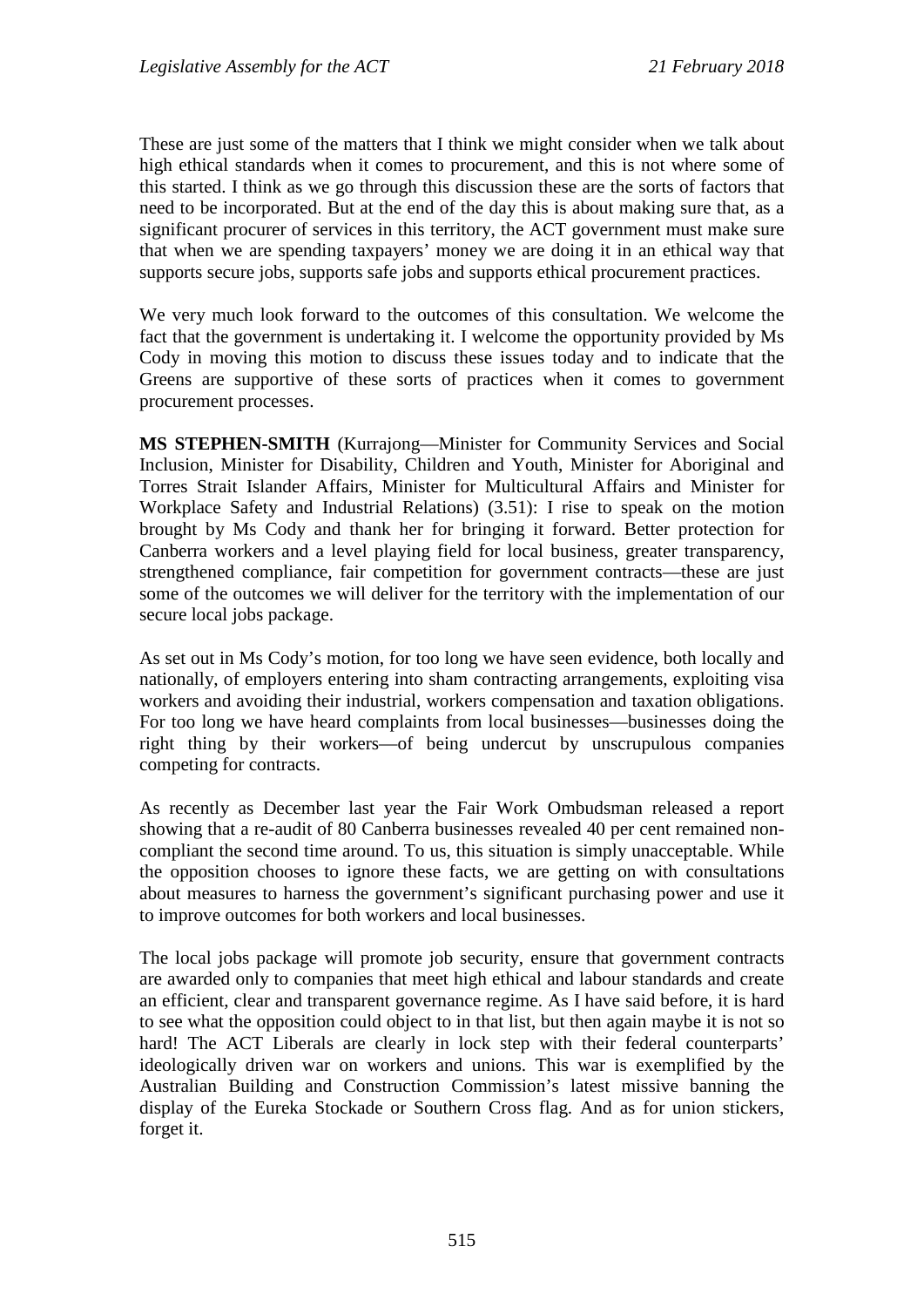The Canberra Liberals like to talk about freedom of association, but they object to any measure that could raise workers' awareness of their right to organise. They object to anything that might make it easier for workers to take collective action to protect their rights and conditions. The bottom line is that, as the Chief Minister said earlier today, the Canberra Liberals are consumed by their hatred of unions and the labour movement. This opposition, the Canberra Liberals, have shown again and again that they have no interest in the wellbeing of Canberra workers, whether on government projects or otherwise.

In the face of consistent evidence—not just from unions but from the federal government's own Fair Work Ombudsman—that local businesses are exploiting young workers, the Canberra Liberals look the other way. "Nothing to see here," says Mr Wall. We will look and we will see. We will do what we can to ensure that the businesses the ACT government contracts with are doing the right thing by their workers. Canberra is a city with a strong belief in fairness. As I said before, I think the vast majority of Canberrans would agree that their taxpayers' dollars should go to companies that abide by their industrial obligations, take workplace safety seriously and pay their workers fairly.

This package is about not just working harder to achieve compliance but also working smarter. We are exploring options to use automated data-matching to expand the scope and capacity of our compliance activities. We want to identify ways to do more with the considerable amount of information already available to government. Likewise, this package will simplify the procurement process and reduce duplication. It will reward businesses that do the right thing while at the same time enabling closer monitoring of those whose conduct may be called into question. It will crack down on non-compliant operators who have no place benefiting from taxpayer-funded contracts.

Importantly, the package sets out a clear and objective procedure for the handling of complaints, whether they be from workers, their union representatives or indeed other businesses. Unions and their members are often best placed to detect wrongdoing However, I would note that competing businesses that do the right thing are just as likely to call out bad behaviour when they see it, because it does not create a level playing field.

This package will create an efficient, clear and transparent governance regime for the resolution of disputes related to government procurement and will support the continuous monitoring of performance. In replacing the current MOU, the new package will use legislative, regulatory and standard contract terms to provide the strongest possible procurement framework. This will not only ensure workers' rights are protected and improve job security; as I have said, it will also create a level playing field for local businesses.

Importantly, it will incentivise best practice. The introduction of weighted criteria to the competitive tender process will recognise those businesses who do more to support their workforce. This covers a range of initiatives such as maximising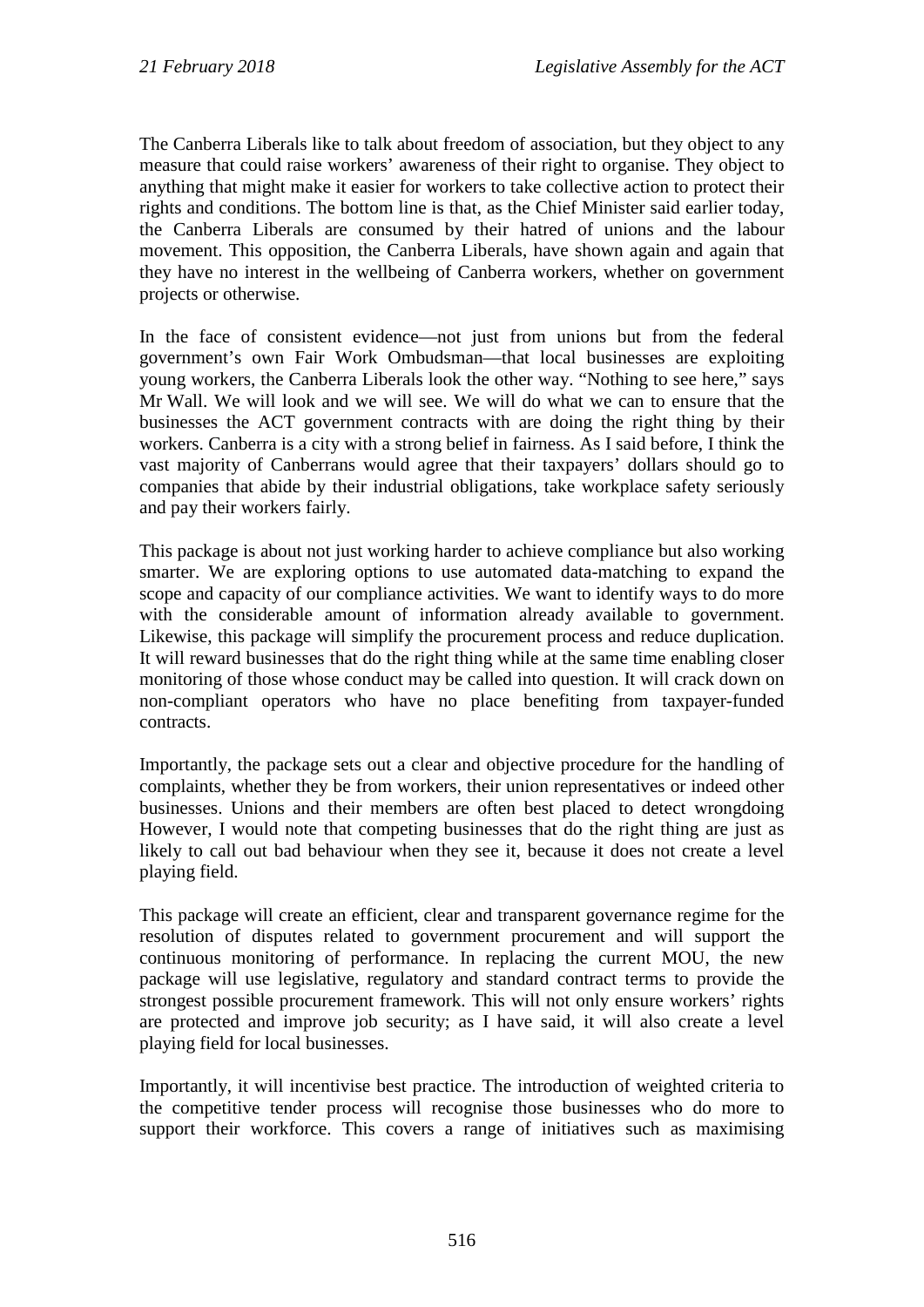full-time employment and employment participation, supporting diverse workplaces, supporting training and addressing any potential barriers to career development.

A lot of work has gone into the model to deliver the Chief Minister's commitment to a secure local jobs package, which is currently the subject of consultation. As I noted in this place last year, a working group was established with union representatives to work through the detail of a package that would meet our joint objectives around protecting workers' rights, while being implementable from a legal perspective by acknowledging that there are limits to the ACT government's power to legislate on industrial relations issues, and in terms of practicality and minimising red tape for businesses and organisations intending to tender for government work.

As I also said in this place last year, I spoke with the Master Builders Association and the Canberra Business Chamber about this process in my meetings with them and gave them an outline of our thinking in developing the package. I welcome their commitment to consider the information paper that is now out for consultation and look forward to their feedback.

Governments can and should be model purchasers. They should use their purchasing power to encourage best practice in industrial relations, upholding workers' rights and protecting workers safety. This is a principle and a package I encourage every member of this Assembly to support. On this side of the chamber we make no apologies for standing up for workers' rights, for standing up for fair pay, for standing up for safety. We make no apologies for standing up for Canberra's workers. If only the Canberra Liberals could say the same.

**MS LE COUTEUR** (Murrumbidgee) (3.57): The Greens, as my colleague Mr Rattenbury indicated, will be supporting Ms Cody's motion today. In addition to labour standards, however, the Greens are also concerned about a range of other important ethical priorities relevant to procurement, such as the presence of slavery and human trafficking in supply chains—my colleague Mr Rattenbury talked about that—Indigenous employment, procurement from disability-led organisations, social enterprises, and sustainability and climate change factors.

Of course, the Greens support the overall plan to improve procurement and tender processes, protect the rights of workers and ensure that the ACT government does not use contractors that do not meet the ACT's employment standards. The government's procurement policies cover ethical and sustainable procurement. The ACT's sustainable procurement policy encourages agencies to consider "social responsibility and ethical practices" when undertaking impact assessments. It also expressly includes "labour conditions and human rights of workers" as considerations for "social procurement", as well as a number of other human rights related issues, such as avoidance of bonded labour and supply chain awareness.

Certainly, it can be very hard to connect the dots between the various problems in the world and the things that we manufacture and consume. The Greens have consistently worked in parliaments around the world to raise these issues and to change the way that governments procure goods, services and works. The ACT policies seem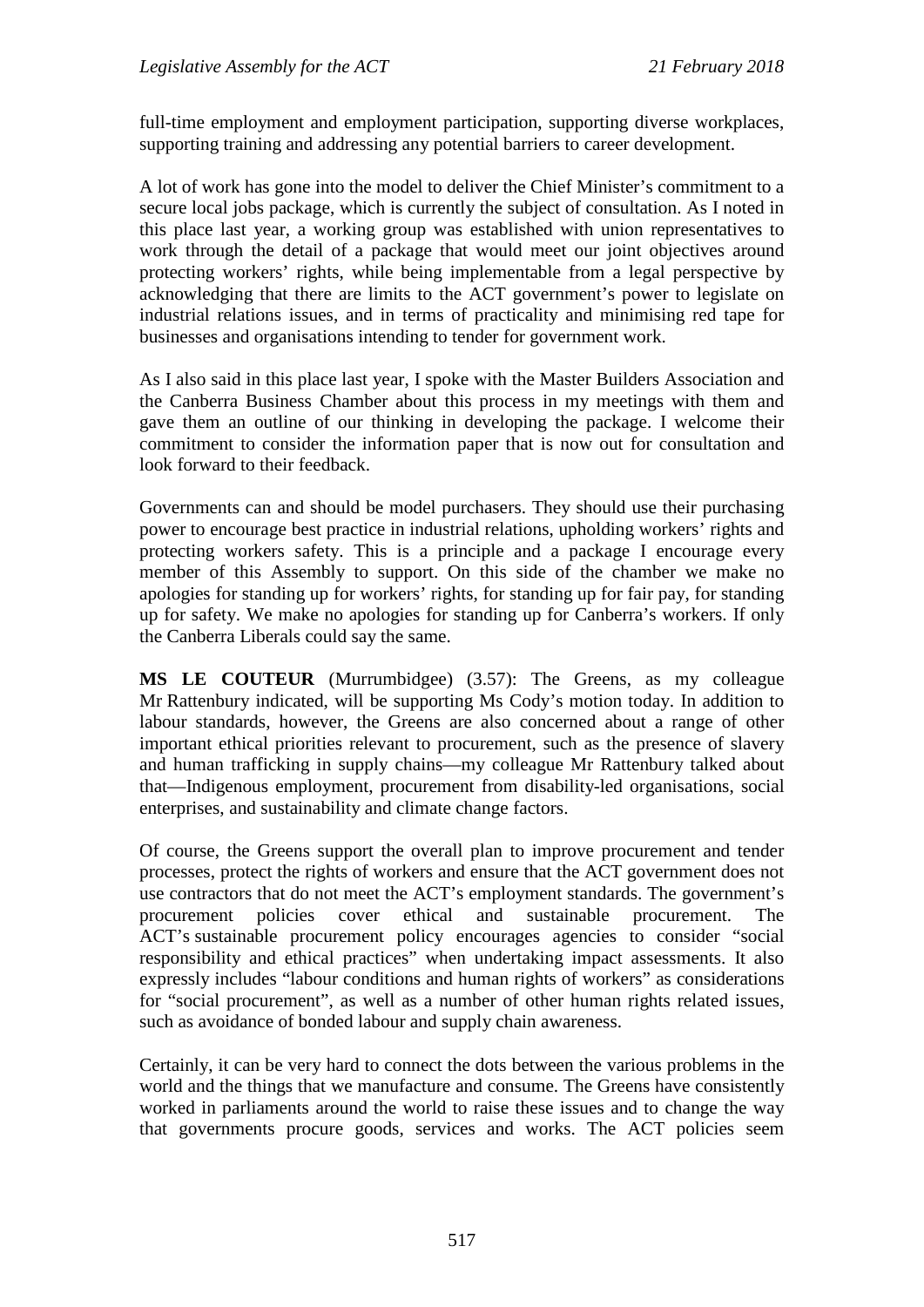excellent, but when it comes to actual purchasing decisions made on a day-to-day basis, it gets more difficult.

For governments and individuals, as well as business, it can be hard to balance competing priorities. Value for money is not always the same as what is most ethical. How do you balance food miles with the carbon footprint, waste production with ethical employment, or local employment with sustainable consumption? A social procurement process identifies intended social impacts or outcomes as an integral part of developing the procurement scope and objectives. This can achieve value for money and be undertaken in accordance with the territory's procurement framework.

A great example of social procurement is the Ginninderry SPARK program. This began many years ago as a construction training program, with wraparound supports and mentoring, leading directly to employment opportunities in building in the west Belconnen area. The program has gone from strength to strength and expanded into training young people for other job opportunities in the new development, and I would love to see the ACT government emulate this.

The ACT government has established an open panel of pre-qualified social enterprises to supply a range of services required by government from time to time. I had a briefing about this last year. From memory, the number of enterprises on it is very small; unfortunately, it did not appear that they were getting a lot of work from the ACT government.

Another way we can improve our procurement is by enabling Australian disability enterprises to win government contracts. These are enterprises that provide an important opportunity for people with a disability to contribute and connect to their local community. In particular, people with moderate to severe disability can engage in a wide variety of work tasks matched to their capacity. This can provide a training pathway and the all-important work experience needed for employment in the open job market. BuyAbility is an example of an organisation under the national disability strategy that has been used to great effect in the ACT to promote and facilitate procurement of Australian disability enterprises.

While we are speaking of disability employment issues, and while it is not directly related to procurement but certainly of great importance, I refer to the direct employment of people with a disability. The Greens are pleased that the government is meeting its targets for disability employment. But I would like to draw members' attention to the HACS committee inquiry last year into disability employment opportunities, which recommended that the ACT government develop a standalone disability employment strategy for the ACT public service, and that that strategy should include a paid internship program and clear employment pathways.

Two other important recommendations from the committee were that all procurement guidelines for ICT products purchased by the ACT government should include accessibility features as a standard, and that the ACT government should review the ACT government's social procurement guidelines to better support disability employment.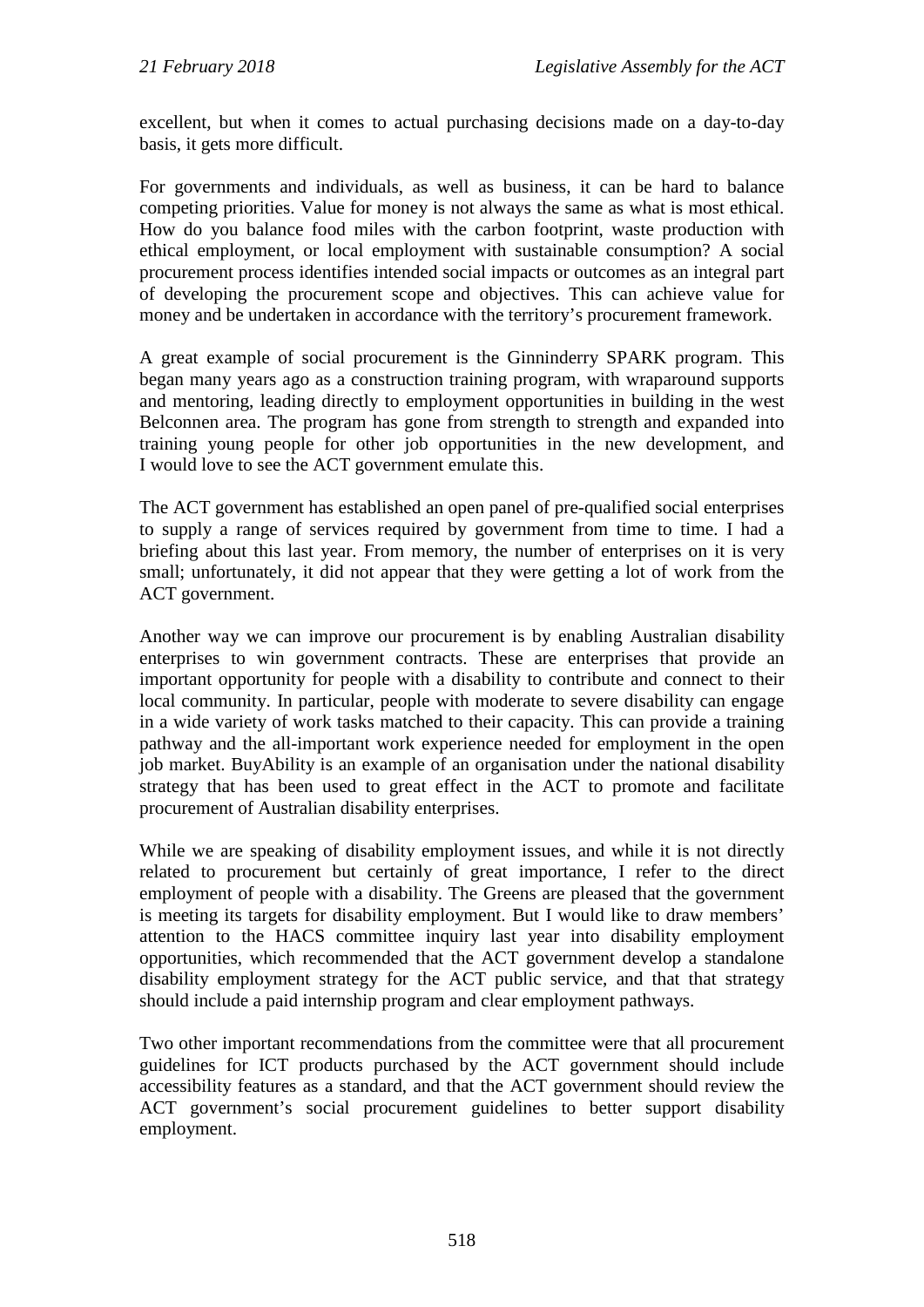Looking at Indigenous employment, currently ACT government directorates and agencies are encouraged to include Aboriginal and Torres Strait Islander owned businesses from the Canberra Region Joint Organisation in their procurement opportunities. Aboriginal and Torres Strait Islander businesses can be identified from Supply Nation's Indigenous business direct register. However, the commonwealth Indigenous procurement policy goes even further, with a mandatory framework to leverage the commonwealth's annual multibillion procurement spend.

In the ACT in 2016-17 the University of Canberra public hospital head contractor set a target of 10,000 worker hours on the site to be provided by Indigenous staff. Disappointingly, only 7,568 worker hours were provided by Indigenous staff, and the vast majority of that was by trainees. Targets like those under the commonwealth Indigenous procurement policy provide a level of accountability, and the Greens would like to see the ACT government do more, including setting targets.

The Greens have regularly raised the issue of sustainability in procurement over the years. Despite the ACT's net zero targets and being carbon neutral by 2020 government target, the ACT government continues to build infrastructure that is not going to meet the needs of our future, or our climate targets. The obvious example of this is the continuing car-dependent culture, especially in our new greenfield suburbs.

You might be interested to hear, though, in terms of basic things that government uses, that overall the world use of paper has gone down over the past two decades, despite population growth. The flipside of that is that, as we are now working in largely paperless offices, instead all our data is being stored in huge data warehouses, which require large amounts of electricity to keep cool. Of course, there are many more devices around, such as the iPads which members like me received over the holiday period. Again, that is a potential waste and certainly impacts on resource consumption.

In the ACT we are working hard, and we will be successful in switching our electricity to be 100 per cent renewable, but as soon as we procure interstate data storage we are creating large levels of greenhouse gas emissions, and these are not taken into account in our ACT greenhouse gas inventory.

That is just one example of the types of downstream effects of our procurement, but they are fundamental. These are the sorts of things that the ACT government needs to address in looking at the whole supply chain in the procurement process. You cannot just look at one little bit of it; you need to look at the entire chain, as Mr Rattenbury noted with regard to modern slavery. It is equally so with environmental impacts, just as it is with the impacts on workers and on the human beings involved.

In conclusion, the Greens wholeheartedly agree that workers in Canberra should be paid properly and work under safe and appropriate conditions. The ACT Greens also believe that our tender and procurement processes should take into account the employment standards of companies up and down the supply chain. We do not think it is okay only to look after the workers of Canberra and then purchase items made by slave labour or by companies that engage in human trafficking.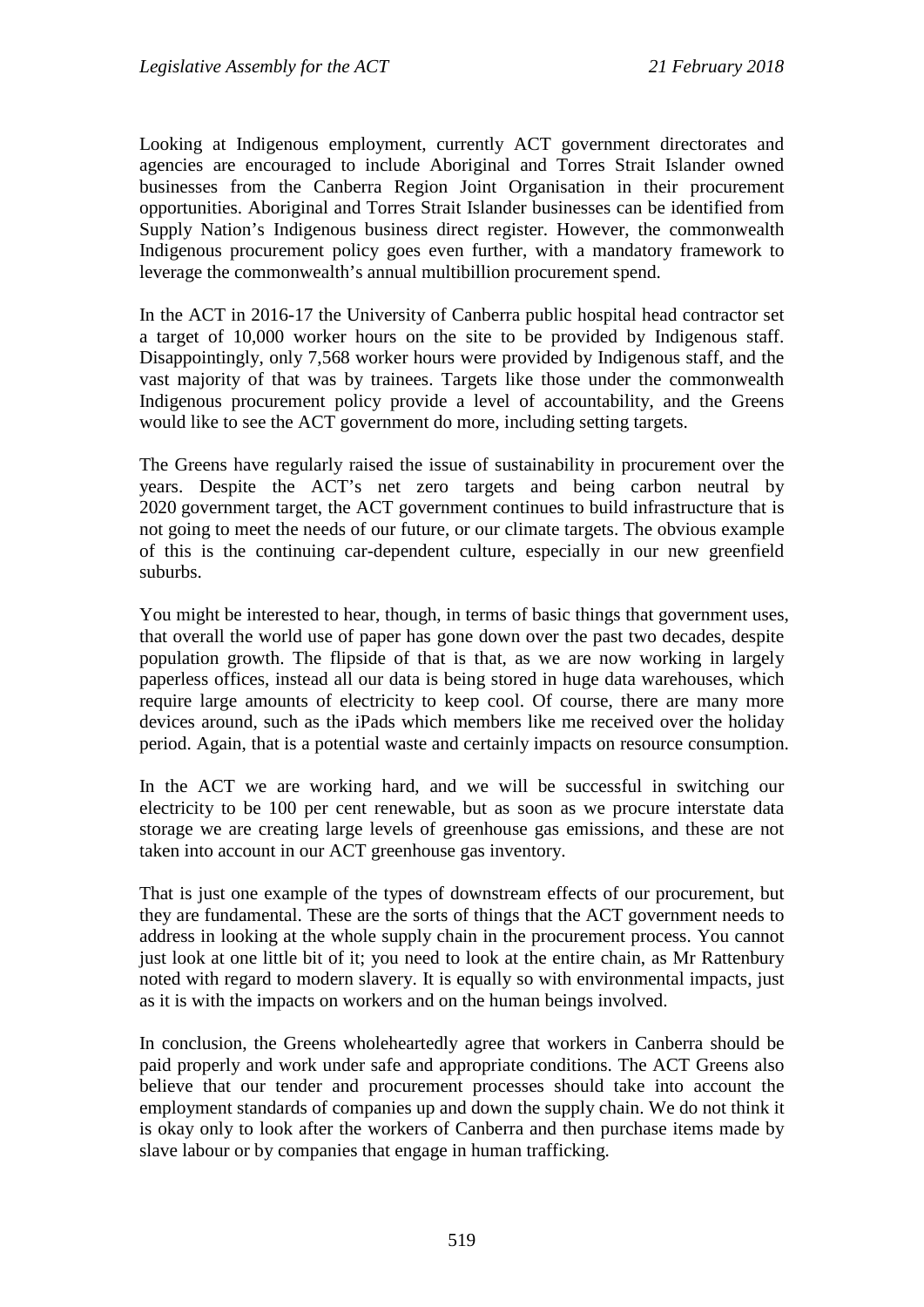I support Ms Cody's call for the ACT government to implement legislation and other measures to ensure that government procurement delivers high ethical results in relation to labour standards, as well as the other issues that I have talked about. This is a complicated issue and it is one that can be difficult to assess, but it is imperative that we examine the issue and see how we can best incorporate processes and create legislation in a way that will ensure that these issues are considered in our procurement, so that the ACT does the best good that it possibly can with the dollars that it is spending on goods and services.

**MR PETTERSSON** (Yerrabi) (4.07): I would like to start by thanking my colleague Ms Cody for bringing this motion to the Assembly. Ms Cody has had a longstanding commitment to fighting for workers' rights, and her ongoing work in this sphere is greatly appreciated by working people.

I would like to discuss some recent instances of workplace exploitation that we have witnessed in Canberra. As many know, the Fair Work Ombudsman is tasked with regulating workplaces and ensuring employers comply with their obligations. It is an organisation that has been hamstrung by a Liberal government that is indifferent to working people. But that is its role, and it still carries it out to the best of its ability.

On 31 January the Fair Work Ombudsman released the findings of one of their compliance campaigns aimed at businesses in the ACT. Shockingly, they found that only 31 per cent of businesses were fully compliant with their obligations—only 31 per cent. We hear a lot of lecturing from conservatives about the rule of law, but I have not heard a single word about this reckless law breaking.

It is worth noting what prompted this campaign by Fair Work. The Fair Work Ombudsman targets their activities, and the reason for targeting the ACT in this instance was that requests for assistance in some parts of Canberra were way above the national average. Unfortunately, they do not have the resources to help everyone or to be on every job site. They have to take a sample and hope that their efforts send a message to the rest of the industry.

As part of this investigation, the Fair Work inspectors recovered a total of just over \$27,000 on behalf of some 28 employees. While that is a positive outcome for those workers, it is fair to be concerned that this is just the tip of the iceberg. As I just said, the Fair Work Ombudsman has to take a sample, and this sample indicates that the size of the problem is likely to be much greater, and that many more workers are being underpaid and exploited right here in Canberra.

This is not a one-off. The Fair Work Ombudsman has regularly undertaken activities in Canberra, and what should be a concern to all of us is that there seems to be little improvement in this behaviour. Last year the Fair Work Ombudsman selected 80 businesses right here in the ACT that had previously been found non-compliant with workplace laws.

As a brief aside, there is a theory put forward by some that non-compliance is often caused by a lack of awareness of workplace obligations. The conclusion of this report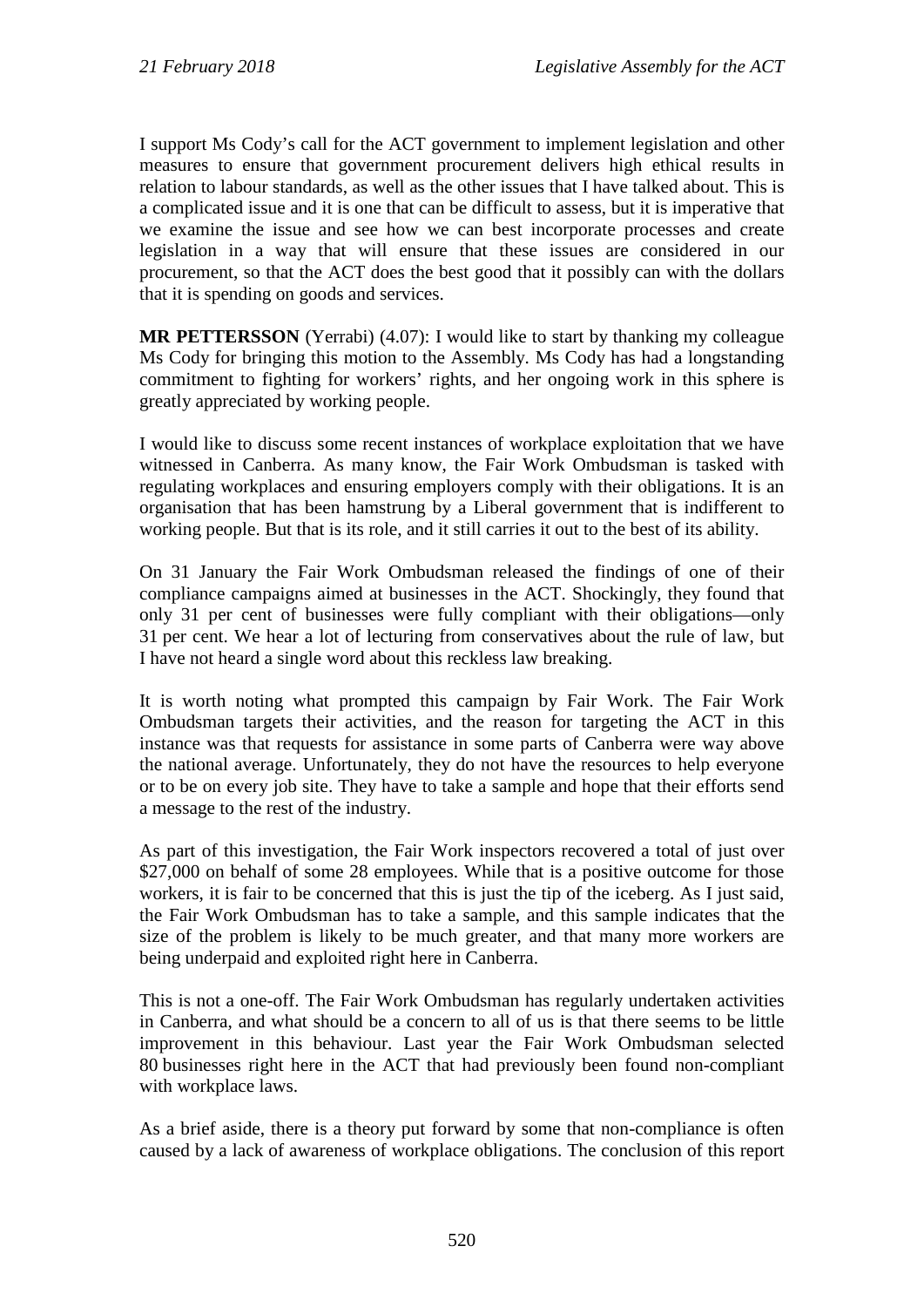found that a whopping 40 per cent of businesses that had previously been found to be non-compliant remained non-compliant—40 per cent. These are businesses that have been found to be in breach of their workplace obligations. The regulator has come in, given them a slap on the wrist, and, when they come back in a year or so, they are still non-compliant. I find it hard to believe that these particular businesses are not aware of their obligations. Unfortunately, and what is more likely, some businesses have built exploitation and underpayment into their business model.

I make the point again: we hear a lot from conservatives about the rule of law. But I have heard very little about this outbreak of lawlessness occurring right here in Canberra. The question for us in the Assembly is: what exactly are we going to do about it? Do we sit on our hands and do nothing while workers in our community are exploited and underpaid, or do we do something? I am proud to be a part of this government, because when we see something wrong, we actually do something about it. It is very easy to pass the buck here and say, "Well, this is a federal issue," or "This is someone else's problem." That is not the approach of this Labor government. We do things. In this case we are introducing a secure local jobs package that will ensure government contracts only go to those that meet high ethical and labour standards.

The ACT government procures roughly \$1.8 billion worth of goods, services and works each year. It is a large share of our budget. I believe that Canberrans should know that their money is going to businesses that comply with the law and uphold the highest ethical and labour standards. There will be a range of things that go into this package, and one of the core components will be a local jobs code. This code will be a piece of legislation that will clearly set out the roles, responsibilities and obligations of both government entities and businesses that the government contracts with.

One of the key complaints against the government's MOU with UnionsACT was that it lacked transparency. What can be more transparent than legislation? All entities that are covered by the package will be required to hold an industrial relations and employment certificate. This will require businesses that want to tender for government work to demonstrate that they have a history of compliance with their employment obligations. This information will then be interrogated by an independent auditor who will provide advice to the ACT government as to whether or not to issue an IRE certificate.

The package will also involve establishing a compliance unit that will oversee and monitor measures introduced by the package. As we see from the Fair Work Ombudsman's reports, we cannot just set these rules and let it play out. We need to ensure that these rules and obligations are being complied with. Some would have you believe that this legislation is anti-business, Mr Assistant Speaker. This could not be further from the truth. This legislation is pro business. This is unashamedly pro law-abiding business.

One of the incredible things I learnt at last year's annual reports hearings is that the overwhelming number of complaints with regard to specific businesses being awarded government tenders is actually from other businesses. They are sick of being undercut by competitors who are doing the wrong thing. When I speak to local business owners, I hear a similar sentiment. They are sick and tired of doing the right thing, then being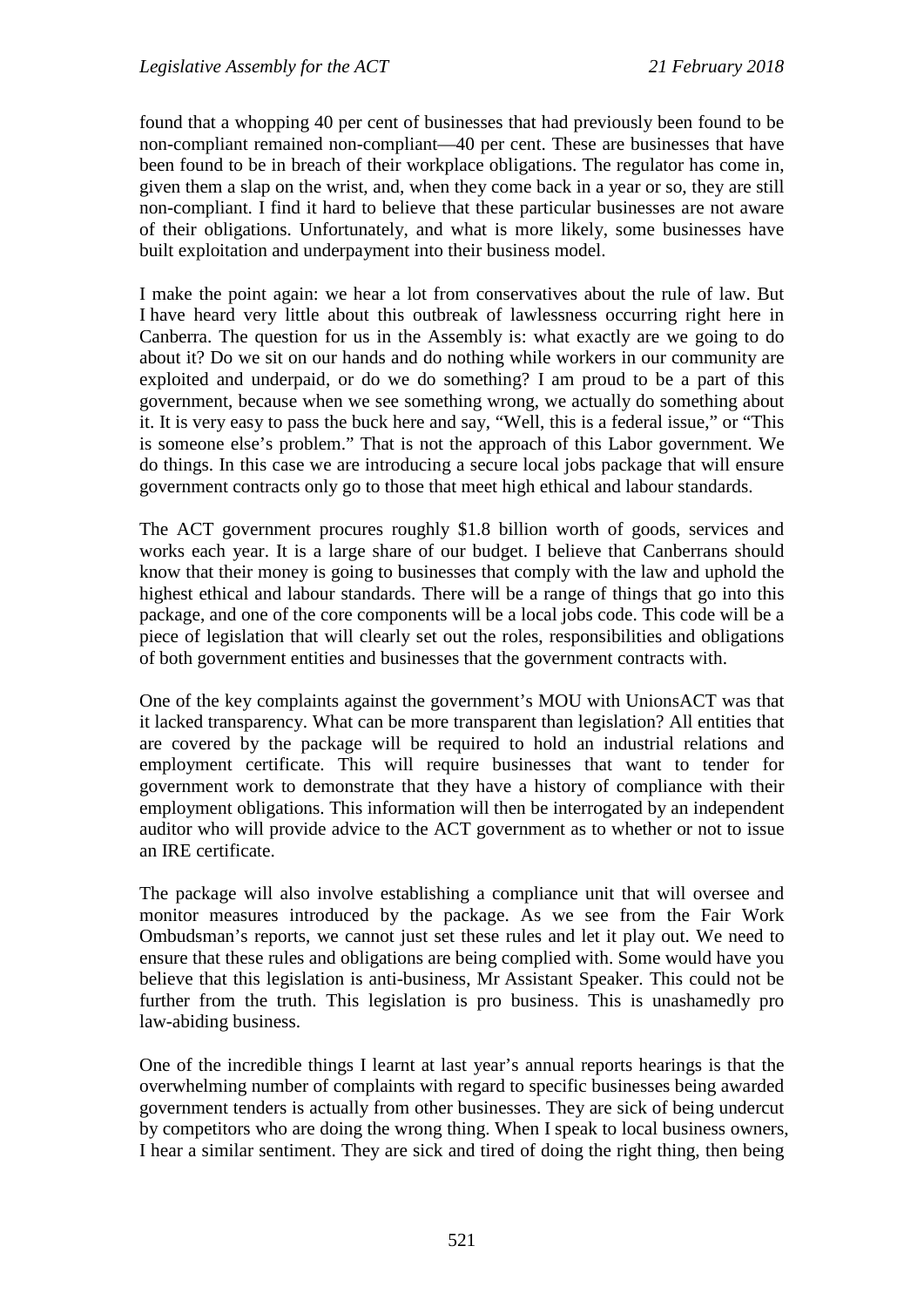undercut by competitors who are doing the wrong thing. Well, we are not going to let that happen.

The employers in Canberra that do the right thing by their staff—not just the straightforward dollars and cents stuff but the real, moral responsibility of caring for their staff by providing training, employment participation and wellbeing initiatives will get ahead under this legislation. What about the paperwork? This legislation will make it easier—you heard me—for businesses to bid for government work. We will streamline tender processes and we will create transparent processes to resolve issues that arise.

I find it strange that the Canberra Liberals are so opposed to legislation like this. Are they not talking to the same business owners that I do? Don't they have people in their ear complaining that they are getting undercut by companies that are ripping their workers off? Well, it appears not. It appears they have someone in their ear telling them that more scrutiny is a bad thing. They have someone in their ear that is benefiting from the current procurement processes.

On this side of the chamber we know that unions are an important part of the workplace. There is a fundamental power imbalance between an employee and employer that is only countered by the collective power of working people. We know that unions provide a voice to employees who do not feel safe to speak out under their own name. We know that unions are the best and only way to ensure the prosperity of working people in Canberra.

That is why this legislation, like the Fair Work Act and the Work Health and Safety Act, enshrines the rights and responsibilities of trade unions. We believe that the wellbeing of workers in Canberra is about more than dollars and cents; it is about a workplace that ensures that working Canberrans are aware of and free to utilise their workplace rights. We believe that workers should be empowered and protected by formal structures in their workplace.

In conclusion, I would like to reaffirm my support for this motion and for a secure jobs package that will ensure Canberra's workers who are working on government jobs are paid properly, treated fairly and return home from work safe each day.

**MS ORR** (Yerrabi) (4.16): I rise today to speak in support of this motion. I rise to highlight the difficulties experienced by workers struggling with insecure work on the minimum wage. But in first addressing the motion before the Assembly today there is a pressing question that we, not just the ACT but as a nation, must start to ask: at what point? At what point do we say no to wage theft and exploitation? Is it a small mum and dad business trying to make ends meet? Is it a bustling cafe not paying penalty rates? Is it a celebrity chef with their own personal brand? Or is it a multinational company employing hundreds of Australians? Regardless of who does it and for what reason, wage theft is just that—theft. A key problem with failing to enforce employers to pay employees what they are owed is that if you ignore it at one level, it only makes it harder to enforce the rules on other employers.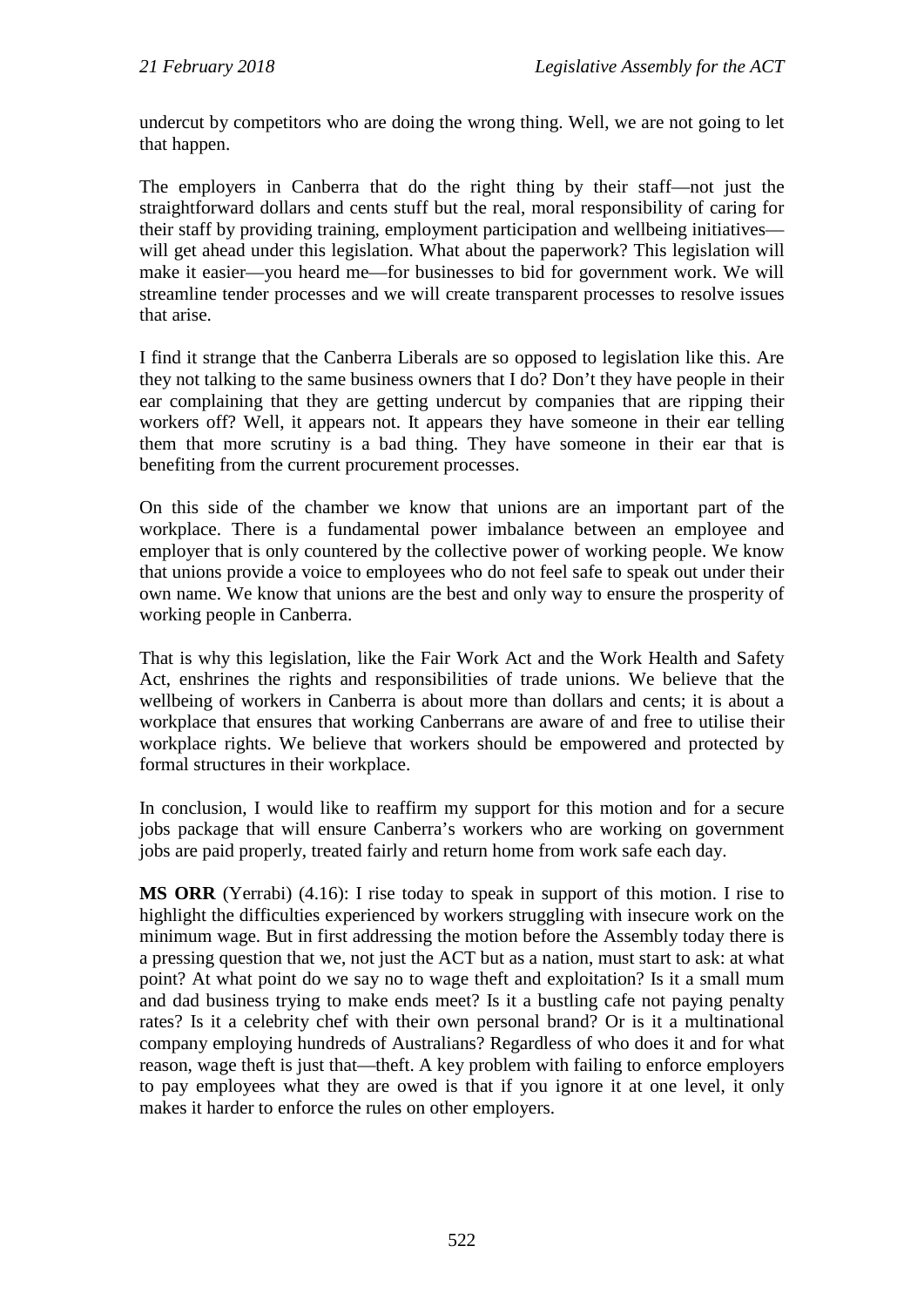Following the Fair Work Commission's diabolical decision to cut penalty rates, a number of talkback callers noted that many employers were not paying them anyway. Callers pointed to the fact many employers were paying their teenage children cash in hand, under the table payments to avoid paying penalties. The argument goes, "If I don't, the bloke next door will undercut me and it hurts my business." But at what point do we say no? At what point do we say to someone, "You no longer have the right to carry on your business in this way"? At what point does a worker's right to a fair wage outweigh an entrepreneur's right to carry on a concern?

In Australia the Harvester case set the standard that an employer must pay its workers a fair and reasonable wage which met the normal needs of the average employee. Justice Higgins ruled in 1907 that a worker must be paid at a minimum enough to support a household budgets with allowance for things such as lighting, clothes, furniture, rates, insurance, savings, loss of employment, union pay, books and newspapers, tram and train fares, and school expenses. It even suggested allowance be made for amusements and holidays, intoxicating liquors and tobacco. The ruling dominated the following 80 years of Australian labour law and made Australia one of the first countries in the world to pay a living wage.

While this case set in place the system of arbitration that would form one of the pillars of the post-settlement economic consensus in Australia up until the 1980s, it is more the principle laid down in this ruling that is important. This was the principle that in Australia if you could not or would not pay your workers enough to ensure a dignified existence you had no right to carry on business. Justice Higgins enshrined this belief in the judicial system with a series of rulings. Perhaps the most prominent of these came in 1909 when Higgins stated:

If it is a calamity that this historic mine should close down, it would be a still greater calamity that men should be underfed or degraded.

That may sound extreme to some, but to put it in context, the company involved in this dispute was BHP, and 109 years later it seems to be going reasonably well regardless of that decision.

While the Higgins decision set the tone for nearly 80 years, the last two or three decades has seen an about-turn in the way we approach wages. Where once the system of arbitration embodied our dedication to wage justice and equity, it seems now our pre-eminent concern is to lessen the burden wages place on business. "If we could just lower penalty rates, we could unchain the shackles we've placed upon business." "If only we free up the resources that are tied up ensuring workplaces comply with their obligations to employees." It is a similar argument that we hear from the federal colleagues of those opposite in regard to company tax: "If only we lowered company tax, rivers would flow with gold and raise the tide for everyone."

However, after three decades of these apparent rising tides, it seems we may not be achieving what was promised. Wage growth is at record lows. Income inequality is at 70-year highs. Underemployment has suddenly become a genuine problem for us to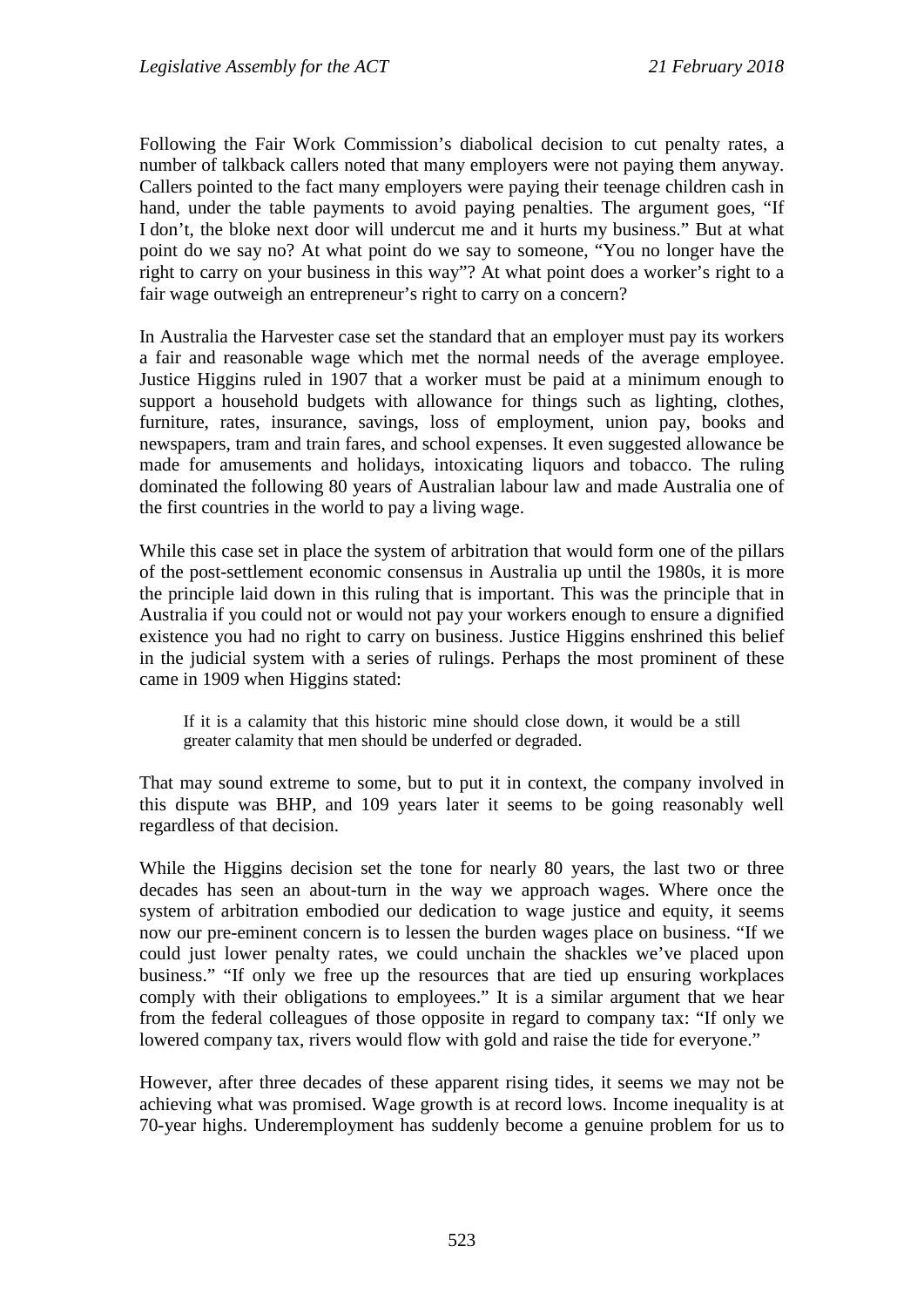deal with, and we are in the midst of the first generation whose standard of living has been lower than their parents since economic growth became the norm.

This is something the ACT needs to be conscious of. Research by the ACT Council of Social Services, with the Women's Centre for Health Matters, found the major growth industries in Canberra were more likely to be employing casualised workers. In turn, ACTCOSS reports that these people are most likely to seek emergency financial assistance.

These are the people we seek to support through this motion here today, and it is because we believe a government should seek to improve outcomes for workers to protect those who are most vulnerable. That is why everyone on this side of the chamber is lining up to speak in support of this motion today. We believe in reducing inequality. We believe in raising living standards and we believe in supporting secure jobs, which is precisely what this motion seeks to do.

**MR WALL** (Brindabella) (4.20): What a motion it is we have here today. Let me begin with my delight at the Chief Minister's answer from question time today, when he said that the MOU will once and for all be terminated. But the big question is: at what cost? It seems the secure local jobs package consultation paper that has been put out has some alarming suggestions. I look forward to seeing industry's comments, noting that very little of industry was consulted in the preparation of this paper before it was actually put out.

As we all know, the MOU gave unprecedented power by stealth to trade unions and the union movement in the ACT as a result of the document being signed by the current Chief Minister, and also I believe by Mr Stanhope, with UnionsACT. Seemingly there was no need for it under Ms Gallagher—her union connections were obviously very tight.

Ms Cody's motion has serious structural flaws and fails to address a number of large parts of the Canberra community that are also falling victim to unscrupulous practices that exist within the economy. Paragraph  $(1)(a)$  of Ms Cody's motion notes that every Canberra worker has the right to be paid properly. I suggest that is just not every employee but every subcontractor and every business that does work in any industry.

I have written on a number of occasions to the Chief Minister about a subcontractor that did a substantial amount of civil works on a government project, and the response I received was basically that the government's interest in those kinds of issues stops with the primary contractor and that business disputes—that was the term he used that exist between the head contractor and other contractors are a matter for them to resolve. So here you have an instance where, if a worker is not getting paid in the supply chain we have a massive issue, but when a business in a supply chain is not being paid—which, I remind everyone, employs people—it is really not such a significant issue.

Ms Cody's (1)(c) notes the value of government procurement of goods and services as \$1.8 billion in the ACT, and that is a substantial amount of spending in a financial year. But the question is: what level of local content are we seeing? More and more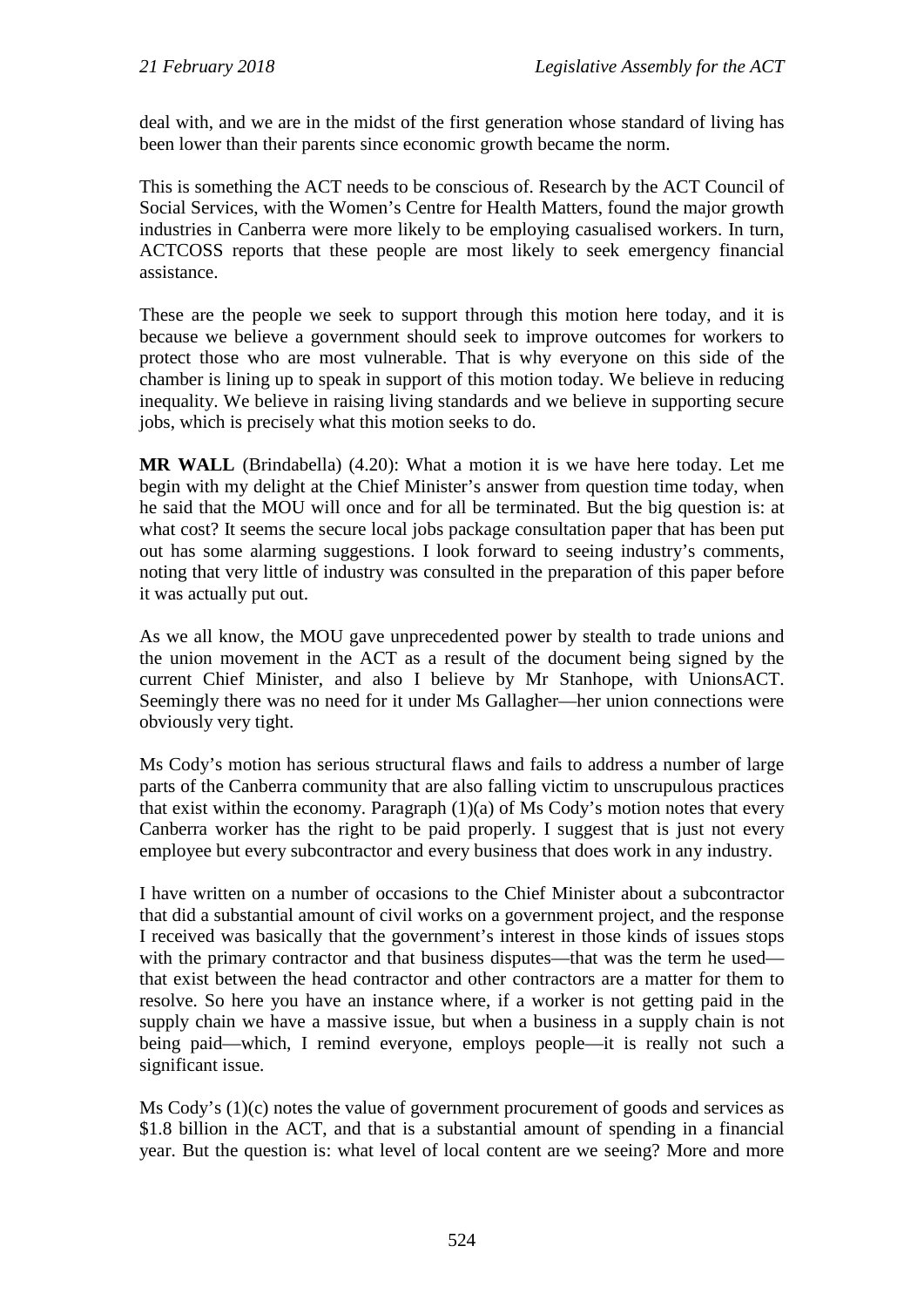often we see multinationals, foreign-owned companies, winning contracts with government at the expense of local operators. Let's not forget that the Melbourne City Council now mows the lawns on our arterial roads, not the locally owned business, as was previously the case. There is favour for large national or multinational companies, many of which, if not most of which, do not have a presence in the ACT.

Paragraph (1)(d) calls on us to note the success of the government's local procurement policies, including in relation to major projects such as light rail. We heard in question time today some of the significant, substantial and worrying safety breaches that are occurring on that project. At this point I will move the amendment to this motion circulated in my name. I move:

Insert new paragraph  $(1)(e)$ :

"(e) that WorkSafe ACT have issued six prohibition notices, four infringement notices and four improvement notices on the light rail project as a result of significant safety breaches;"

The purpose of the amendment is that if those in the government and on the crossbench are willing to bring forward and pass such a self-congratulatory motion it might as well bear some resemblance to the facts. The light rail project has quite an appalling track record for safety. Just this week the project was shut down for at least two days due to a prohibition notice issued by the commissioner for work safety; as the Minister for Regulatory Services said today, six prohibition notices, four infringement notices, four improvement notices, and that is just in recent time. As I said, if this motion is to pass, it might as well pass with some semblance of the truth in it.

Ms Cody's motion also highlights the consultation currently underway for the secure jobs package and states that this package is going to: streamline the existing procurement requirements; create clear requirements that businesses tendering for government work treat workers fairly and uphold their workplace rights and safety; and enhance compliance and enforcement measures through a new unit within government.

It is clear that, whilst the rhetoric is strong in what those on other side are proclaiming this code is likely to do, it is very weak on substance when you start reading the very small, eight-page consultation paper for what is such a massive change to procurement and industrial relations in the territory.

As to IRE certificates, they are already commonplace through the construction industry for construction procurement. The problem is not in the issuing of an IRE certificate—that is a compliance and a stat dec at a point in time. The issue lies in the compliance. I would welcome, to some extent, a larger focus on compliance of government contracts, but that can be done now. We do not need these significant changes to address the compliance issue.

The biggest ticket item in the consultation paper is the introduction of the labour relations training and workplace equity plan and the intent to make that a weighted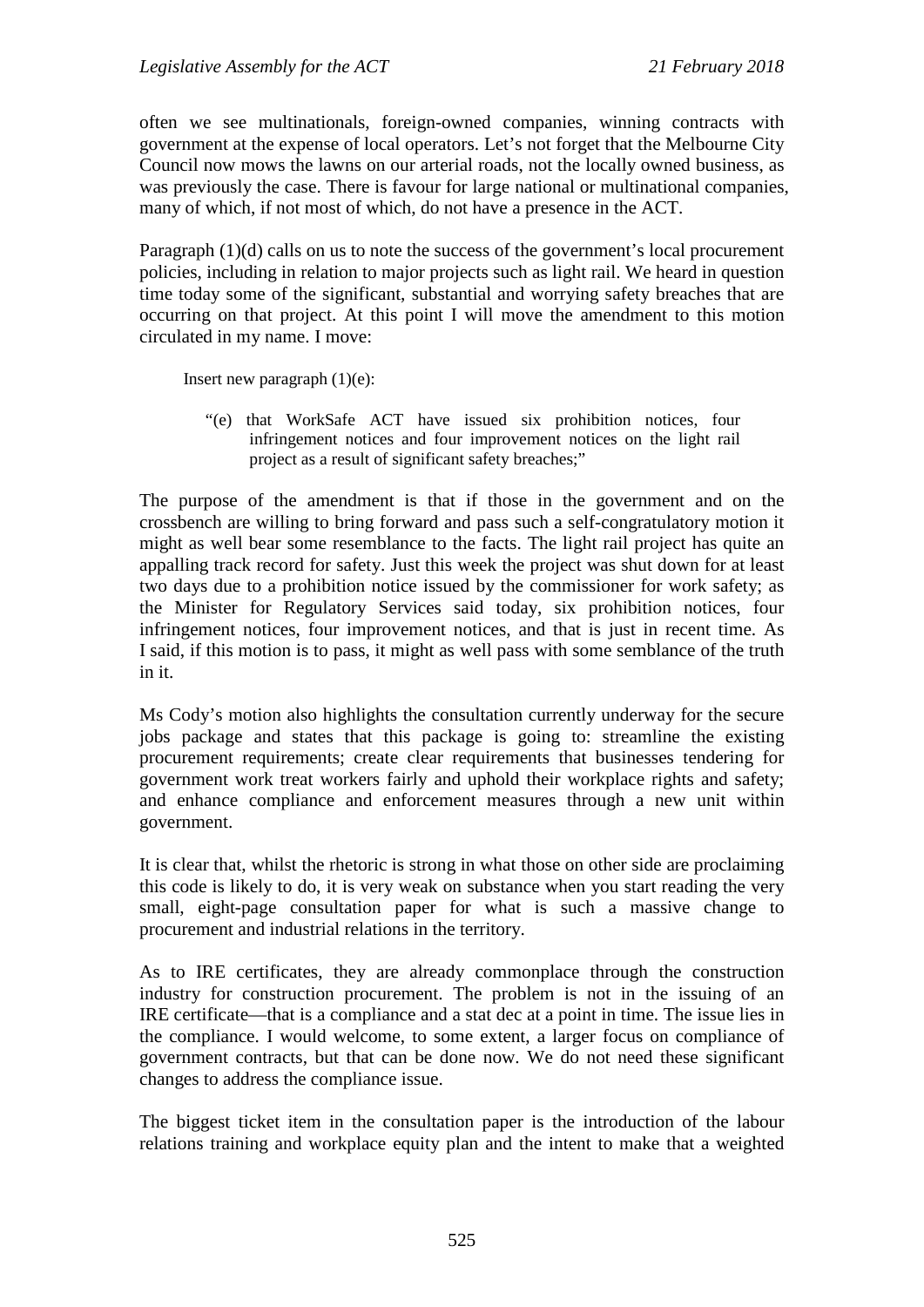criterion. My fear is that this will not streamline the procurement process but instead add significant burden and red tape to businesses seeking to compete for government tenders. It will be at the detriment and to the disadvantage of small local businesses who do not necessarily have the capacity, the workforce or, dare I say, the time and money to pour into additional criteria on government procurement. For that, the territory will be all the poorer because, again, local businesses will be missing out.

The additional hoops business will be required to jump through come at a cost. Those businesses that have the capacity to deal with that in the procurement phase will obviously pass that on in the product or the service they are tendering to provide to government. That will result in a higher price being paid by the territory for its procurement processes.

I recognise that there is an acceptance on the opposite side to finally tear up the MOU. But, as I said in my opening remarks, at what cost? My fear it is that as a weighted criterion the bar will be set so high that basically only a business that has done deals with unions and entered into union EBAs will satisfy that criterion in the procurement process to get those points. The question remains still: to what level will this will be a weighted criterion? My understanding is a typical construction tender has about 20 per cent weighting on prior experience, 35 per cent for safety record, 35 per cent for price and 10 per cent for local content weighting, noting that local content is given the lowest rating of the criteria. What percentage will be given for compliance with this? Ten per cent; 15 per cent? Which criteria will it be at the expense of? And will it be an all or nothing proposition, much as the local content is? Where will the bar be set?

We have been very lucky in this country to have a very rigorous industrial relations framework for so many years. There is a minimum wage, as those on the opposite side have spoken about. There are model awards in place to protect people against being taken advantage of. Where a business chooses to breach those benchmarks, absolutely they should feel the full strength of the law. No-one in this place is arguing against that being the case. I will be clear on that: where a business chooses to circumvent an award, minimum wage or commonwealth laws in this space, it deserves to feel the full brunt of the law.

But where the issues really start to come is when the ulterior motives become evident: what this local jobs plan is about. It is not about protecting a worker on a minimum wage; it is about ensuring union influence and union memberships. The relationship between the Labor Party, the Labor members in this place and the union movement is synonymous—they are one and the same.

We have significant issues around how the four industries highlighted in the local jobs package consultation paper have been identified. It says as a starting point that all contracts, regardless of their value, for the categories of labour identified as cleaning, security, building and construction and courier services, will need to comply from day one. Very little evidence has been provided by the government to this point to highlight why those four industries specifically require this new and unprecedented level of oversight and, dare I say, union involvement. Very little in the way of a business case has been made to substantiate those claims.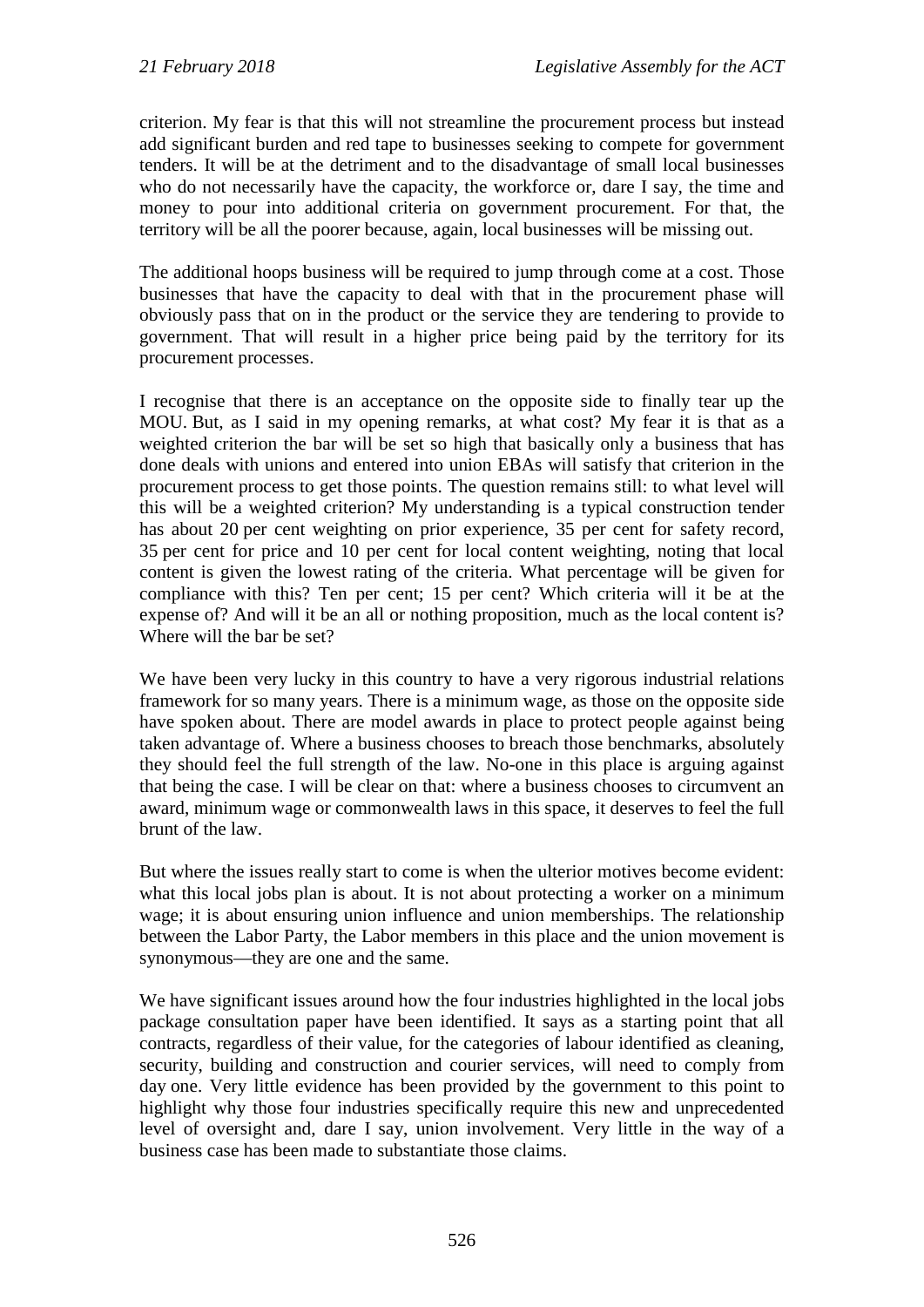The biggest concern we hold is that much of what is outlined in the secure jobs code package paper is in complete contradiction to existing commonwealth fair work laws, health and safety laws and also the National Construction Code. The question remains: is the ACT going to go it alone in the industrial relation space and give new and unprecedented powers to unions? That is made evidently clear in this paper; it is proposed that the local jobs code would also legislate an active participatory role for unions in the induction of workers.

I do not think it is a secret to anyone; unions want to be in the induction process because it means one thing and one thing only—when a person starts their job they can be coerced into joining the movement. It is plainly and simply about recruitment and about membership. There is a very cute little disclaimer that the induction process should be done in a manner that does not trigger conflict with fair work or right-of-entry provisions.

The minister and her department are well aware that they are flying very close to the breeze on this one. In many respects there is clear, intended contradiction with existing federal government laws. The question that remains to be answered is why there was a need for the ACT to go it alone in this space when there is such a rigorous framework at the commonwealth level.

I will touch very briefly on the comments by the Greens members about modern slavery. I believe Mrs Dunne will speak very briefly on that in a moment. Let us be clear that there is no acceptance of slavery in the modern era in our supply chain and in government procurement or in any aspect of our society. Mrs Dunne's work on highlighting the problem that is modern slavery, the impact that it has and the depth to which it extends has been steadfast over a number of years. Any attempts to confuse what is essentially a wish list of a trade unionist being put forward by a government minister as a cover for addressing as serious issue an issue as modern slavery is appalling. I look forward to watching keenly and closely how the minister addresses the issues of both this consultation paper and modern slavery going forward.

There are clear and fundamental differences between members on my side of the chamber and those opposite in the way we view the industrial relations landscape. They are for organised trade influence in their government at the expense of small local enterprises who are just trying to do their best to provide for their family, to support their city and to create jobs for other Canberrans, if not other Australians. Their efforts need to be commended and it should be their interests that we look at very keenly.

There is a long track record in this place of a lot of rhetorical support for local business, but then the rubber hits the road and the demands come from the trade union movement, UnionsACT, those in the CFMEU and others who are very influential over members on the opposite side. They seem to call the shots at the expense of good policy and good economic management for this territory.

**MR BARR** (Kurrajong—Chief Minister, Treasurer, Minister for Economic Development and Minister for Tourism and Major Events) (4.35): It is almost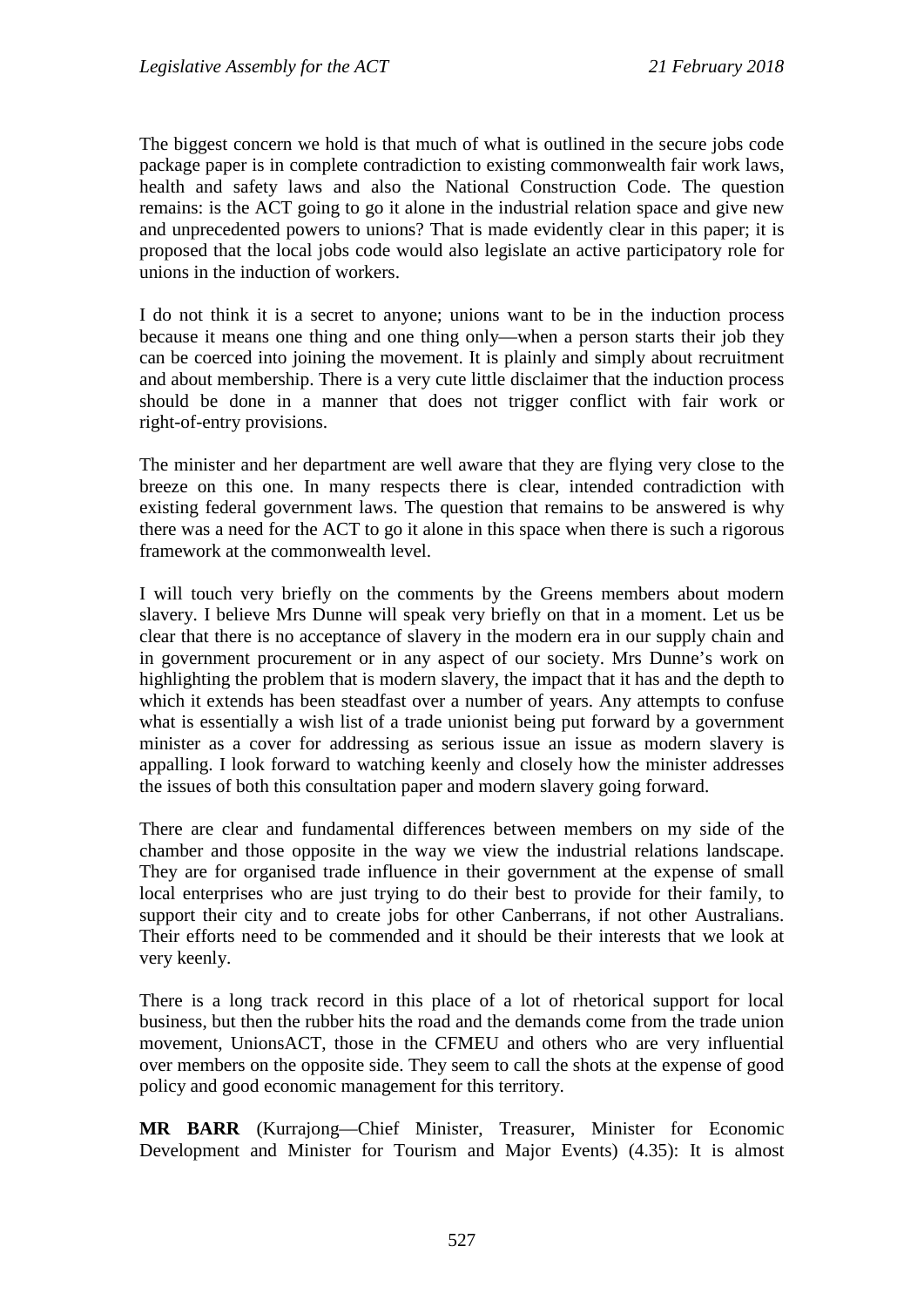instructive to hear the deep insecurities of those opposite about procurement policy and public policy in general. What we have just heard from the shadow minister really speaks volumes about the range of insecurities and clear political concerns that he has in relation to the trade union movement. Of course, he is free to hold those views and to espouse them in this place. I am sure that the people who voted for him would expect nothing less. To a certain extent it is good to see some on the conservative side of politics at least being prepared to enter into the industrial relations debate. It has been a bit of a void, at least at the federal level.

**Mr Wall**: That sounded like a compliment, as backhanded as it was, Andrew. Thank you.

**MR BARR**: To a certain extent, Mr Wall, it is. Although you have put various things on Facebook and taken them down later when they have been drawn to your attention, at least you are up-front about your agenda in this place as it relates to organised labour and unions. I think that stands in contrast to some of your colleagues who undoubtedly share your views but are not quite as keen to share them with the general public. So it is good; it is a very good thing that people know there are alternative views on industrial relations and procurement, that you hold those views and that you are prepared to speak up for them in this place.

It is not, however, obviously a view that is shared by the majority of members in the Assembly or, indeed, the majority of Canberrans or Australians. I think it is worthwhile in this debate to look at the opportunities that the territory government has as a significant procurer of goods and services to demonstrate leadership and to ensure through our procurement processes that both commonwealth and territory laws are upheld.

I welcome the acknowledgement from the shadow minister that it is his expectation that the commonwealth laws would be upheld. I think he should also extend his expectation to include territory laws. I am sure he inadvertently left that out rather than suggesting that it would be okay for territory laws to be breached by those who seek to enter into procurement arrangements with the territory.

What the government is recognising is that the purchasing power that we have can set standards, improve standards, and can lead to delivery of an even higher quality of goods and services for the people of the ACT. Through the range of issues that Ms Cody has highlighted in her presentation and that other speakers have referred to, that purchasing power can lead to a better outcome not only for those who are undertaking work on behalf of the people of Canberra but also for Canberrans more broadly.

However, I want to spend a moment responding to one element of Mr Wall's commentary as it related to the weighting of local business in the procurement process. I would remind him—again, I am sure he overlooked this—that there are elements of the Australian Constitution around restraint of trade between states and territories and, indeed, a multitude of preferential trade agreements that our federal government has signed with other countries that have very clear requirements in relation to government procurement.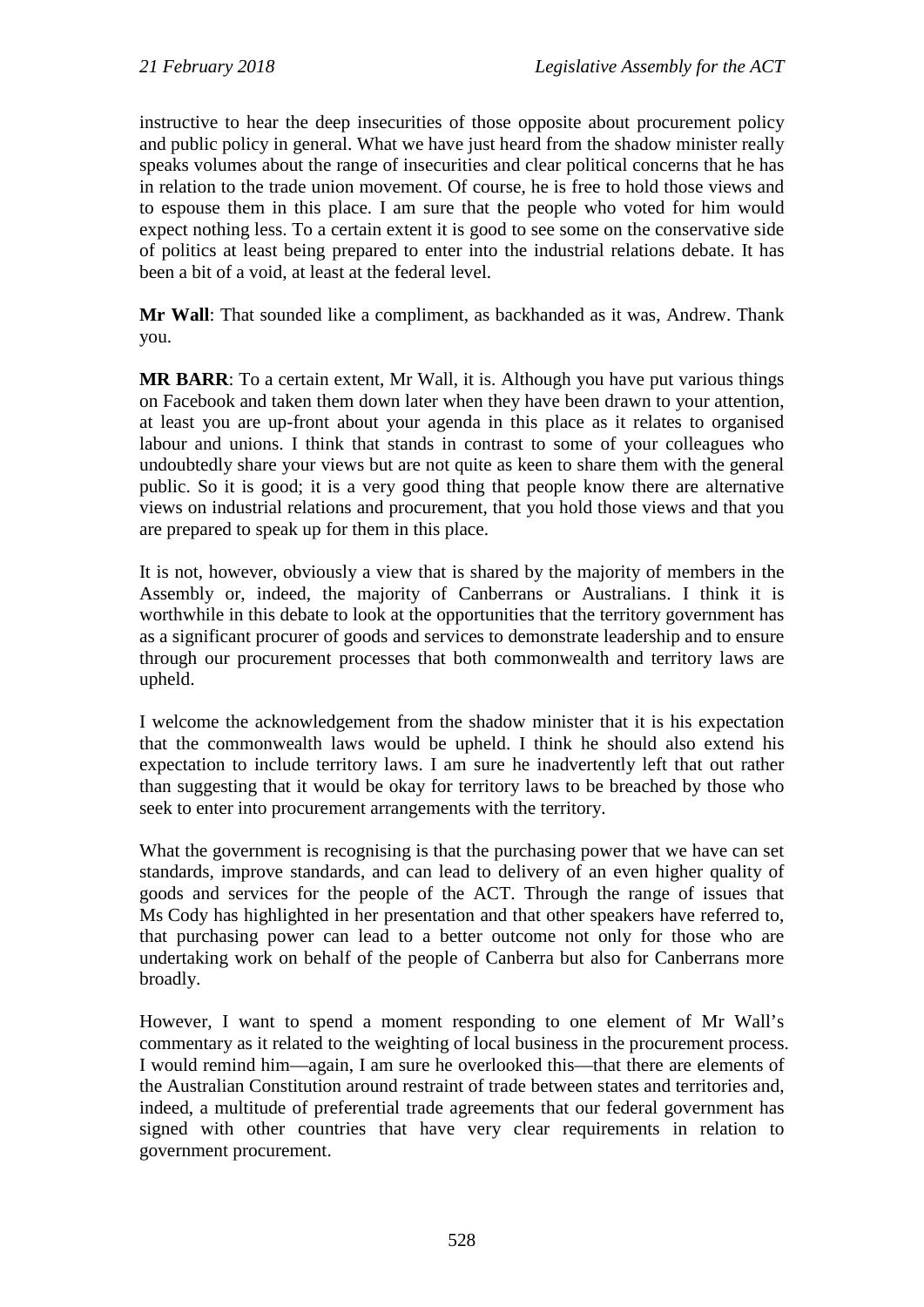I am sure the shadow minister was not suggesting that we breach the constitution of this country or that we breach many of the preferential trade agreements that have been signed by both sides of federal politics and pursued by both sides of federal politics. But we do need to be very cognisant in these debates as they relate to local weightings that we do have obligations to states and territories in the Commonwealth of Australia and to all the countries with which we have signed trade agreements they are never free-trade agreements, but they are preferential trade agreements—to adhere to their requirements.

This is because our exporters, those Canberra businesses that are seeking to access government procurement in other jurisdictions in this country and internationally, require us to be a good citizen as well in order for them to achieve any success in markets elsewhere in this country. I make the very simple observation that, although our procurement of \$1.8 billion is significant for the city of Canberra, it would pale when compared with the procurement of, say, the New South Wales government, the Victorian government, the Australian government, even the New Zealand government, let alone governments like the United States government or arrangements that are in place with China, Indonesia or the countries that we have trade agreements with.

Whilst we do have a weighting for SMEs in the Canberra region in our procurement process, we do so clearly within the rules and agreements that apply in respect of the Commonwealth of Australia and our trade agreements.

I say in conclusion that it is good we are having this debate today. We are very proud of the policy that we took to the 2016 election. Through the secure local jobs package we will be seeking to implement what we took to the election. I am pleased that through the debate we have had this afternoon we have teased out a few of the issues, some of the potential concerns that may see some degree of tripartisan support on elements of what we propose.

I am also acutely aware that it is unlikely we will get agreement across all parties in this place for every element of what we propose, but there is possibly some hope in some of the remarks from the shadow minister that we may proceed with agreement across all parties on certain elements. We look forward to the conclusion of the consultation process and debate in this place in due course on the legislation that will be brought forward. Having said all of that, I commend Ms Cody for bringing this motion forward today.

**MRS DUNNE** (Ginninderra) (4.42): I will be brief in reflecting on some of the things that unfortunately are not in Ms Cody's motion, except in a very oblique way; nor are they in the consultation paper that Mr Wall referred to. When I saw it, I was surprised at how slim it was and what was missing from it.

I need to put on the record that I as a Canberran and as someone who works with constituents on a fairly regular basis—as we all do—spend a lot of time with my constituents and sometimes the children of my constituents. I encourage them to be active participants in the workforce. When they have problems, I refer them to the workplace ombudsman.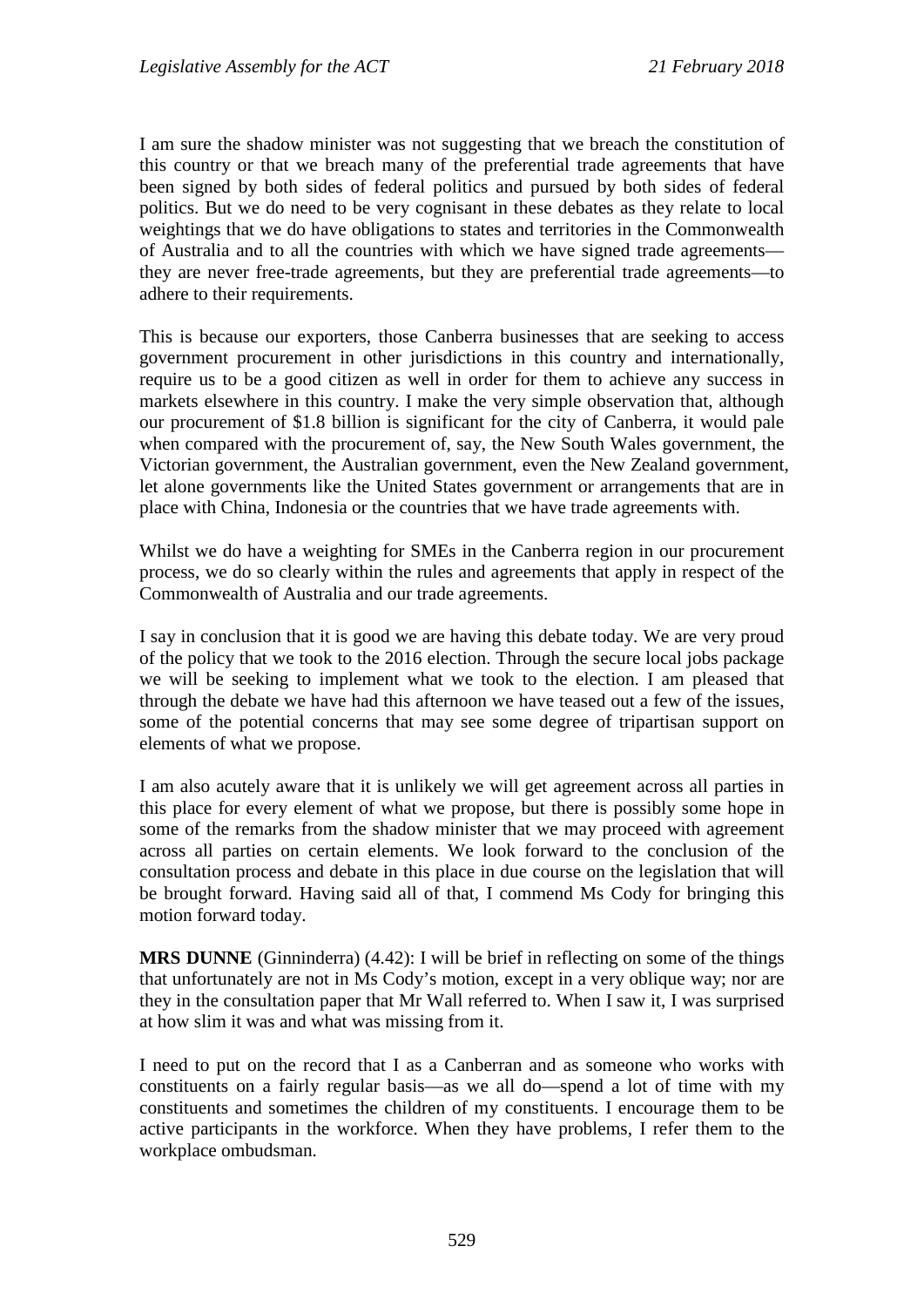I have a very good track record of referring constituents to the workplace ombudsman and then getting recompense through the workplace ombudsman's process. But reflecting on what the minister has said and what Mr Pettersson has said, there are people in business in the ACT who exploit their workers. There is no debate about that; there is no debate about that. It is a given and it is not a thing that anyone in this place would support. I actively encourage young people who are underpaid to go to the Fair Work Ombudsman. The ones that I have referred usually have had a good result.

I argue a little with the assertion put forward by Ms Cody. It is not expensive for them. It is at no cost to them except for their time and their effort. They tend to have to be good record keepers, but the Fair Work Ombudsman works very well in this space. It is because of their diligence that we see these return visits to the Fair Work Ombudsman, especially in the hospitality space in the ACT, which I think should be a matter of concern for us all.

I thank Mr Rattenbury and Ms Le Couteur for raising ethical procurement and supply chain issues to ensure that we have a slavery-free supply chain. I will give Ms Cody and the government the benefit of the doubt that when they talk about government procurement delivering high levels of ethical and labour standards, this is a catch-all for that very expression.

As members would know, in the previous Assembly, when I was the Speaker, we took steps to do what we could to ensure that supply chains in the Legislative Assembly were slavery free. This is extraordinarily difficult to do in a vacuum without widescale support. It became increasingly difficult for us to ensure that everything we procured in the context of the building works that were done here during the last term of the Assembly was slavery free.

When we look at our iPads, we see the heavy metals—the cadmium and the like—that are in them. We know that there are people who work in slave-like conditions to produce the rare metals that go into our electronic devices. The risk is that every time we purchase something, we are purchasing it from a supply chain that is compromised.

I have spoken about this on a number of occasions. I made representations to the recently concluded inquiry run in the commonwealth parliament in relation to the modern slavery legislation. I note the bipartisan support in the federal parliament for the implementation of modern slavery legislation to build on the work that has already been done quite effectively in the United Kingdom, but more can be done.

I spoke in the adjournment debate last week in relation to the work that has been done by the Sydney archdiocese to ensure that their supply chains are slavery free. There are lots of implications for, and hard work that needs to be done by, the archdiocese, but they have taken a leadership role in this. I think they are an example to other large employers. I will be speaking on this matter to the Catholic Archbishop of Canberra, because the archdiocese of Canberra, through its schools and hospitals indirectly, is again one of the largest employers in the ACT, and it has considerable buying power.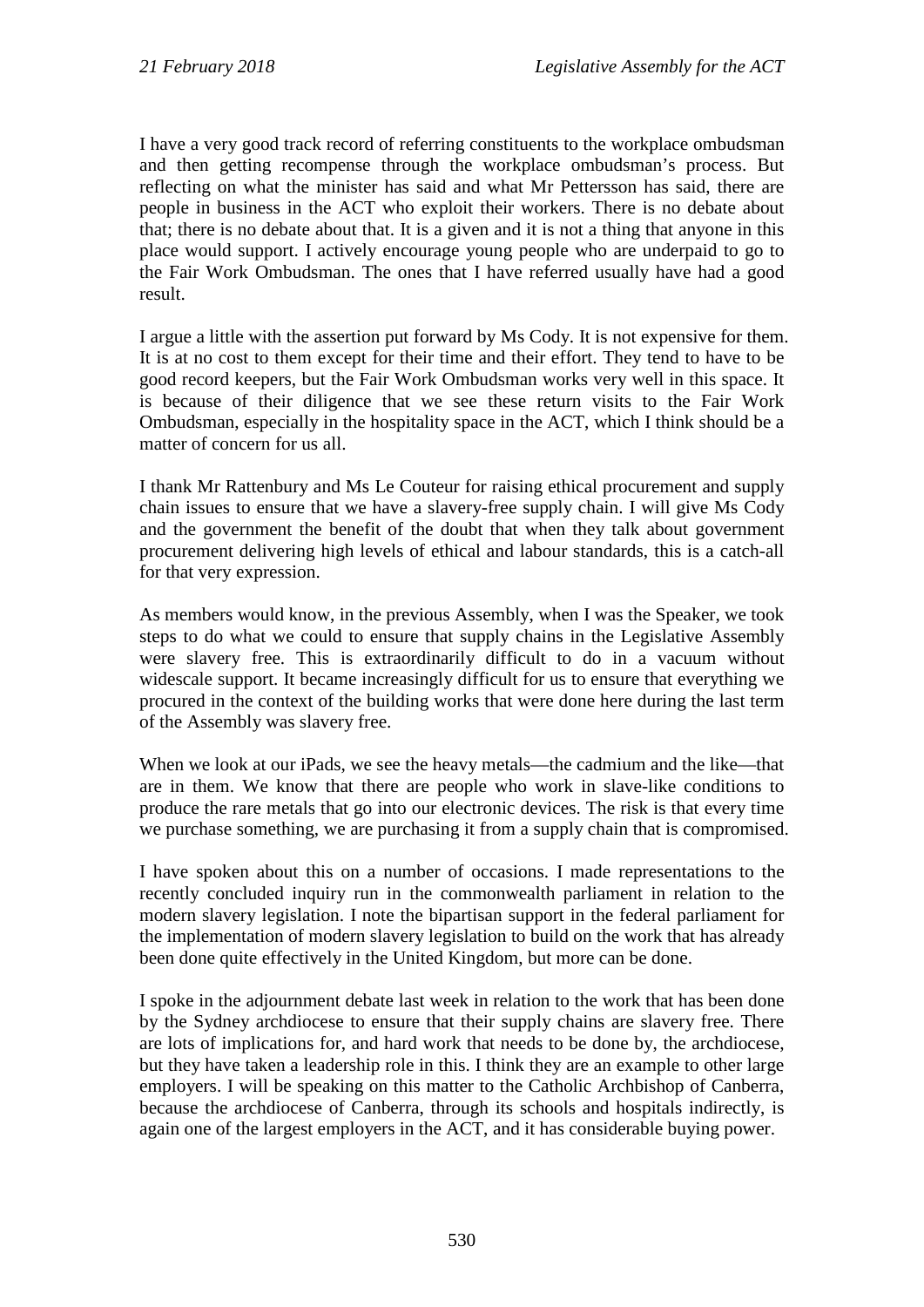The Chief Minister has downplayed the size of our buying power, but \$1.8 billion is a substantial amount of buying power. We need to be sure when we are doing this that we have done our utmost to ensure that the products we buy in the supply chain are not produced in any way by slavery.

I cannot encourage the government and the minister enough to get on board with this message. I will be circulating to members when I get to it this week a copy of the Archdiocese of Sydney's recommendations in relation to slavery-proofing their supply chains. I understand that the archdiocesan task force has spoken to the consultation group about this. I hope they will be able to learn from the work that has already been done by the Sydney task force and that as a result of this we actually get a good result in this place.

We need to get in front of the game. Both sides of the commonwealth parliament have made noises about this. We either get in front of the game and be part of the solution or we get dragged along and have something imposed upon us which is not necessarily what is desirable.

It is difficult in some ways and easy in others. The Chief Minister likes talking about being the first in some areas. Let us be the first jurisdiction in the country to do what we can to slavery-proof our supply chains. That would be a great thing. The Chief Minister and I have been corresponding on this for probably 2½ or three years. I know the Chief Minister speaks often about how this is important. He said this in letters to me. But I do not see much action and I do not see any action in the consultation paper that has come out from the minister. That consultation closes later this month.

I would like to see more in that space. I commend Ms Cody for her concern about high ethical standards. Those high ethical standards should have a bigger impact on where we buy and what we buy.

**MR RATTENBURY** (Kurrajong) (4.49): I will speak briefly to the amendment. I welcome Mrs Dunne's raising the issue around the archdiocese. I am glad she did because I actually forgot to mention this in my earlier remarks. I believe that the archdiocese briefed a number of members of the Assembly recently. I thought this was a very positive briefing. I simply echo Mrs Dunne's remarks. This is a very important initiative being taken by someone who you do not necessarily expect it from.

I do not say that in any pejorative way. It is just that sometimes there are people who are not obvious campaigners that step into a space. But when they do, they do it with a degree of influence and, in their case, with a degree of significant size as well, and it can have a very positive impact. I think this is something we really should be keeping in mind during this process.

I am pleased that it has been part of the discussion today because it is an issue that does impact on people that are just so vulnerable. They do not even have that opportunity to be represented by a union or make their way to the Fair Work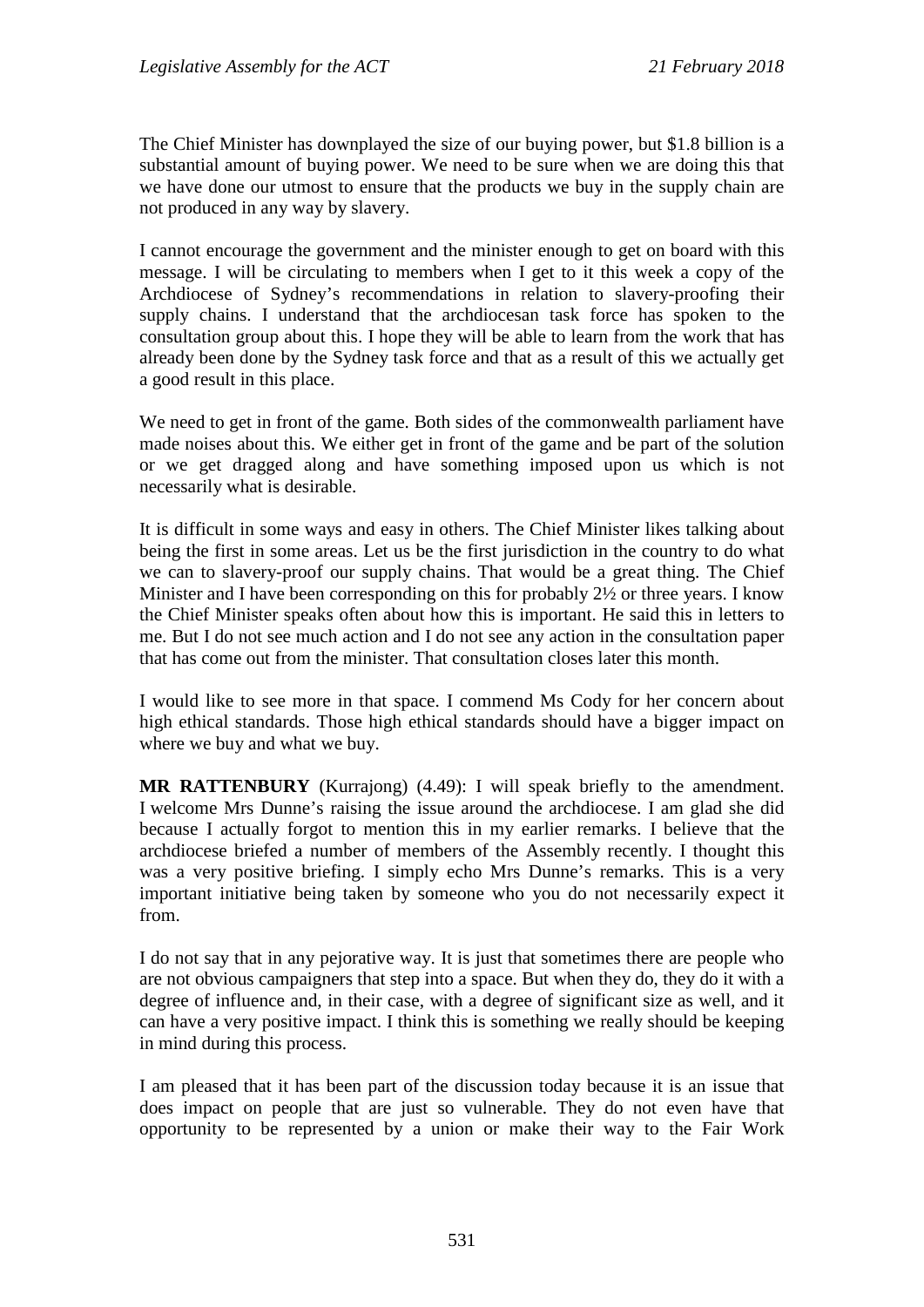Ombudsman. It is an entirely different discussion but one that I think we can well cover in this space.

**MS CODY** (Murrumbidgee) (4.50): Firstly, I reject Mr Wall's inference that my motion was untrue. Everything in my motion seems to be in order. But I would like to thank Mr Wall—or should I say "Comrade Wall"—for his enthusiasm to empower workers and their unions to improve safety for all.

**MADAM DEPUTY SPEAKER**: I think "Comrade Wall" would be unparliamentary, and you should not say it.

Amendment agreed to.

**MADAM DEPUTY SPEAKER**: The question now is that the motion, as amended, be agreed to.

**MS STEPHEN-SMITH** (Kurrajong—Minister for Community Services and Social Inclusion, Minister for Disability, Children and Youth, Minister for Aboriginal and Torres Strait Islander Affairs, Minister for Multicultural Affairs and Minister for Workplace Safety and Industrial Relations) (4.51): I seek leave to move the amendment circulated in my name.

Leave granted.

### **MS STEPHEN-SMITH**: I move:

Insert new paragraph  $(1)(f)$ :

"(f) that the 2017-18 Budget allocated funding for three additional WorkSafe ACT inspectors, recognising that light rail construction involves specialised and complex work activity that has not been undertaken in the ACT before;"

I thank Mr Wall for his amendment, which is a factual amendment. I hope that the opposition will be able to support our equally factual amendment to Ms Cody's motion. It notes the funding allocated in the 2017-18 budget for additional WorkSafe inspectors, recognising the complexity of the light rail project.

Amendment agreed to.

**MADAM DEPUTY SPEAKER**: The question now is that the motion, as amended, be agreed to.

**MS CODY** (Murrumbidgee) (4.52): Firstly, I would like to thank members for all the positive input received today for my motion. It is a motion that has been sitting there, building momentum, for some time. I would like to thank the government and Ms Stephen-Smith in particular for putting the local procurement code out for consultation. It is really rewarding. Workers' rights and workers' safety should be of paramount importance when procuring services in the ACT.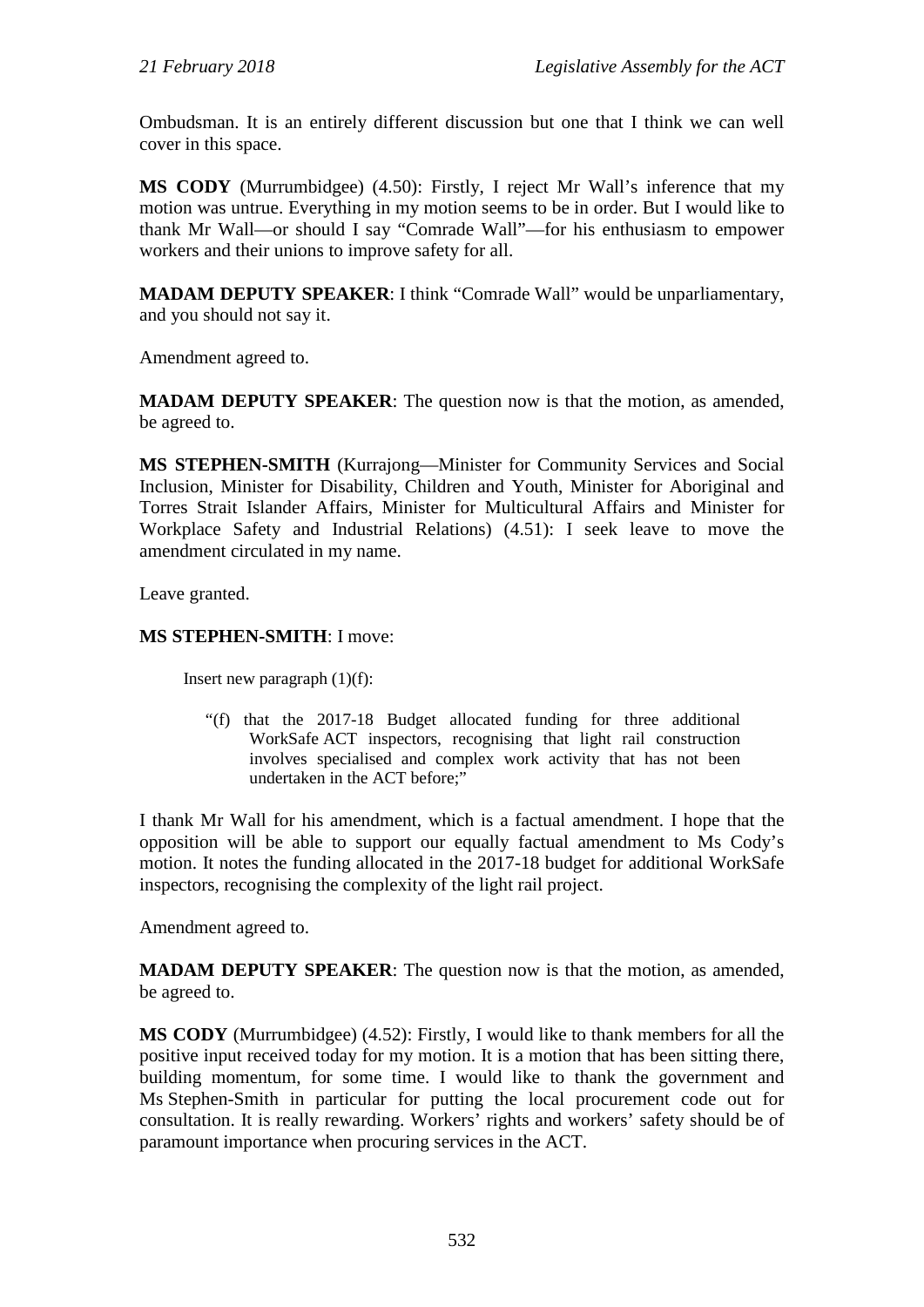I would like to note that there was not that much negative input, which was very lovely to see. But it would be surprising to say there was none, and I was not really surprised. As I have said before, a local jobs code is important for protecting the rights of local workers. As my colleague Mr Rattenbury raised earlier in this debate, the Labor government has been protecting local workers for some time.

The introduction of the portable long service leave scheme is just one initiative which has seen workers from more vulnerable industries protected. Ensuring that a local procurement code forms part of legislation means that workers will continue to be protected. It means there is a level playing field for local businesses to tender for government work.

But, as Ms Steven-Smith raised, the opposition in this town, in step with their friends across the lake, are so consumed by their war on unions that they have forgotten about Canberra workers. As many on this side of the chamber have spoken about today, the right of Canberrans to be paid properly, treated fairly and return home from work safely every day should not need to be argued for. But, with the likes of the federal Liberal government out to attack workers, we here in this place in government must stand up for Canberra workers.

I take a moment to thank Mrs Dunne for her words about ethical workplaces and workers. Procuring services that support ethical workplace relations is very important to us on this side of the chamber, and I see Ms Stephen-Smith nodding in agreement. I also take a moment to refer to what Mrs Dunne said about the Fair Work Ombudsman and the work the Fair Work Ombudsman does in many instances. But there are instances where the Fair Work Ombudsman does not help out local workers. There are some vulnerable workers in our Canberra community that continue to be discriminated against. They are the ones that this local jobs code will help to protect by ensuring that all employers vying for work from government will be protecting the workers that deliver those services.

It is with great pleasure and honour that I stand here as a union representative, as a union member and as a member of ACT Labor to stand up for workers' rights, and I will continue to bring about debates in this chamber that look after the rights of those workers every single day. I will not stop that. I will not be shamed into believing that being a member of a union is something that should be shameful.

I am a proud union member. I will continue to be a proud union member. I will continue to fight for the rights of workers, whether it be in this place or out in the community. It is something that I will continue to do. I thank the ACT government for helping me do that by introducing this procurement code. I commend my motion, as amended, to the Assembly.

Original question, as amended, resolved in the affirmative.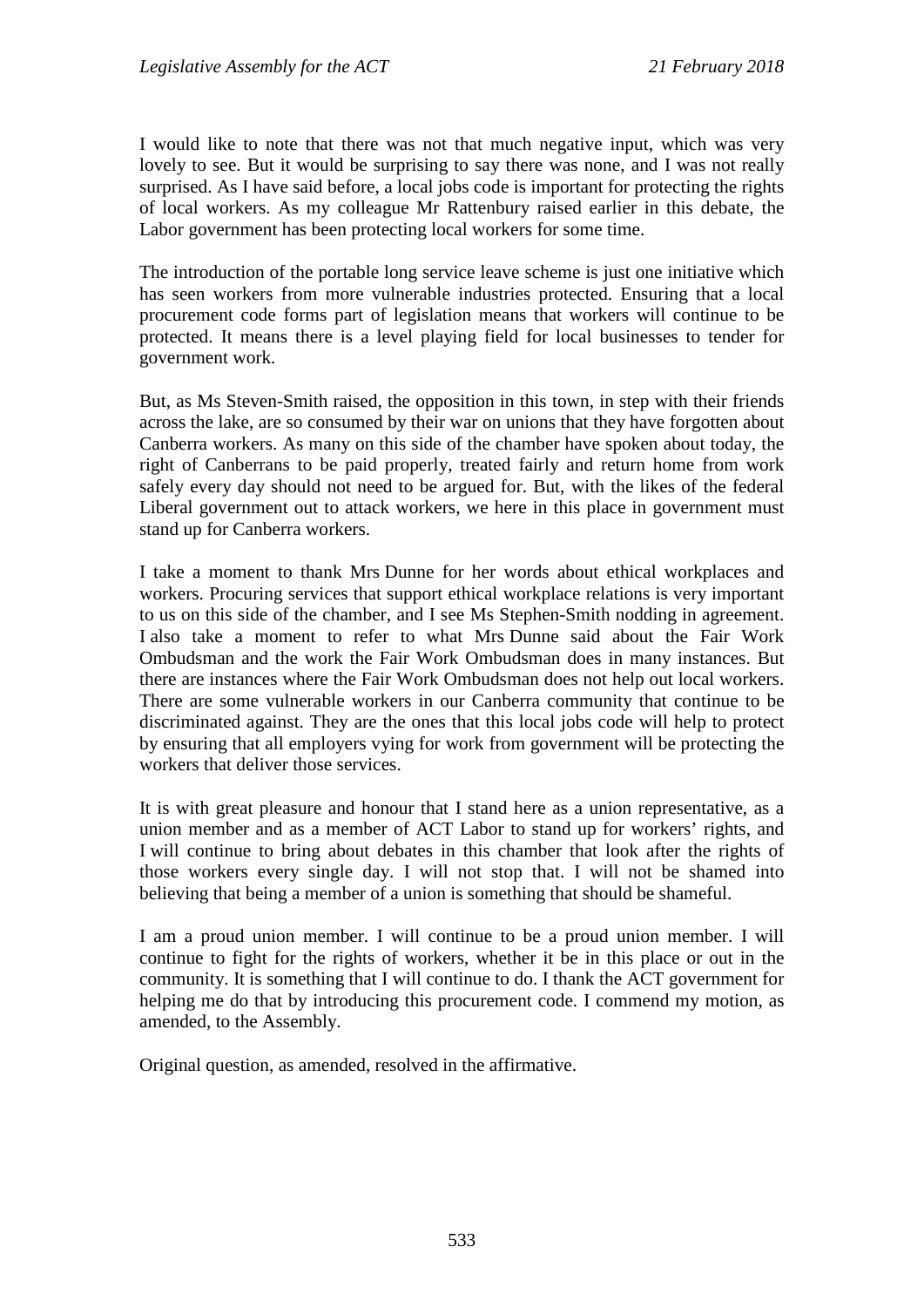# **Road safety—Belconnen**

**MRS KIKKERT** (Ginninderra) (4.56): I move:

That this Assembly:

- (1) notes that:
	- (a) the intersection of Tillyard and Ginninderra Drives was the site of 110 car crashes between 2003 and 2016 inclusive;
	- (b) 32 of these crashes, or 29 percent, involved personal injury;
	- (c) nine or more car crashes occurred at this intersection in 2017, with at least two injury crashes, and at least three more have occurred so far in 2018, with at least one injury crash;
	- (d) the ACT Black Spot Consultative Panel in 2010 identified this intersection as a site with a demonstrated serious crash rate and consequently sought Commonwealth Black Spot funding in an attempt to improve it; and
	- (e) Transport Canberra and City Services currently identifies this intersection as one of the ten most dangerous in the Territory, "where road conditions are considered to be a contributing factor";
- (2) further notes that:
	- (a) although Commonwealth Black Spot Program-funded improvements were made to the intersection of Tillyard and Ginninderra Drives in 2011, the five-year rate of all crashes actually increased 35 percent afterwards, 46 in 2012-16 versus 34 in 2006-10;
	- (b) at the same time, the five-year rate of injury crashes increased 243 percent, 17 in 2012-16 versus seven in 2006-10;
	- (c) despite being classed by the ACT Government as a major collector road, with an "indicative traffic volume [of] 3 000-6 000 vehicles per day", the actual average daily traffic volume for the southern most segment of Tillyard Drive as measured in August 2016 was 9362 vehicles per day, or 56 percent above classification;
	- (d) the recently completed Residential Street Improvement Program study for Tillyard Drive, despite excluding the intersection with Ginninderra Drive, states that "traffic concerns at this intersection and at the [nearby] Tillyard Drive/Lhotsky Street intersection have been highlighted as significant" and urged that they be considered in future capital works programs;
	- (e) Roads ACT has indicated that both community sentiment and technical analysis have identified the intersection of Tillyard and Ginninderra Drives and the nearby intersection of Tillyard Drive and Lhotsky Street as requiring significant safety improvements;
	- (f) one year ago, a petition was tabled in this Assembly, signed by 1329 Canberra residents, calling upon the ACT Government to install traffic lights at the intersection of Tillyard and Ginninderra Drives; and
	- (g) in response to this petition, a detailed study of the intersection of Tillyard and Ginninderra Drives has been completed, and this study recommends the installation of traffic lights; and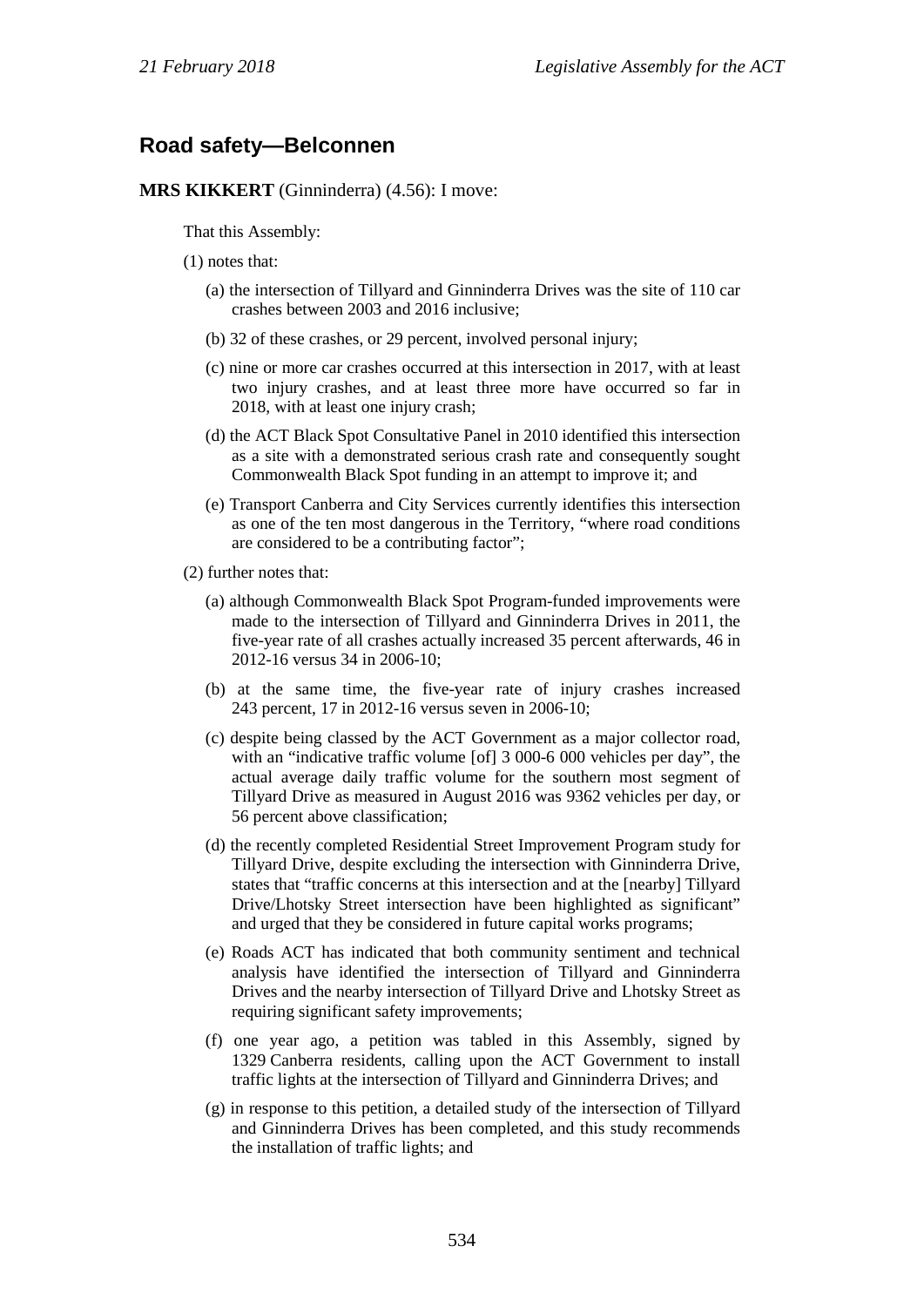- (3) calls on the Government to:
	- (a) table by the close of business today the completed study of the intersection of Tillyard and Ginninderra Drives;
	- (b) assure the residents of West Belconnen and the rest of the ACT that the traffic safety measures recommended in this feasibility study will be completely funded in the 2018–19 Budget; and
	- (c) provide a specific date by which these traffic safety measures will be implemented.

I rise today to speak to the motion that I have put forward with regard to the intersection of Tillyard and Ginninderra drives. When I was campaigning in 2016, the danger posed by this intersection was without question the single most pressing issue raised with me by the residents of the west Belconnen suburbs of Charnwood, Fraser, Flynn and Dunlop. People who spoke to me shared how many times they had either witnessed accidents at this intersection or seen the aftermath shortly afterwards. Many told me about their own personal near misses. Some of them had been involved in crashes themselves. A large number of people explained to me that they took long trips around the area just to avoid this intersection and its known dangers.

I understood that these people were not exaggerating. After having lived in Charnwood for eight years, their stories were all too familiar to me personally and to my family. Data clearly back up these anecdotes. Between 1 January 2003 and 31 December 2016 the intersection of Tillyard and Ginninderra drives was the site of 110 car crashes, 32 of which involved personal injury. I do not have the final total for 2017, but at least nine more traffic accidents occurred at this intersection last year alone and at least two of those resulted in personal injury.

In the first seven weeks of 2018 at least three more car crashes have taken place at this hazardous intersection. One of these, which was reported on in the *Canberra Times*, saw three females treated at the scene by paramedics and taken to the hospital. The availability of these statistics means that the ACT government has been aware of the dangerousness of this intersection for quite some time. In fact, the Transport Canberra and City Services road safety improvement program website currently ranks the intersection of Tillyard and Ginninderra drives as one of the 10 most dangerous intersections in the territory, based on the severity and frequency of crashes which occur on the road network where road conditions are considered to be a contributing factor.

I remind the Assembly and the minister that in 2010 the ACT black spot consultative panel identified this intersection as a site with a demonstrated serious crash rate and consequently sought commonwealth black spot funding in an attempt to improve it. Those intersection upgrades were made the following year, in 2011, but they have proven to be woefully insufficient. The rate of traffic accidents at this notorious intersection in the five years after the upgrades were made actually increased 35 per cent, compared to the five years before the upgrades. Of even greater concern is that the five-year rate of injury crashes jumped 243 per cent after the black spot program improvements were implemented, from seven to 17. I wish to point out that the minister's proposed amendments remove any reference to these shameful statistics.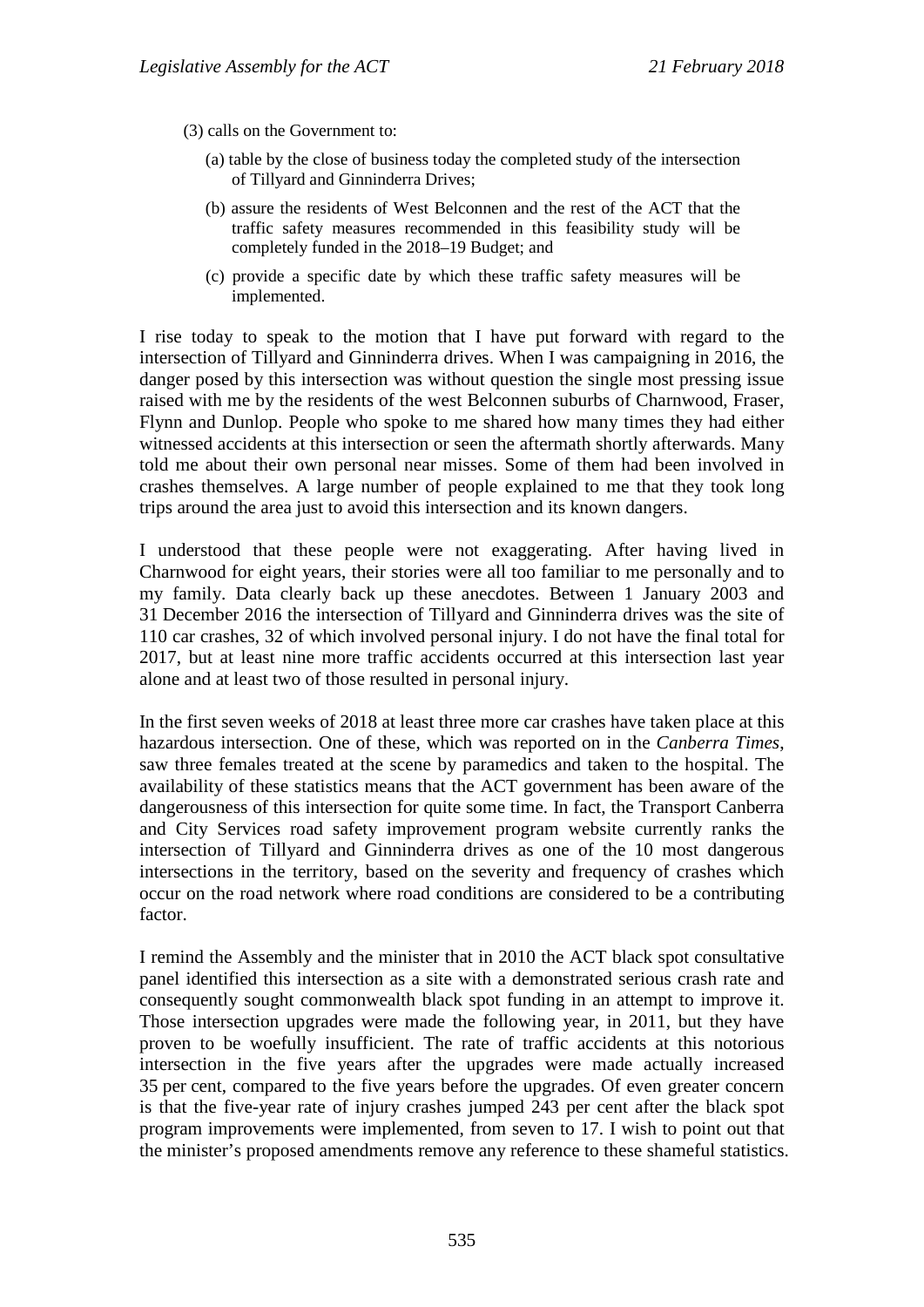I am, of course, not implying that the government's attempts to improve the intersection of Tillyard and Ginninderra drives were so poorly done that they actually worsened the situation; rather, these attempted improvements were completely inadequate. A good part of the reason for that is probably the increased usage that the roads that form this intersection are receiving.

According to the recently completed residential street improvement program traffic study performed by AECOM, the ACT government classes Tillyard Drive as a "major collector road", with an indicative traffic volume of 3,000 to 6,000 vehicles per day. When the segment of Tillyard Drive nearest to its intersection with Ginninderra Drive was analysed in August 2016, however, the actual daily traffic volume was 9,362 vehicles per day, a staggering 56 per cent above classification.

Again, this is a troubling reality that the minister's proposed amendments seek to scrub off the official record. Clearly, this intersection as currently designed cannot cope with the amount of traffic that it is receiving. If nothing is done about it, we can no doubt expect the rate of car crashes and personal injury crashes to only increase.

My greatest fear, as you can well imagine, Madam Deputy Speaker, is that we will have a fatality at this intersection at some point. I can assure you that many residents of west Belconnen have expressed this same fear to me. Far too many of them have wondered aloud if this is what it will take to force this government to finally take the necessary steps to make this intersection safer for road users. I certainly hope not. But, considering the data that I have briefly outlined, it is a miracle that there has not been a fatality already. As it is, we need to remember those who have suffered injuries. Some of these injuries require ongoing medical care. Others have caused significant financial loss. In other cases, victims have been left with lingering mental health impacts.

When public opinion, data and expert opinion all converge, it is a most serious matter. That is the case when it comes to the intersection of Tillyard and Ginninderra drives. Public opinion is clear. One year ago I tabled a petition in this chamber, signed by 1,329 Canberra residents, calling on the ACT government to install traffic lights at this intersection. More people approached me wishing to sign after the petition had already been tabled. The aforementioned AECOM traffic study noted similar public sentiment on this issue. Of course, the minister has once again sought to hide this point by eliminating it from the proposed amendments.

Although the government wishes to remove half of them from the motion as written, the data are likewise clear. The intersection of Tillyard and Ginninderra drives has a high rate of accidents, and Roads ACT has determined that road conditions are a contributing factor. The rate of crashes, and especially of injury crashes, has been trending upward significantly. The traffic volume is far too high for the intersection as it now exists.

Finally we have the expert opinion. Last week we learned in this chamber that the feasibility study of this intersection, commissioned in response to last year's petition, has now been completed, and that it recommends the installation of traffic lights. As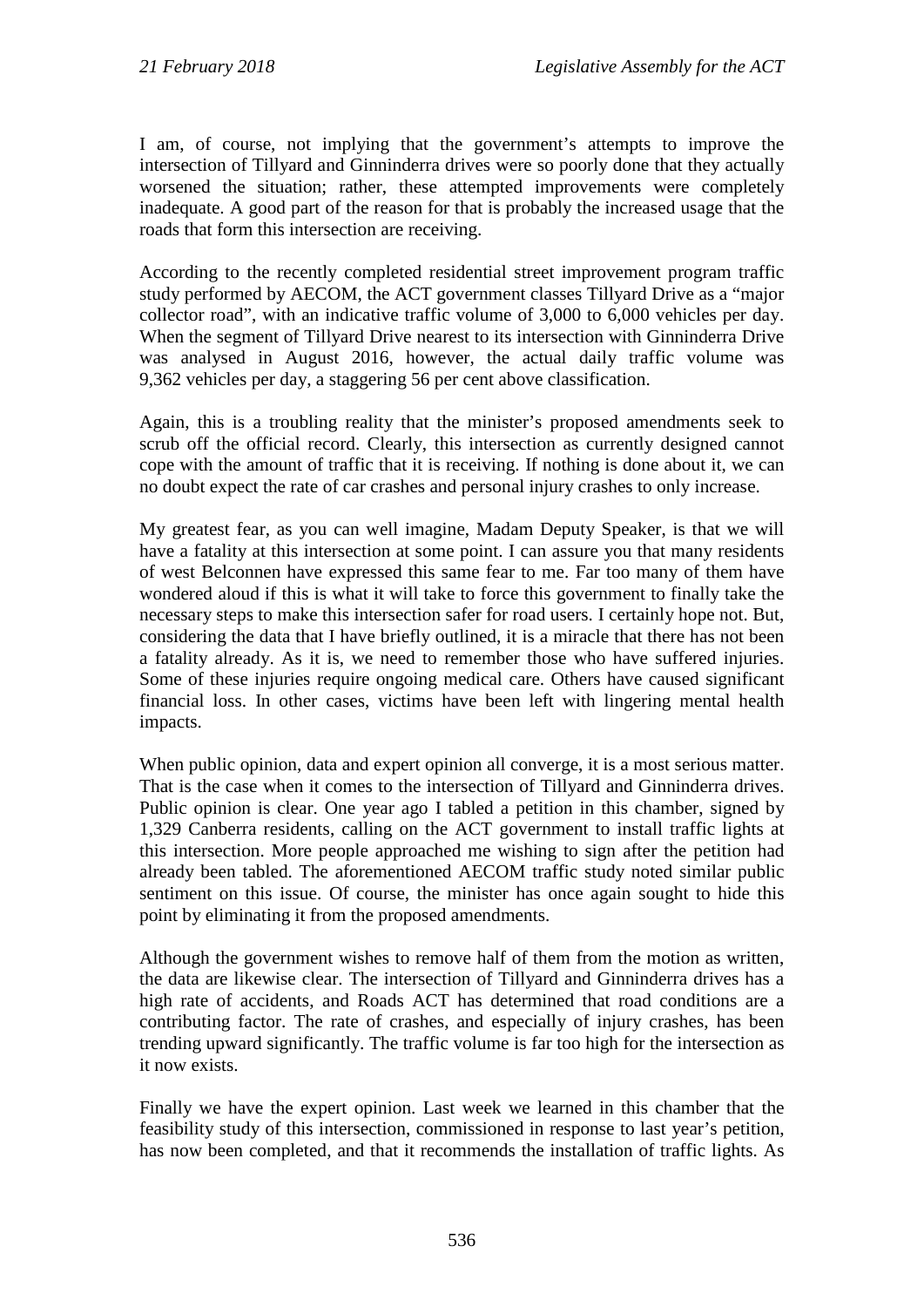part of this motion, I call upon the ACT government to table this completed study by the close of business today. It was produced as an official response to more than 1,300 concerned Canberra residents. These residents deserve no less from their government than to know the full details of what has been learned and recommended in this study. I can think of no justifiable reason why the people of this territory should be kept in the dark on this issue.

I am not sure the situation could be any clearer. The people have petitioned this government for traffic lights. A dispassionate consideration of the statistics demands the installation of traffic lights. And now an expert study, we have been told, is recommending the installation of traffic lights. The only potential obstacle, and unfortunately it is a common one with this government, is access to adequate funding.

A *Canberra Times* article from September 2014 entitled "Belconnen roads among most dangerous in Canberra" specifically addressed the hazards of the intersection of Tillyard and Ginninderra drives but then also noted Roads ACT's excuse that "funding limited the treatments they could use to fix the problems". Minister Fitzharris raised the same point with me during last year's annual reports hearings, noting that the installation of traffic lights is expensive. To this I have two things to say.

First, intentionally allowing car crashes to continue occurring at an intersection that is known to be hazardous is also expensive. Figures from Roads ACT from 2015 indicate that the cost of a property damage only crash in the ACT is \$9,537. The cost of an injury crash is \$363,250. Using these figures as a baseline, this means the total cost of all traffic accidents that occurred at the intersection of Tillyard and Ginninderra drives in the five years since the black spot program improvements has been \$6,451,823. This figure does not include the 2017 crash data or any of the three crashes that are known to have happened there so far this year. Clearly the cost of doing nothing far outweighs the cost of fixing things.

Second, the residents of west Belconnen have a pretty basic expectation of their government: they expect government revenue to be used to provide essential services, including keeping them safe. Under this government and previous Labor-Greens governments, my constituents who are fortunate enough to own their own homes have watched their rates skyrocket. Those who rent have seen their weekly rental payments soar so that their landlords can pay their rates. Those who rely on public transport are paying more for bus fares. Those who drive are paying more both for rego and for parking—and on it goes. My constituents understand the social contract between them and this government. And on this issue they expect action to be taken, not at some unknown point in the future but now, this year. And they want an assurance from the government that this is what will happen.

For this reason I call upon the ACT government to assure the residents of west Belconnen and the rest of the ACT that the traffic safety measures recommended in the recently completed feasibility study will be completely funded in the 2018-19 budget and to provide a specific date by which these traffic lights will be installed. Both responsible government and the good people of my electorate demand nothing less.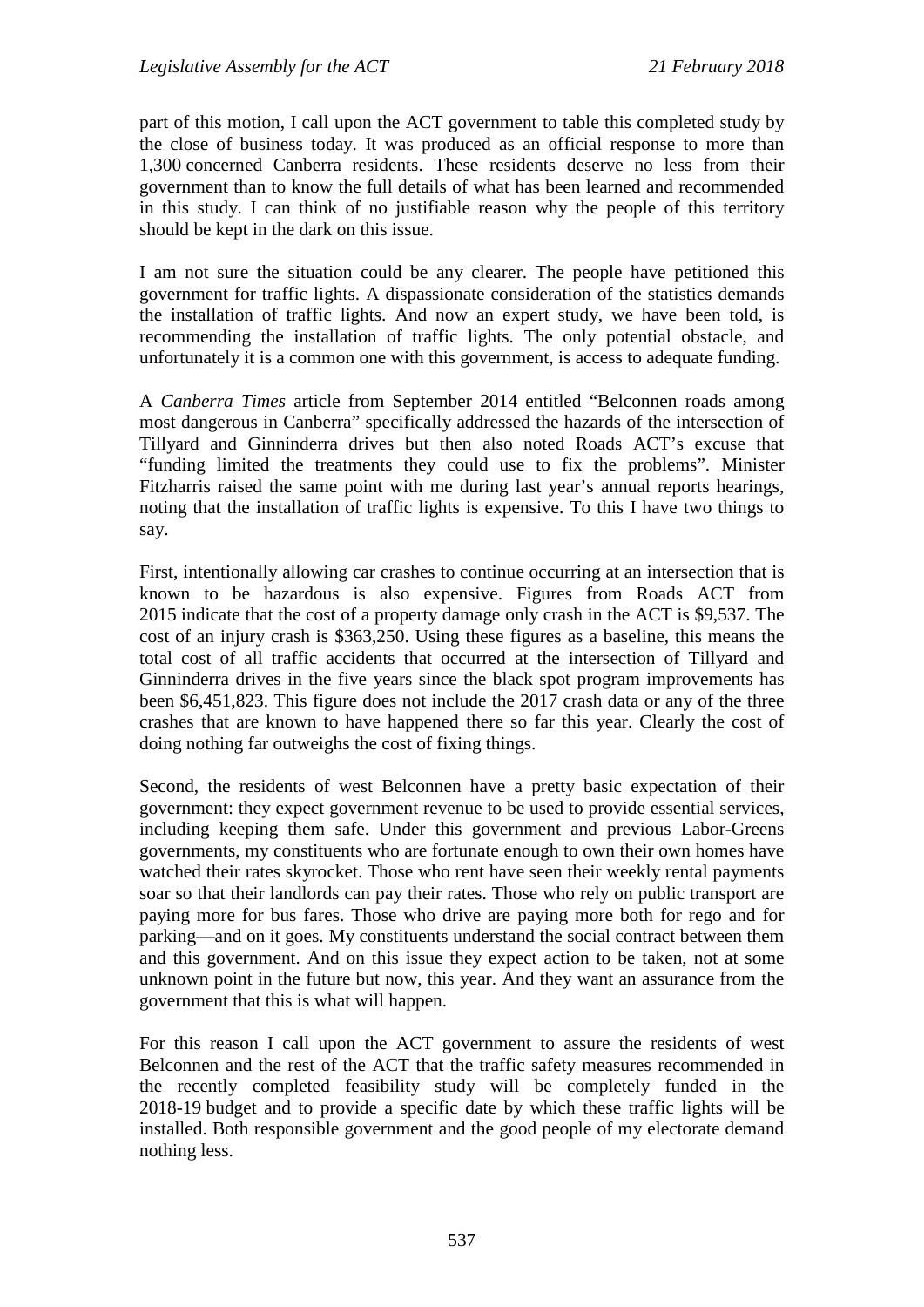**MS FITZHARRIS** (Yerrabi—Minister for Health and Wellbeing, Minister for Transport and City Services and Minister for Higher Education, Training and Research) (5.10): I welcome the opportunity to speak again with members today about road safety in the ACT, notably at this intersection of Ginninderra Drive. Indeed, we spoke about it only last week, as we have on a number of occasions in the chamber, as well as in our annual reports hearings.

As members well know, the ACT government takes road safety and residents' amenity seriously and encourages all road users to share responsibility for road safety. As I said last week, a number of integrated speed management measures, including engineering, enforcement, encouragement and education are part of the ACT road safety strategy and action plan. Another one of these measures is to implement local area traffic management treatments in residential areas.

Transport Canberra and City Services has developed a traffic warrant system to identify the need for and prioritise traffic management measures in residential areas. High ranked streets in the traffic warrant system are investigated and measures implemented where practicable.

An important part of any project is to seek feedback from local residents and the surrounding community about what issues might exist and what potential improvements should be considered. As members are aware, the ACT government conducts extensive community consultation. In this case, it conducted extensive consultation to develop options to improve traffic conditions along Tillyard Drive and the surrounding streets. In November and December of 2016, feedback was collected about issues from residents of Charnwood, Flynn, Fraser and the wider community. In addition to seeking community views, the study included a technical component which analysed traffic speed, traffic volume and crash data.

The major areas of concern raised by the community included: safety at intersections, particularly at the intersection of Tillyard Drive and Lhotsky Street; speeding, particularly on Tillyard Drive, Kuringa Drive, Moroney Street, Spalding Street, Lhotsky Street and Bingle Street; pedestrian safety issues and visibility issues at mid-blocks; peak-hour congestion issues, particularly at the Tillyard Drive intersections with Lhotsky and Daley streets; and safety around the Fraser Primary School.

Feedback from the community consultation included concerns regarding the Tillyard Drive intersections with Ginninderra Drive and Lhotsky Street. These concerns were also validated by the technical analyses of traffic data at these intersections. Following the consultation, TCCS progressed a more detailed investigation on the Tillyard Drive intersections with Ginninderra Drive and Lhotsky Street.

As was part of the discussion in the annual reports hearings, with Mrs Kikkert present at those annual reports discussions, it was made very clear, but I am happy to state it here, that the original consultation on Tillyard Drive expressly did not include consideration of major intersections—I certainly acknowledge that that could have been made clearer in the consultations from TCCS—and further work on local area traffic management planning, which more often than not does not include major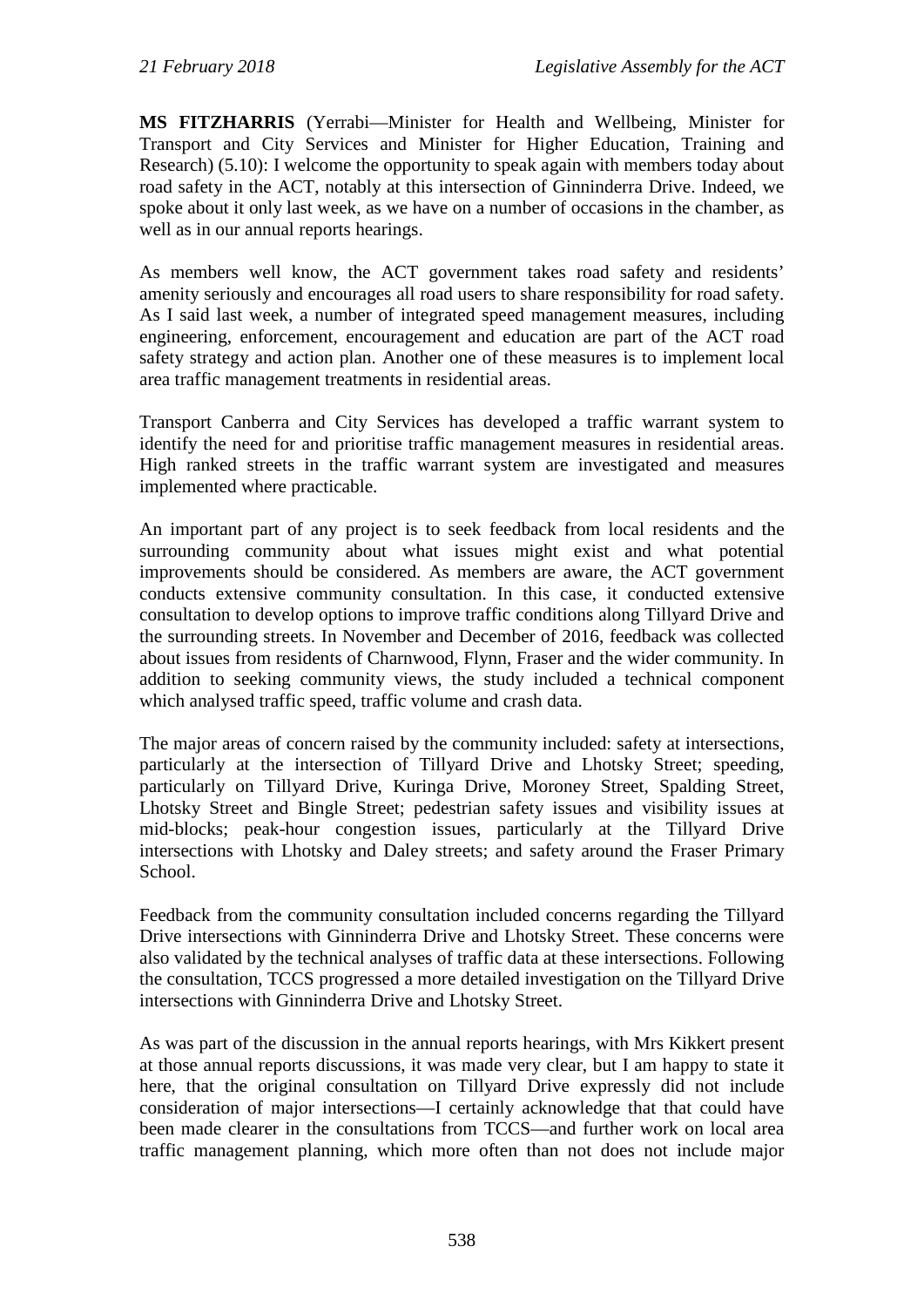intersections. We need to be really clear with the community that the measures taken as a result of local area traffic management studies generally include small-scale improvements. This was discussed, I thought fairly extensively, in annual reports hearings last year, as was the issue that a major intersection upgrade was likely to be the subject of future budget planning. I will return to that in a moment.

The scheme that was identified through the study, the scheme for improvement, had a number of priorities assigned to a number of different treatment options on local roads. The intention of this scheme is to guide the implementation of measures over a number of years. The recommended priority works in the vicinity of Fraser Primary School, Charnwood-Dunlop school and Brindabella Christian College will require further consultation with the respective schools. These recommendations have also been given to the ACT schools coordinator within Transport Canberra and City Services for consideration under a separate schools program.

The following works will be undertaken early in the 2018-19 financial year. On Tillyard Drive, line marking and signage improvements will be made to the intersections with Kerrigan Street, Spalding Street and Crawford Crescent. There will be lane narrowing and lane marking improvements between Kuringa Drive and Spalding Street; a pedestrian refuge island and signage adjacent to the bicentennial trail; and improvements to pedestrian signage near Charnwood shops. Improvements to line marking and signage will be made on Kuringa Drive and on Kerrigan Street. There will be lane narrowing and lane marking improvements on Spalding Street; and speed cushions installed on Shakespeare Crescent, Companion Crescent, Covington Crescent, Magrath Crescent and Moroney Street.

On speed cushions, the advice from TCCS when I became the minister responsible for this area echoes in my mind: speed cushions are often requested by a large number of members of the community, and when they are installed other members of the community often ask for them to be removed. Speed cushions are an important part of improving local roads, but they receive a very mixed response in certain communities. A number of significant examples come to mind. But extensive consultation and technical work go into identifying these sorts of traffic management improvements. I would like to assure the community and members that directly affected residents will be informed of these particular works, particularly when they are near properties, prior to implementation.

As noted in Mrs Kikkert's original motion, the Tillyard Drive intersection with Ginninderra Drive was investigated previously, in 2010, as part of the federal black spot program. The resulting improvements to the intersection consisted of modified traffic islands, upgraded road signage, additional line marking and street lighting works to the value of \$166,000. This limited commonwealth funding was not sufficient to cover significant works to improve the intersection, such as the installation of traffic lights. The government is well aware that the traffic volume in the area has increased over the past six years, as it has across our growing city. In an effort to improve safety and performance, the government commissioned a separate study and preliminary design of the Tillyard Drive intersection with Ginninderra Drive. This study has recommended the installation of traffic signals to fully control all vehicle movements through the intersection.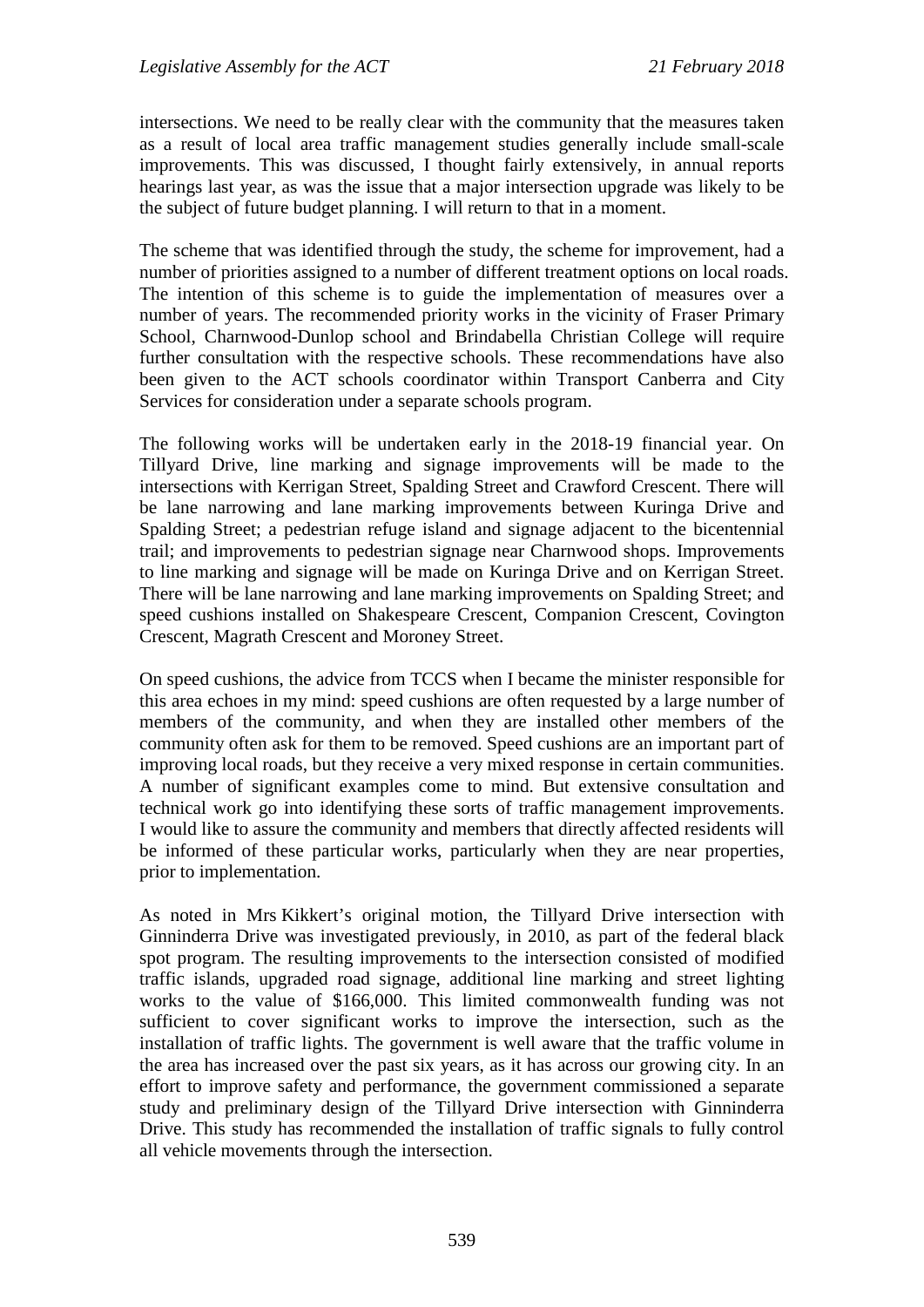Madam Assistant Speaker, Mrs Kikkert's motion includes a number of factual errors and incorrectly asserts that the study into the intersection arose as a result of a petition that was tabled in the Assembly last year. The reality is that the government commissioned an intersection study based on the result of both community feedback and the technical analysis undertaken to develop the Tillyard Drive residential street improvement program. I acknowledge that Mrs Kikkert has an ongoing interest in this area, as have other members of the Assembly, notably Ms Cheyne, who raised this issue with me last week, as she has on many occasions. Last week I also responded to a question on notice from her.

In Mrs Kikkert's motion, she noted that some statistics had been removed. I am advised that those statistics are not correct. I would be happy to work with Mrs Kikkert to come up with some of the correct statistics on this intersection. She asks for the report to be tabled by the close of business today. I am happy to table this report at the earliest opportunity, and at the very least by the March sittings of the chamber, but it is not possible to do that by the close of business today, as there is some work to further consider on the report. I will be happy to do that, and the amendment that I have circulated indicates my intention to do that in the next sittings.

I would like to assure members and the community, particularly the local community in Belconnen, that the government is seriously considering the implementation of these recommendations. I want to be really clear, Madam Assistant Speaker—I feel that this was explained at some length during annual reports hearings last year—that intersection improvements of this scale require specific capital funding through the budget process.

The opposition would be the first to criticise the government for seeking to spend new money at every opportunity throughout the budget process. That is exactly what the budget process is for. It is generally well understood that the budget process allows the government to consider major initiatives to inform government spending, that that is the appropriate way for government to make appropriations on significant capital projects. I am not sure if Mrs Kikkert is simply not listening or if she is wilfully disregarding what has up until now been very well established and very well understood government budgeting processes that are the subject of significant oversight through the chamber and through the committees that the chamber appoints to look at budget processes.

I am in no doubt about the importance of upgrading this intersection, but I really would encourage Mrs Kikkert to listen to what has previously been discussed on this matter and to acknowledge the seriousness with which the government is looking at this project. I simply cannot agree, and I believe it would be somewhat unprecedented to agree, with Mrs Kikkert's motion, which asks the government to pre-empt budget discussions and budget decision-making prior to the release of the 2018-19 budget in June. That would be quite unprecedented, given previous discussions on a number of budget items. As Mrs Kikkert and members of the opposition would be well aware, it is not the way that good governments go about the expenditure of public money.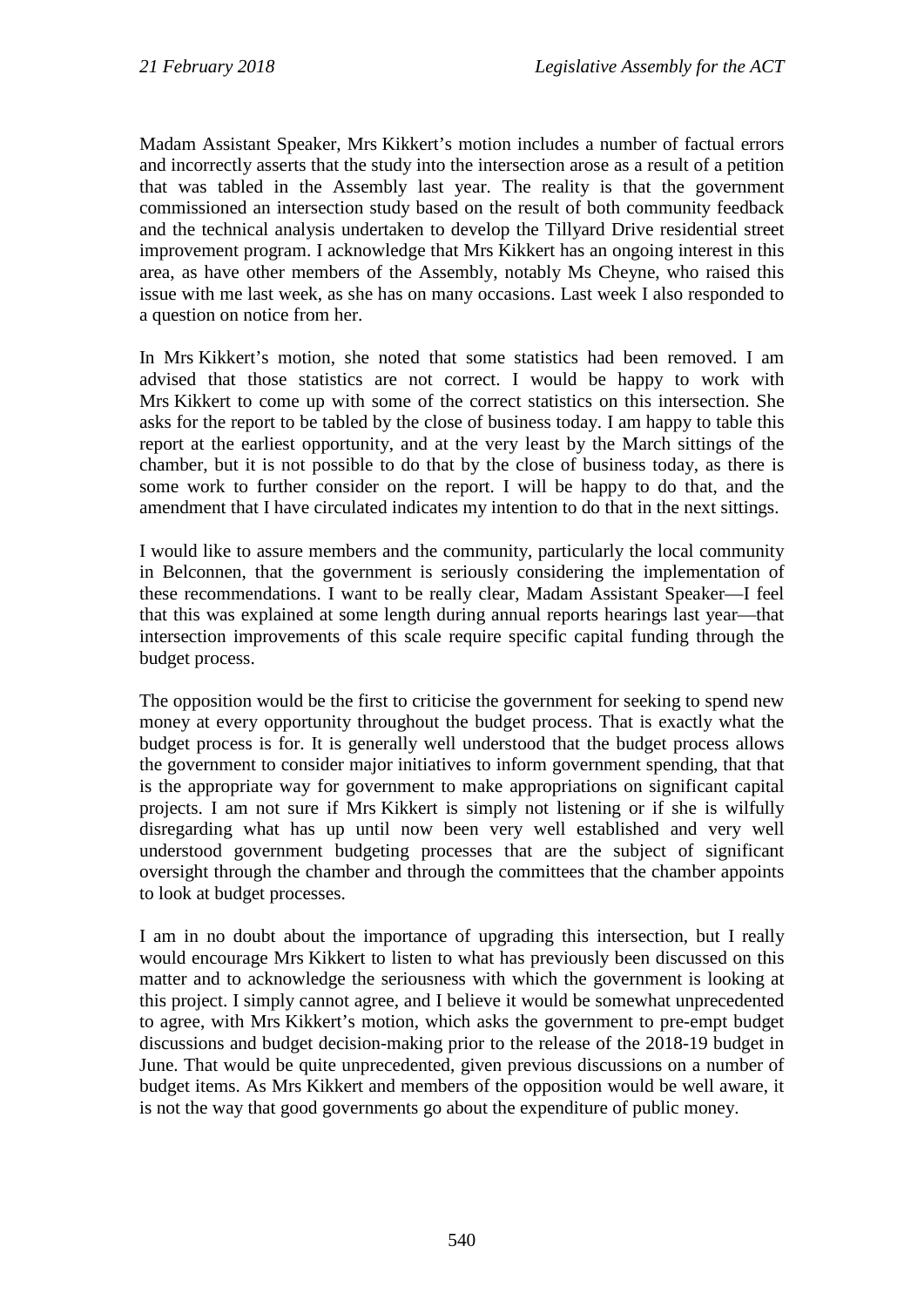I am absolutely committed to making sure that this intersection is safe. I have said that in a number of forums in a number of ways, and I say it here again today. I will be extremely disappointed if Mrs Kikkert, as a result of today's debate, does not at least recognise that this discussion has been had and that there were reassurances given in annual reports hearings last year that the government is seriously considering this. The government simply cannot appropriate money willy-nilly without going through the appropriate processes. As I say, the opposition would be the first to criticise the government if this was the way that the government went about its decision-making process. It would also be fairly unprecedented for motions to pre-empt the discussions of government in the lead-up to each budget.

I support prioritising this particular project. I recognise that we need to do better when we consult with the community about what local area traffic management plans look like. They are extremely well known to members of TCCS, who do this on an ongoing basis right across our city. In effect, what is master planning for improvements to be made is not a prescription for funding immediately, as members will know. But it does provide an indication of where we should prioritise and in what order we should implement improvement measures so that we can look to improve safety on our local roads and at major intersections.

I really hope that this has clarified some of the issues which were raised last year in annual reports hearings and have subsequently been addressed in previous questions on notice and written correspondence. I look forward to updating members on the outcomes of budget processes at the earliest opportunity. I move:

Omit all words after "That this Assembly", substitute:

"(1) notes that:

- (a) the intersection of Tillyard and Ginninderra Drives was the site of 110 car crashes between 2003 and 2016 inclusive;
- (b) 26 of these crashes (or 24 percent) involved personal injury;
- (c) nine or more car crashes occurred at this intersection in 2017 (with at least two injury crashes), and at least three more have occurred so far in 2018 (with at least one injury crash);
- (d) the ACT Black Spot Consultative Panel in 2010 identified this intersection as a site with a demonstrated serious crash rate and consequently sought Commonwealth Black Spot funding in an attempt to improve it; and
- (e) Transport Canberra and City Services Traffic Accident Warrant prioritisation system currently ranks this intersection in the top ten priority intersections;

(2) further notes:

- (a) Commonwealth Black Spot Program improvements only funded minor works and did not contribute to larger or more expensive intersection improvements such as the installation of traffic signals;
- (b) the ACT Government is in the process of implementing the Residential Street Improvement Program for Tillyard Drive and surrounds; and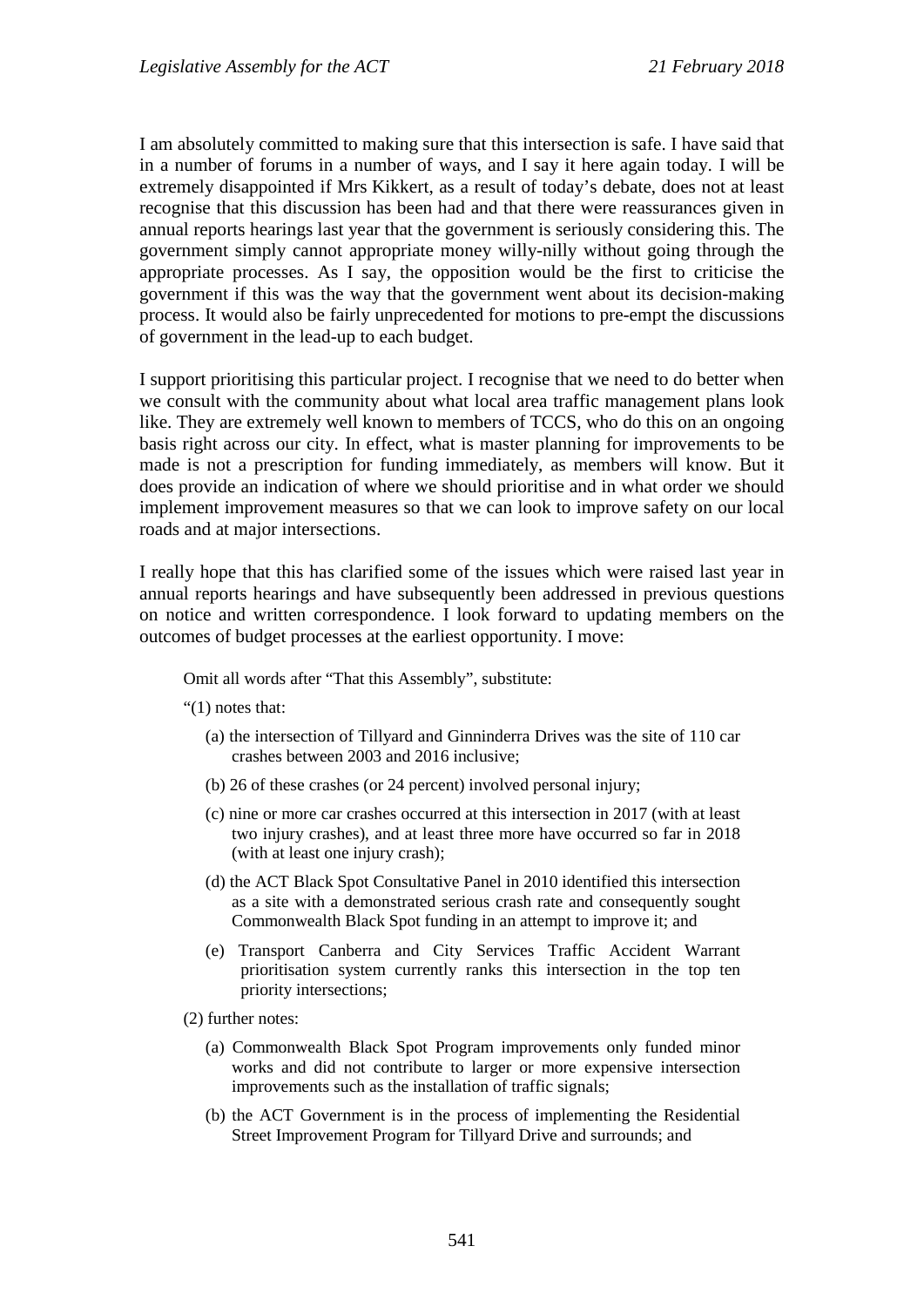- (c) Transport Canberra and City Services has received a detailed study of the Tillyard Drive intersections with Ginninderra Drive and Lhotsky Street and is currently considering the findings, including the recommendation for installation of traffic signals at both intersections; and
- (3) calls on the ACT Government to:
	- (a) continue to implement the priority safety measures as outlined in the Residential Street Improvement Program for Tillyard Drive and surrounding streets in Charnwood, Flynn and Fraser;
	- (b) table the final report which includes the detailed study of the intersections of Tillyard Drive with Ginninderra Drive and Lhotsky Street during the next sitting of the Assembly; and
	- (c) consider the findings of the study and potential local traffic improvements.".

**MS LE COUTEUR** (Murrumbidgee) (5.23): I would like to thank Mrs Kikkert for bringing this intersection to the attention of members. It is not in my electorate, and I am not familiar with it. I do believe I have been there, but I am not very familiar with it, as I am obviously more familiar with intersections closer to home in Woden, Weston or Kambah. Following the motion, and from the research my office has done, it does sound as though the intersection needs attention. The rate of crashes, particularly crashes that cause injuries, is a concern. But it does seem to me that this intersection is getting attention from the government.

I understand that back in 2010 the government sought federal black spot funding for upgrades. Upgrades were then done in 2011. As Mrs Kikkert's motion points out, the rate of crashes has increased since those upgrades. Now the government is taking two further sets of actions. First, it is doing works under the residential street improvement program in the area around the Tillyard and Ginninderra intersection. Second, it has put the intersection on its road safety improvement program list of top 10 intersections that need work. I understand that it is No 8 on the list. It also clearly has engineering work underway to decide what should happen next; that is the study that I understand the motion refers to.

This seems to me like a fairly reasonable and correct process. It does not sound to me as though this intersection has actually been forgotten. Madam Assistant Speaker, this is one reason why I will be supporting Minister Fitzharris's amendment to Mrs Kikkert's motion.

The second reason I will be supporting the government amendment is to do with Mrs Kikkert's paragraph 3(b). This point basically commits the government to funding a major intersection upgrade in this coming budget. I cannot agree with this element. Minister Fitzharris gave quite a discussion as to why it was not really within the scope and the purview of the Assembly, with this amount of consideration, to agree with that statement. The other way of putting it is this: all of us here have to remember that the budget is not a magic pudding. The government has not got unlimited funds; new expenditure has to be funded through either new taxes or cuts to something else. In the case of the motion that we are debating here, the likely impact is that money would be diverted from other infrastructure projects.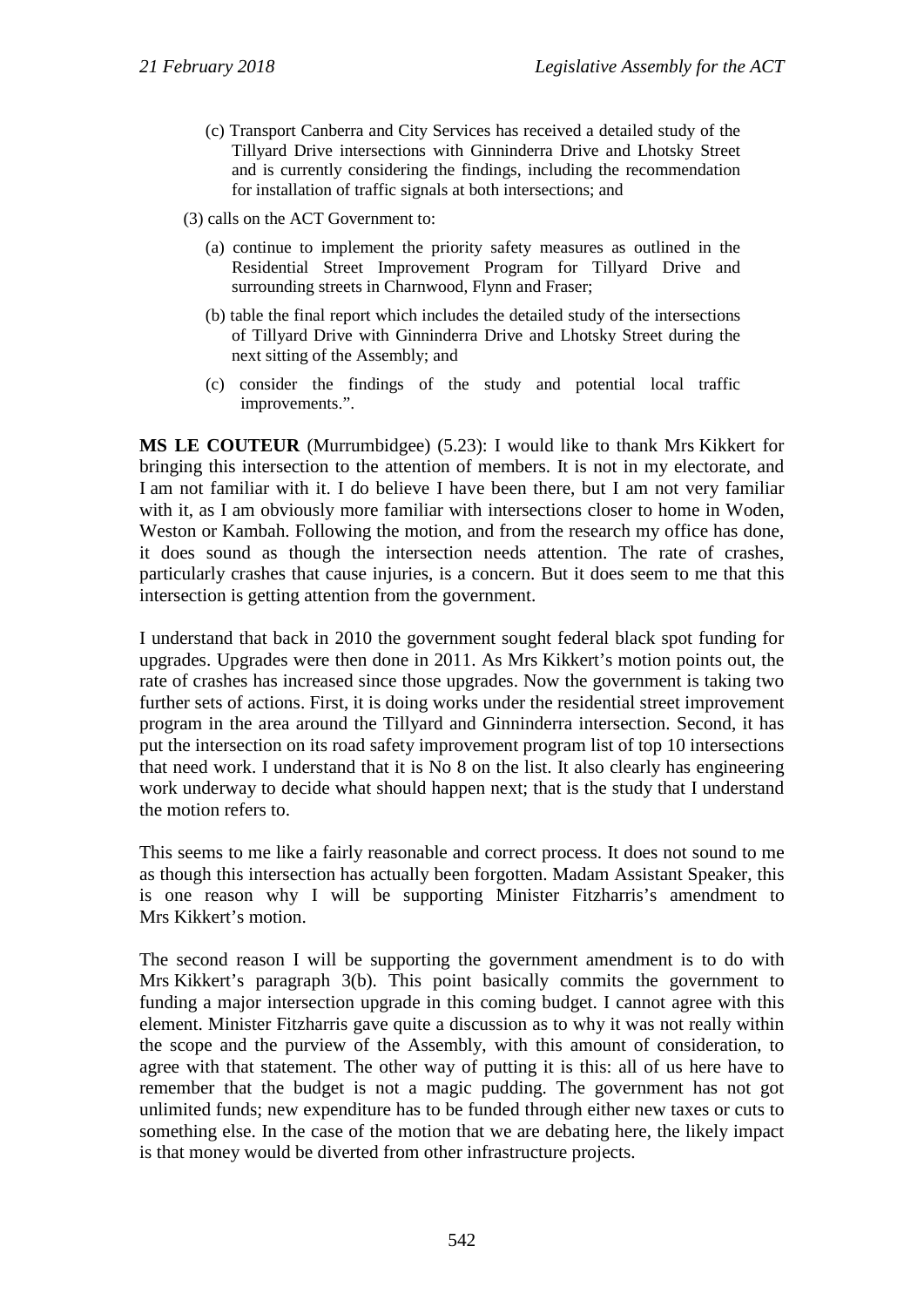I note that this intersection, while obviously a problem that needs to be fixed, is only No 8 on the list. There is also a list of top 10 mid-blocks—that is, parts of roads between intersections. A number of these roads may have more urgent safety problems than the Tillyard-Ginninderra intersection. I do not feel in any way that I have knowledge of what intersection we should be diverting money from. I would hate to be in the situation where money was diverted from one intersection to another only to have someone die at this intersection.

Rather than have the Assembly do probably not that wonderful a job, from an engineering and traffic safety point of view, of picking winners, my view is that it is preferable to let the government's engineer prioritise which roads get fixed first. If the government had clearly forgotten this intersection or was clearly acting in error, I would consider otherwise. However, in this case, it does not appear at all that the government has forgotten the intersection, and it appears that appropriate steps are already underway.

In conclusion, I agree with Mrs Kikkert that this intersection is clearly worth government attention. But I will be supporting Minister Fitzharris's amendment to the motion, as clearly the government is already giving this important issue attention.

**MRS DUNNE** (Ginninderra) (5.28): I am pleased to be able to support Mrs Kikkert's motion here today because for quite some years I have been fielding complaints from constituents about the Tillyard Drive and Ginninderra Drive intersection. For quite some years I have been making representations to various ministers and getting non-answers in reply. Still the Minister for Transport and City Services continues to dawdle on this issue.

Mrs Kikkert already has spoken about the review report, which is well overdue for release, and I do acknowledge the minister's willingness now to table this report, although at some point in the next month or so. As my colleague Mrs Kikkert has said, when the report came as a result of a petition signed by over 1,300 people, it is surely the case that those people who are the catalyst for the study should have a right to know what has been said as a result of their concerns. Mrs Kikkert extrapolated the cost of crashes at the intersection of Tillyard Drive and Ginninderra Drive and also gave the statistics of a number of crashes, including the number that involved personal injury.

The government keeps lamenting the cost of comprehensive motor vehicle insurance, particularly the cost of compulsory third-party insurance. Perhaps, instead of seeking to restrict the rights of injured people to access compensation as a means to an end to reduce the cost of premiums, the government could actually make our roads safer and less accident prone. Perhaps that would help reduce the number of accidents and perhaps that would bring the cost of insurance down rather than relying on having injured people being denied their rights to compensation and rehabilitation. If the government were to be more vigilant in watching and fining speeding motorists, including those who speed along Tillyard Drive and have crashed along that stretch, it might help to keep the cost of insurance down.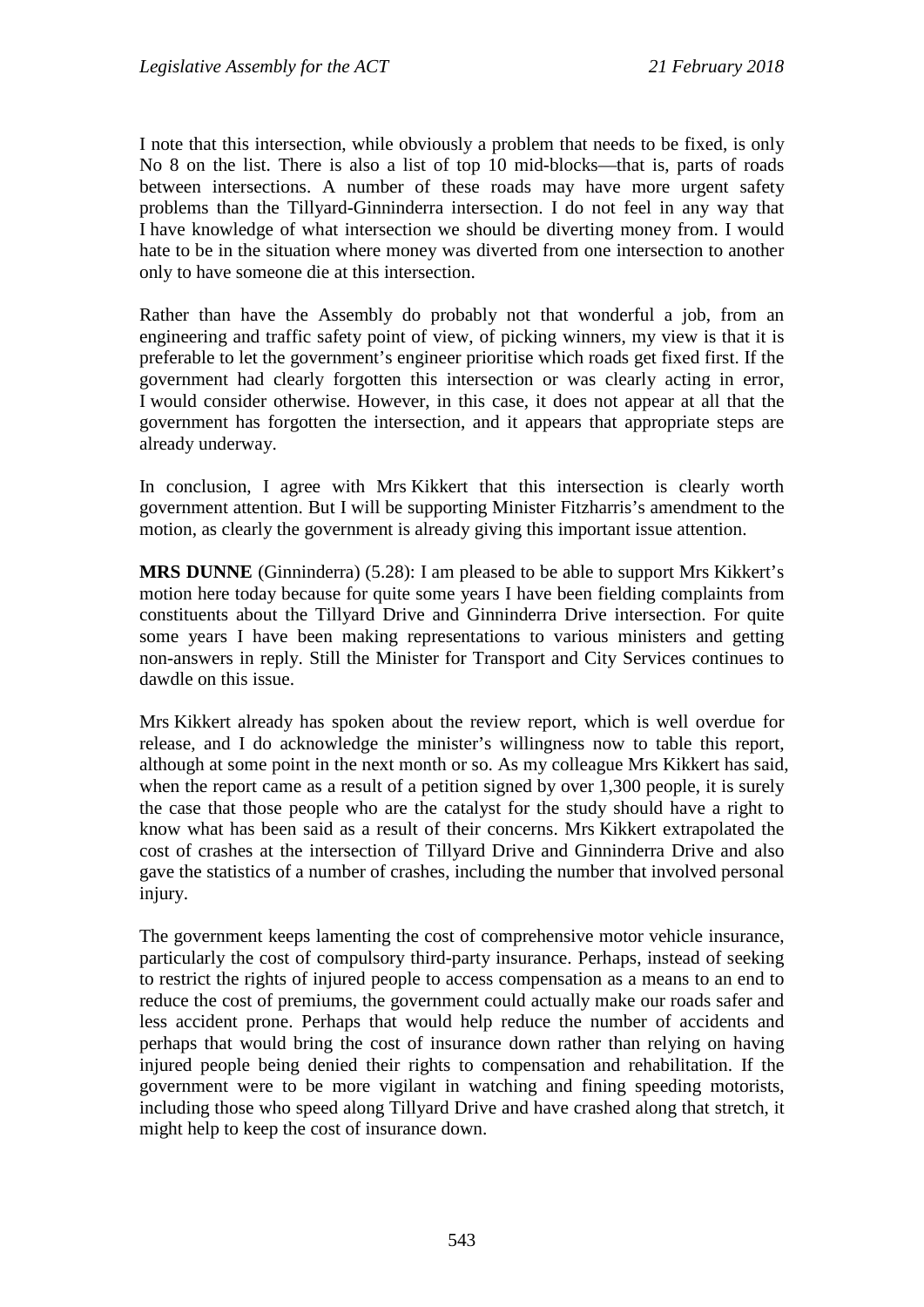Do not take my word for the veracity of the claims about how dangerous the intersection of Tillyard Drive and Ginninderra Drive is. Listen to some of my constituents and what they have been saying. In December 2014, just to indicate how long we have been dealing with this, a constituent said the intersection is:

… already recognised as one of the worst black spots in the ACT … long overdue for remediation and improvement to ensure that traffic flows safely and motorists do not take risks as they move through the intersection because of the delays experienced in many different directions throughout the day.

#### In April 2015 a constituent also wrote:

… last night there was another car crash happened on the corner of Tillyard Drive and Ginninderra Drive, Charnwood. This is a common area for accidents. I think it is probably the fifth accident in the last four months. I am not sure, but maybe this accident is more serious than others as all drivers were asked to do a U-turn 50 metres from the site. In earlier accidents, we were able to drive past it. I think it's time to put some traffic lights at this intersection. I hope that there were no fatalities from last night's accident, but let's not wait for someone to die before putting traffic lights up. Please provide safety for drivers by installing lights at that intersection.

In June 2015 a radio listener, Murray, called 2CC and discussed the multiple accidents at the intersection and called for the installation of lights. In the same program a few days later the radio announcer, Mr Marcus Paul, mentioned that ACT Policing were saying that there was an accident at the intersection of Ginninderra Drive and Tillyard Drive and added that Mr Gentleman, the ACT minister for roads, had said the ACT government was looking at doing something there. Mr Paul made comments about whether or not there needed to be traffic lights.

But what we are hearing—and this has been going for a long time—is that the ACT government has been looking at doing something at Ginninderra Drive and, while there has been a lot of looking, there has not been very much action. There has been perhaps a lot of sitting in meetings and taking minutes and writing minutes and talking about it but nothing more. Meanwhile, the accidents continue.

On 8 June 2015 a cyclist and a motorcyclist collided at the intersection of Tillyard Drive and Ginninderra Drive. Luckily, both men suffered only minor injuries, but both had to be transported to hospital. The crash blocked the eastbound Ginninderra Drive traffic. On 25 November 2015 RiotACT and the *Canberra Times* reported that ACT Fire & Rescue and the ACT Ambulance Service attended two accidents at the intersection. It is fortunate that the Fire  $\&$  Rescue station is so close to the intersection, because they get called out so often. Firefighters had to use hydraulic rescue tools to remove the roof of a car and extricate one male patient. Intensive care paramedics had to stabilise the patient before he was transported to hospital.

What has been the government's response to these issues? One example came in response to a letter I wrote on 18 August 2016. A constituent wrote to me about this matter. When I wrote to the minister, I said: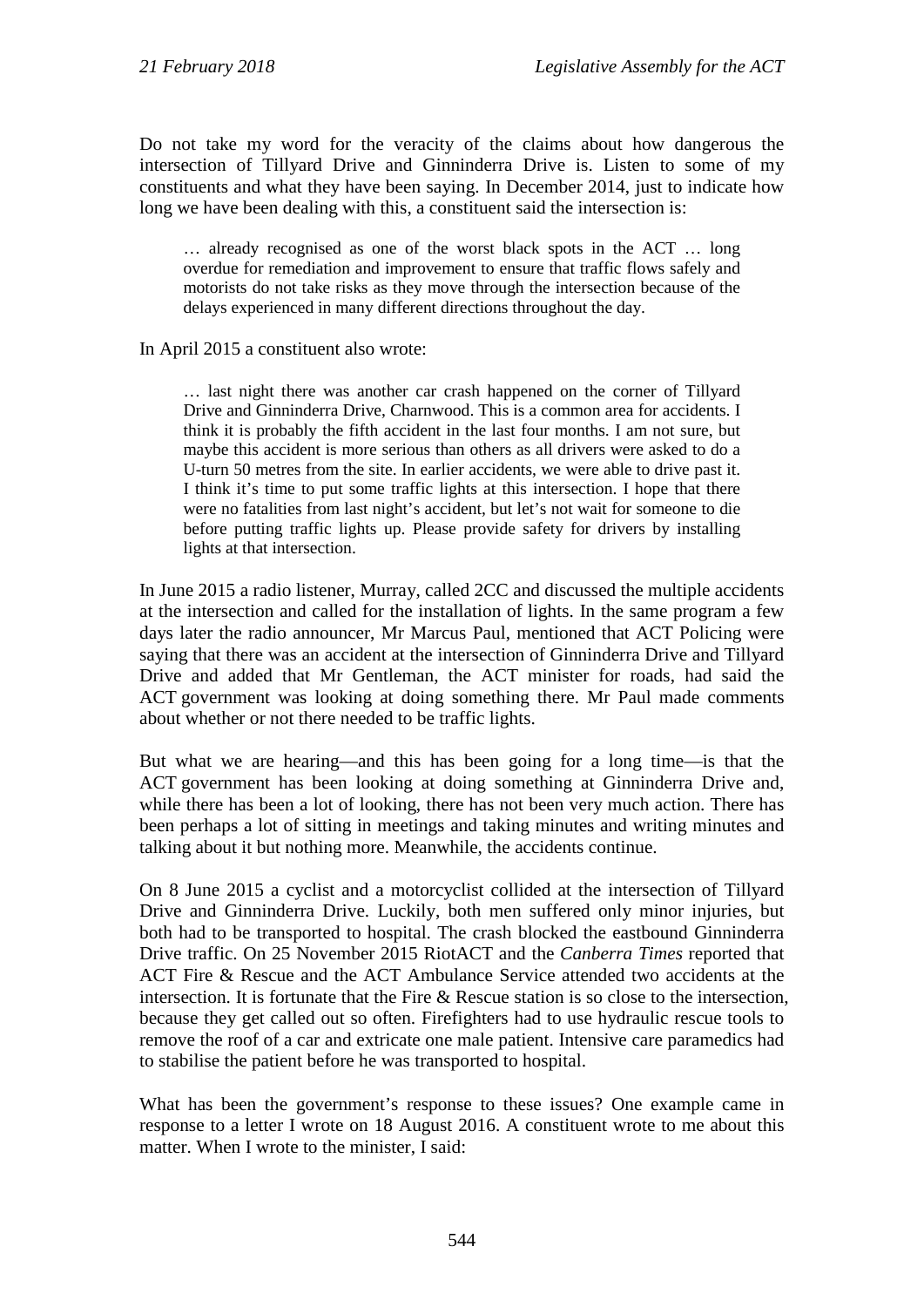You will see the constituent's despair, not only hers but also her young children's, over the accidents that occur on the corner of Tillyard Drive and Ginninderra Drive. In particular you will note her comment that, "It's second nature to dial 000. I know some of the operators."

In response to that, I got a letter during the caretaker period, which was written by an official and not by a minister, and the author said:

Despite improvements implemented as part of the Federal Black Spot program, accidents are still occurring … with a total of 23 reported incidents in the last two years … Of these, eight crashes involved injuries.

And the official goes on to say:

Roads ACT has listed it for further investigation as part of the current year's program and will seek to progress safety improvements as part of a future works program.

What we hear from that is that there is a need for further investigation and there is a need for future work. The minister has been quite coy about it, saying, "Oh, I can't be forced to say anything about this because it's out of the budget cycle." We have an appropriation bill before the Assembly at the moment. It has been referred for inquiry, and there are capital amounts of money in it that might be considered by my constituents a lesser priority than work being done on the Ginninderra Drive and Tillyard Drive intersection.

The government is hiding behind the fact that there is a budget process, and the minister has put herself out there today saying that she will advocate for this and she will work for this. So if we come to June and Mrs Kikkert and I do not find works scheduled for Ginninderra Drive, we will know that this minister has once again failed. She will have failed the people of Ginninderra by not delivering on something which she says is a priority and that she will be working hard on it. In the meantime, we are in a situation where the people of Ginninderra are waiting. They are waiting for the government to plough through the investigations, to plough through the constituents' complaints, to plough through the accident data and to consider the trauma that local residents suffer.

One local resident who wrote to me—and this resident lives in Latham, backing onto the area, and lives quite close by—and said it is utterly traumatic for her and her family to listen to the constant screeching and sometimes the crunching of cars. The near misses are as bad as the actual collisions, because every time you hear that screeching of brakes you wonder what is going to happen next. My constituents find that extremely trying and difficult to live with. So it is time for the minister, in addition to tabling this report, to come good with some money for this intersection. The whole issue of Tillyard Drive and Ginninderra Drive and the access in this area is an important one and it has been much overlooked by this government. It is time for action on behalf of the people of Ginninderra.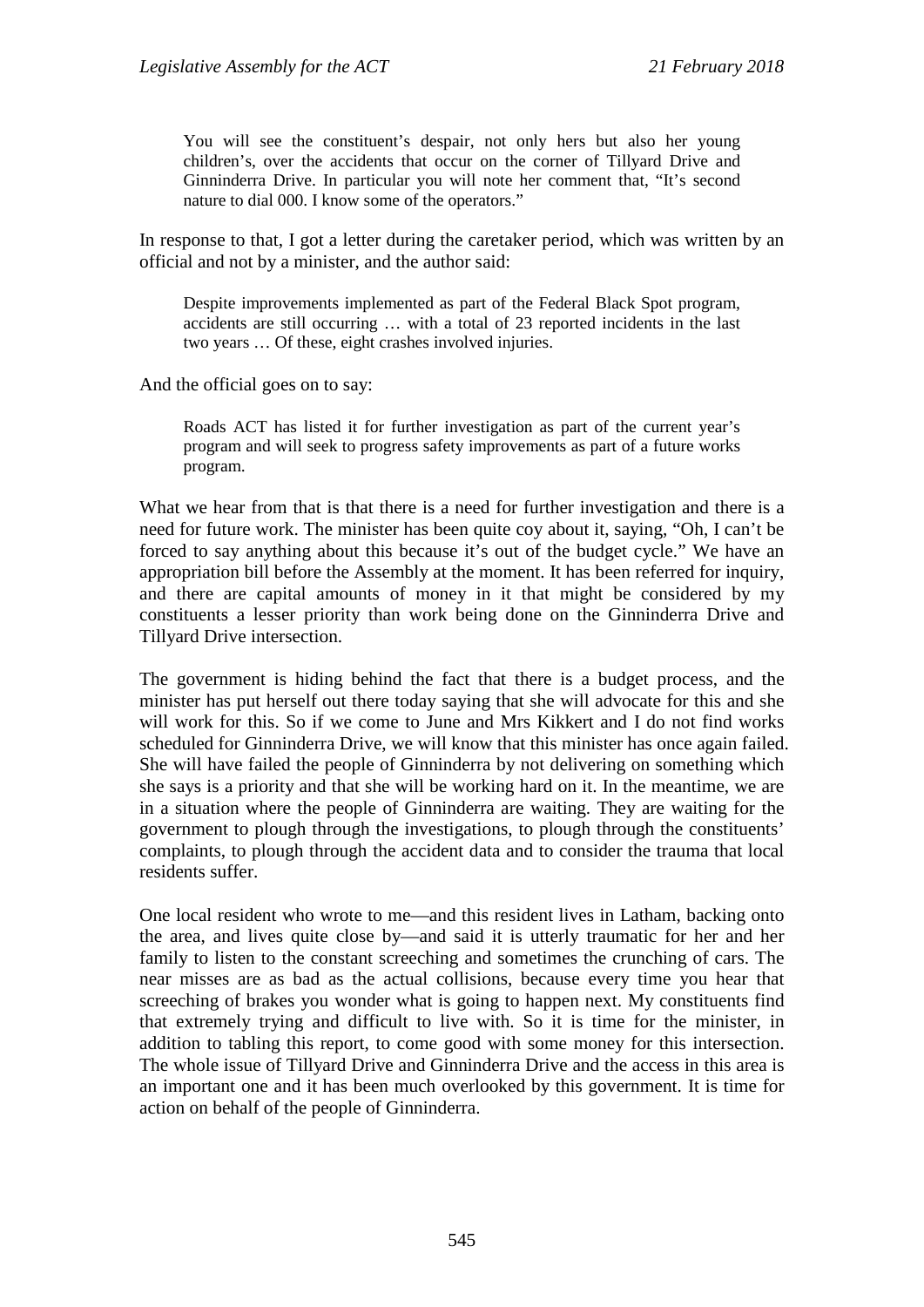**MRS KIKKERT** (Ginninderra) (5.37): In responding to the government's proposed amendments, I wish to give some background. In April 2015 I wrote to my local member, Mary Porter MLA, to express my concerns about the intersection of Tillyard and Ginninderra drives. In my email I noted that a car crash had occurred at this intersection on 21 April and that at least four others had taken place in the previous four months.

In response, Ms Porter sent a representation letter to Mr Rattenbury on 20 May 2015 asking the then Minister for Territory and Municipal Services to respond to my concerns. I have a copy of this representation letter that was emailed to me on the same day. One week later, on 27 May 2015, I emailed Ms Porter again to let her know that another car crash had occurred at this intersection. Ms Porter's office responded that this update had also been provided to Mr Rattenbury's office.

On 9 June 2015 I emailed Ms Porter once again to report another car crash at this intersection, which had occurred the previous day. Ms Porter's office responded six days later, noting that this information had again been passed on to Mr Rattenbury and that this time my actual email had been forwarded to his office as well.

On 8 July 2015 I again emailed Ms Porter's office to report another car crash at this intersection the previous night. In this email I asked Ms Porter why I had not yet received a response from this minister. Ms Porter's office responded that same day. I was told that Ms Porter had received a response from Mr Rattenbury. I am now quoting from the email:

However, Ms Porter was not satisfied with the response so we have requested that it was to be re-done.

As a side note, if Ms Porter was personally not satisfied with Mr Rattenbury's response, I strongly suspect I would not have been satisfied with it either. And that was the end of that. I never received any other communication on this topic from Ms Porter's office and I never received a response from Mr Rattenbury, either directly or through Ms Porter.

As a concerned resident of Charnwood who daily faced a hazard of navigating through the intersection of Tillyard and Ginninderra drives, usually having my children in the car with me, I had reported no fewer than eight car crashes in the space of eight months. And what was the response from the Labor-Greens government? Empty promises and endless delays, followed by complete silence.

I moved this motion today because the residents of west Belconnen are tired of the run-around. In November's annual reports hearings I specifically asked Minister Fitzharris for an update on the promised feasibility study for the intersection of Tillyard and Ginninderra drives. Referring to AECOM—and AECOM produced a traffic management report for the rest of Tillyard Drive—she said:

It has all become one and the same.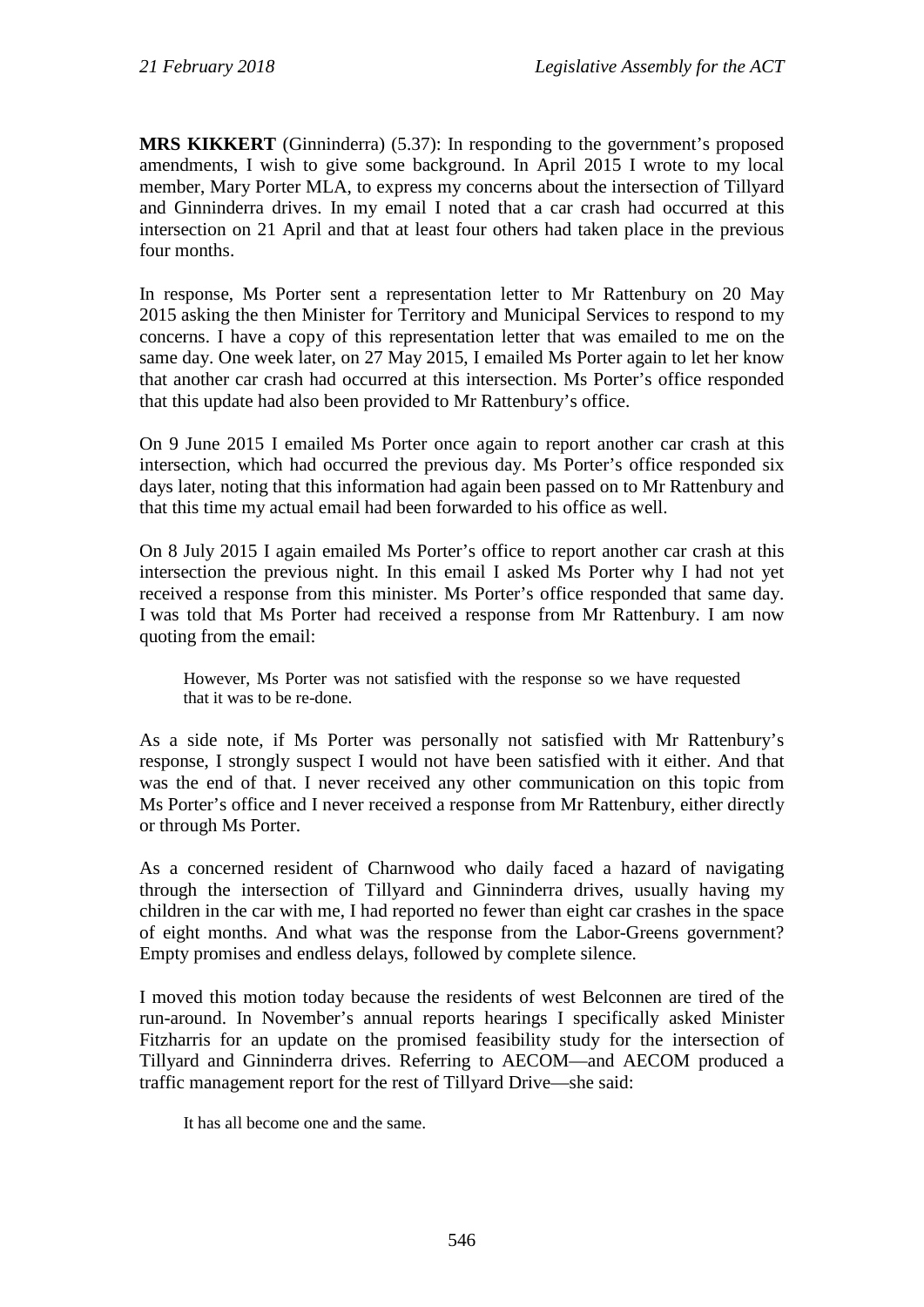Seeking clarity, I asked if that meant that the feasibility study had been added into the AECOM study of Tillyard Drive. Her one word response: yes. I have with me the AECOM study of Tillyard Drive. It does not include the feasibility study of this intersection. In fact, it specifically excludes it. But what it does include are some of the statistics that I mentioned in my previous talk that the minister thought that I was wrong about. Had she read the report, she would have known that the statistics I had mentioned in my talk were true. I also got it from the questions on notice that I asked.

What happened to the study of the intersection? Did the minister mislead the committee? Today I have given the government the opportunity to share with the people of this territory that feasibility study, one which Canberrans asked and paid for. What have those opposite offered? More delay. According to the minister, she has this feasibility study in hand. She even chose to refer to it in question time last week. I can think of no legitimate reason not to table it today. Is the government that afraid of transparency? To me, it appears that the minister has demonstrated today that she does not trust her fellow Canberrans to have access to this study information before she and the rest of the government first figure out how to respond to it. Her amendment to this motion already shows that she is willing to delete troubling facts and figures.

I have given the government the opportunity to actually make a promise that means something by committing to the funding of traffic safety measures recommended by experts. What have they given? More empty promises that they will consider a study and potential, not guaranteed, traffic improvements. Clearly the minister does not see this issue as a matter of any urgency, unlike my constituents, who see it literally as a matter of life and death.

I have given the government the opportunity to stop putting off the concerns of those who live in my electorate by providing a specific date by which these traffic safety measures will be implemented. What has the Labor-Greens government agreed to? Nothing. In fact, we do not know anymore whether the government will actually install traffic lights—only that they will think about it. Considering how long Canberrans have been demanding improvements to this intersection, this is almost worse than silence.

I am especially disappointed in the response from my Labor colleagues in the Ginninderra electorate. I have had constituents tell me how much they had hoped that Ms Cheyne, Ms Berry and Mr Ramsay would join me today in getting something concrete done for them and for their families. They have failed that today. It would seem that they are content to say a few words in this chamber or ask a few questions and then they have done their jobs. When it comes to the real work of keeping drivers safe, it would appear that they are afraid of making a commitment. I wonder what they have to say to those who have been injured at the intersection and what they have to say to those who may be involved in future accidents. Will they have the courage to say, "I'm sorry. I didn't vote to have the traffic lights installed as a matter of urgency because my party wouldn't let me"?

I am confident that the residents of west Belconnen who regularly drive out of their way in order to avoid the hazardous intersection of Tillyard and Ginninderra drives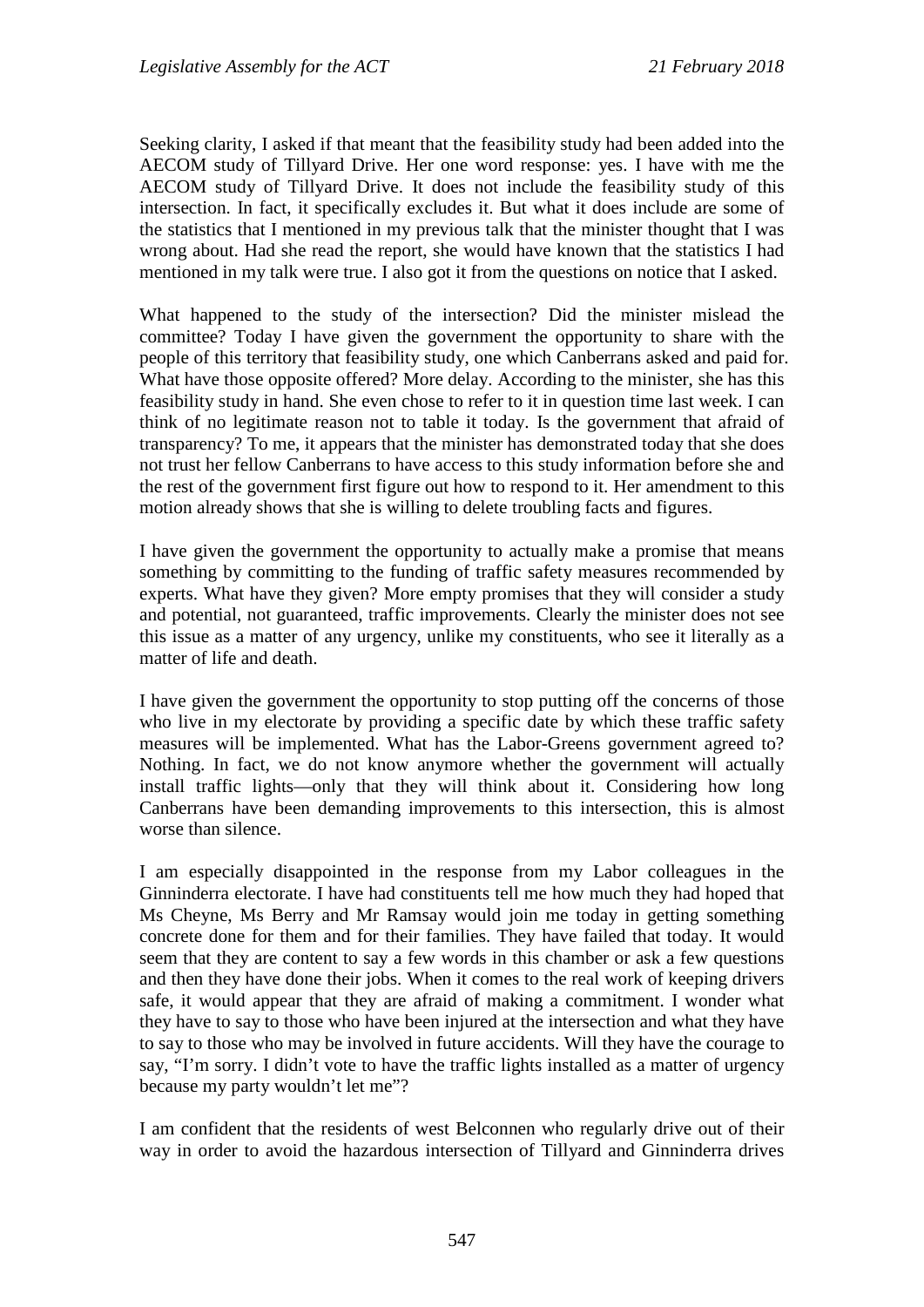will feel betrayed by those who sit on the other side of this chamber as their representatives. They deserve better. No excuse is good enough. Everyone understands that there are processes that must be followed. But everyone also understands that a government can certainly make promises that they intend to follow through.

I and the residents of the Ginninderra electorate sincerely thank those who support this motion as originally drafted. I believe that one of the government's main duties is to keep its citizens safe as a matter of priority. Any delay in the implementation of traffic safety measures at the intersection of Tillyard and Ginninderra drives is knowingly putting people's lives, health and property at risk. For this reason, the Canberra Liberals will not be supporting the amendment.

Question put:

That the amendment be agreed to.

The Assembly voted—

Ayes 12 Noes 9

| Ms Berry      | Ms Le Couteur    | Miss C Burch | Ms Lee      |
|---------------|------------------|--------------|-------------|
| Ms J Burch    | Ms Orr           | Mr Coe       | Mr Milligan |
| Ms Cheyne     | Mr Pettersson    | Mrs Dunne    | Mr Wall     |
| Ms Cody       | Mr Rattenbury    | Mr Hanson    |             |
| Ms Fitzharris | Mr Steel         | Mrs Kikkert  |             |
| Mr Gentleman  | Ms Stephen-Smith | Ms Lawder    |             |

Amendment agreed to.

Original question, as amended, resolved in the affirmative.

# **Personal explanations**

**MR RATTENBURY** (Kurrajong—Minister for Climate Change and Sustainability, Minister for Justice, Consumer Affairs and Road Safety, Minister for Corrections and Minister for Mental Health) (5.51): Under standing order 46, I seek leave to make a personal explanation relating to the debate that has just occurred.

**MADAM SPEAKER**: Thank you, Mr Rattenbury.

**MR RATTENBURY**: Thank you, Madam Speaker. Mrs Kikkert, in her remarks during the previous debate, outlined in some detail a time line of her emails to my office and made assertions about the fact that I had never replied to her. I have in my hands a copy of the letter that Minister Gentleman wrote on 22 June 2015 to Ms Porter, in response to a letter of 20 May 2015 from a constituent to Ms Porter. I presume this is the same letter that Mrs Kikkert was referring to. In the letter Mr Gentleman said: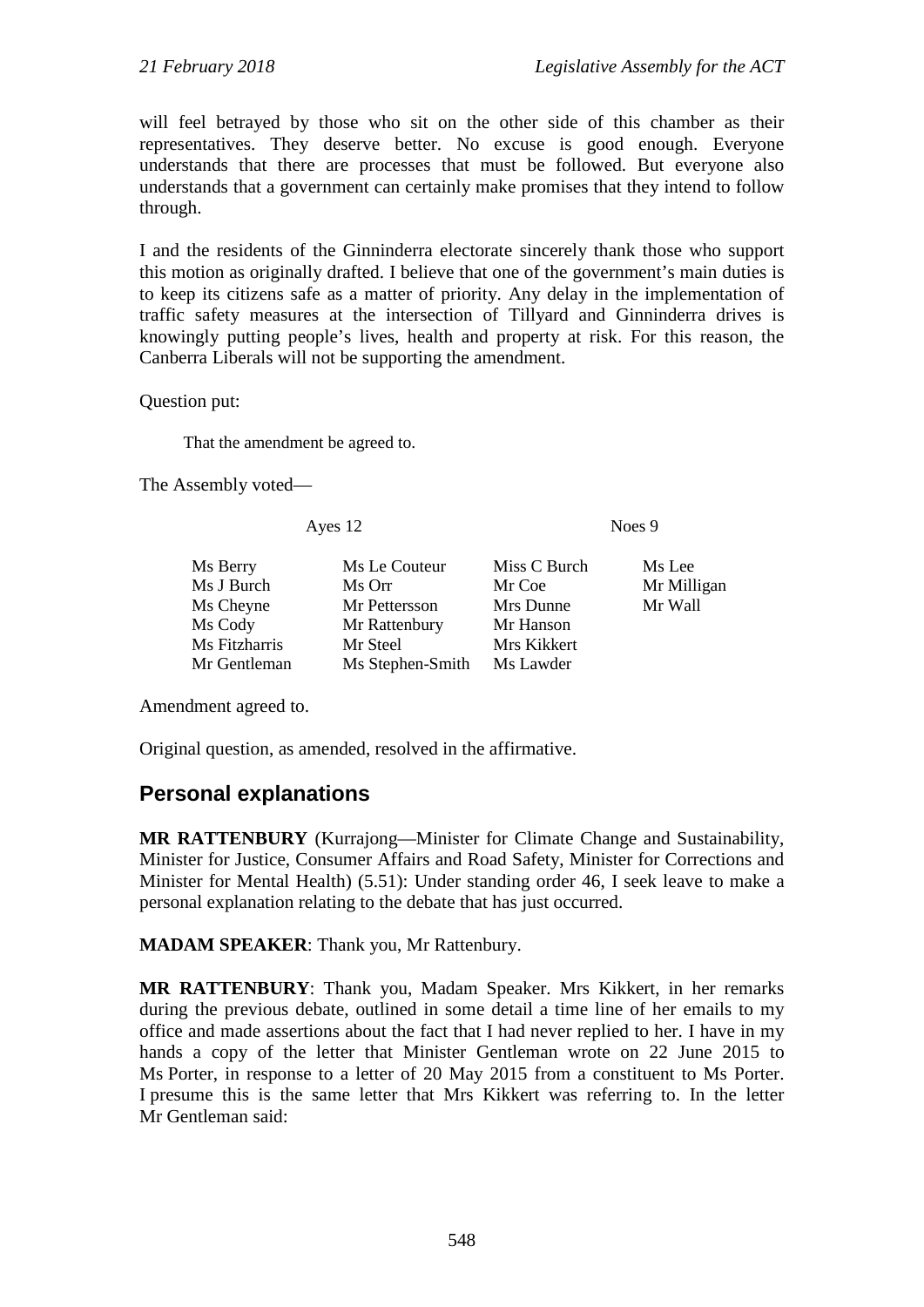I am advised by Roads ACT that the latest available crash data shows that in 2015 there have been three reported crashes at the intersection of Tillyard Drive and Ginninderra Drive.

He then went on to observe that this intersection was upgraded in 2011 as part of the federal black spot program. He talked about the various improvements that were made. I will table his letter in a moment so that members can have access to it.

I will not speak ill of Ms Porter, as she is not here to fill in the facts herself. But it is quite clear, despite what Mrs Kikkert just said, that her representations were responded to, to Ms Porter. I am not in a position to explain why Mrs Kikkert did not receive that, but I would invite Mrs Kikkert to cease making accusations about my role in this matter. I will happily provide her with a copy of this letter, which she does not appear to have received before. I present the following paper:

Intersection of Tillyard and Ginninderra Drives—Safety—Copy of letter from the Minister for Roads and Parking to Ms Mary Porter AM MLA, Member for Ginninderra, dated 22 June 2015.

**Mrs Dunne**: Madam Speaker, could I seek your direction on this? Standing order 46 requires that a member needs to demonstrate that it is a matter of a personal nature. It may be something that needs to be looked at in the review of standing orders, and I am happy if you say as much. I think that the minister responding about his ministerial responsibility is not a personal matter.

**MADAM SPEAKER**: I will remind everybody, and it will be very clear tomorrow, that there is a review of standing orders. I took from that that Mr Rattenbury was personally upset with the way his actions were interpreted.

**MR COE** (Yerrabi—Leader of the Opposition) (5.54): I seek to make a personal explanation under standing order 46.

#### **MADAM SPEAKER**: Yes, Mr Coe.

**MR COE**: Earlier today, and on other occasions, Ms Fitzharris has accused the opposition of not raising the Mitchell light rail stop. Today she said:

I do not recall once—not once, Madam Speaker—the Canberra Liberals ever discussing a light rail stop.

She also said late last year, extensively and persistently:

… they were nowhere requesting this in 2013, 2014 and 2015—nor, indeed, in 2016.

This is wrong. It is patently false. Either these assertions are lazy and she has not done a Google search or she is deliberately being deceitful. But one way or another, I do not think these statements should remain on the record untested. I urge Ms Fitzharris to come back into the Assembly, to correct the record and to apologise for these assertions.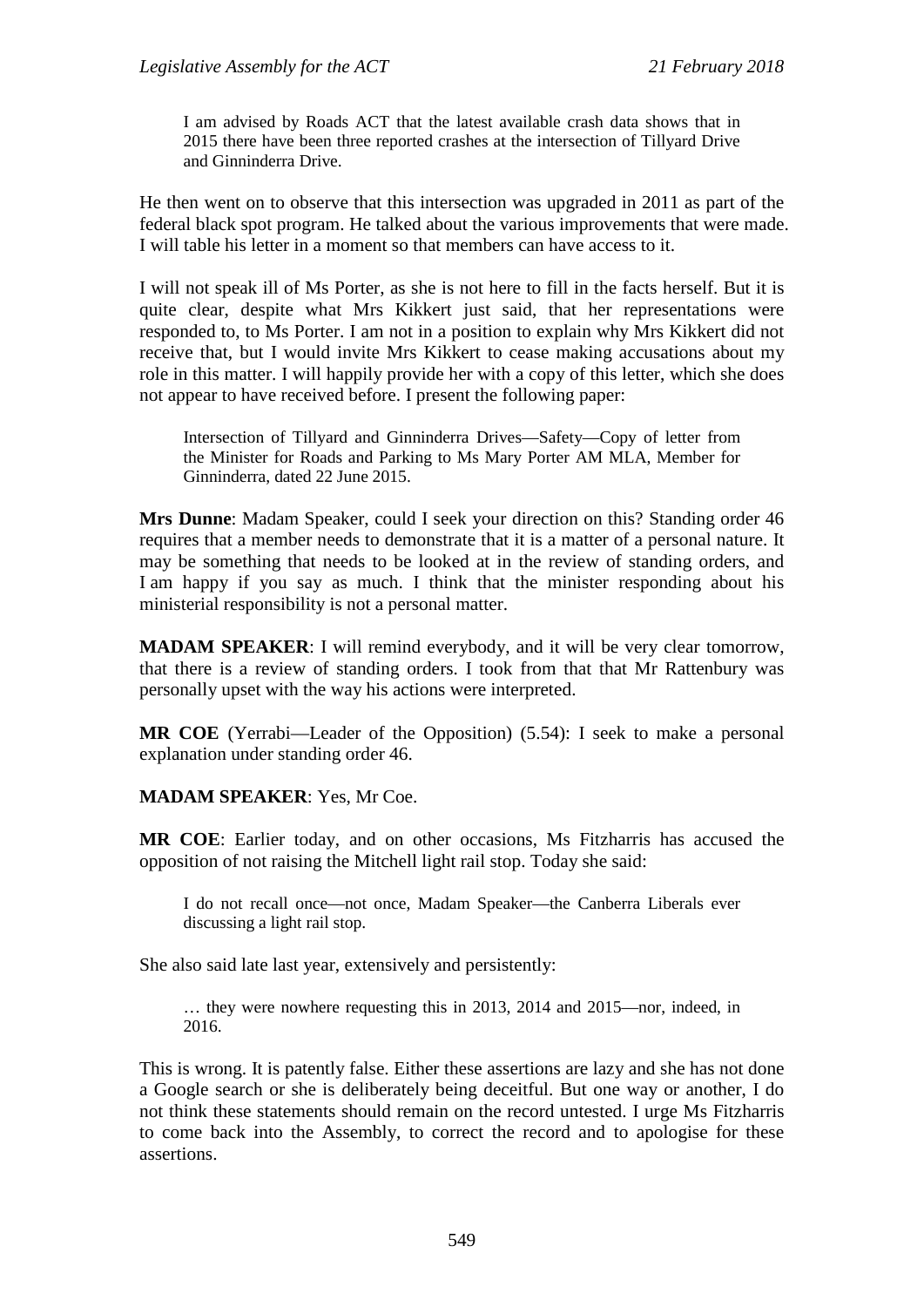I believe that she has been saying such things to people in the community as well, perhaps even to traders in Mitchell. I think that is wrong as well. We will give her the next available opportunity to come into this place and correct the record. At the very least, she could give us the courtesy of doing a Google search before making such claims.

**Ms Stephen-Smith**: On a point of order, Madam Speaker, I draw your attention to the point that Mrs Dunne made earlier. I think a whole class of people, being the opposition, could not possibly be interpreted as a personal matter.

**MADAM SPEAKER**: Under standing order 46, I provide leave. I provided that leave. He expressed to me that he felt offended under that, and the matter is now, I think, done.

## **Green waste collection**

**MR WALL** (Brindabella) (5.56): I move:

That this Assembly:

(1) notes the:

- (a) ACT government's trial of green bins in Weston Creek and Kambah;
- (b) ACT government's intent to deliver a green waste collection program across the ACT;
- (c) next phase of the rollout of this service to Tuggeranong and Belconnen;
- (d) successful green waste collection industry that exists in the ACT;
- (e) majority of green waste collection businesses in the ACT are owner operated;
- (f) significant impact the government's trial has had on these businesses operating in the trial area; and
- (g) impact that a full rollout of a government green waste collection service will have on operators across the ACT; and
- (2) calls on the ACT government to:
	- (a) outline why existing operators in the green waste collection industry are not suitable for operating a collection service on behalf of the ACT government;
	- (b) develop an industry assistance package that includes, but is not limited to:
		- (i) financial compensation for loss of goodwill;
		- (ii) training and re-skilling options for employers and employees;
		- (iii) counselling; and
		- (iv) investment grants to diversify businesses; and
	- (c) report back to the Assembly by the end of the February 2018 sitting period on the rollout of the assistance package noted in part (2).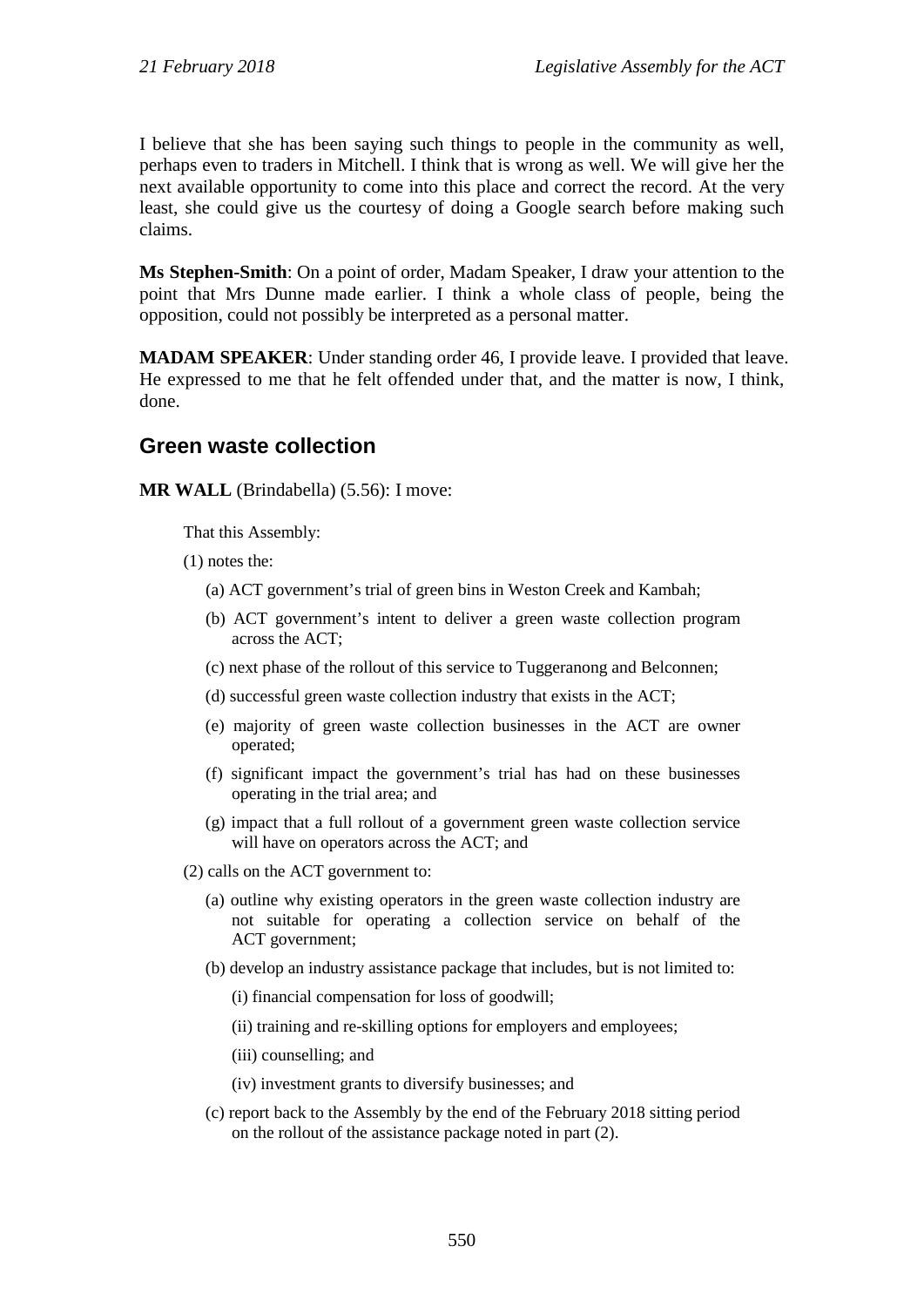Once again I bring a motion to this place that, deep down, I believe I should not need to, as it should be taken care of in due course, with common sense. Madam Speaker, as you and I and most members in this place are well aware, the policy of green bins has a long history. It has been announced at several elections by pretty much all sides of this place. There have been trials done in the past to ascertain whether or not a green waste collection service would be popular for the ACT, efficient for the ACT and actually serve to deliver on an unmet need. That trial was conducted in the 1990s and it found that in fact that need was being met, and being met quite effectively.

I am sure the minister will be keen to remind everyone that the Liberals—I will take it from the grin that that is a yes—did take this policy to a couple of elections. That is true, and it is because it is a hugely popular policy, for the same reasons that those opposite who argued against it so vehemently in the early stages of the last Assembly ended up going to the last election with it. Whether we need green bins in this town or not is now a moot point. There has been strong argument from both sides, on a number of occasions, about the merits of a green waste collection program. The polling shows that it is popular. Our constituents tell us it is popular. It is also being affirmed by the uptake in Tuggeranong.

The difference occurs in how we as the Canberra Liberals would have implemented such a policy, in contrast to the rollout of this program to date by the government. There has been, as I said earlier, a long-established industry that has collected green waste at a low cost, affordable rate to thousands of Canberrans. People have legitimately created a livelihood out of these businesses, have employed other Canberrans in these businesses and have been able to provide for their families.

The government's planned rollout so far in Weston and in Tuggeranong has had complete and utter disregard for the existing industry and the existing industry players. These are not multimillion-dollar businesses. These are not individuals with thousands and thousands of dollars at their disposal. These are hardworking, what can only be described as battlers in most cases. These are people who have gone out to try to better themselves and better their family circumstances, and essentially bought themselves a job.

The collecting of green waste is not an easy job. Being a trash pack collector, hauling them in and out of a truck, emptying the waste, is not an easy job. It is heavy, physical, demanding labour. These people are not making hundreds of thousands of dollars per year; most of them are making a very modest living. They have loans that they took out to buy their businesses.

*At 6 pm, in accordance with standing order 34, the debate was interrupted. The motion for the adjournment of the Assembly having been put and negatived, the debate was resumed.*

**MR WALL**: As I was saying, these individuals are hardworking businesspeople that have gone over and above to try to make a living for themselves and their families. I will disregard the speech I had intended to make, given the hour of the day, and make a heartfelt pledge, because that is what this requires. These business owners are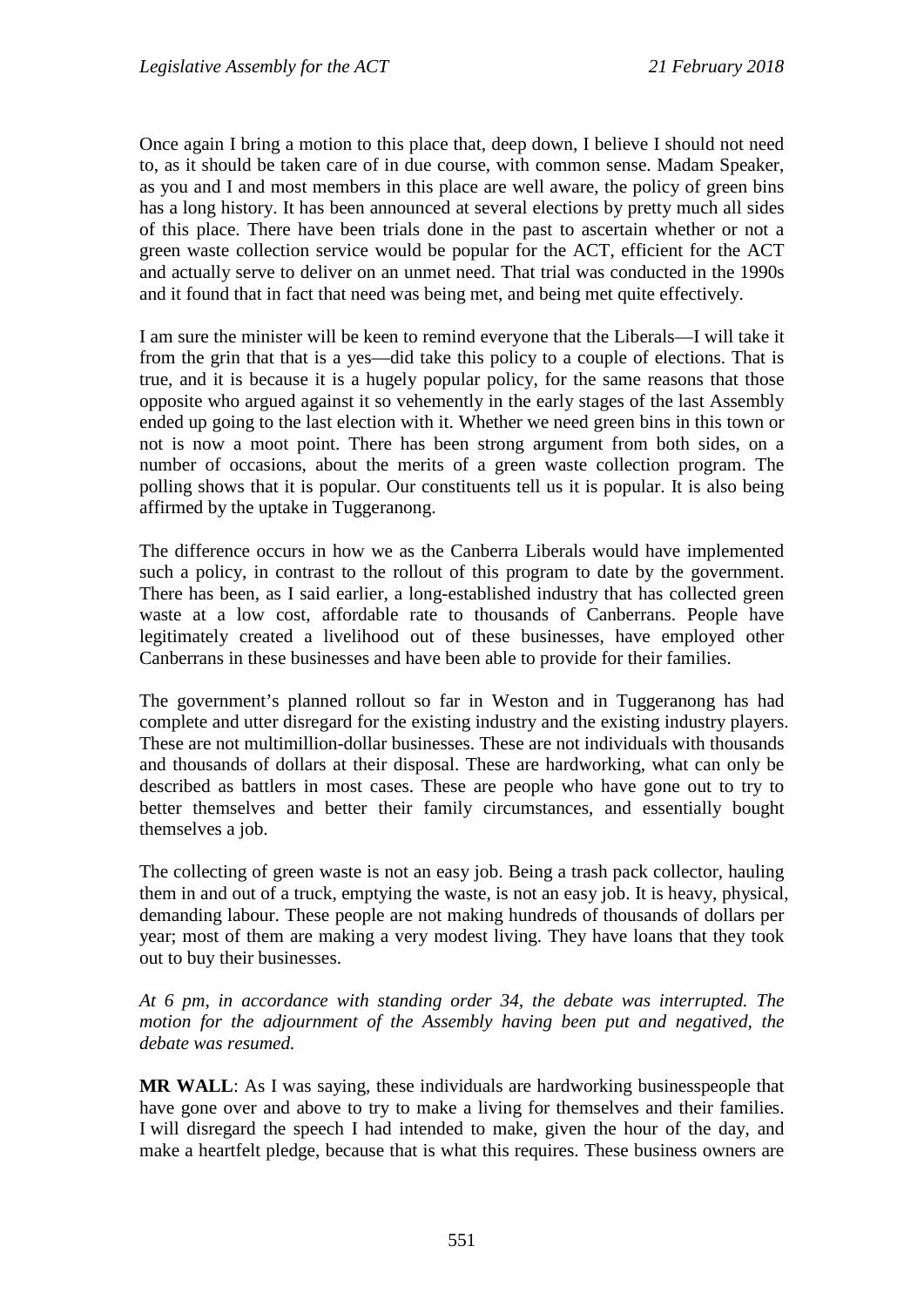now facing financial uncertainty. They do not know what the future holds for them. The experience of the entire industry that I have spoken with is that they are losing customers on a daily basis, regardless of where they are in Canberra, simply because the government has sent the message that green bins are on their way.

Let us be honest, Madam Speaker: it is hard to argue with something that is free. When you are paying \$15 or \$20 to have your green waste collected monthly, against having the government do it for you for free, it is hard to argue with that service. But it comes at the detriment of 30 to 40 good, longstanding businesses. These businesses now face that uncertainty. The experience of operators in the Weston Creek area has been a 50 per cent loss of business as the green bins are rolled out to people's driveways. Of the remaining 50 per cent of their business that they manage to retain, they are collecting half as often. So, in essence, 75 per cent of their business disappears. That, for most of these operators, renders their business unviable. In particular, for those that operate under a franchise model and that have exclusive zones, it further inhibits their ability to function and operate their businesses going forward.

Over the Christmas period I sat down and worked with the majority of operators in the industry. The purpose of that was to find out what it is that they need to move forward. To be honest, there is no one silver bullet that is going to help everyone. Some are able to diversify their businesses and go into other pursuits, and they can carve out a new living by doing something different. For others, green bins being rolled out by the government is the end of the road. Their business is no more. For those who also have outstanding loans, either for the business that they purchased or for trucks that they own, they will walk away without a job, without an income, still owing the bank money and with a cloud of uncertainty over their own family home.

It is completely unacceptable that there has been no regard by the minister or the government thus far in supporting these individuals. I have just been given the evil glare from Minister Fitzharris. To be honest, there has been an absolute lack of consultation by the government with these operators. To date, the minister has said, "Oh, well, we've spoken with them about other avenues or other areas where they can work. We're looking at a bulky waste collection service. Perhaps they can work in that." I am going to be harsh but brutally honest: for many of these people, sitting down and going through a government procurement process is not the sort of thing they are capable of doing. First of all, there is the complexity of insurance paperwork and the documentation; beyond that, the financial and personal guarantees that are required to be put in order to gain a contract through the government are simply a barrier to entry for the vast majority of them.

The essence of the issue is not whether or not green bins are a good policy but how we deal with local businesses when government chooses to move in and take over an industry. These businesses cumulatively are looking at the loss of their investment, the loss of their hard-earned money that they have invested in their businesses, and the loss of the goodwill that they have generated in building an asset, be it for retirement, something that they are in the process of paying off or, in some instances, something they have bought as recently as two years ago and are still trying to pay off. A fairly diligent piece of work has been done to sit down with them and look at their financials,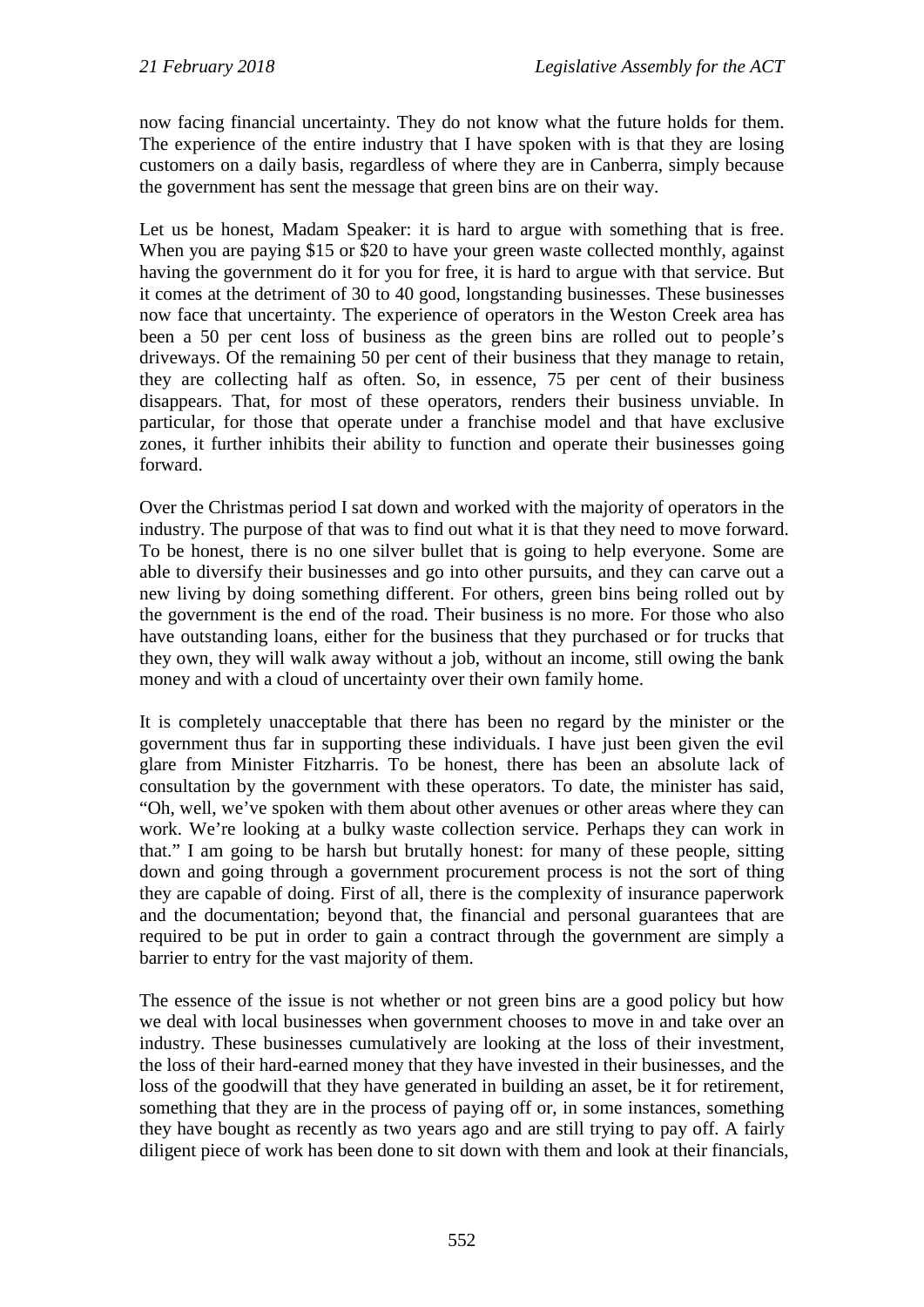and it is estimated to be in excess of \$10 million. That is \$10 million of Canberrans' assets, and this government is happy to walk into the space and say, "We're going to destroy it, tear it up, devalue it, make it worth zero, as we come in and dominate this industry."

That is heartless. It does not stand the fairness test. The government, and members of the executive particularly, always come in here and talk about this government being about equity, about fairness and about a fair go. Where is the fair go for the operator that spent the last 40 years in the industry? His retirement plan, his superannuation fund, was to sell his business that he has spent most of his life working in, only to find now that it is worth zero. What kind of a retirement is that family going to have? Where is the fair go for those operators? We are seeing here, as I said before, in excess of \$10 million worth of investment by Canberrans completely and utterly devalued.

What I am hoping to see from the minister today is what the way forward looks like. To what extent is the government going to assist in making sure that the livelihoods of these Canberrans is maintained to a point where they can actually have some confidence that they are still able to provide for their families going forward and that this government decision will not result in complete and utter financial ruin for them?

It is absolutely appalling that, to this point, there has been no consultation from the government on how to manage the transition for these operators—none. My office, and, I am sure, Minister Fitzharris's office and other members' offices, have received a number of heartfelt pledges from customers of these businesses. The customers are highlighting that, yes, a green waste collection is great. They are happy that they are getting it for free, whereas they previously had to pay for it, but they are also conscious of the impact that it is having on the individual, the business and the family that they have long engaged with to deliver this service for them. One of the emails says:

It is very disappointing that the green bins scheme appears to have been developed and implemented without consulting stakeholders and assessing its impact on people who are already providing a similar or better service. I can understand that most ACT households would welcome a green bin service for only a one off \$50 registration as it is substantially less than any alternatives. Clearly, this price could not possibly reflect the cost of delivering the service and the collateral damage to existing local Trash Pak businesses is indicative of policy implementation not properly thought through.

That is just one of many examples where Canberrans have said, "Yes, we're happy to see the government moving on this. We're happy to see the green bin being delivered, but we'd also like to think that we're not destroying livelihoods and we're not destroying families in the process."

I look forward to hearing, when Minister Fitzharris rises, how she will address and fairly compensate them for the over \$10 million of investment that will be destroyed by this government policy moving forward. I note that she has an amendment. I have just had it put on my desk whilst I am on my feet. I have not had a chance to read it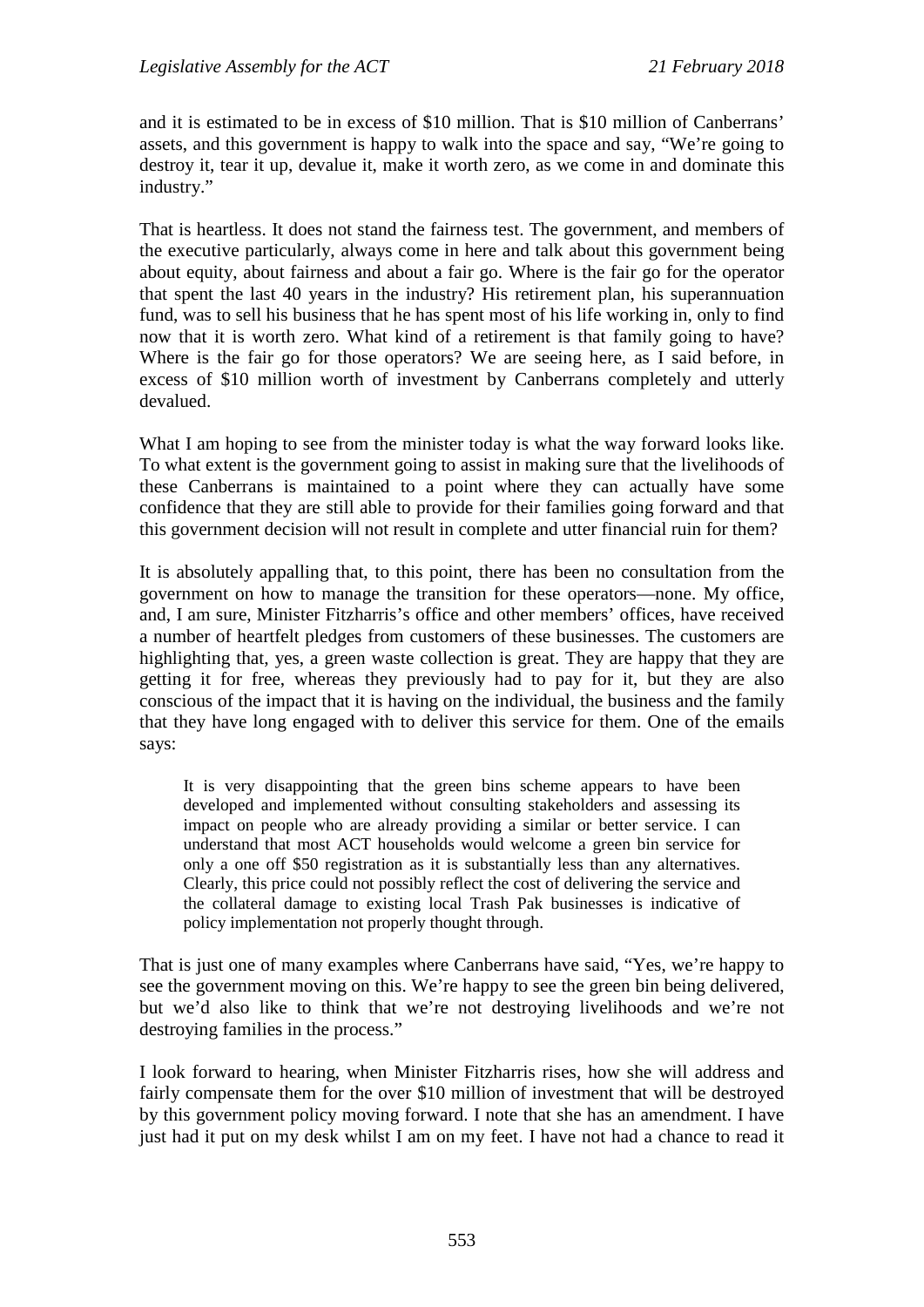yet. Again, Minister Fitzharris is often quick to criticise and say that there is no consultation on amendments from the opposition or on our position on motions, but to have the amendment circulated whilst I am on my feet and speaking is a new level. I will look forward to reading it whilst the minister speaks. I will address it once it has been moved.

**MS FITZHARRIS** (Yerrabi—Minister for Health and Wellbeing, Minister for Transport and City Services and Minister for Higher Education, Training and Research) (6.09): I thank Mr Wall for the motion today, which we have discussed previously and I have also discussed personally with Mr Wall. I note for the record that I was away unwell yesterday. I am back here today, not entirely 100 per cent. One, it was not an evil glare. Two, it was an oversight on my part that the amendment was circulated late in the process. I apologise for that. I note that I provided Mrs Kikkert many hours advance notice of my amendment, at her request. I would generally be happy to do so. It was an oversight on this occasion that I do apologise for.

Mr Wall was right in saying when he opened the debate on this important motion today that there have been many debates in the chamber about green bin initiatives from both sides. I take the opportunity to remind Mr Wall that it was a longstanding commitment from the Canberra Liberals, certainly in the 2012 election and, I believe, in the 2016 election as well, to have a round table, which I understand was not held prior to the last election. The commitment to have a green bins service was one that I do not think the community ever really got a sense of before they went to the polls in 2016. He is right in saying that all parties in the chamber, certainly the Labor and Liberal parties, have changed their views on this over the course of over a decade, I believe. But we are where we are, and that is that.

In the lead-up to the 2016 election, indeed in the budget prior to that, the government did announce that if re-elected we would provide a green waste bin to every household in the ACT that wanted one. We announced at that time that a 15-month pilot program in Weston Creek and Kambah would get underway. That pilot commenced in April last year and helped inform the best way to roll out the service across the whole of Canberra, consistent with Labor's election commitment, so that every resident who wants a green bin will have one. The pilot provided eligible households with a fortnightly collection of a 240-litre garden waste bin on registration and a one-off payment of \$50.

Since its commencement, the green bins pilot has been well received by the residents of Weston Creek and Kambah. As at December 2017, 8,746 households had registered, representing a take-up rate of 53 per cent. In Tuggeranong just over 10,000 residents have opted in to the service. Therefore, including Tuggeranong in the pilot program with Weston Creek and Kambah, the total number is fast approaching 20,000 registrations, emphasising the strong support in the community for this service.

Around 34 per cent of the households in Weston Creek and Kambah that have elected to receive a green bin are concession card holders and therefore exempt from the one-off payment of \$50. Another way in which the government is making green bins more accessible to all Canberrans is by providing assistance to residents who are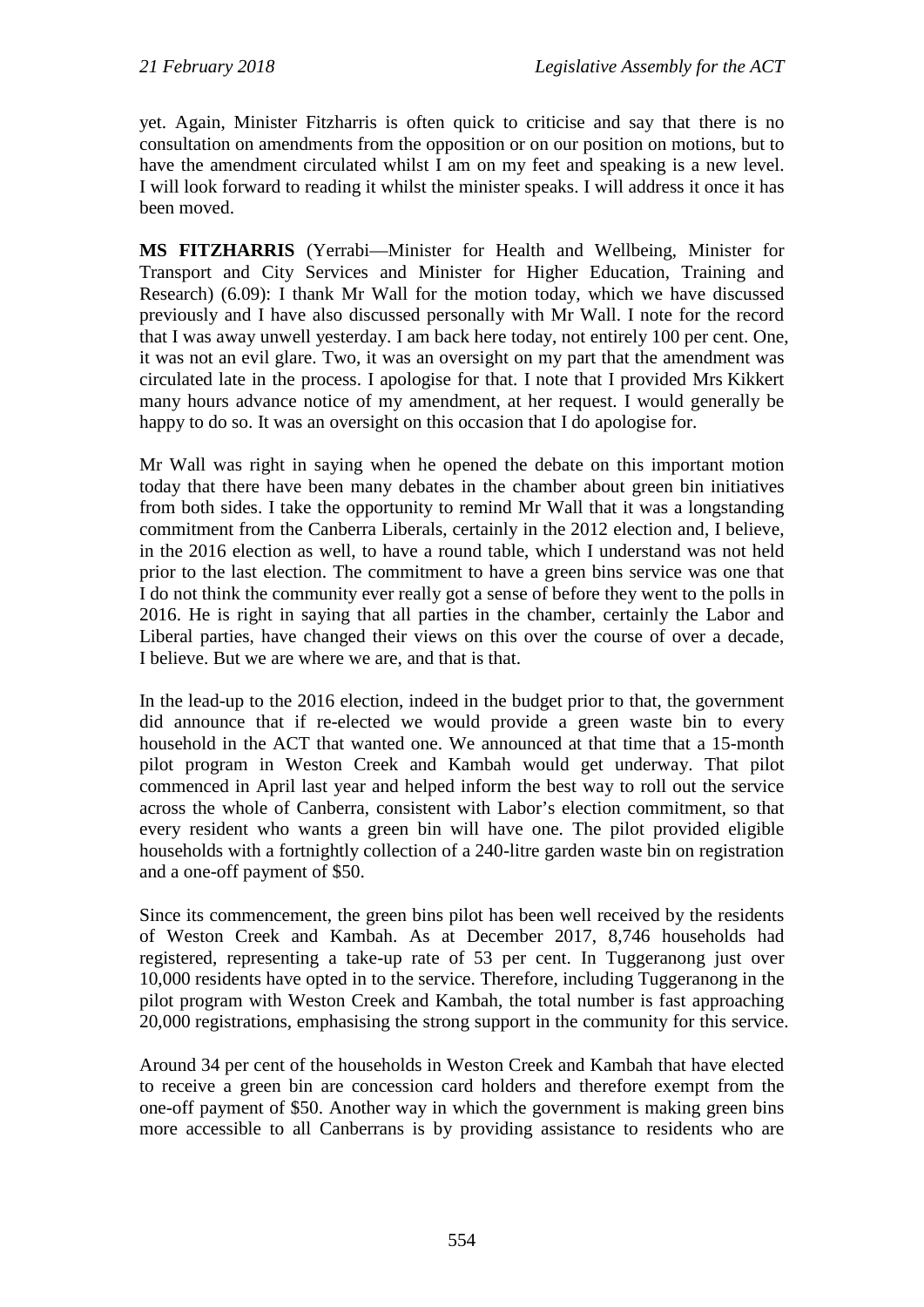physically incapable of presenting their green bin to the kerbside for collection, a service that has been well received by those in need.

The government first announced green bins in May 2016. Following the announcement, I met with trash pack operators to discuss the pilot. They expressed their concern to me. I listened to that and asked TCCS to consider ways in which they could assist those operators at that time. At that meeting it was discussed that they would be very welcome to respond to the request for expressions of interest to provide the green bin pilot service. TCCS officials also met with trash pack operators throughout that year in the lead-up to the request for expressions of interest. The full rollout across the ACT, while occurring a year earlier than originally announced, provided three years notice to the industry from the date of the original announcement.

Whilst the procurement process to deliver the whole-of-Canberra service is well advanced, I have given my commitment to work with industry to explore ways the government can facilitate access to existing business support services, as well as identify other opportunities as the ACT's waste industry progresses over the next few years.

The pilot was important, as it has provided and continues to provide information about what works well, and where opportunities to identify service improvements still exist. One such opportunity is how we provide green bins to multi-unit developments. Given the diversity of multi-unit developments, it is often not appropriate or possible to provide each residence with an individual 240-litre wheelie bin. In these circumstances, the service is best provided through a communal or shared bin service delivery model. ACT NoWaste is working with the principal contractor for the pilot, Corkhill Bros, to consider opportunities to trial green waste trash packs in a multi-unit development environment. While these discussions are at an early stage, it is hoped that a controlled trial can be designed using an existing trash pack operator to evaluate whether a trash pack based model can be deployed effectively in multi-unit developments.

On my behalf, ACT NoWaste has also met with the Canberra Business Chamber, CIT and Skills Canberra to explore opportunities for a tailored suite of services to meet the individual needs of trash pack operators. ACT NoWaste, through a partnership approach, is seeking to establish a business triage model to identify and connect the right services at the right time to best support those in need. These could include counselling, business coaching, training and upskilling, and potential pathways to new employment. ACT NoWaste is also working with SUEZ, the territory's kerbside collection contractor, to identify opportunities for trash pack operators and their staff to apply for employment as waste truck drivers. SUEZ is extending an invitation to holders of a heavy reg licence to apply for its casual pool. Casual employment may be an attractive incentive to supplement an established trash pack business.

The government is also committed to delivering a container deposit scheme. The CDS logistics involve the transportation of millions of containers to collection points, and from collection points to the Hume materials recovery facility. ACT NoWaste is assessing the potential for trash pack operators to act as transportation contracts for the network operator. There are also opportunities for trash pack operators to diversify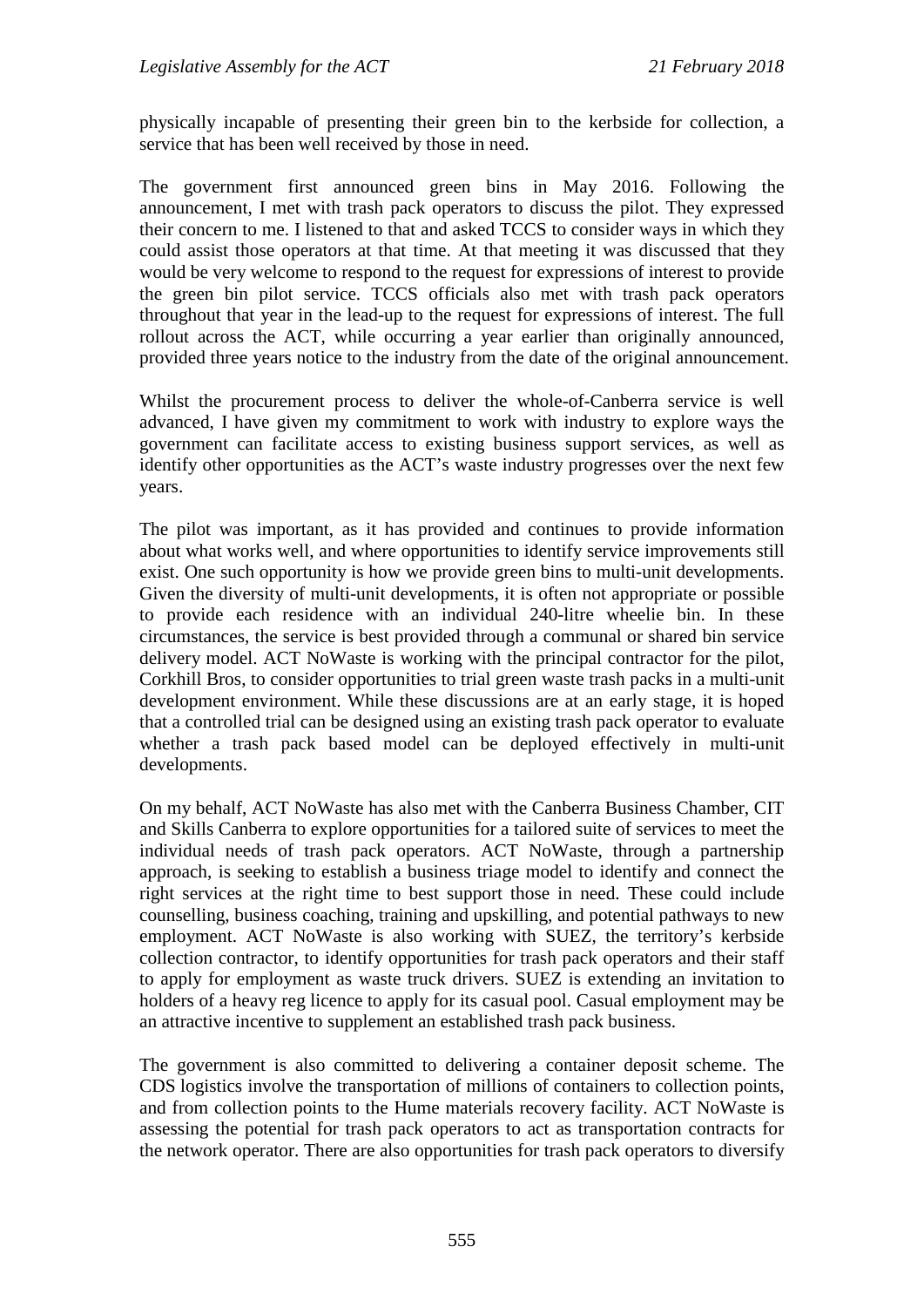their existing operations by partnering with licensed clubs and restaurants to collect and return eligible containers.

It is also worth mentioning that trash pack operators do still operate in other jurisdictions that have green bins and that the initiatives we are looking into for trash pack operators may help to grow and transform their business model.

In the lead-up to the pilot there was much public commentary around the risk of contamination in the green waste collected from households through green waste bins. The territory already has a highly successful self-service drop-off facility, which the government provides at no cost to users. Local governments around Australia typically charge a gate fee for such green waste drop-off. This is not the case in the ACT. In the ACT, Corkhill Bros and Canberra Sand and Gravel generate a high quality saleable compost from this material. There were suggestions that the introduction of the green bin service could adversely impact this.

The pilot program was designed with a strong focus on minimising the risk of contamination. Since the introduction of the pilot and the recent expansion to Tuggeranong, just over 1,500 tonnes of clean green waste has been collected as at January this year. In particular, Weston Creek and Kambah have experienced an exceptionally low contamination rate of around 0.01 per cent, or approximately 15 grams, per participating household. This is a credit, as I have said before, to residents participating in the service.

Certainly it is the case that the community has spoken clearly and the ACT government has listened. The community unequivocally want green waste bins. Feedback from recent surveys and other groups illustrates the high demand for this service across the city. It has been popular in Weston Creek and Kambah and now in Tuggeranong, and we also look forward to its being popular as the program rolls out to all Canberrans by mid next year.

We continue to demonstrate our commitment to waste management in a range of different areas. The rollout of green bins earlier than expected is part of our commitment. As my motion notes, and as I discussed with Mr Wall and outlined today, we, like Mr Wall, do take seriously the concerns of trash pack operators. As I have outlined, there are a number of initiatives underway, in close contact with trash pack operators, through ACT NoWaste, TCCS and other arms of government.

Like Mr Wall, I have received messages from people who are no longer receiving the service of a trash pack operator but instead have green bins. We are responding to those. We are also responding to the concerns of trash pack operators. I have outlined a number of measures that we are looking towards, so it is simply incorrect for the opposition to claim that we are doing nothing. I accept that they would like us to do more and that that is also the case for the trash pack operators. We will continue to work with them, as I said we would. We will also find new opportunities for them. Their business model clearly has been impacted, but there are opportunities for them and we will continue to explore them directly with those operators.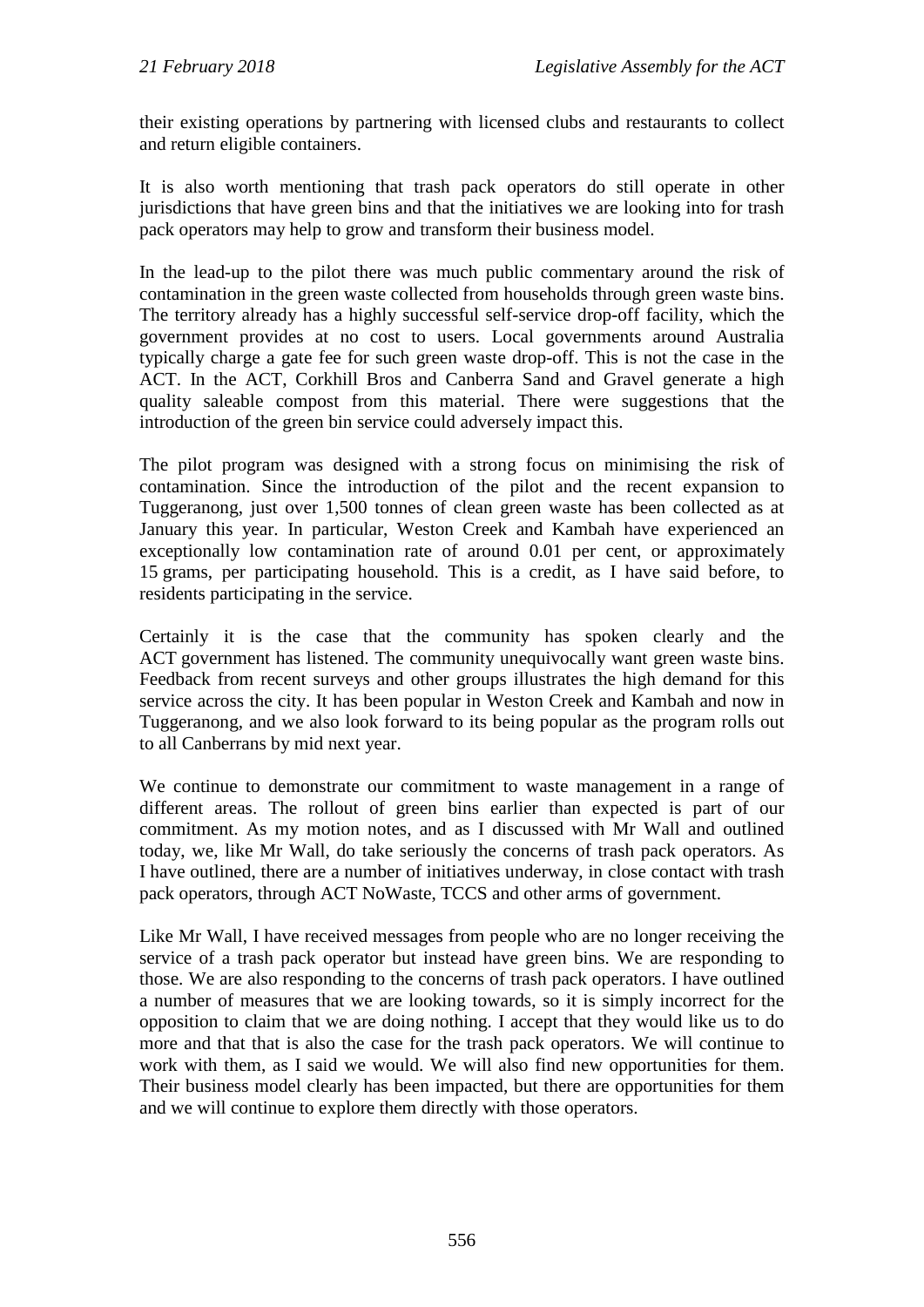#### I move:

Omit all words after "That this Assembly", substitute:

"(1) notes that:

- (a) the ACT Government delivered a successful green bins pilot in Weston and Kambah, with over 50 percent of residents choosing to participate;
- (b) the green bins collected almost 1300 tonnes of garden organic green waste has been collected with an exceptionally low contamination rate of 0.001 percent;
- (c) the ACT Government is delivering on its 2016 election commitment to a Territory-wide rollout of green bins a year earlier than originally promised;
- (d) green bins were delivered to Tuggeranong in January 2018, with over 9000 local residents choosing to opt-in to the program; and
- (e) the ACT Government will deliver green bins to Belconnen in September 2018, and all remaining areas of the Territory in mid-2019;
- (2) further notes:
	- (a) existing green waste collection businesses were consulted prior to commencing the pilot, including a meeting with the Minister for Transport and City Services;
	- (b) the Government invited green waste collection businesses to participate in a request for expression of interest (REOI) process for the Green Bins pilot;
	- (c) none of the local green waste collection businesses chose to participate in REOI and the request for proposal process; and
	- (d) the ACT Government has provided industry and the community with a timeline for the future full rollout of the green waste service; and
- (3) calls on the ACT Government to:
	- (a) deliver on its election commitment to provide green bins to all Canberrans;
	- (b) conduct an open tender for the future full rollout of the green waste service;
	- (c) keep local green waste collection businesses informed of the timeline for the full rollout of the green waste service, so that they can plan ahead for the future of their businesses;
	- (d) work with local industry to explore ways the Government could facilitate access to existing business support services as well as identify other opportunities, including vocational training, as the ACT's waste industry progresses over the next few years;
	- (e) release a discussion paper early in 2018 on the outcomes of the Waste Feasibility Study for community consultation, including long-term options to reduce food and green waste; and
	- (f) consider a public awareness campaign on the best way to avoid and reduce waste generation including, the benefits of diverting food and green waste from landfill.".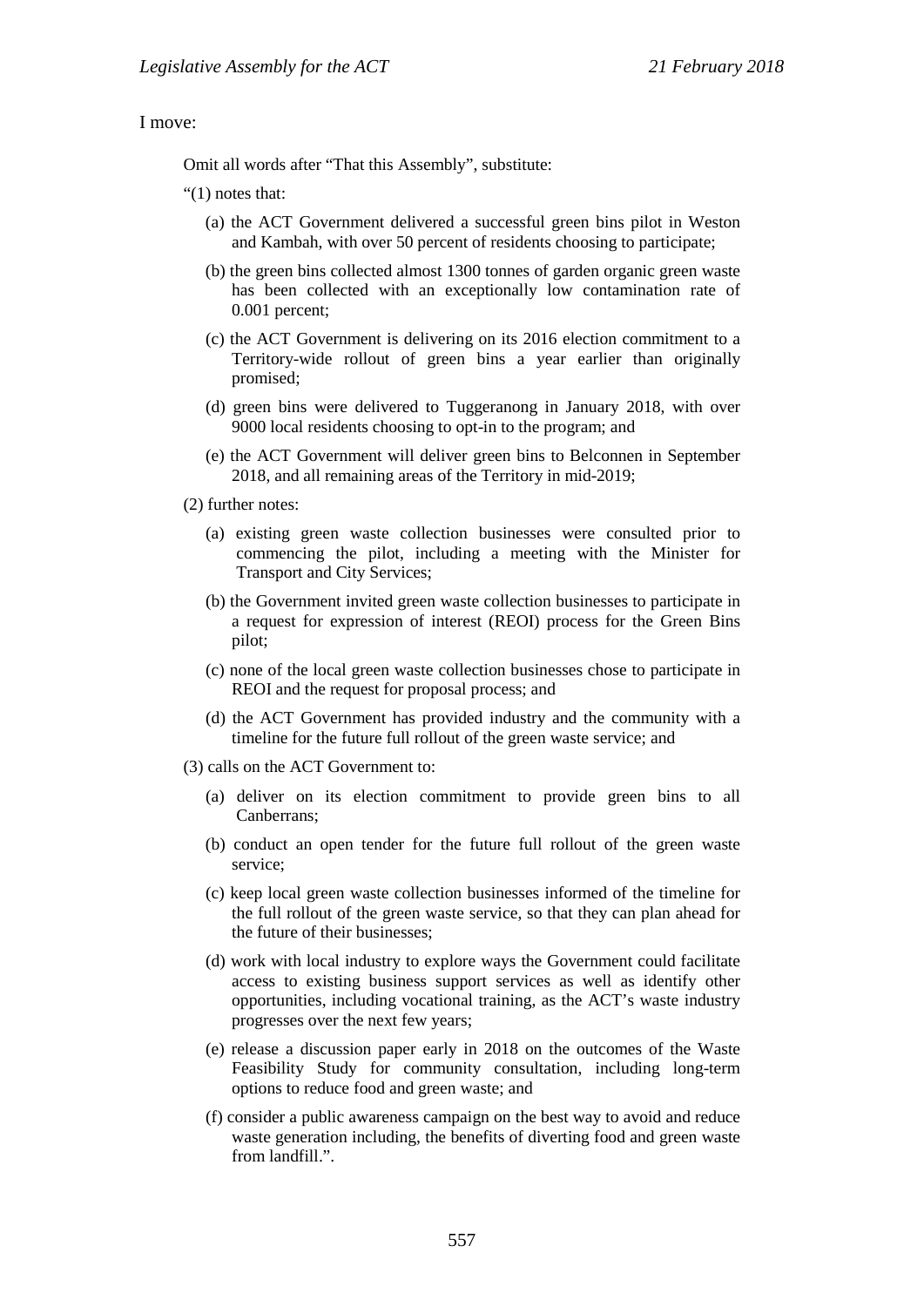**MS LE COUTEUR** (Murrumbidgee) (6.19): I will be supporting the government's amendment to Mr Wall's motion. I want to talk about two issues which relate to the motion. First, I am going to address the impact of the green waste collection pilot on small businesses. Second, I am going to address where I believe the green waste collection needs to move in the future.

Looking at the impact on small business, the reality is that almost everything the government does impacts on business—big, small and medium size. It would not be possible to deliver the services that the community expects the government to provide and wants the government to provide without impacting in some way on businesses big and small. I will give a few examples. In health, public health services undoubtedly impact on the demand for private medical services. The nurse-led walk-in centres indubitably would have made some impact on local medical practitioners. In early childhood education, government preschools could be regarded as competing with childcare centres. In transport, clearly bus services reduce car use and therefore make an impact on automotive services. There is less need for mechanics; there are fewer accidents, so panelbeaters have less business; and there are fewer new and old cars sold. Many of the businesses involved in this are small businesses.

So the question, which is a very real question, is how the government can fairly manage these impacts. Mr Wall has quite eloquently gone through the sorts of investments and the impacts on families that changes in business environments have for small businesses. Small businesses have invested in their equipment; they have hired staff, they have customers and often it is the family's livelihood. Small businesses have to be able to adapt to changing business conditions to survive, because business conditions change all the time. We know that. But adapting takes time and knowledge.

The reality, fortunately or unfortunately, is that we cannot rely on compensation packages to solve all problems. Governments cannot afford to pay compensation to every business that is impacted on by government activities. That is the reality. If they are going to do that, they are going to have to cut back on funding for something else. Our last debate was around funding for road safety improvements. We all agree that that should happen. There is a balance, and that is what we have to talk about.

The budget is not a magic pudding. Basically government would become unworkable if every policy change triggered a raft of compensation payments. So the government need to recognise that for every change they make that substantially impacts on small business they need to consult first—probably first, second and third they need to consult. As a result of the consultation they need to put into place transitional arrangements, if appropriate. And they need to signal the changes well ahead of time so that small businesses have time to adjust. The world does not stay the same.

I am quite happy to agree that the sudden announcement of the green waste pilot was not the best approach. I have absolutely no doubt that Mr Wall is correct and it did impact on some small businesses. Fortunately it was a fairly small pilot to start with, not the full rollout. I am pleased that the government has now published a clear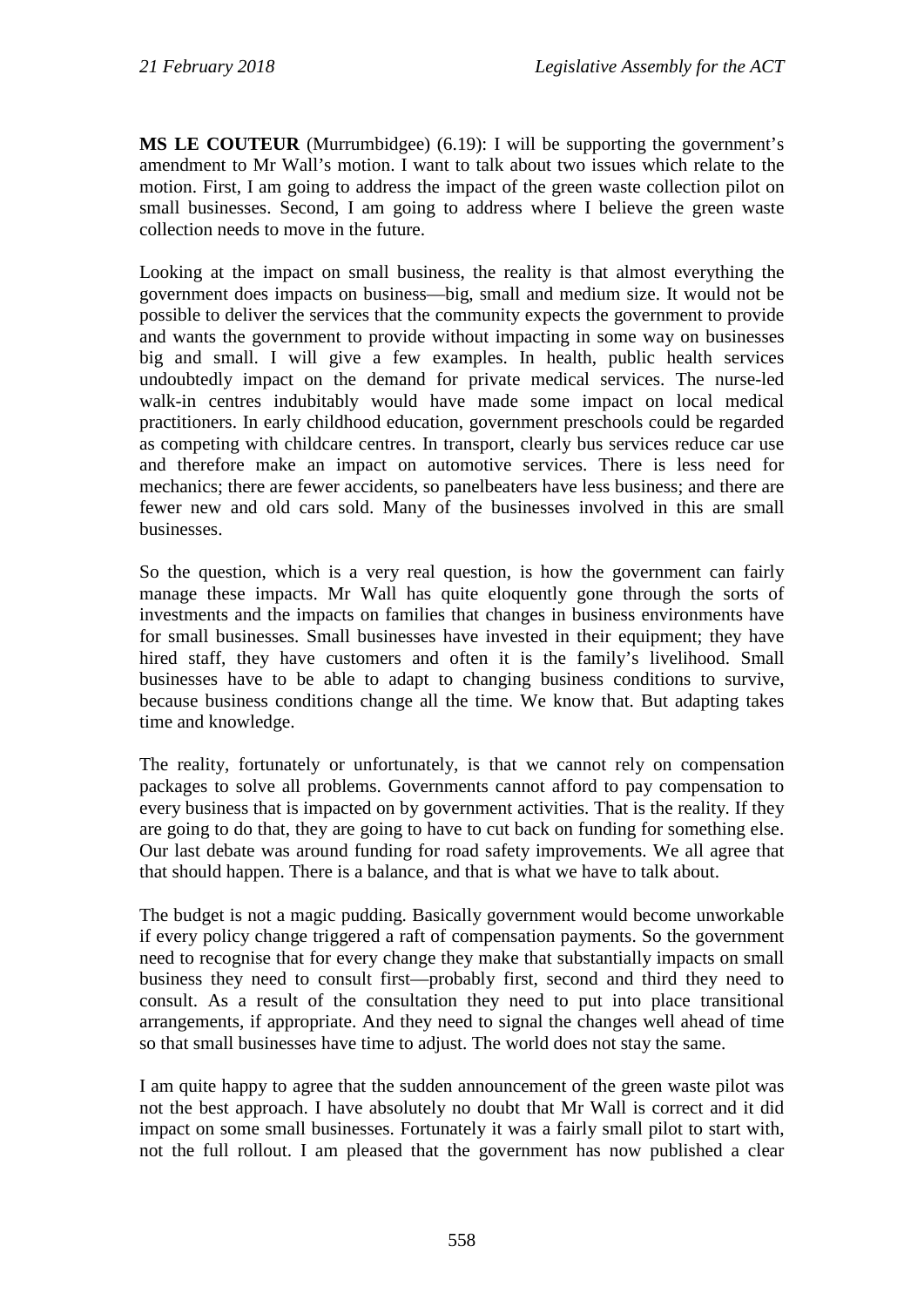timetable for the full rollout. It gives the industry time to work out how it should respond. This rollout is staged until mid-2019, which also should help some businesses. I am pleased that both the government's amendment today and the response to Mr Wall's question during question time yesterday indicate that the government is working on other transitional help.

I would now like to move on to where we think we need to move the green waste service over time. In the big picture the Greens want to see a waste management system that reduces the waste going to landfill and heads towards a zero-waste model. So, to be clear, in the long run the Greens would like to see less and less need for a green waste service, whoever provides it. The Greens have always been clear that we would like to see zero waste, so from that point of view we have always been clear that this is a business that we would like to, over time, see less of. We make no apology for that.

The ACT's resource recovery rate sits currently at 60 per cent, with about 40 per cent of our waste still ending up in landfill. The government have set a goal of recovering 90 per cent of our waste by 2025. We believe that this can be achieved, but not if we simply continue on our current path. We know that many of the waste streams that currently go to landfill could be recycled or reused. We know that high recycling rates would create sustainable waste industry jobs. Waste should be treated as a potentially valuable resource.

Waste also impacts on our policy of becoming a carbon neutral system. We are leading the nation with our investment in renewables, but in order to create a carbon neutral society we need to have a similar focus on reducing emissions from other sectors, including the waste sector. Most of the emissions that are produced from landfill come from organic waste, so efforts to divert garden waste from landfill are important.

But garden waste is only a part of the organic waste stream. Organic waste, including green waste and food waste, is potentially one of the most economically important parts of our waste stream. As Ms Fitzharris said, what is happening at present with the green waste is that it is being turned into high quality compost and being sold both within the ACT and outside the ACT. I understand that Corkhill's compost is one of the few material businesses we have which export from the ACT. From that point of view, that is a very positive thing.

What I would like to talk about now is food organics. Once sent to landfill, food waste is a major emissions generator, but it has huge potential as a resource. It is made of high quality organic materials which can be used to enrich soil, with excellent environmental benefits. The benefits include the ability of enriched soil to sequester carbon. This is really important for combating climate change.

Last night I went to a lecture about ways to draw down carbon from the atmosphere, which is what we are going to need to do if we want to reduce climate change impacts. Improved soil facility and agricultural practices that put carbon back into soil are part of the solution. Better utilising food waste also can lead to the replacement of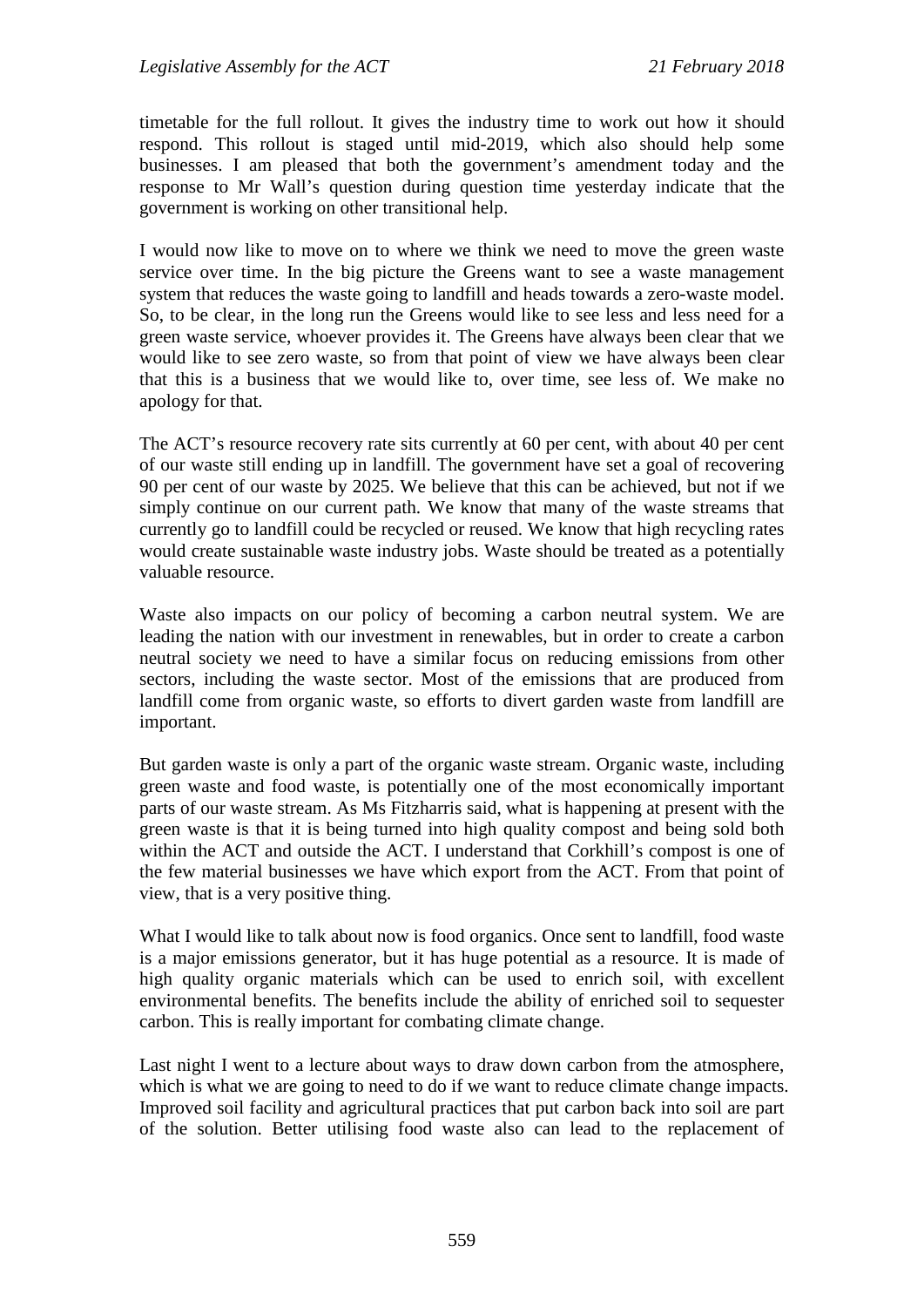chemical fertilisers and the ability to reclaim degraded land, reduce soil erosion and improve food production by maintaining nutrient levels in soils.

While I do not wish to be characterised in any way as giving business advice, I do note that the ACT seems to have an increasing business in terms of business-level composting of food waste. This might be something that could be considered by some other businesses. Many Canberrans who live in houses often compost their food waste and it does not go to landfill, but there are increasing numbers of people living in high-density housing and there is an increasing amount of food waste ending up in landfill.

With the rollout of green bins already underway, much of the infrastructure to undertake food waste collection is already in place. Food waste could simply be added to the allowed waste in the green bins. Many other parts of Australia have included food waste as part of their green bin rollout, and we can too. What would be required is additional facilities for composting or anaerobic digestion once the food organics are collected. The Greens have been pushing for food organics to be dealt with as the government moves from its waste feasibility study process, and I hope to see plans for food organics infrastructure in the waste feasibility study report, which the government has promised to release shortly.

In conclusion, while I will be supporting the government's amendment, I remind the government to be mindful about the impacts on small business of future announcements of this type and to be conscious of the impact this has made on a small number of small businesses. They are still important. Changes that impact on small business need consultation, transitional arrangements and sufficient lead-in times so that small businesses have time to adjust. I am also calling for more work on food organics, which can and should be removed from the waste stream as soon as possible.

**MRS DUNNE** (Ginninderra) (6.30): I am appalled at the performance of the government members, including the Greens members, in this debate. The way in which the minister has palmed off this issue with this amendment which was delivered at the eleventh hour—I note the minister's apology, that she was sick, but she is not the only person in her office and no-one deigned to consult Mr Wall about this, and it was only circulated while he was speaking—quite frankly is getting to the stage where it is unforgivable. It is becoming a regular habit in this place that amendments are circulated while the mover of the motion is speaking. It is disrespectful. The disrespect continues in this amendment. This amendment basically neuters Mr Wall's motion.

Mr Wall came in here—and he said it himself—and put down his speech notes. He spoke from the heart about the pain, the suffering and the anxiety that small business people are facing in this city. This is pain, suffering, anxiety and financial loss which is directly a result of a government decision. This government does not care. In the past, when he has been asked, "What about when this decision impacts on small business? What are you doing about that?" I have heard the Chief Minister say, "I'm not in the business of keeping small business in business." He said it in relation to the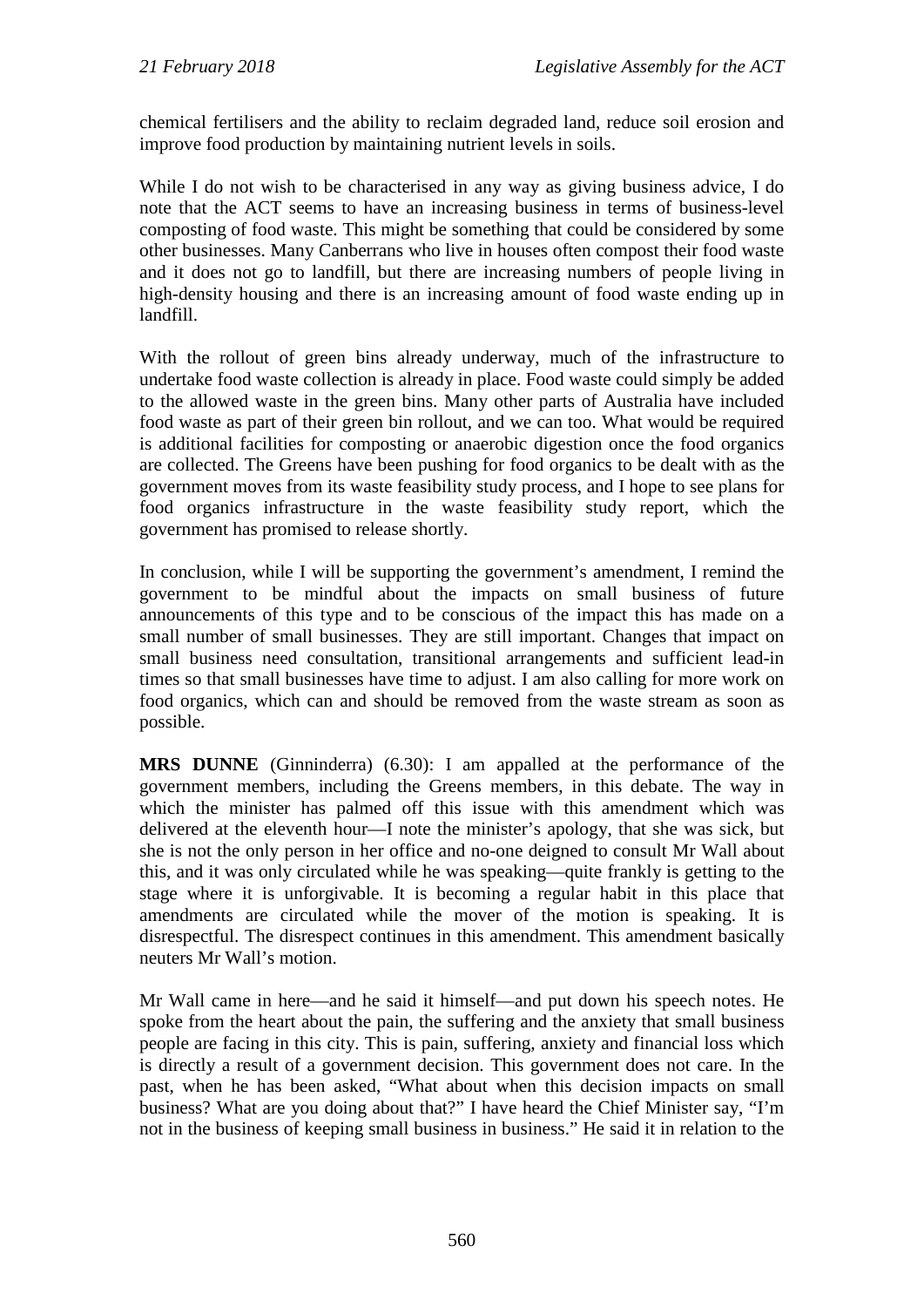impact that the school closure in Hall had on the small businesses there, and he has repeated it very often since then.

This government do not care about small business because they are not unionised labour. They are not unionised labour and, therefore, they do not get a look-in with the Labor Party and the Greens. The Labor Party and the Greens are in bed with the CFMEU; they are both funded by the CFMEU. And the Labor Party is in bed with every other union because of the hundreds of thousands of dollars that it receives in campaign donations every year. They do not care about the small business man who goes out and buys himself a job and a superannuation plan by investing in a business. To have the government come along and say, "We will completely and utterly undermine your business model without any reflection upon what that will do for you"—and the tenor of this motion here and the tenor of the comments made by Ms Le Couteur—shows that they just do not care.

The minister went on to talk very quickly about other aspects of the green waste collection process and how successful it was and how much the people of Weston Creek like it. We do not doubt that. We are not talking about whether the green waste collection system is a good idea or whether we should have food waste in the system; we are talking about the fact that this government has made a decision that takes away the business livelihood of a number of Canberrans and their families, and that they face destitution because they have large mortgages, probably held against their houses, for equipment and trucks to make their business work. This government has shown that it has no respect, no care and no consideration for those people whose livelihoods are at risk.

For the minister to come in here and say that if they have a rigid B licence they can apply to become a garbage truck driver with the person who is putting them out of business is an insult, a complete insult. The minister should be ashamed of herself. She has left. I understand that she is ill, but the people who are going to lose their jobs are going to lose their livelihoods and possibly their homes. They are feeling pretty sick about it as well. The minister should be ashamed.

Let me go to Ms Le Couteur and the points that she made: let us distract from this by talking about the food waste stream. Yes, it is important. I am not trivialising the food waste scheme. But, by doing that, she trivialises the real concerns put forward in Mr Wall's motion. I am very angry, on behalf of the business owners of the ACT, about the way that they have been treated in this place by Minister Fitzharris and Ms Le Couteur today.

**MR WALL** (Brindabella) (6.35): I do not know where to start. This is one of the few occasions where—

**Mrs Dunne**: You're lost for words?

**MR WALL**: I am lost for words; thank you, Mrs Dunne. We debate a lot of things in this place. Most of them are trivial and are on the margins of most people's day-to-day lives. Just look at the daily program today. "Growth in the ACT economy"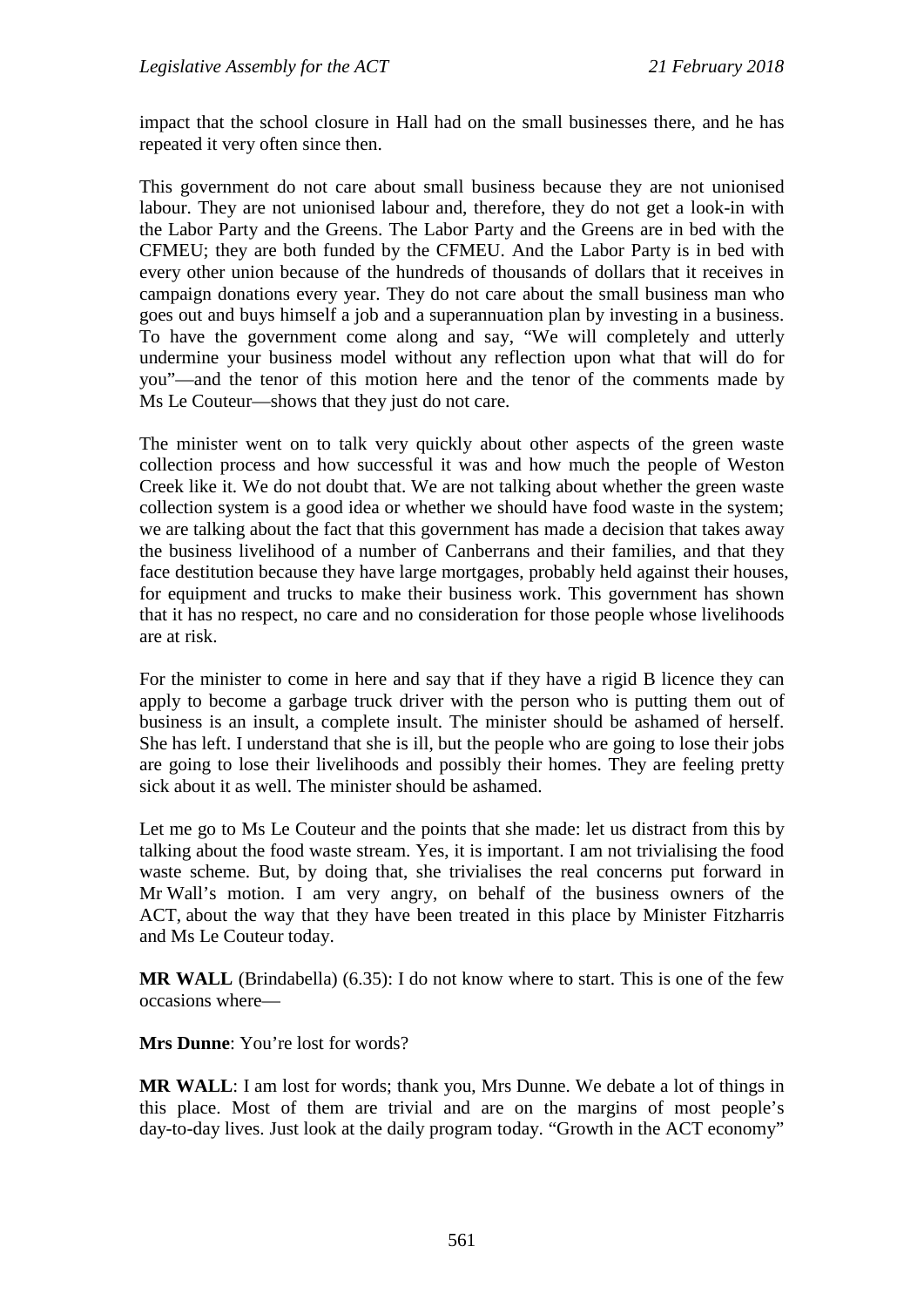was a motion of platitudes about government fiscal policy. Then we get to the opposite end of the program where we are talking about this motion.

As Ms Le Couteur said, it is only a small number of Canberrans. Yes, it is about 30 to 40 families. But this is not an issue that is having some effect on the margins of their livelihoods, their lives or their wellbeing; this is make or break for them. This issue determines whether or not they can keep a roof over their families' heads, whether or not they can pay their bills, whether or not they can fulfil the commitments that they have made in every other aspect of their lives by virtue of whether or not they have a job.

Mrs Dunne is right to say that if it was unionised labour there would be action from that mob on the other side. They would stand up, they would grow a backbone and they would actually do something about it. But because they are individuals that are go-getters, that have taken some initiative themselves and have bought themselves a job and are hardworking individuals, there is nothing for them.

They have form in this space. Before Christmas there was an ex gratia payment to cleaners of government schools who missed out on a couple of weeks earnings between the changeover of contracts. The government was willing to hand money over to members of the union who lost out on a couple of weeks work, but when they come in and they absolutely decimate the livelihoods of some families, there is silence. You get this crap from the minister, which is exactly what it is. No individual can take this to the bank and show it as a guarantee.

**MADAM SPEAKER**: Mr Wall, unparliamentary language, even in an emotional state, is not accepted here. Please withdraw that word.

**MR WALL**: It is what it is, Madam Speaker.

**MADAM SPEAKER**: You have to withdraw the word "crap", Mr Wall. That is it. Unconditionally withdraw it.

**MR WALL**: If it is not crap, it is many, many other things. I withdraw. But what value does this bit of rubbish that the minister has put forward as an amendment give in the way of confidence to those families that are affected? Walking in to see their bank manager with this absolute piece of rubbish that the minister has put forward and saying, "I can't pay my bank loan, but it's okay because the government's going to keep me informed on how the green bin rollout goes," is cold comfort. How does that pay their mortgage? How does that pay their truck loan? How does that pay to get kids into school uniforms? It simply does not. This is one of those few occasions where there is actually a substantive motion here that is make or break for Canberrans and their families.

What we have from the minister is platitudes and: "Go get a job as a truck driver collecting garbage." That is absolutely galling. "We're going to come in and we're going to put you in the hole, in some instances \$250,000 or more, by destroying your livelihood, but you can go and get a job collecting garbage." Or even better: "Go and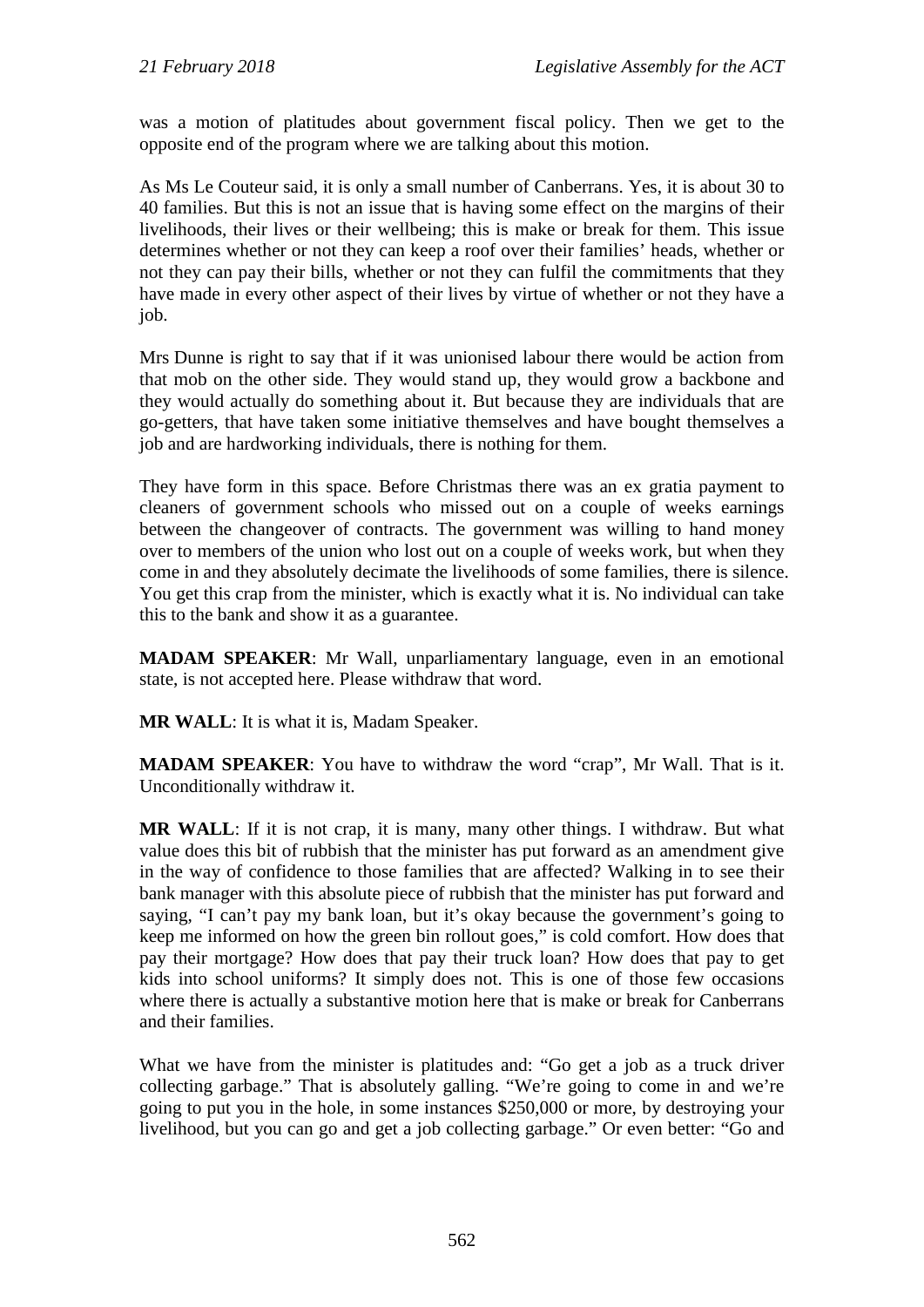collect empty beer bottles from the local club." Where does this minister get off? I would like her to spend a bit of time in these people's shoes.

As I said before, 75 per cent of the trash pack business of the operator in the Weston Creek area has gone—75 per cent gone. He is not earning in excess of \$200,000 like the minister; he is earning a very modest amount, less than \$70,000 a year, and 75 per cent of that is now gone. And the minister's response is, "Don't worry about your loans. Don't worry about your mortgage. You can go and collect garbage or beer bottles." It is insulting, absolutely insulting, that that is the level of response that we have got from this government. The hand-wringing from the Greens is nothing that we have not become familiar with. It, too, is just as insulting.

Yes, the other issues are important. The implementation of the green waste program and how it is tracking are important issues. But when people's livelihoods are in the balance, do not change the subject. Face up, take responsibility for your actions as a government and actually do the honest and admirable thing and face up to the industry and either help them out or tell them to their face, "You're on your own and we're not doing anything for you." Do not hide in this ivory tower and say, "Oh, we've spoken with them. We've consulted them. We've told them that they might be able to collect some bulky waste." That is not helping them, not helping them at all.

This amendment is absolutely appalling. The minister's response is appalling, and the government's response, to date, on this issue has been nothing but absolutely dishonest and heartless.

Question put:

That the amendment be agreed to.

The Assembly voted—

Ayes 11 Noes 8

Ms J Burch Mr Pettersson Mrs Dunne Mr Wall Ms Cheyne Mr Rattenbury Mr Hanson Ms Cody Mr Steel Mrs Kikkert Mr Gentleman Ms Stephen-Smith Ms Lawder Ms Le Couteur Ms Lee

Ms Berry Ms Orr Miss C Burch Mr Milligan

Amendment agreed to.

Original question, as amended, resolved in the affirmative.

# **Adjournment**

Motion (by **Mr Gentleman**) proposed:

That the Assembly do now adjourn.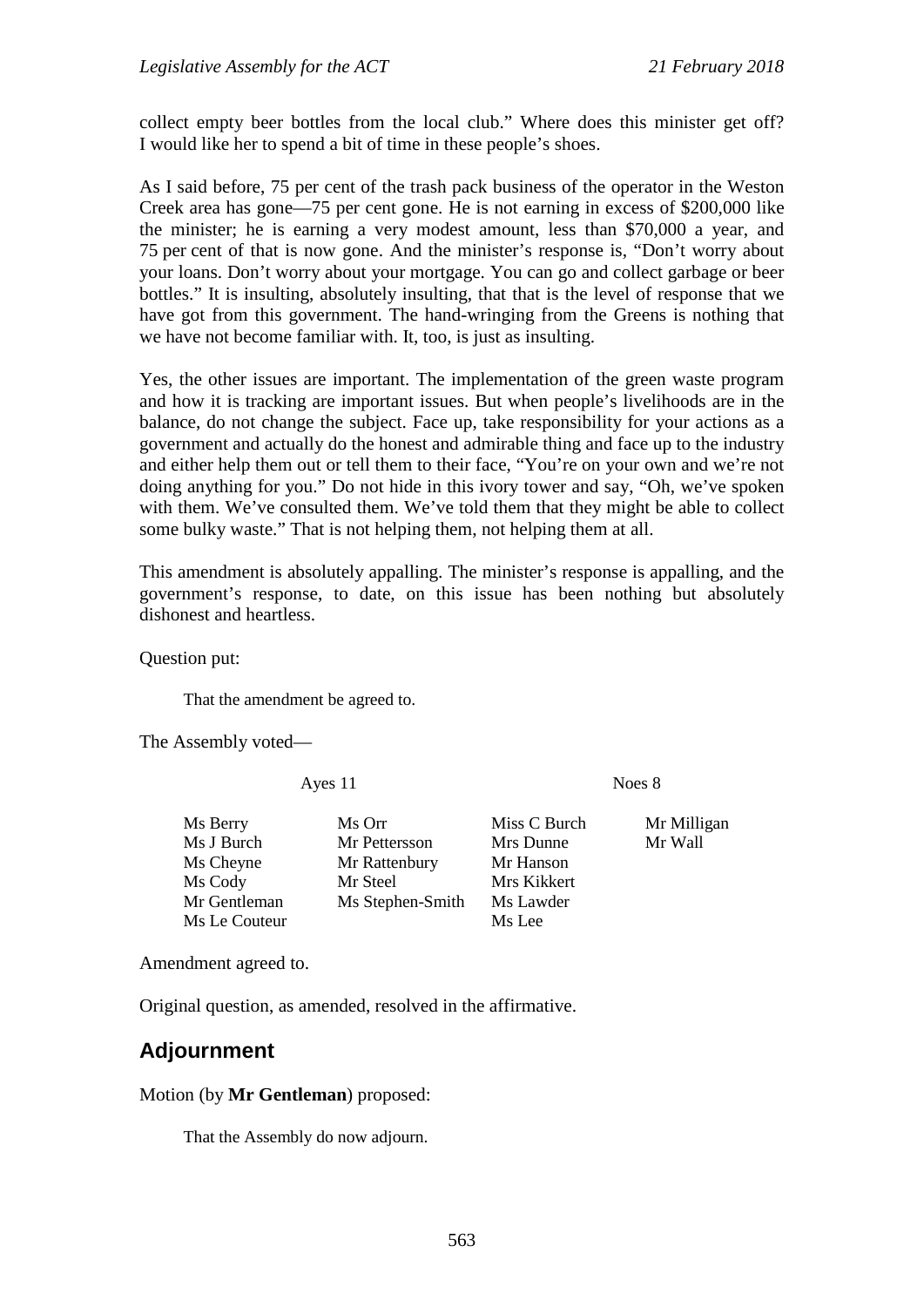### **Lunar new year**

**MS LEE** (Kurrajong) (6.45): Over the last few weeks we have seen many communities in Canberra celebrate lunar new year. I was delighted to be able to share these celebrations with the Canberra Chinese community at a fantastic event hosted by Leader of the Opposition, Alistair Coe, at our very own Assembly, and to celebrate with the Canberra Vietnamese community along with deputy leader, Nicole Lawder, at the Van Hahn Monastery in Lyneham.

In the Korean culture the celebrations are no less jubilant, but I take this opportunity to highlight some of the unique ways in which the Korean community celebrates lunar new year. In Korea the lunar new year, seollal, is a time of great excitement for everyone but particularly for young children. It is a time to pay respect to our ancestors and elders, with the bonus being that children who take part in the traditional bow of respect to elders will walk away with a packet of money. Seollal celebrations are usually held over a three-day period, and this year it was a delight to have seollal coincide with the Multicultural Festival in Canberra.

Having lived in Australia since 1986 my family and I have made every effort to immerse ourselves in Australian culture whilst never forgetting our Korean traditions. And so it comes as no surprise that over the past 30-plus years seollal celebrations for the Lee family have seen a delightful mix and match clash of two cultures. The traditional breakfast to ring in the new year in Korea is tteokguk, which literally translates into rice cake soup. I know it does not sound all that appetising, but this dish, some 30-plus years after my leaving Korea, is still something that resonates with me as a fresh start, a new beginning.

Given the changing date of seollal according to the western calendar, my family and I have taken to going to the effort of eating tteokguk on 1 January, and not just as a hangover cure from the New Year's Eve celebrations the night before. Now I am a little old to be receiving packets of money after paying respect to my elders with a bowing ceremony, but my partner, who is new to the Korean culture, did get to see firsthand what this custom is all about when my little cousins paid respect to my parents on their visit to Australia on 1 January. And, yes, my parents were a little poorer but definitely happier as a result. There are also, of course, traditional Korean games, great colourful traditional dress and, not to be outdone, lots and lots of Korean food.

Seollal is, however, most importantly, a time for family. And it is customary for children—even adult children—to make the trek to their home town to pay respect to their parents and grandparents. My parents do not live in a village in the countryside of Korea and, unfortunately, I no longer have any living grandparents, but it was my parents—Papa Lee and Mama Lee—along with my younger sisters who made the trek from their home in western Sydney to Canberra. It was a day late perhaps, and it was only for a few hours, but we did manage to get together as a family to mark seollal. It was a particular delight to have this celebration happen at the Multicultural Festival where we were able to join thousands of Canberrans also celebrating the year of the dog.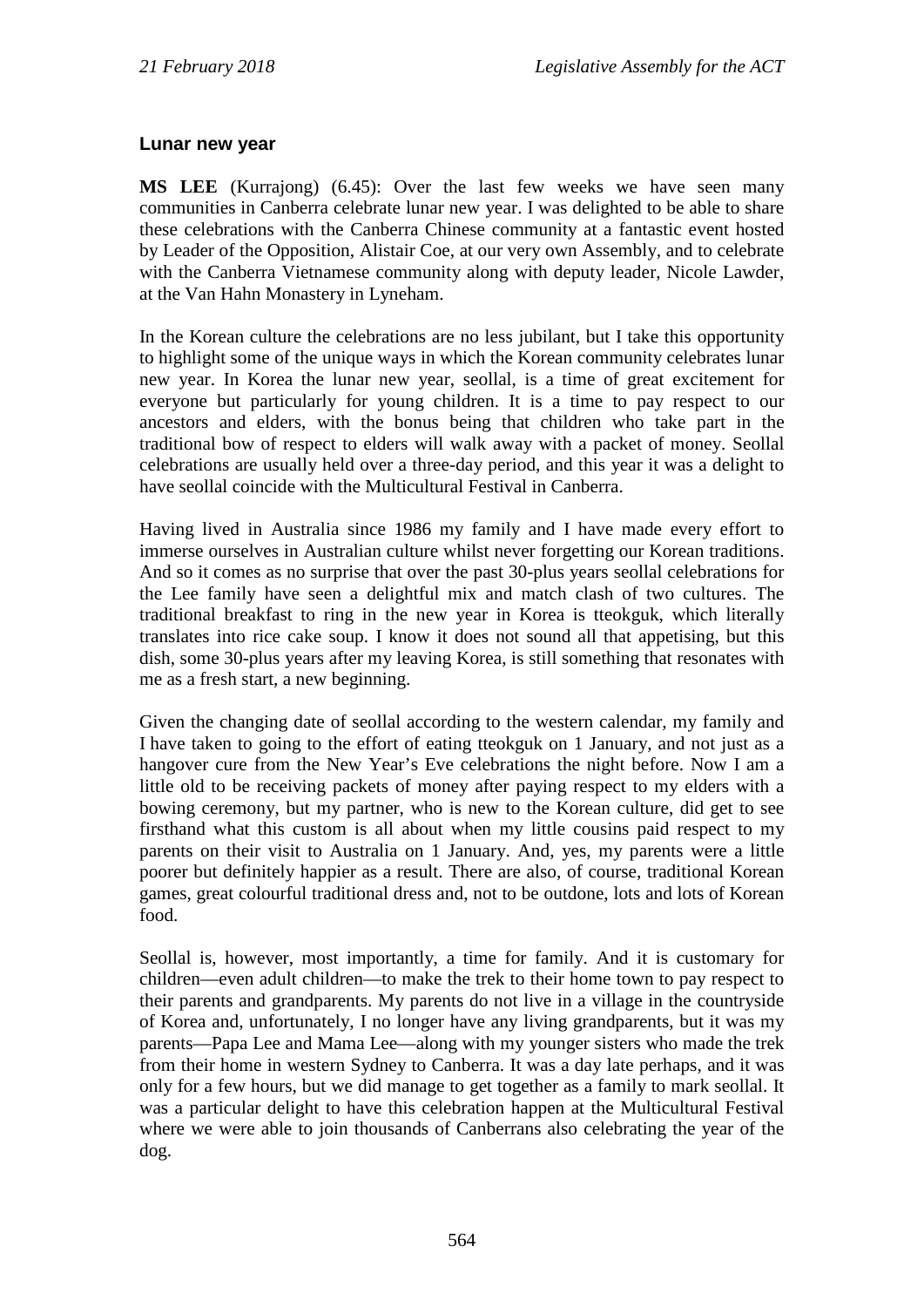So from my family to yours, I wish all my colleagues here in this chamber and their families and the entire Canberra community a very happy new year, and, as is fitting for today on International Mother Language Day, in my mother tongue:

*Ms Lee then spoke in Korean.* 

#### **Cape Town—water shortage**

**MS LE COUTEUR** (Murrumbidgee) (6.48): I rise today to talk about one of the scariest bits of news of the past few weeks. I am sure that everyone has heard about this: the proposition that Cape Town is almost out of water. Cape Town is a city of four million people. It is what we all thought of as a reasonably advanced city. But in about 10 weeks it is expected that the city is going to basically turn off the water supply because they have run out. They are going to have 200 water collection points where people can collect water. It is fairly hard to imagine how this is going to work, how sanitation is going to work, how the elderly and infirm will have any chance of collecting their water, how people without cars will get water. I will not go into all the possible doomsday scenarios, because I think we can all imagine them.

Of course, we have all been imagining them to an extent over Australia this millennium after the drought of 2007. A lot of coastal cities in Australia responded by building desalination plants: Sydney did, but they have not used theirs; Perth did; Melbourne did. In the ACT, not having a convenient sea and realising that Lake Burley-Griffin is simply not big enough, we have expanded the Cotter Dam. So we have all been aware of this as an issue.

Part of the point I want to make is that this is a very big real and issue. I am going to quote from BOM, the Bureau of Meteorology. In its update issued this month, it says:

Global warming has already increased the risk of major disruptions to Pacific rainfall, according to our research published today in Nature Communications. The risk will continue to rise over coming decades, even if global warming during the 21st century is restricted to 2 C as agreed by the international community under the Paris Agreement.

In recent times, major disruptions have occurred in 1997–98, when severe drought struck Papua New Guinea, Samoa and the Solomon Islands, and in 2010–11, when rainfall caused widespread flooding in eastern Australia and severe flooding in Samoa, and drought triggered a national emergency in Tuvalu.

I will not go on with all of that, but I will quote from the article under the heading, "The risk has already increased":

… is it possible that humans have already increased the risk of major disruption?

It seems that we have: the frequency of major rainfall disruptions in the climate models had already increased by around 30% relative to pre-industrial times prior to the year 2000.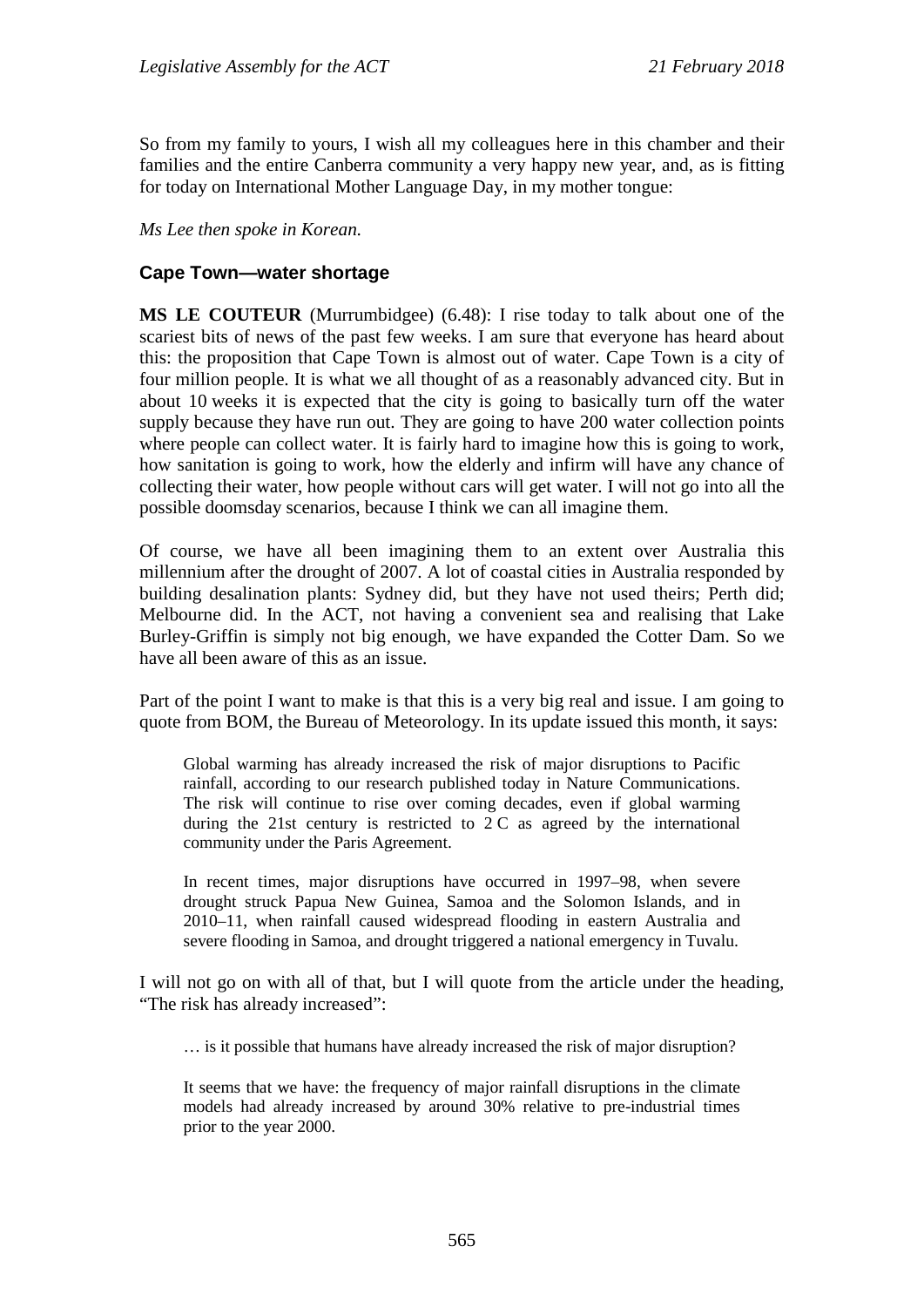As the risk of major disruption to Pacific rainfall had already increased by the end of the 20th century, some of the disruption actually witnessed in the real world may have been partially due to human release of greenhouse gases. The 1982-83 super El Nino event, for example, might have been less severe if global greenhouse emissions had not risen since the industrial revolution.

I could go on at length from BOM, which would qualify, I would think, as a universally respected source of information about not only our weather but our climate. The point I want to make to all members here and the entire community is that climate change is real; we are seeing the impacts now and they are only going to get worse. The need for urgent action cannot be overstated. I was lucky enough last night to join a capacity audience talking about drawdown—how we might actually reduce the carbon in our atmosphere. This is where we have to get to as soon as possible.

# **Road safety—Belconnen**

**MS CHEYNE** (Ginninderra) (6.53): I rise today to briefly refute remarks that Mrs Kikkert made about me and, with their indulgence, my colleagues Minister Ramsay and Minister Berry during the debate about the Tillyard Drive and Ginninderra Drive intersections. Mrs Kikkert incorrectly asserted that the Labor Ginninderra members had done nothing on this issue. That is blatantly false and she needs to apologise.

I can assure Mrs Kikkert, as I have assured my constituents, that this issue is a serious one for me and my colleagues, and we have all been publicly and privately lobbying those involved in the budget process. While Mrs Kikkert was in the chamber, I do not believe she was listening; but I will stress that my first question of the year in question time, as you will recall, Madam Speaker, was to Minister Fitzharris on this issue. Indeed much of what was in Mrs Kikkert's motion today was addressed in Minister Fitzharris's answers to me last week. In addition Minister Fitzharris underlined in her speech today the many times I have lobbied her on this issue in the lead-up to the budget process. So to say that I have done nothing is false.

I suggest to both Mrs Kikkert and Mrs Dunne that instead of attacking Labor Ginninderra government members, we in fact work together, given that we are all in furious agreement that something needs to be done with this intersection. To help with this, I ask, with the greatest respect, that Mrs Kikkert apologise to me and to my Labor colleagues for actively and knowingly misrepresenting our actions.

# **International Mother Language Day**

**MR COE** (Yerrabi—Leader of the Opposition) (6.55): I rise to recognise the significance of 21 February as Language Movement Day, a day which is also observed as International Mother Language Day around the world. As we have previously heard in this chamber, languages form an integral part of an individual's identity. While Canberra is a diverse community, it is through language that we connect with our heritage, with our culture and, of course, with each other.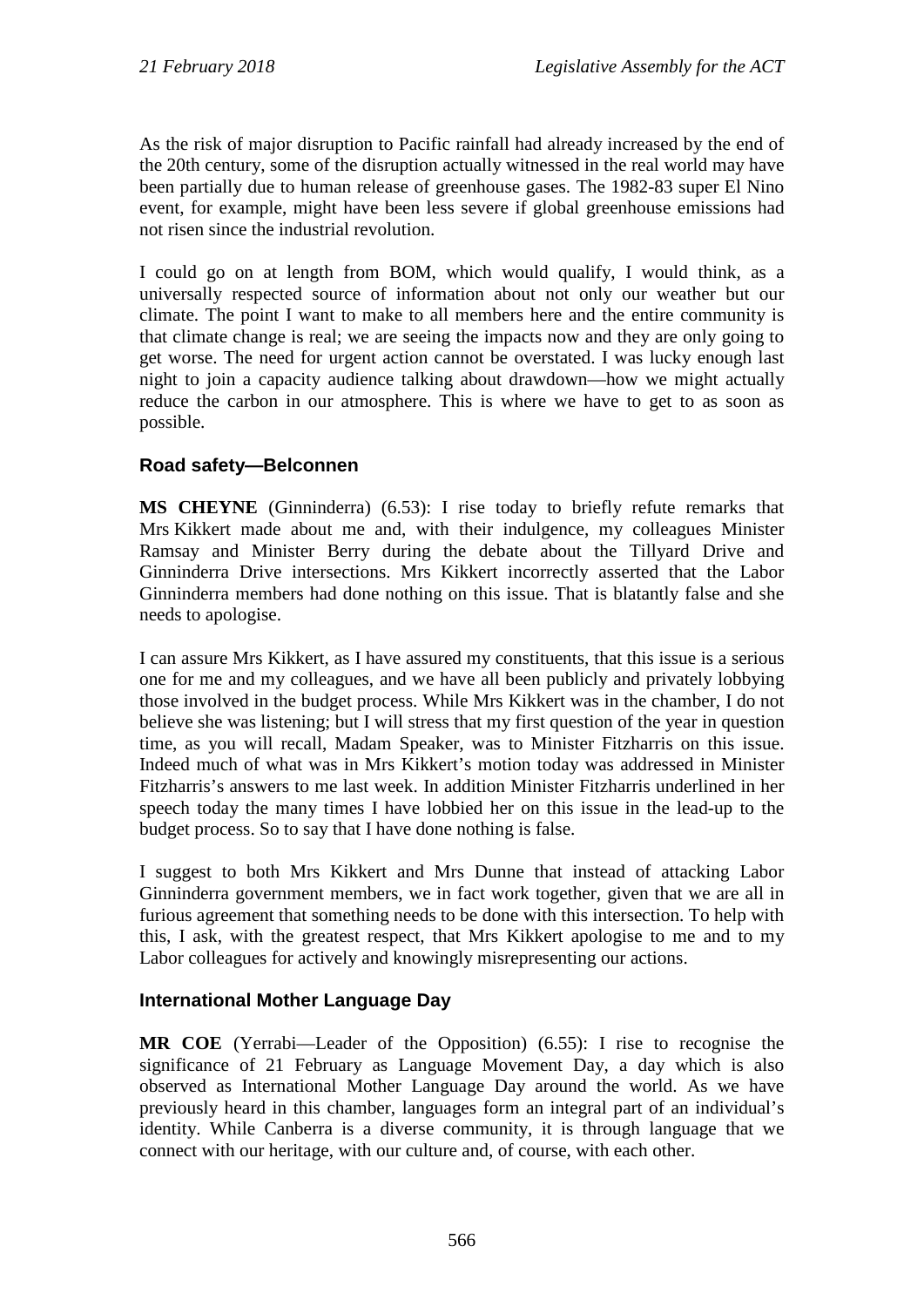It was terrific to see and hear Canberrans celebrating their shared multicultural identity and speaking in different languages at the Multicultural Festival over the weekend. Each community made a special and valuable contribution to the event, and we are all united in Australian values. I greatly admire the many energetic people in our community, in the city of Canberra, who tirelessly give of themselves to foster a spirit of community and collaboration across language and cultural divides.

While it is a joyous occasion, we should not forget the sacrifices people have made to preserve language as a core pillar of heritage and culture. During the late 1940s and 1950s a number of protests were staged by the people of Bangladesh to defend their language and culture. These demonstrators were fighting to have Bengali, their mother language, recognised as an official language in their homeland.

It was at one of these protests, on 21 February 1952, where student activists were killed by police. Their tragic deaths spurred the movement on, and in 1956 the constitution of Pakistan was amended to include Bengali as an official language. This change was a direct result of the determination of the Bangladeshi people to continually highlight the importance of language to their way of life.

Such was the passion of the Bangladeshi people that the United Nations Educational, Scientific and Cultural Organisation, UNESCO, chose 21 February as International Mother Language Day as a tribute to the movement and people of Bangladesh. I am pleased to say that I have witnessed firsthand this same passion for language, heritage and culture in Canberra's own multicultural community.

Last year, when I moved my motion on mother languages, I was fortunate to have the active engagement of our local multicultural community. They described how the preservation of their languages was a core element of not only their history but their cultural and personal identity—the identity of their families. I am thankful that I can once again honour their historical influence and contributions to the rich fabric of Canberra here in the Assembly.

The Multicultural Festival is a highlight for many Canberrans. While we celebrate our diversity, it also provides an opportunity for our community to emphasise our shared values. Canberra is the best place to live. We are fortunate to live in the best city in the best country in the world. We are lucky to have people who are so willing to generously share their culture and go to great lengths to form lasting bonds with our community.

The Canberra Liberals believe that this government should do more to recognise the value of and important role that languages play in the lives and identity of Canberrans. We want to see active promotion and support for languages, including at the ACT libraries, and also the support of the commonwealth to construct a monument dedicated to mother languages spoken in Australia. We believe Canberra's multicultural community is a vibrant and active community, and it should be celebrated not just today but every day.